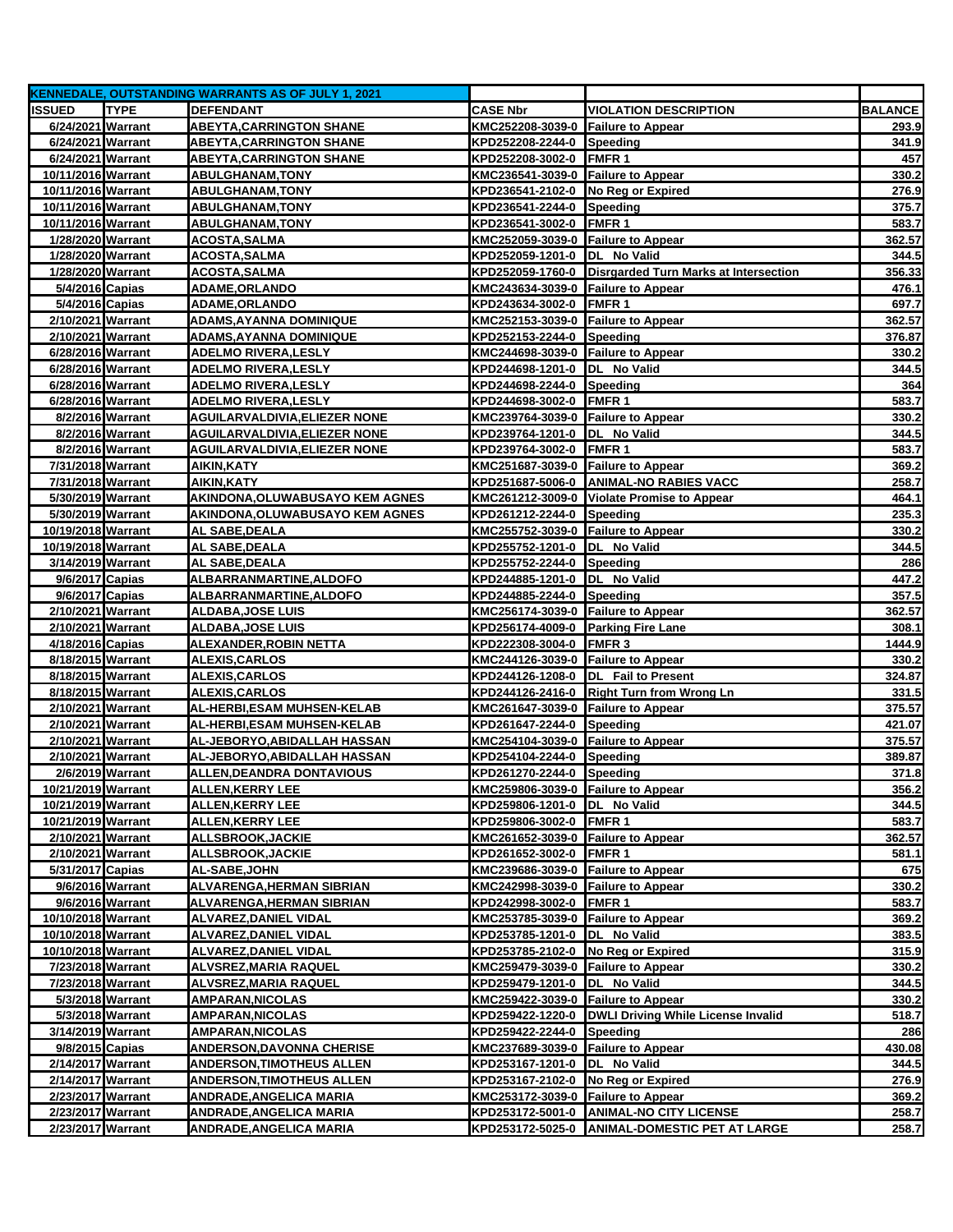| 2/23/2017 Warrant                      |                  | <b>ANDRADE, ANGELICA MARIA</b>                                 |                                                                      | KPD253172-5125-0 AC Failure to Quarantine                  | 772.2          |
|----------------------------------------|------------------|----------------------------------------------------------------|----------------------------------------------------------------------|------------------------------------------------------------|----------------|
| 6/24/2021 Warrant                      |                  | <b>ANDREWS,KELLY JO</b>                                        | KMC254211-3039-0 Failure to Appear                                   |                                                            | 293.9          |
| 6/24/2021 Warrant                      |                  | <b>ANDREWS, KELLY JO</b>                                       | KPD254211-3002-0 FMFR 1                                              |                                                            | 457            |
| 2/10/2021 Warrant                      |                  | ANTHONY,IRISH                                                  | KMC261638-3039-0 Failure to Appear                                   |                                                            | 375.57         |
| 2/10/2021 Warrant                      |                  | ANTHONY,IRISH                                                  | KPD261638-2244-0 Speeding                                            |                                                            | 385.97         |
| 12/9/2014 Warrant                      |                  | <b>ANTOR, ADAIR DEMOND</b>                                     | KMC243816-3039-0 Failure to Appear                                   |                                                            | 330.2          |
| 12/9/2014 Warrant                      |                  | <b>ANTOR, ADAIR DEMOND</b>                                     | KPD243816-1201-0  DL No Valid                                        |                                                            | 344.5          |
| 12/9/2014 Warrant                      |                  | <u>ANTOR,ADAIR DEMOND</u>                                      |                                                                      | KPD243816-1753-0  Inspection No or Expired                 | 328.9          |
| 6/2/2015 Warrant<br>6/2/2015 Warrant   |                  | <b>ARAGON, CALDERA</b><br><b>ARAGON, CALDERA</b>               | KMC244023-3039-0 Failure to Appear                                   | KPD244023-1200-0 DL Not in Possession                      | 330.2<br>315.9 |
| 6/2/2015 Warrant                       |                  | <b>ARAGON,CALDERA</b>                                          | KPD244023-2244-0 Speeding                                            |                                                            | 340.6          |
| 3/19/2018 Capias                       |                  | <u>ARCENEAUX, BLADRRICK JOSEPH</u>                             |                                                                      | KPD253155-1220-0 DWLI Driving While License Invalid        | 487.5          |
| 3/19/2018 Capias                       |                  | <b>ARCENEAUX,BLADRRICK JOSEPH</b>                              | KPD253155-3002-0 FMFR 1                                              |                                                            | 162.5          |
| 3/14/2019 Warrant                      |                  | <b>ARIAS, JOSE ANGEL</b>                                       | KPD255086-2244-0 Speeding                                            |                                                            | 325            |
| 2/10/2021 Warrant                      |                  | ARISTA,LISA                                                    | KMC259963-3039-0 Failure to Appear                                   |                                                            | 362.57         |
| 2/10/2021 Warrant                      |                  | <b>ARISTA, LISA</b>                                            | KPD259963-1201-0 DL No Valid                                         |                                                            | 341.9          |
| 2/10/2021 Warrant                      |                  | <u>ARNOLD, KRISTINA K</u>                                      | KMC252100-3039-0 Failure to Appear                                   |                                                            | 362.57         |
| 2/10/2021 Warrant                      |                  | <b>ARNOLD, KRISTINA K</b>                                      | KPD252100-2244-0 Speeding                                            |                                                            | 423.67         |
| 11/21/2018 Capias                      |                  | <u>ASHMON,CAMILLE MISCHEL</u>                                  | KMC251197-3039-0 Failure to Appear                                   |                                                            | 444.2          |
| 11/21/2018 Capias                      |                  | <b>ASHMON, CAMILLE MISCHEL</b>                                 | KPD251197-3005-0 Open Container                                      |                                                            | 424.7          |
|                                        | 2/6/2019 Warrant | <b>AUSTIN, TERESSA LANELL</b>                                  | KMC251825-3039-0 Failure to Appear                                   |                                                            | 330.2          |
|                                        | 2/6/2019 Warrant | <u>AUSTIN,TERESSA LANELL</u>                                   | KPD251825-1201-0  DL No Valid                                        |                                                            | 344.5          |
| 2/6/2019 Warrant                       |                  | <b>AUSTIN, TERESSA LANELL</b>                                  | KPD251825-2244-0 Speeding                                            |                                                            | 340.6          |
| 2/6/2019 Warrant                       |                  | <b>AUSTIN, TERESSA LANELL</b>                                  | KPD251825-3002-0 FMFR 1                                              |                                                            | 583.7          |
| 6/6/2017 Warrant                       |                  | <b>AYALA, DANIEL</b>                                           | KMC259087-3039-0 Failure to Appear                                   |                                                            | 330.2          |
| 6/6/2017 Warrant                       |                  | AYALA,DANIEL                                                   | KPD259087-1201-0  DL No Valid                                        |                                                            | 344.5          |
| 6/6/2017 Warrant                       |                  | AYALA,DANIEL                                                   | KPD259087-2244-0 Speeding                                            |                                                            | 340.6          |
| 2/10/2021 Warrant                      |                  | <b>BABB, BRADY</b>                                             | KMC261585-3039-0 Failure to Appear                                   |                                                            | 362.57         |
| 2/10/2021 Warrant                      |                  | BABB,BRADY                                                     | KPD261585-1201-0  DL No Valid                                        |                                                            | 341.9          |
| 2/10/2021 Warrant                      |                  | BABB,BRADY                                                     | KPD261585-2244-0 Speeding                                            |                                                            | 318.37         |
| 3/27/2018 Warrant                      |                  | <b>BACILIO RAMIREZ, ARTURO</b>                                 | KPD244901-2244-0 Speeding                                            |                                                            | 367.9          |
| 2/10/2021 Warrant                      |                  | <b>BADER, AMER KHALED</b>                                      | KMC252133-3039-0 Failure to Appear                                   |                                                            | 362.57         |
| 2/10/2021 Warrant<br>10/22/2014 Capias |                  | <b>BADER, AMER KHALED</b><br><b>BAILEY, STACY BERNARD</b>      | KPD222029-2244-0 Speeding                                            | KPD252133-5005-0 Sect 19 21 ILLLEGAL DUMPING CITY ORDINANO | 271.7<br>550.5 |
| 1/28/2020 Warrant                      |                  | <b>BAKER, ERIC PAUL</b>                                        |                                                                      | KMC256013-3009-0 Violate Promise to Appear                 | 338            |
| 1/28/2020 Warrant                      |                  | <b>BAKER, ERIC PAUL</b>                                        | KPD256013-2244-0 Speeding                                            |                                                            | 379.6          |
| 12/13/2016 Warrant                     |                  | BAKER,WINDY DIANE                                              | KMC253083-3039-0 Failure to Appear                                   |                                                            | 330.2          |
| 12/13/2016 Warrant                     |                  | <b>BAKER, WINDY DIANE</b>                                      |                                                                      | KPD253083-3053-0 Possession Drug Paraphernalia             | 514.8          |
| 3/14/2019 Warrant                      |                  | <b>BAKET,ROBERT</b>                                            |                                                                      | KMC255863-3009-0 Violate Promise to Appear                 | 327.6          |
| 3/14/2019 Warrant                      |                  | <b>BAKET, ROBERT</b>                                           | KPD255863-2244-0 Speeding                                            |                                                            | 360.1          |
| 4/4/2019 Warrant                       |                  | <b>BAKET, ROBERT</b>                                           |                                                                      | KPD255863-1220-0   DWLI Driving While License Invalid      | 518.7          |
| 8/16/2016 Warrant                      |                  | <b>BALDERAS, KASSANDRA</b>                                     | KMC242953-3039-0 Failure to Appear                                   |                                                            | 330.2          |
| 8/16/2016 Warrant                      |                  | <b>BALDERAS, KASSANDRA</b>                                     | KPD242953-1201-0  DL No Valid                                        |                                                            | 344.5          |
| 8/16/2016 Warrant                      |                  | <b>BALDERAS, KASSANDRA</b>                                     | KPD242953-1320-0 No Seat Belts Drvr                                  |                                                            | 219.7          |
| 8/16/2016 Warrant                      |                  | <b>BALDERAS,KASSANDRA</b>                                      | KPD242953-3002-0 FMFR 1                                              |                                                            | 583.7          |
| 2/10/2021 Warrant                      |                  | <b>BALDERAS, LUIS</b>                                          | KMC261575-3039-0 Failure to Appear                                   |                                                            | 362.57         |
| 2/10/2021 Warrant                      |                  | <b>BALDERAS,LUIS</b>                                           | KPD261575-1519-0 Impeding Traffic                                    |                                                            | 363.87         |
| 2/10/2021 Warrant                      |                  | <b>BALDERAS, LUIS</b>                                          | KPD261575-1729-0 Backing Improper                                    |                                                            | 435.37         |
| 2/10/2021 Warrant                      |                  | <b>BANKS,RANDY WARREN</b>                                      | KMC256058-3039-0 Failure to Appear                                   |                                                            | 375.57         |
| 2/10/2021 Warrant                      |                  | <b>BANKS, RANDY WARREN</b>                                     | KPD256058-3002-0 FMFR 1                                              |                                                            | 596.7          |
|                                        | 5/7/2021 Warrant | <b>BARETHZ, MATEEN AHMAD</b>                                   |                                                                      | KMC256027-3009-0 Violate Promise to Appear                 | 325            |
|                                        | 5/7/2021 Warrant | BARETHZ,MATEEN AHMAD                                           | KPD256027-2244-0                                                     | Speeding                                                   | 371.8          |
| 6/24/2021 Warrant<br>6/24/2021 Warrant |                  | <b>BARNES, DENEILIA MARIE</b><br><b>BARNES, DENEILIA MARIE</b> | KMC256250-3039-0 Failure to Appear<br>KPD256250-2244-0 Speeding      |                                                            | 283.9<br>303.9 |
|                                        | 5/2/2017 Warrant | <b>BARRON, BRUCE ALLAN</b>                                     |                                                                      |                                                            |                |
|                                        | 5/2/2017 Warrant | <b>BARRON, BRUCE ALLAN</b>                                     | KMC251324-3039-0 Failure to Appear<br>KPD251324-1209-0 DL Expired Op |                                                            | 369.2<br>362.7 |
|                                        | 5/2/2017 Warrant | <b>BARRON,BRUCE ALLAN</b>                                      | KPD251324-2102-0 No Reg or Expired                                   |                                                            | 315.9          |
| 12/16/2016 Warrant                     |                  | <b>BARTRUG, ROBERT STEPHEN</b>                                 | KMC255062-3039-0 Failure to Appear                                   |                                                            | 330.2          |
| 12/16/2016 Warrant                     |                  | <b>BARTRUG, ROBERT STEPHEN</b>                                 | KPD255062-2102-0 No Reg or Expired                                   |                                                            | 276.9          |
|                                        | 5/7/2021 Warrant | <b>BASALDU, SIMONA RENAE</b>                                   | KMC256050-3039-0 Failure to Appear                                   |                                                            | 362.57         |
|                                        | 5/7/2021 Warrant | <b>BASALDU, SIMONA RENAE</b>                                   |                                                                      | KPD256050-3053-0 Possession Drug Paraphernalia             | 579.8          |
|                                        | 5/2/2017 Warrant | <b>BASS, ROBERT CARL</b>                                       | KMC243014-3039-0 Failure to Appear                                   |                                                            | 369.2          |
|                                        | 5/2/2017 Warrant | <b>BASS, ROBERT CARL</b>                                       |                                                                      | KPD243014-1220-0   DWLI Driving While License Invalid      | 557.7          |
|                                        | 5/2/2017 Warrant | <b>BASS,ROBERT CARL</b>                                        | KPD243014-2102-0                                                     | No Reg or Expired                                          | 315.9          |
|                                        | 5/7/2021 Warrant | <b>BASSETT, MAJANAE MARCHELLE</b>                              |                                                                      | KMC261576-3009-0 Violate Promise to Appear                 | 343.2          |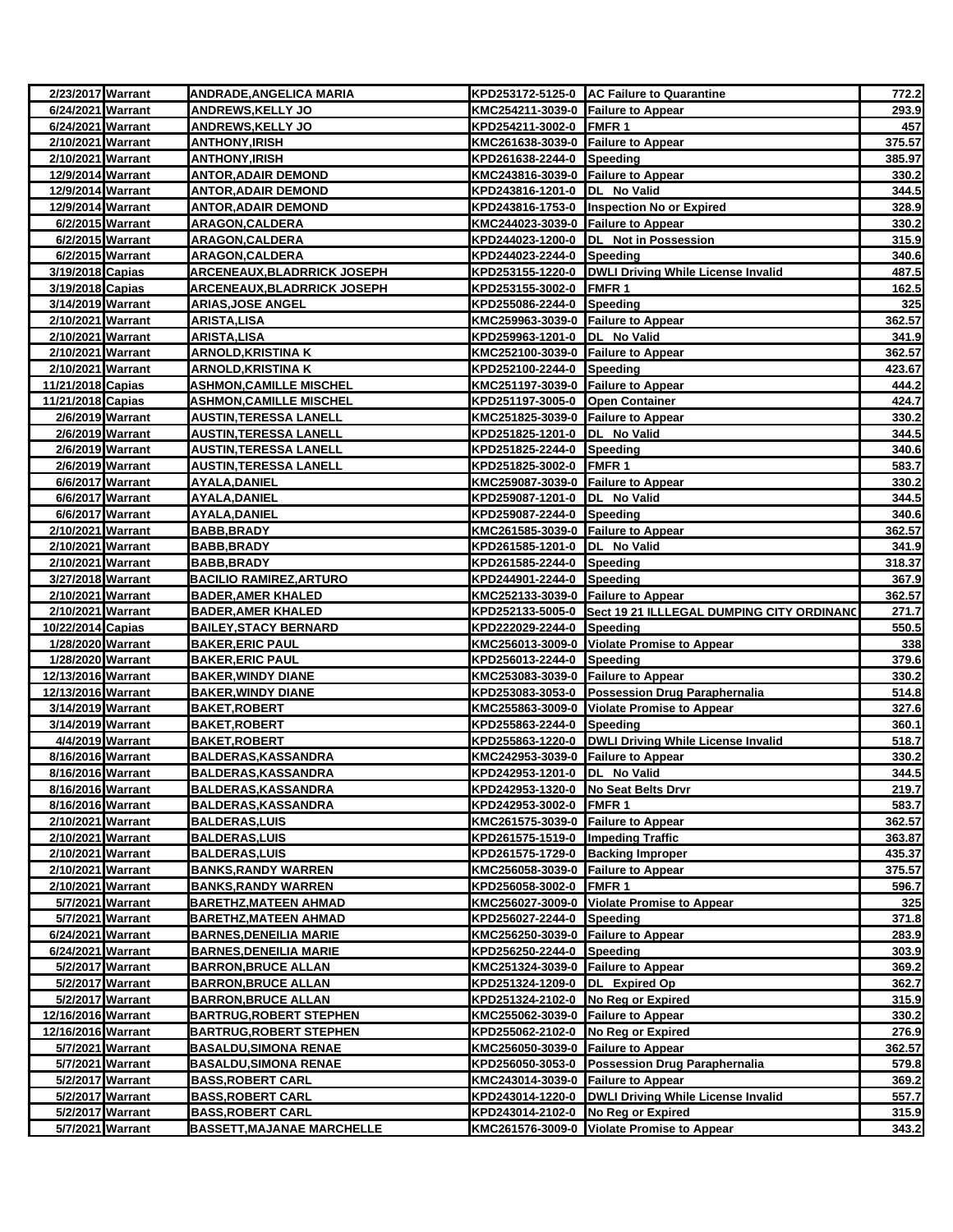| 5/7/2021 Warrant   |                  | <b>BASSETT, MAJANAE MARCHELLE</b>                               | KPD261576-2244-0 Speeding                                       |                                                      | 479.57         |
|--------------------|------------------|-----------------------------------------------------------------|-----------------------------------------------------------------|------------------------------------------------------|----------------|
| 9/12/2016 Warrant  |                  | <b>BATTLE, RANDALL LEE</b>                                      | KMC45026-3039-0                                                 | <b>Failure to Appear</b>                             | 369.2          |
| 9/12/2016 Warrant  |                  | <b>BATTLE, RANDALL LEE</b>                                      | KPD45026-1201-0                                                 | DL No Valid                                          | 383.5          |
|                    | 1/2/2018 Warrant | <b>BAYAZID, ZAID</b>                                            | KMC257272-3039-0 Failure to Appear                              |                                                      | 330.2          |
| 1/2/2018 Warrant   |                  | <b>BAYAZID, ZAID</b>                                            | KPD257272-1201-0  DL No Valid                                   |                                                      | 344.5          |
| 1/2/2018 Warrant   |                  | <b>BAYAZID, ZAID</b>                                            |                                                                 | KPD257272-2000-0 Disregard Red Light                 | 378.3          |
| 10/23/2018 Capias  |                  | <b>BEAGLES, DANIEL LEWIS</b>                                    | KPD251653-1209-0  DL Expired Op                                 |                                                      | 362.7          |
| 10/23/2018 Capias  |                  | <b>BEAGLES, DANIEL LEWIS</b>                                    | KPD251653-2102-0 No Reg or Expired                              |                                                      | 348.4          |
| 3/22/2016 Warrant  |                  | <b>BECKER, JOSEPH</b>                                           |                                                                 | KMC234325-3009-0 Violate Promise to Appear           | 366.6          |
| 3/22/2016 Warrant  |                  | <b>BECKER, JOSEPH</b>                                           |                                                                 | KPD234325-2007-0 Reg Dealr tag Expire                | 340.6          |
| 10/21/2019 Warrant |                  | <b>BECKHAM, JOHN DAVID</b>                                      |                                                                 | KPD251957-2100-0 LP_Reg Unregistered                 | 395.33         |
| 10/21/2019 Warrant |                  | <b>BECKHAM, JOHN DAVID</b>                                      | KPD251957-3002-0 FMFR 1                                         |                                                      | 583.7          |
| 12/17/2019 Capias  |                  | <b>BECKHAM, JOHN DAVID</b>                                      | KCE45212-1516-0                                                 | Section 15-16 Unlawful Accumulation of rubbish       | 482.3          |
| 5/25/2021 Warrant  |                  | <b>BECKHAM, JOHN DAVID</b>                                      | KCE45269-1516-0                                                 | Section 15-16 Unlawful Accumulation of rubbish       | 416            |
| 2/1/2017 Warrant   | 2/1/2017 Warrant | <b>BELL, PAUL</b>                                               | KMC251146-3039-0 Failure to Appear                              |                                                      | 330.2          |
| 6/13/2019 Capias   |                  | <b>BELL, PAUL</b><br><b>BENGE, MARCUS ANDREW</b>                | KPD251146-1209-0 DL Expired Op<br>KPD259429-1201-0  DL No Valid |                                                      | 323.7<br>377   |
| 6/13/2019 Capias   |                  | <b>BENGE, MARCUS ANDREW</b>                                     | KPD259429-3002-0 FMFR 1                                         |                                                      | 616.2          |
| 10/30/2017 Warrant |                  | <b>BENNETT, NOWETA TINKER</b>                                   | KMC251509-3039-0 Failure to Appear                              |                                                      | 369.2          |
| 10/30/2017 Warrant |                  | <b>BENNETT, NOWETA TINKER</b>                                   | KPD251509-1201-0  DL No Valid                                   |                                                      | 383.5          |
| 10/30/2017 Warrant |                  | <b>BENNETT, NOWETA TINKER</b>                                   | KPD251509-3002-0 FMFR 1                                         |                                                      | 622.7          |
| 2/10/2021 Warrant  |                  | <b>BENNETT, ROBERT LEE</b>                                      | KMC261555-3039-0 Failure to Appear                              |                                                      | 375.57         |
| 2/10/2021 Warrant  |                  | <b>BENNETT, ROBERT LEE</b>                                      | KPD261555-3002-0 FMFR 1                                         |                                                      | 596.7          |
| 12/10/2019 Capias  |                  | <b>BERRCERA, CARLOS</b>                                         | KMC255677-3039-0 Failure to Appear                              |                                                      | 330.2          |
| 4/17/2015 Capias   |                  | <b>BIRTCIEL, CARRIE LYNN</b>                                    | KMC223045-3039-0 Failure to Appear                              |                                                      | 291.2          |
| 4/17/2015 Capias   |                  | <b>BIRTCIEL, CARRIE LYNN</b>                                    |                                                                 | KPD223045-1220-0  DWLI Driving While License Invalid | 291.2          |
| 4/13/2017 Capias   |                  | <b>BLACK, TIMOTHY ALLEN</b>                                     | KMC242458-3039-0 Failure to Appear                              |                                                      | 745            |
| 9/13/2016 Warrant  |                  | <b>BLAKEMORE, JONATHAN JEFFREY</b>                              | KMC244860-3039-0 Failure to Appear                              |                                                      | 369.2          |
| 9/13/2016 Warrant  |                  | <b>BLAKEMORE, JONATHAN JEFFREY</b>                              |                                                                 | KPD244860-1220-0 DWLI Driving While License Invalid  | 557.7          |
| 1/28/2020 Warrant  |                  | BLANCOJASOO,ROBERTO                                             |                                                                 | KMC251991-3009-0 Violate Promise to Appear           | 325            |
| 1/28/2020 Warrant  |                  | <b>BLANCOJASOO,ROBERTO</b>                                      | KPD251991-2244-0 Speeding                                       |                                                      | 362.7          |
|                    | 9/6/2016 Warrant | <b>BLINDY, MARCUS ANGUS</b>                                     | KMC243006-3039-0 Failure to Appear                              |                                                      | 369.2          |
|                    | 9/6/2016 Warrant | <b>BLINDY, MARCUS ANGUS</b>                                     | KMC243007-3039-0 Failure to Appear                              |                                                      | 369.2          |
| 9/6/2016 Warrant   |                  | <b>BLINDY, MARCUS ANGUS</b>                                     |                                                                 | KPD243006-1200-0  DL Not in Possession               | 354.9          |
| 9/6/2016 Warrant   |                  | <b>BLINDY, MARCUS ANGUS</b>                                     |                                                                 | KPD243006-2000-0 Disregard Red Light                 | 417.3          |
| 9/6/2016 Warrant   |                  | <b>BLINDY, MARCUS ANGUS</b>                                     |                                                                 | KPD243007-3016-0 Assault Contact/Family Violence     | 607.1          |
| 9/1/2015 Warrant   |                  | <b>BOGER, ANDRAE DUANE</b>                                      | KMC242163-3039-0 Failure to Appear                              |                                                      | 369.2          |
| 9/1/2015 Warrant   |                  | <b>BOGER, ANDRAE DUANE</b>                                      | KPD242163-2244-0 Speeding                                       |                                                      | 383.5          |
| 5/8/2017 Warrant   |                  | <b>BOGER, ANDRAE DUANE</b>                                      | KMC251347-3039-0 Failure to Appear                              |                                                      | 369.2          |
| 5/8/2017 Warrant   |                  | <b>BOGER, ANDRAE DUANE</b>                                      | KPD251347-1201-0 DL No Valid                                    |                                                      | 383.5          |
|                    | 5/8/2017 Warrant | <b>BOGER, ANDRAE DUANE</b>                                      | KPD251347-2244-0 Speeding                                       |                                                      | 379.6          |
| 2/6/2019 Warrant   |                  | <b>BOLDT, MICHAEL ANDREW</b>                                    | KMC253872-3039-0 Failure to Appear                              |                                                      | 369.2          |
| 2/6/2019 Warrant   |                  | <b>BOLDT, MICHAEL ANDREW</b><br><b>BOLLINGER, BRANDI NICOLE</b> | KPD253872-2102-0 No Reg or Expired                              |                                                      | 315.9<br>215.2 |
| 4/13/2017 Capias   |                  |                                                                 | KMC242622-3039-0 Failure to Appear                              |                                                      |                |
| 4/13/2017 Capias   | 2/8/2019 Warrant | <b>BOLLINGER, BRANDI NICOLE</b><br><b>BOOKER, HUGH</b>          | KPD242622-2102-0 No Reg or Expired                              | KMC253732-3009-0 Violate Promise to Appear           | 390.9<br>327.6 |
| 2/8/2019 Warrant   |                  | <b>BOOKER, HUGH</b>                                             | KPD253732-4009-0 Parking Fire Lane                              |                                                      | 354.9          |
| 6/12/2018 Warrant  |                  | <b>BOONE, KIMBERLY MARIE</b>                                    | KMC255631-3039-0 Failure to Appear                              |                                                      | 330.2          |
| 6/12/2018 Warrant  |                  | <b>BOONE, KIMBERLY MARIE</b>                                    | KPD255631-1201-0 DL No Valid                                    |                                                      | 344.5          |
| 9/1/2015 Warrant   |                  | <b>BOWENS, VERONICA SERNA</b>                                   | KMC236235-3039-0 Failure to Appear                              |                                                      | 330.2          |
|                    | 9/1/2015 Warrant | <b>BOWENS, VERONICA SERNA</b>                                   |                                                                 | KPD236235-1220-0 DWLI Driving While License Invalid  | 518.7          |
|                    | 9/1/2015 Warrant | <b>BOWENS, VERONICA SERNA</b>                                   | KPD236235-1311-0 Tail Lights Defect                             |                                                      | 312            |
| 9/1/2015 Warrant   |                  | <b>BOWENS, VERONICA SERNA</b>                                   | KPD236235-2102-0 No Reg or Expired                              |                                                      | 276.9          |
| 11/21/2018 Warrant |                  | <b>BOWERS, RICHARD LEE</b>                                      |                                                                 | KMC259608-3009-0 Violate Promise to Appear           | 366.6          |
| 7/31/2018 Warrant  |                  | <b>BOYD, MARTIN DESHAWN</b>                                     | KPD251698-2102-0 No Reg or Expired                              |                                                      | 276.9          |
| 7/31/2018 Warrant  |                  | <b>BOYD, MARTIN DESHAWN</b>                                     | KPD251698-3002-0 FMFR 1                                         |                                                      | 583.7          |
| 1/18/2017 Capias   |                  | <b>BOYD,ROBERT JEFFERSON</b>                                    | KPD237592-2244-0 Speeding                                       |                                                      | 463.1          |
| 3/22/2016 Warrant  |                  | <b>BRADBURY, JOSEPH L</b>                                       |                                                                 | KMC242551-3009-0 Violate Promise to Appear           | 327.6          |
| 3/22/2016 Warrant  |                  | <b>BRADBURY, JOSEPH L</b>                                       | KPD242551-2244-0 Speeding                                       |                                                      | 332.8          |
| 12/27/2016 Warrant |                  | <b>BRADFORD, BRITTANY</b>                                       | KMC251105-3039-0 Failure to Appear                              |                                                      | 330.2          |
| 12/27/2016 Warrant |                  | <b>BRADFORD, BRITTANY</b>                                       |                                                                 | KPD251105-1220-0 DWLI Driving While License Invalid  | 518.7          |
| 12/27/2016 Warrant |                  | <b>BRADFORD, BRITTANY</b>                                       | KPD251105-2244-0 Speeding                                       |                                                      | 375.7          |
| 2/10/2021 Warrant  |                  | <b>BRAVO, JOEL</b>                                              | KMC256097-3039-0 Failure to Appear                              |                                                      | 362.57         |
| 2/10/2021 Warrant  |                  | <b>BRAVO, JOEL</b>                                              | KPD256097-1201-0  DL No Valid                                   |                                                      | 341.9          |
| 12/15/2017 Warrant |                  | <b>BRESS, ALAN WALTER</b>                                       | KMC259306-3039-0 Failure to Appear                              |                                                      | 369.2          |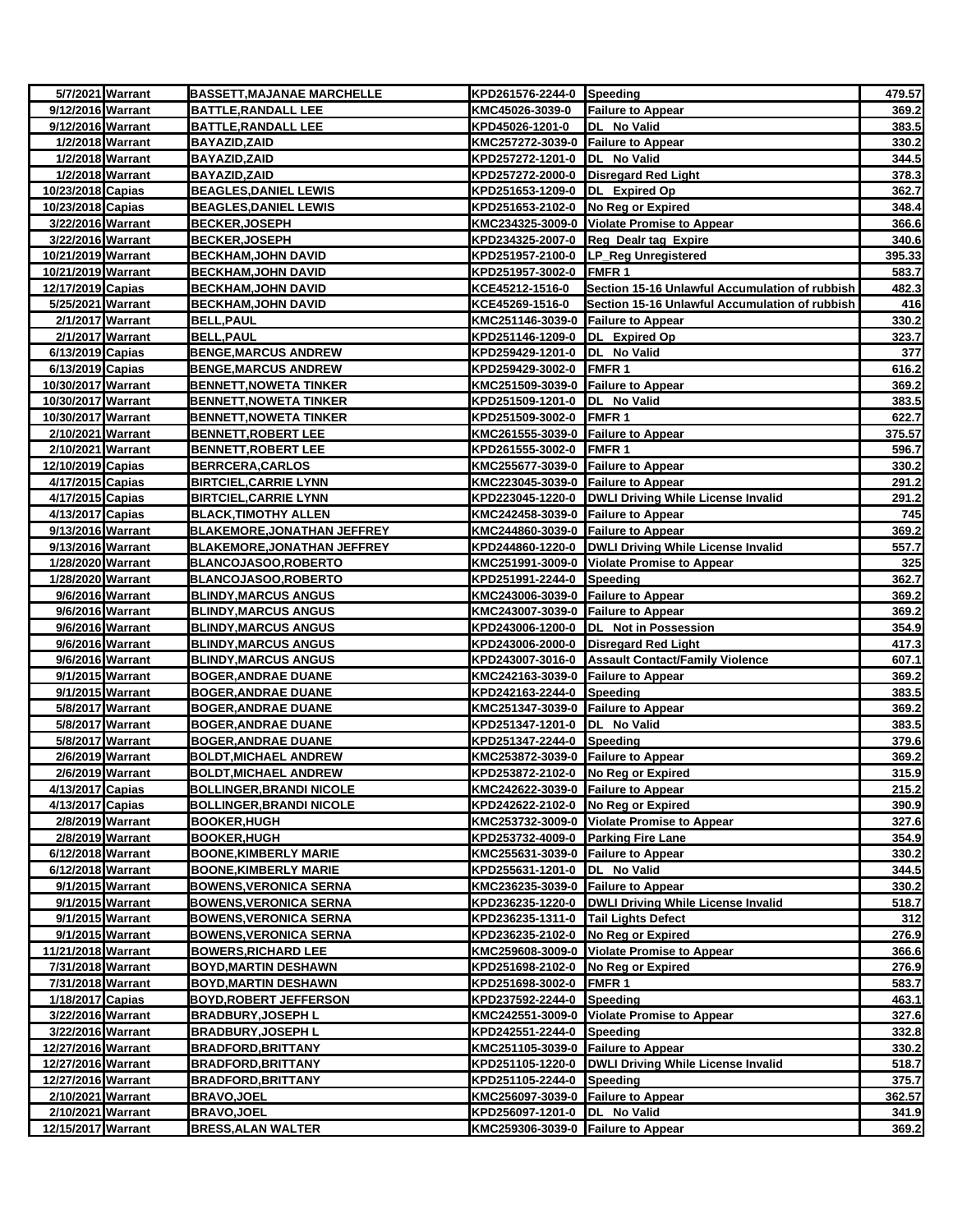| 12/15/2017 Warrant                    |                  | <b>BRESS, ALAN WALTER</b>                                | KPD259306-3005-0 Open Container                        |                                                       | 494             |
|---------------------------------------|------------------|----------------------------------------------------------|--------------------------------------------------------|-------------------------------------------------------|-----------------|
| 9/28/2018 Warrant                     |                  | <b>BRICE, DEWAYNE</b>                                    | KMC255731-3039-0 Failure to Appear                     |                                                       | 369.2           |
| 9/28/2018 Warrant                     |                  | <b>BRICE, DEWAYNE</b>                                    | KPD255731-2102-0 No Reg or Expired                     |                                                       | 315.9           |
| 8/12/2014 Warrant                     |                  | <b>BRIDGEWATER, JOE</b>                                  | KMC236075-3039-0 Failure to Appear                     |                                                       | 330.2           |
| 8/12/2014 Warrant                     |                  | <b>BRIDGEWATER, JOE</b>                                  | KPD236075-1201-0 DL No Valid                           |                                                       | 344.5           |
| 8/12/2014 Warrant                     |                  | <b>BRIDGEWATER, JOE</b>                                  | KPD236075-2102-0 No Reg or Expired                     |                                                       | 276.9           |
| 1/18/2018 Capias                      |                  | <b>BRIGHAM, PETTY FLOYDALL</b>                           | KMC244767-3039-0 Failure to Appear                     |                                                       | 678.2           |
| 1/18/2018 Capias                      |                  | <b>BRIGHAM, PETTY FLOYDALL</b>                           | KPD244767-3002-0 FMFR 1                                |                                                       | 697.7           |
| 1/18/2018 Capias                      |                  | <b>BRIGHAM, PETTY FLOYDALL</b>                           | KPD251349-1201-0 DL No Valid                           |                                                       | 416             |
| 2/21/2017 Warrant                     |                  | <b>BRIONES, ESTRELLA</b>                                 | KMC45034-3039-0                                        | <b>Failure to Appear</b>                              | 369.2           |
| 2/21/2017 Warrant                     |                  | <b>BRIONES, ESTRELLA</b>                                 | KPD45034-3013-0                                        | <b>Assault Simple</b>                                 | 499.2           |
| 2/10/2021 Warrant                     |                  | <b>BROOKE, JONATHAN ANDREW</b>                           | KMC259946-3039-0 Failure to Appear                     |                                                       | 362.57          |
| 2/10/2021 Warrant                     |                  | <b>BROOKE, JONATHAN ANDREW</b>                           | KPD259946-1201-0 DL No Valid                           |                                                       | 341.9           |
| 1/13/2015 Capias                      |                  | <b>BROWN,DARRON</b>                                      | KMC237464-3039-0 Failure to Appear                     |                                                       | 625             |
| 1/13/2015 Capias                      |                  | <b>BROWN, DARRON</b>                                     |                                                        | KPD237464-1220-0   DWLI Driving While License Invalid | 632.7           |
| 1/11/2018 Warrant                     |                  | <b>BROWN, KE ANDRA MARSHLEY</b>                          |                                                        | KMC259341-3009-0 Violate Promise to Appear            | 366.6           |
| 1/11/2018 Warrant                     |                  | <b>BROWN,KE ANDRA MARSHLEY</b>                           |                                                        | KPD259341-1013-0   Disregard of Traffic Device        | 379.6           |
| 1/11/2018 Warrant                     |                  | <b>BROWN, KE ANDRA MARSHLEY</b>                          |                                                        | KPD259341-1200-0  DL Not in Possession                | 354.9           |
| 1/11/2018 Warrant                     |                  | <b>BROWN,KE ANDRA MARSHLEY</b>                           | KPD259341-3002-0 FMFR 1                                |                                                       | 622.7           |
| 3/9/2016 Capias                       |                  | <b>BROWN, KENNETH EUGENE II</b>                          |                                                        | KPD242387-2001-0 Disregard Stop Sign                  | 296.4           |
| 5/21/2015 Capias                      |                  | <b>BROWN, KIMBERLY ANN</b>                               | KMC43154-3039-0                                        | <b>Failure to Appear</b>                              | 78.36           |
|                                       | 5/7/2021 Warrant | <b>BROWN, RYAN CHRISTIAN</b>                             |                                                        | KPD252042-3055-0 Alcohol Public Intox                 | 531.7           |
| 8/8/2017 Warrant                      |                  | <b>BROWN, TARRANCE</b>                                   | KMC255402-3039-0 Failure to Appear                     |                                                       | 330.2           |
| 8/8/2017 Warrant                      |                  | <b>BROWN, TARRANCE</b>                                   |                                                        | KPD255402-1220-0 DWLI Driving While License Invalid   | 518.7           |
| 8/8/2017 Warrant                      |                  | <b>BROWN, TARRANCE</b>                                   | KPD255402-3002-0 FMFR 1                                |                                                       | 583.7           |
| 1/28/2020 Warrant                     |                  | <b>BROWN, TY CHRISTIAN</b>                               |                                                        | KMC256015-3009-0 Violate Promise to Appear            | 338             |
| 1/28/2020 Warrant<br>4/21/2016 Capias |                  | <b>BROWN, TY CHRISTIAN</b><br><b>BUFFORD, DANIEL RAY</b> | KPD256015-2244-0 Speeding<br>KPD236160-2244-0 Speeding |                                                       | 383.5<br>556.53 |
| 2/10/2021 Warrant                     |                  |                                                          |                                                        |                                                       |                 |
| 2/10/2021 Warrant                     |                  | <b>BULLOCK, LUCAS RYAN</b><br><b>BULLOCK, LUCAS RYAN</b> | KMC256118-3039-0 Failure to Appear                     | KPD256118-1220-0 DWLI Driving While License Invalid   | 375.57<br>529.1 |
| 3/11/2019 Capias                      |                  | <b>BURGOS SANTIAGO, YASHIRA MARIE</b>                    | KPD259591-2244-0 Speeding                              |                                                       | 206.05          |
| 3/11/2019 Capias                      |                  | BURGOS SANTIAGO,YASHIRA MARIE                            | KPD259591-3002-0 FMFR 1                                |                                                       | 588.25          |
| 12/15/2017 Warrant                    |                  | <b>BURKHART, WILLIAM ROY</b>                             | KMC251547-3039-0 Failure to Appear                     |                                                       | 369.2           |
| 12/15/2017 Warrant                    |                  | <b>BURKHART, WILLIAM ROY</b>                             |                                                        | KPD251547-1220-0   DWLI Driving While License Invalid | 557.7           |
| 12/15/2017 Warrant                    |                  | <b>BURKHART, WILLIAM ROY</b>                             | KPD251547-3002-0 FMFR 1                                |                                                       | 622.7           |
| 5/31/2018 Warrant                     |                  | <b>BURKS, KYMAN R A</b>                                  |                                                        | KMC255619-3009-0 Violate Promise to Appear            | 327.6           |
| 5/31/2018 Warrant                     |                  | <b>BURKS, KYMAN R A</b>                                  |                                                        | KPD255619-2001-0 Disregard Stop Sign                  | 354.9           |
| 5/12/2015 Capias                      |                  | <b>BURRIS, VERLILAH VERSHON</b>                          |                                                        | KPD243958-1220-0 DWLI Driving While License Invalid   | 590.2           |
| 9/20/2016 Warrant                     |                  | <b>BURTON, DERRICK JAMES</b>                             | KMC243050-3039-0 Failure to Appear                     |                                                       | 369.2           |
| 9/20/2016 Warrant                     |                  | <b>BURTON, DERRICK JAMES</b>                             | KPD243050-1201-0 DL No Valid                           |                                                       | 383.5           |
| 1/22/2015 Warrant                     |                  | <b>BURTON, TALEISHA TRALYNNE</b>                         | KMC235715-3039-0 Failure to Appear                     |                                                       | 327.6           |
| 1/22/2015 Warrant                     |                  | <b>BURTON, TALEISHA TRALYNNE</b>                         |                                                        | KPD235715-1220-0   DWLI Driving While License Invalid | 518.7           |
| 1/22/2015 Warrant                     |                  | <b>BURTON, TALEISHA TRALYNNE</b>                         |                                                        | KPD235715-2007-0 Reg Dealr tag Expire                 | 299             |
| 5/31/2017 Capias                      |                  | <b>BUSH, CHANEL S</b>                                    | KPD244256-1201-0 DL No Valid                           |                                                       | 515             |
| 5/31/2017 Capias                      |                  | <b>BUSH, CHANEL S</b>                                    | KPD244256-3002-0 FMFR 1                                |                                                       | 658.7           |
| 10/4/2017 Capias                      |                  | <b>BUTLER, JOSEPH ANTHONY</b>                            |                                                        | KMC245592-3009-0 Violate Promise to Appear            | 475.6           |
| 10/19/2020 Warrant                    |                  | <b>BUTTS, KACEY LYNN</b>                                 |                                                        | KMC256042-3009-0 Violate Promise to Appear            | 343.2           |
|                                       | 5/7/2021 Warrant | <b>BUTTS, KACEY LYNN</b>                                 | KPD256042-2244-0 Speeding                              |                                                       | 364             |
| 8/11/2015 Warrant                     |                  | <b>BYINGTON, JULIA ANN</b>                               | KMC244108-3039-0 Failure to Appear                     |                                                       | 369.2           |
| 8/11/2015 Warrant                     |                  | <b>BYINGTON, JULIA ANN</b>                               | KPD244108-2244-0 Speeding                              |                                                       | 391.3           |
| 12/30/2014 Warrant                    |                  | <b>BYNUM, THOMAS ALAN</b>                                | KMC234170-3039-0 Failure to Appear                     |                                                       | 369.2           |
| 12/30/2014 Warrant                    |                  | <b>BYNUM, THOMAS ALAN</b>                                | KMC236159-3039-0 Failure to Appear                     |                                                       | 369.2           |
| 12/30/2014 Warrant                    |                  | <b>BYNUM, THOMAS ALAN</b>                                | KPD234170-3018-0 Assault Threat                        |                                                       | 499.2           |
| 12/30/2014 Warrant                    |                  | <b>BYNUM, THOMAS ALAN</b>                                |                                                        | KPD236159-3016-0 Assault Contact/Family Violence      | 607.1           |
| 10/23/2018 Capias                     |                  | <b>CABRAL, GERMAN</b>                                    | KPD244553-3002-0 FMFR 1                                |                                                       | 497.7           |
| 2/10/2021 Warrant                     |                  | <b>CADENA, JOSE ANDRES</b>                               | KMC256143-3039-0 Failure to Appear                     |                                                       | 375.57          |
| 2/10/2021 Warrant                     |                  | <b>CADENA, JOSE ANDRES</b>                               |                                                        | KPD256143-2001-0 Disregard Stop Sign                  | 400.27          |
| 2/21/2017 Warrant                     |                  | <b>CALLIHAN, BRITTANY</b>                                | KMC251170-3039-0 Failure to Appear                     |                                                       | 330.2           |
| 2/21/2017 Warrant                     |                  | <b>CALLIHAN, BRITTANY</b>                                | KPD251170-2102-0 No Reg or Expired                     |                                                       | 276.9           |
| 11/21/2018 Capias                     |                  | <b>CALTON, JAMES G</b>                                   | KPD255706-2244-0 Speeding                              |                                                       | 228.8           |
| 9/11/2017 Warrant                     |                  | <b>CAMARENA, JESUS MARTIN</b>                            |                                                        | KMC253458-3009-0 Violate Promise to Appear            | 327.6           |
| 9/11/2017 Warrant                     |                  | <b>CAMARENA, JESUS MARTIN</b>                            | KPD253458-1225-0 DL No Moped Lic                       |                                                       | 327.6           |
| 10/19/2018 Warrant                    |                  | <b>CAMARENA,MARTIN B</b>                                 |                                                        | KMC261180-3009-0 Violate Promise to Appear            | 366.6           |
| 10/19/2018 Warrant                    |                  | <b>CAMARENA,MARTIN B</b>                                 | KPD261180-2244-0 Speeding                              |                                                       | 414.7           |
| 8/21/2014 Warrant                     |                  | <b>CANNON, TRACY WILLIAM</b>                             | KMC221851-3039-0 Failure to Appear                     |                                                       | 327.6           |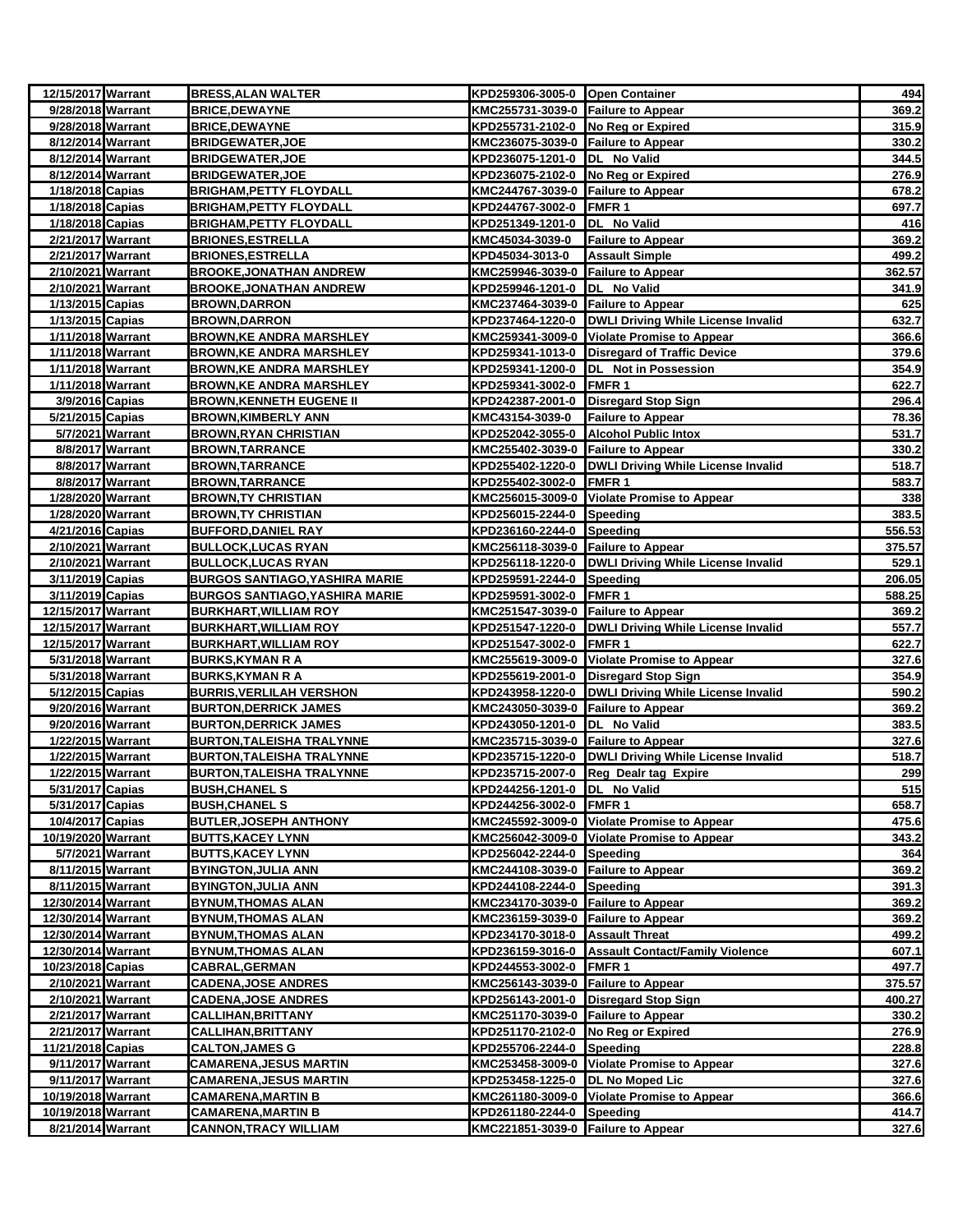| 8/21/2014 Warrant  |                  | <b>CANNON, TRACY WILLIAM</b>    | KMC229938-3039-0 Failure to Appear |                                                     | 327.6  |
|--------------------|------------------|---------------------------------|------------------------------------|-----------------------------------------------------|--------|
| 8/21/2014 Warrant  |                  | <b>CANNON, TRACY WILLIAM</b>    | KPD221851-1209-0 DL Expired Op     |                                                     | 323.7  |
| 8/21/2014 Warrant  |                  | <b>CANNON, TRACY WILLIAM</b>    | KPD221851-2244-0 Speeding          |                                                     | 318.5  |
| 8/21/2014 Warrant  |                  | <b>CANNON, TRACY WILLIAM</b>    | KPD221851-3002-0 FMFR 1            |                                                     | 583.7  |
| 8/21/2014 Warrant  |                  | <b>CANNON, TRACY WILLIAM</b>    | KPD229938-1201-0 DL No Valid       |                                                     | 323.7  |
| 8/21/2014 Warrant  |                  | <b>CANNON, TRACY WILLIAM</b>    |                                    | KPD229938-1753-0   Inspection No or Expired         | 302.9  |
| 8/21/2014 Warrant  |                  | <b>CANNON, TRACY WILLIAM</b>    | KPD229938-2102-0 No Reg or Expired |                                                     | 254.8  |
| 2/13/2018 Warrant  |                  | <b>CANTANO,JESUS</b>            |                                    | KMC253586-3009-0 Violate Promise to Appear          | 327.6  |
| 2/13/2018 Warrant  |                  | <b>CANTANO, JESUS</b>           |                                    | KPD253586-2000-0 Disregard Red Light                | 378.3  |
| 2/13/2018 Warrant  |                  | <b>CANTANO, JESUS</b>           | KPD253586-2244-0 Speeding          |                                                     | 418.6  |
| 11/29/2016 Warrant |                  | <b>CANTO, RAUL ARTURO</b>       | KMC251067-3039-0 Failure to Appear |                                                     | 369.2  |
| 11/29/2016 Warrant |                  | <b>CANTO, RAUL ARTURO</b>       | KPD251067-3005-0 Open Container    |                                                     | 494    |
| 4/22/2015 Warrant  |                  | CANTU,KAYLA MARIE               | KMC243974-3039-0 Failure to Appear |                                                     | 369.2  |
| 4/22/2015 Warrant  |                  | <b>CANTU, KAYLA MARIE</b>       | KPD243974-2244-0 Speeding          |                                                     | 360.1  |
| 2/2/2016 Warrant   |                  | <b>CANTU,ROBERTO</b>            | KMC244323-3039-0 Failure to Appear |                                                     | 330.2  |
| 2/2/2016 Warrant   |                  | <b>CANTU,ROBERTO</b>            | KPD244323-2244-0 Speeding          |                                                     | 356.2  |
| 6/24/2021 Warrant  |                  | <b>CARBAJAL, MELODY MARINA</b>  | KPD261683-6000-0 Theft Under 100   |                                                     | 425    |
| 9/28/2016 Capias   |                  | <b>CARDIEL, EDUARDO ALONSO</b>  | KPD236437-2244-0 Speeding          |                                                     | 361.4  |
| 9/26/2016 Warrant  |                  | <b>CARDINAS,NERY</b>            |                                    | KMC247065-3009-0 Violate Promise to Appear          | 327.6  |
| 9/26/2016 Warrant  |                  | <b>CARDINAS,NERY</b>            | KPD247065-2244-0 Speeding          |                                                     | 364    |
| 4/8/2019 Capias    |                  | CARMICHAEL,TRAVIS NOAH          | KPD231025-1201-0  DL No Valid      |                                                     | 488.7  |
| 4/8/2019 Capias    |                  | CARMICHAEL,TRAVIS NOAH          | KPD231025-2106-0 No LP Light       |                                                     | 405.37 |
| 6/24/2016 Warrant  |                  | <b>CARMONA, HOLLY MARIE</b>     | KMC242819-3039-0 Failure to Appear |                                                     | 369.2  |
| 6/24/2016 Warrant  |                  | <b>CARMONA, HOLLY MARIE</b>     | KMC244694-3039-0 Failure to Appear |                                                     | 369.2  |
| 6/24/2016 Warrant  |                  | <b>CARMONA, HOLLY MARIE</b>     |                                    | KPD242819-3055-0 Alcohol Public Intox               | 557.7  |
| 6/24/2016 Warrant  |                  | CARMONA,HOLLY MARIE             |                                    | KPD244694-3055-0 Alcohol Public Intox               | 557.7  |
| 1/28/2020 Warrant  |                  | <b>CARRASCO,EDGAR</b>           |                                    | KMC261472-3009-0 Violate Promise to Appear          | 338    |
| 1/28/2020 Warrant  |                  | <b>CARRASCO,EDGAR</b>           | KPD261472-2244-0 Speeding          |                                                     | 406.9  |
| 2/21/2018 Warrant  |                  | <b>CARREON, ANTHONY</b>         | KMC253592-3039-0 Failure to Appear |                                                     | 369.2  |
| 2/21/2018 Warrant  |                  | <b>CARREON, ANTHONY</b>         |                                    | KPD253592-1220-0 DWLI Driving While License Invalid | 557.7  |
| 2/21/2018 Warrant  |                  | <b>CARREON,ANTHONY</b>          | KPD253592-2244-0 Speeding          |                                                     | 387.4  |
| 2/21/2018 Warrant  |                  | <b>CARREON, ANTHONY</b>         | KPD253592-3002-0 FMFR 1            |                                                     | 622.7  |
| 1/28/2020 Warrant  |                  | <b>CARRIZALES,EMMANUEL</b>      |                                    | KMC261470-3009-0 Violate Promise to Appear          | 325    |
| 1/28/2020 Warrant  |                  | <b>CARRIZALES,EMMANUEL</b>      |                                    | KPD261470-2021-0 No defect wht light front          | 362.83 |
| 7/12/2018 Warrant  |                  | <b>CARTER, ALLEN SCOTT</b>      | KMC251676-3039-0 Failure to Appear |                                                     | 369.2  |
| 7/12/2018 Warrant  |                  | <b>CARTER, ALLEN SCOTT</b>      | KPD251676-1201-0  DL No Valid      |                                                     | 383.5  |
| 7/12/2018 Warrant  |                  | <b>CARTER, ALLEN SCOTT</b>      | KPD251676-3004-0 FMFR 3            |                                                     | 1493.7 |
| 5/22/2018 Warrant  |                  | CARTER, LACHICTOY ANNA          |                                    | KMC251636-3009-0 Violate Promise to Appear          | 327.6  |
| 5/22/2018 Warrant  |                  | CARTER, LACHICTOY ANNA          |                                    | KPD251636-2220-0 Speeding School Zone               | 421.07 |
| 6/28/2017 Capias   |                  | <u>CARTER,QUINCY JAMAAL</u>     | KPD242013-2244-0 Speeding          |                                                     | 446.8  |
| 1/26/2018 Warrant  |                  | <b>CARY-JORDAN, KEYON</b>       | KMC259365-3039-0 Failure to Appear |                                                     | 330.2  |
| 1/26/2018 Warrant  |                  | <b>CARY-JORDAN, KEYON</b>       |                                    | KPD259365-3016-0 Assault Contact/Family Violence    | 607.1  |
| 3/14/2019 Warrant  |                  | <b>CASARES,LEAH</b>             | KMC253884-3039-0 Failure to Appear |                                                     | 369.2  |
| 3/14/2019 Warrant  |                  | <b>CASARES,LEAH</b>             |                                    | KPD253884-5001-0 ANIMAL-NO CITY LICENSE             | 258.7  |
| 12/9/2014 Warrant  |                  | <b>CASBLANCA, DAVID RAMIREZ</b> | KMC243807-3039-0 Failure to Appear |                                                     | 330.2  |
| 12/9/2014 Warrant  |                  | <b>CASBLANCA, DAVID RAMIREZ</b> | KPD243807-1201-0 DL No Valid       |                                                     | 344.5  |
| 12/9/2014 Warrant  |                  | <b>CASBLANCA, DAVID RAMIREZ</b> |                                    | KPD243807-1753-0  Inspection No or Expired          | 328.9  |
| 12/9/2014 Warrant  |                  | <b>CASBLANCA, DAVID RAMIREZ</b> | KPD243807-3002-0 FMFR 1            |                                                     | 583.7  |
| 10/21/2019 Warrant |                  | <b>CASON, MARK DELEON</b>       | KMC259808-3039-0 Failure to Appear |                                                     | 395.2  |
| 10/21/2019 Warrant |                  | <b>CASON, MARK DELEON</b>       |                                    | KPD259808-1200-0  DL Not in Possession              | 354.9  |
| 10/21/2019 Warrant |                  | <b>CASON,MARK DELEON</b>        | KPD259808-2102-0 No Reg or Expired |                                                     | 315.9  |
|                    | 2/6/2019 Warrant | <b>CASTANEDA HERNA,FERNANDO</b> |                                    | KMC253852-3009-0 Violate Promise to Appear          | 327.6  |
| 2/6/2019 Warrant   |                  | <b>CASTANEDA HERNA,FERNANDO</b> | KPD253852-4009-0 Parking Fire Lane |                                                     | 354.9  |
| 3/14/2018 Warrant  |                  | <b>CASTANO,JESUS</b>            | KMC257326-3039-0 Failure to Appear |                                                     | 330.2  |
| 3/14/2018 Warrant  |                  | <b>CASTANO, JESUS</b>           | KPD257326-1201-0 DL No Valid       |                                                     | 344.5  |
| 3/14/2018 Warrant  |                  | <b>CASTANO,JESUS</b>            | KPD257326-3002-0 FMFR 1            |                                                     | 583.7  |
| 2/10/2021 Warrant  |                  | <u>CASTILLO,ERIC M</u>          | KMC261658-3039-0 Failure to Appear |                                                     | 362.57 |
| 2/10/2021 Warrant  |                  | <b>CASTILLO, ERIC M</b>         | KPD261658-1201-0 DL No Valid       |                                                     | 341.9  |
| 2/10/2021 Warrant  |                  | <b>CASTILLO, ERIC M</b>         | KPD261658-2244-0 Speeding          |                                                     | 404.17 |
| 2/10/2021 Warrant  |                  | <b>CASTILLO, ERIC M</b>         | KPD261658-3002-0 FMFR 1            |                                                     | 581.1  |
| 8/30/2016 Capias   |                  | <b>CASTILLO,JOSE</b>            | KPD241931-1201-0 DL No Valid       |                                                     | 394.5  |
| 8/30/2016 Capias   |                  | <b>CASTILLO,JOSE</b>            | KPD241931-3002-0 FMFR 1            |                                                     | 633.7  |
| 2/10/2021 Warrant  |                  | <b>CASTILLO, MARIA</b>          | KMC254134-3039-0 Failure to Appear |                                                     | 362.57 |
| 2/10/2021 Warrant  |                  | <b>CASTILLO, MARIA</b>          | KPD254134-1201-0  DL No Valid      |                                                     | 341.9  |
| 2/10/2021 Warrant  |                  | <b>CASTILLO,MARIA</b>           | KPD254134-2244-0 Speeding          |                                                     | 318.37 |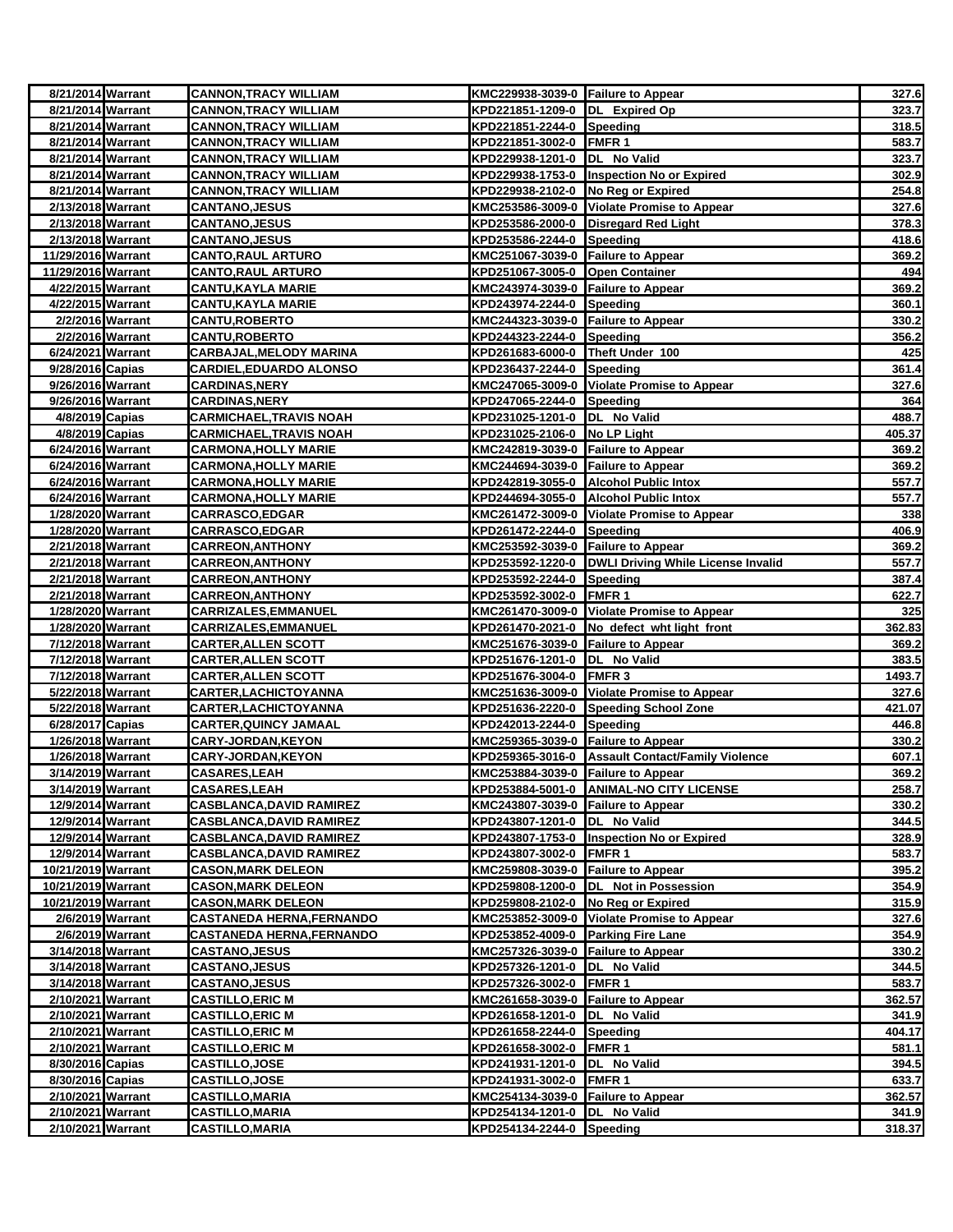| 7/19/2016 Warrant                     |                  | <b>CAULEY, CARDEA MALIK</b>                                        |                                                                      | KMC244729-3009-0 Violate Promise to Appear           | 366.6           |
|---------------------------------------|------------------|--------------------------------------------------------------------|----------------------------------------------------------------------|------------------------------------------------------|-----------------|
| 7/19/2016 Warrant                     |                  | <b>CAULEY, CARDEA MALIK</b>                                        | KPD244729-2244-0 Speeding                                            |                                                      | 403             |
| 9/28/2018 Warrant                     |                  | <b>CAVINS, KASSAUNDRA FAITH</b>                                    | KMC251745-3039-0 Failure to Appear                                   |                                                      | 369.2           |
| 9/28/2018 Warrant                     |                  | <b>CAVINS, KASSAUNDRA FAITH</b>                                    | KPD251745-2102-0 No Reg or Expired                                   |                                                      | 315.9           |
| 5/7/2021 Warrant                      |                  | <b>CAWTHON, CHARLES BRIAN</b>                                      | KMC261528-3039-0 Failure to Appear                                   |                                                      | 362.57          |
| 5/7/2021 Warrant                      |                  | <b>CAWTHON, CHARLES BRIAN</b>                                      |                                                                      | KPD261528-3053-0 Possession Drug Paraphernalia       | 514.8           |
| 5/16/2016 Warrant                     |                  | <b>CEDILLO MORIN, DIEGO HERIBERTO</b>                              | KMC244597-3039-0 Failure to Appear                                   |                                                      | 330.2           |
| 6/7/2018 Capias                       |                  | <b>CEDILLO, ALEXIS J</b>                                           |                                                                      | KPD251561-1013-0 Disregard of Traffic Device         | 373.1           |
| 6/7/2018 Capias                       |                  | <b>CEDILLO, ALEXIS J</b>                                           | KPD251561-1201-0  DL No Valid                                        |                                                      | 377             |
| 2/10/2021 Warrant                     |                  | <b>CEDILLO, JONATHAN AARRON</b>                                    | KMC261630-3039-0 Failure to Appear                                   |                                                      | 375.57          |
| 2/10/2021 Warrant                     |                  | <b>CEDILLO, JONATHAN AARRON</b>                                    | KPD261630-2244-0 Speeding                                            |                                                      | 452.27          |
| 2/10/2021 Warrant                     |                  | <b>CEJAS MARTINEZ, OLGA</b>                                        | KMC259945-3039-0 Failure to Appear                                   |                                                      | 375.57          |
| 2/10/2021 Warrant                     |                  | <b>CEJAS MARTINEZ,OLGA</b>                                         | KPD259945-2244-0 Speeding                                            |                                                      | 405.47          |
| 3/14/2019 Warrant                     |                  | <b>CHAIRES, CHRISTINA</b>                                          | KMC259674-3039-0 Failure to Appear                                   |                                                      | 330.2           |
| 3/14/2019 Warrant                     |                  | <b>CHAIRES,CHRISTINA</b>                                           | KPD259674-1201-0  DL No Valid                                        |                                                      | 344.5           |
| 3/14/2019 Warrant                     |                  | <b>CHAIRES, CHRISTINA</b>                                          | KPD259674-2244-0 Speeding                                            |                                                      | 360.1           |
| 11/29/2016 Warrant                    |                  | <b>CHAPA, ERNESTO</b>                                              | KPD251066-1201-0 DL No Valid                                         |                                                      | 383.5           |
| 11/29/2016 Warrant                    |                  | <b>CHAPA, ERNESTO</b>                                              | KPD251066-3005-0 Open Container                                      |                                                      | 494             |
| 2/23/2017 Warrant                     |                  | <b>CHARGOIS, PAUL</b>                                              | KMC251110-3039-0 Failure to Appear                                   |                                                      | 369.2           |
| 2/23/2017 Warrant                     |                  | <b>CHARGOIS, PAUL</b>                                              |                                                                      | KPD251110-3016-0 Assault Contact/Family Violence     | 607.1           |
| 8/2/2016 Warrant                      |                  | <b>CHAVELES, JAVIER</b>                                            | KMC244758-3039-0 Failure to Appear                                   |                                                      | 330.2           |
| 8/2/2016 Warrant                      |                  | <b>CHAVELES,JAVIER</b>                                             | KPD244758-1201-0  DL No Valid                                        |                                                      | 344.5           |
| 8/2/2016 Warrant                      |                  | <b>CHAVELES,JAVIER</b>                                             | KPD244758-2244-0 Speeding                                            |                                                      | 328.9           |
| 8/2/2016 Warrant                      |                  | <b>CHAVELES, JAVIER</b>                                            | KPD244758-3002-0 FMFR 1                                              |                                                      | 583.7           |
| 12/21/2017 Warrant                    |                  | <b>CHAVERS, ANTHONY O'NIEL</b>                                     | KPD255518-1303-0 SB Child 2 4                                        |                                                      | 460.33          |
| 12/21/2017 Warrant                    |                  | <b>CHAVERS, ANTHONY O'NIEL</b>                                     | KPD255518-1303-1                                                     | <b>SB Child 24</b>                                   | 460.33          |
| 5/14/2018 Warrant                     |                  | <b>CHAVEZ, AMANDA TORRES</b>                                       | KMC259430-3039-0 Failure to Appear                                   |                                                      | 330.2           |
| 5/14/2018 Warrant                     |                  | <b>CHAVEZ, AMANDA TORRES</b>                                       | KPD259430-1201-0  DL No Valid                                        |                                                      | 344.5           |
| 5/14/2018 Warrant                     |                  | <b>CHAVEZ, AMANDA TORRES</b>                                       | KPD259430-2102-0 No Reg or Expired                                   |                                                      | 276.9           |
| 3/9/2016 Capias                       |                  | <b>CHAVEZ,CONCEPCION</b>                                           | KPD239462-2244-0 Speeding                                            |                                                      | 396.5           |
| 2/27/2018 Warrant                     |                  | <b>CHAVEZ, ELIZA CATHARINA</b>                                     |                                                                      | KMC259378-3009-0 Violate Promise to Appear           | 366.6           |
| 2/27/2018 Warrant                     |                  | <b>CHAVEZ, ELIZA CATHARINA</b>                                     |                                                                      | KPD259378-2220-0 Speeding School Zone                | 421.07          |
| 2/27/2018 Warrant                     |                  | CHAVEZ,ELIZA CATHARINA                                             | KPD259378-3002-0 FMFR 1                                              |                                                      | 622.7           |
| 4/4/2017 Warrant                      |                  | <u>CHAVEZ,RAUL</u>                                                 | KMC255249-3039-0 Failure to Appear                                   |                                                      | 330.2           |
| 4/4/2017 Warrant                      |                  | <b>CHAVEZ,RAUL</b>                                                 | KPD255249-1201-0 DL No Valid                                         |                                                      | 344.5           |
| 4/4/2017 Warrant                      |                  | <b>CHAVEZ, RAUL</b>                                                |                                                                      | KPD255249-1510-0 FTYROW Rt on Red                    | 331.5           |
| 5/2/2017 Capias                       |                  | <b>CHEATAM, TERRENCE NONE</b>                                      | KMC245521-3039-0 Failure to Appear                                   |                                                      | 383.4           |
| 4/4/2019 Warrant                      |                  | <b>CHEATHAM, COREY SETWUAN</b>                                     | KMC253913-3039-0 Failure to Appear                                   |                                                      | 369.2           |
| 4/4/2019 Warrant                      |                  | <b>CHEATHAM, COREY SETWUAN</b>                                     | KPD253913-3005-0 Open Container                                      |                                                      | 494             |
| 5/23/2017 Warrant                     |                  | <b>CHEATHAM, MARSHA DEEANN</b>                                     |                                                                      | KMC259066-3009-0 Violate Promise to Appear           | 366.6           |
| 5/23/2017 Warrant                     |                  | <b>CHEATHAM, MARSHA DEEANN</b>                                     | KPD259066-2244-0 Speeding                                            |                                                      | 360.1           |
| 6/1/2016 Warrant                      |                  | <b>CISNEROS, BRITTANY MONIQUE</b>                                  |                                                                      | KMC242763-3009-0 Violate Promise to Appear           | 366.6           |
| 6/1/2016 Warrant                      |                  | <b>CISNEROS, BRITTANY MONIQUE</b>                                  | KPD242763-2244-0 Speeding                                            |                                                      | 387.4           |
| 10/10/2018 Warrant                    |                  | <b>CISNEROS,LORENA</b>                                             |                                                                      | KMC259568-3009-0 Violate Promise to Appear           | 366.6           |
| 10/10/2018 Warrant                    |                  | <b>CISNEROS, LORENA</b>                                            | KPD259568-4009-0 Parking Fire Lane                                   |                                                      | 393.9           |
| 8/4/2014 Warrant                      | 8/4/2014 Warrant | <b>CLARK, ROBERT ROY</b>                                           | KMC237636-3039-0 Failure to Appear<br>KPD237636-2106-0 No LP Light   |                                                      | 366.6           |
| 6/24/2021 Warrant                     |                  | <b>CLARK, ROBERT ROY</b>                                           |                                                                      |                                                      | 270.37<br>293.9 |
|                                       |                  | <b>COLEMAN, BRANDLYN NICOLE</b><br><b>COLEMAN, BRANDLYN NICOLE</b> | KMC252198-3039-0 Failure to Appear<br>KPD252198-1209-0 DL Expired Op |                                                      |                 |
| 6/24/2021 Warrant<br>6/29/2016 Capias |                  | <b>COLEMAN, MICHAEL ANDRE</b>                                      |                                                                      | KPD245332-1220-0 DWLI Driving While License Invalid  | 257<br>291.2    |
| 12/16/2016 Warrant                    |                  | <b>COLEMAN, MICHAEL DEANGELO</b>                                   | KPD244556-2244-0 Speeding                                            |                                                      | 472.5           |
| 1/28/2020 Warrant                     |                  | <b>COLEMAN, TONY DEWAYNE</b>                                       | KMC252032-3039-0 Failure to Appear                                   |                                                      | 375.57          |
| 1/28/2020 Warrant                     |                  | <b>COLEMAN, TONY DEWAYNE</b>                                       |                                                                      | KPD252032-1206-0 DL Fail to Chg Addr                 | 336.7           |
| 9/3/2015 Warrant                      |                  | <b>COLLINS, ALAN LEE</b>                                           | KMC237932-3039-0 Failure to Appear                                   |                                                      | 369.2           |
| 9/3/2015 Warrant                      |                  | <b>COLLINS, ALAN LEE</b>                                           | KPD237932-1201-0 DL No Valid                                         |                                                      | 383.5           |
| 9/3/2015 Warrant                      |                  | <b>COLLINS, ALAN LEE</b>                                           |                                                                      | KPD237932-1753-0  Inspection No or Expired           | 367.9           |
| 1/27/2017 Warrant                     |                  | <u>COLLINS,MARCUS LAMONT</u>                                       | KMC253134-3039-0 Failure to Appear                                   |                                                      | 369.2           |
| 1/27/2017 Warrant                     |                  | COLLINS,MARCUS LAMONT                                              |                                                                      | KPD253134-1220-0  DWLI Driving While License Invalid | 557.7           |
| 1/27/2017 Warrant                     |                  | <b>COLLINS, MARCUS LAMONT</b>                                      |                                                                      | KPD253134-2007-0 Reg Dealr tag Expire                | 340.6           |
| 1/27/2017 Warrant                     |                  | <b>COLLINS, MARCUS LAMONT</b>                                      | KPD253134-3004-0 FMFR 3                                              |                                                      | 1493.7          |
| 3/31/2015 Warrant                     |                  | <b>COLLINS, RICHARD EUGENE</b>                                     | KMC239372-3039-0 Failure to Appear                                   |                                                      | 369.2           |
| 3/31/2015 Warrant                     |                  | <b>COLLINS, RICHARD EUGENE</b>                                     |                                                                      | KPD239372-1220-0 DWLI Driving While License Invalid  | 557.7           |
| 10/21/2019 Warrant                    |                  | <b>COLON RIVERA, JEYSMARIE</b>                                     | KMC254025-3039-0 Failure to Appear                                   |                                                      | 395.2           |
| 10/21/2019 Warrant                    |                  | <b>COLON RIVERA, JEYSMARIE</b>                                     | KPD254025-1201-0  DL No Valid                                        |                                                      | 383.5           |
| 10/21/2019 Warrant                    |                  | <b>COLON RIVERA, JEYSMARIE</b>                                     | KPD254025-3002-0 FMFR 1                                              |                                                      | 622.7           |
|                                       |                  |                                                                    |                                                                      |                                                      |                 |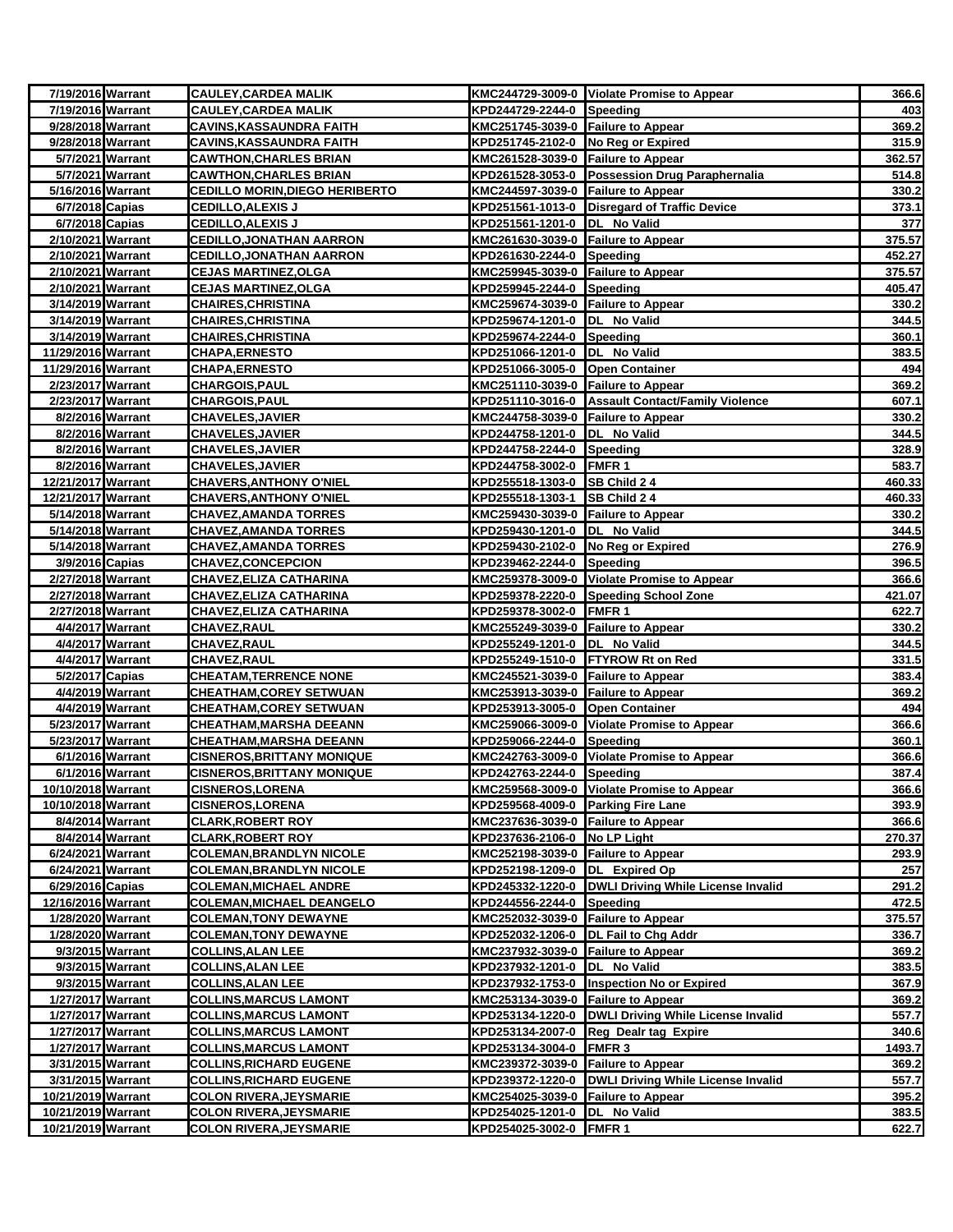| 6/24/2021 Warrant                      |                  | <b>CONCHA, CHRISTOPHER</b>                     | KMC252235-3039-0 Failure to Appear |                                                     | 293.9          |
|----------------------------------------|------------------|------------------------------------------------|------------------------------------|-----------------------------------------------------|----------------|
| 6/24/2021 Warrant                      |                  | <b>CONCHA, CHRISTOPHER</b>                     | KPD252235-2244-0 Speeding          |                                                     | 331.9          |
| 9/15/2014 Warrant                      |                  | <b>CONSUELO, DISMAEL DEBORA</b>                | KMC208174-3039-0 Failure to Appear |                                                     | 327.6          |
| 9/15/2014 Warrant                      |                  | <b>CONSUELO,DISMAEL DEBORA</b>                 |                                    | KPD208174-1200-0  DL Not in Possession              | 315.9          |
| 9/15/2014 Warrant                      |                  | <u>CONSUELO,DISMAEL DEBORA</u>                 | KPD208174-3002-0 FMFR 1            |                                                     | 583.7          |
| 3/9/2016 Capias                        |                  | CONTRERAS-RAMIR, ADRIANA                       | KPD242369-2244-0 Speeding          |                                                     | 302.9          |
| 8/5/2019 Warrant                       |                  | <b>CONTRERAZ, ANGEL</b>                        | KMC230830-3039-0 Failure to Appear |                                                     | 416.6          |
| 8/5/2019 Warrant                       |                  | <b>CONTRERAZ, ANGEL</b>                        |                                    | KPD230830-1753-0  Inspection No or Expired          | 391.9          |
| 8/5/2019 Warrant                       |                  | <b>CONTRERAZ, ANGEL</b>                        | KPD230830-2102-0 No Reg or Expired |                                                     | 343.8          |
| 8/5/2019 Warrant                       |                  | <b>CONTRERAZ, ANGEL</b>                        | KPD230830-3004-0 FMFR 3            |                                                     | 1543.7         |
| 7/24/2019 Warrant                      |                  | <b>COOK, JOVETTE MONIQUE</b>                   | KPD255925-1201-0  DL No Valid      |                                                     | 344.5          |
| 8/12/2019 Warrant                      |                  | <u>COOK,JOVETTE MONIQUE</u>                    | KMC255925-3039-0 Failure to Appear |                                                     | 330.2          |
| 9/28/2018 Warrant                      |                  | <b>COOK, KRYSTYNIA LEANN</b>                   | KMC253773-3039-0 Failure to Appear |                                                     | 369.2          |
| 9/28/2018 Warrant                      |                  | <b>COOK, KRYSTYNIA LEANN</b>                   | KPD253773-1201-0  DL No Valid      |                                                     | 383.5          |
| 9/28/2018 Warrant                      |                  | COOK,KRYSTYNIA LEANN                           |                                    | KPD253773-2007-0 Reg Dealr tag Expire               | 340.6          |
| 10/25/2018 Warrant                     |                  | <b>COOKSEY, JAMAL DEWAUNE</b>                  | KMC259584-3039-0 Failure to Appear |                                                     | 330.2          |
| 10/25/2018 Warrant                     |                  | COOKSEY, JAMAL DEWAUNE                         |                                    | KPD259584-1220-0 DWLI Driving While License Invalid | 518.7          |
| 10/25/2018 Warrant                     |                  | COOKSEY, JAMAL DEWAUNE                         | KPD259584-2102-0 No Reg or Expired |                                                     | 276.9          |
| 10/25/2018 Warrant                     |                  | COOKSEY,JAMAL DEWAUNE                          | KPD259584-2244-0 Speeding          |                                                     | 371.8          |
| 10/18/2016 Warrant                     |                  | <u>COOPER,JENNIFER</u>                         |                                    | KMC247098-3009-0 Violate Promise to Appear          | 366.6          |
| 10/18/2016 Warrant                     |                  | <b>COOPER, JENNIFER</b>                        | KPD247098-2244-0 Speeding          |                                                     | 371.8          |
| 3/14/2018 Warrant                      |                  | <b>COOPER, SCOTT</b>                           | KMC259387-3039-0 Failure to Appear |                                                     | 330.2          |
| 3/14/2018 Warrant                      |                  | COOPER, SCOTT                                  | KPD259387-1201-0 DL No Valid       |                                                     | 344.5          |
| 3/14/2018 Warrant                      |                  | <b>COOPER,SCOTT</b>                            | KPD259387-2244-0 Speeding          |                                                     | 340.6          |
| 3/14/2018 Warrant                      |                  | COOPER, SCOTT                                  | KPD259387-3002-0 FMFR 1            |                                                     | 583.7          |
| 6/12/2018 Warrant                      |                  | <b>COOPER,VANESSA</b>                          | KPD253659-1201-0  DL No Valid      |                                                     | 344.5          |
| 6/12/2018 Warrant<br>2/14/2017 Warrant |                  | COOPER,VANESSA<br><b>CORDERO, MANUEL JR</b>    | KPD253659-3002-0 FMFR 1            |                                                     | 583.7<br>369.2 |
|                                        |                  |                                                | KMC255159-3039-0 Failure to Appear |                                                     | 557.7          |
| 2/14/2017 Warrant<br>2/14/2017 Warrant |                  | <b>CORDERO, MANUEL JR</b><br>CORDERO,MANUEL JR | KPD255159-2102-0 No Reg or Expired | KPD255159-1220-0 DWLI Driving While License Invalid | 315.9          |
| 2/14/2017 Warrant                      |                  | <b>CORDERO,MANUEL JR</b>                       | KPD255159-2111-0 Reg Ficticious    |                                                     | 505.83         |
| 4/28/2017 Warrant                      |                  | <b>CORDOVA, DANIEL</b>                         | KMC253123-3039-0 Failure to Appear |                                                     | 330.2          |
| 4/28/2017 Warrant                      |                  | <b>CORDOVA,DANIEL</b>                          | KPD253123-1201-0 DL No Valid       |                                                     | 344.5          |
| 4/28/2017 Warrant                      |                  | <b>CORDOVA, DANIEL</b>                         | KPD253123-2244-0 Speeding          |                                                     | 375.7          |
| 4/28/2017 Warrant                      |                  | <b>CORDOVA, DANIEL</b>                         | KPD253123-3002-0 FMFR 1            |                                                     | 583.7          |
| 12/3/2015 Capias                       |                  | <b>COSBY, WILLIE WALTER</b>                    | KPD234248-1201-0  DL No Valid      |                                                     | 195            |
| 8/18/2015 Warrant                      |                  | <b>COTTON,DANA LASHAWN</b>                     | KMC242141-3039-0 Failure to Appear |                                                     | 369.2          |
| 8/18/2015 Warrant                      |                  | COTTON,DANA LASHAWN                            |                                    | KPD242141-1220-0 DWLI Driving While License Invalid | 557.7          |
| 8/18/2015 Warrant                      |                  | <b>COTTON, DANA LASHAWN</b>                    | KPD242141-2244-0 Speeding          |                                                     | 387.4          |
| 3/25/2021 Warrant                      |                  | COVARRUBIAS, ALMA                              | KMC260010-3039-0 Failure to Appear |                                                     | 362.57         |
| 3/25/2021 Warrant                      |                  | COVARRUBIAS, ALMA                              | KPD260010-3002-0 FMFR 1            |                                                     | 581.1          |
| 3/25/2021 Warrant                      |                  | COVARRUBIAS, ALMA                              | KPD260010-3002-1                   | <b>FMFR1</b>                                        | 516.1          |
| 1/28/2020 Warrant                      |                  | <b>COVARRUBIAS, DAYLE ANISSA</b>               | KMC252046-3039-0 Failure to Appear |                                                     | 375.57         |
| 1/28/2020 Warrant                      |                  | <b>COVARRUBIAS, DAYLE ANISSA</b>               | KPD252046-3002-0 FMFR 1            |                                                     | 596.7          |
| 9/6/2017 Warrant                       |                  | COVARRUBIAS, MARCO ANTONIO                     | KMC253435-3039-0 Failure to Appear |                                                     | 330.2          |
| 9/6/2017 Warrant                       |                  | COVARRUBIAS,MARCO ANTONIO                      | KPD253435-1201-0 DL No Valid       |                                                     | 344.5          |
| 9/6/2017 Warrant                       |                  | COVARRUBIAS, MARCO ANTONIO                     |                                    | KPD253435-1310-0 Brake Lights Defect                | 383.5          |
|                                        | 9/6/2017 Warrant | COVARRUBIAS, MARCO ANTONIO                     |                                    | KPD253435-2000-0 Disregard Red Light                | 378.3          |
| 10/12/2016 Warrant                     |                  | <b>COVIC, RENAIL</b>                           | KMC243747-3039-0 Failure to Appear |                                                     | 330.2          |
| 10/12/2016 Warrant                     |                  | <b>COVIC, RENAIL</b>                           | KPD243747-3002-0 FMFR 1            |                                                     | 583.7          |
| 5/18/2018 Capias                       |                  | <b>CROSS, ROBERT LANDON</b>                    | KPD251331-3002-0 FMFR 1            |                                                     | 770.2          |
| 6/12/2018 Capias                       |                  | <b>CROSS, ROBERT LANDON</b>                    | KMC251331-3039-0 Failure to Appear |                                                     | 68.7           |
| 10/30/2017 Warrant                     |                  | <b>CROWNOVER, INDIA DIUNDRA</b>                |                                    | KMC259266-3009-0 Violate Promise to Appear          | 366.6          |
| 10/30/2017 Warrant                     |                  | <b>CROWNOVER, INDIA DIUNDRA</b>                | KPD259266-2244-0 Speeding          |                                                     | 387.4          |
| 10/30/2017 Warrant                     |                  | <b>CROWNOVER, INDIA DIUNDRA</b>                | KPD259266-3002-0 FMFR 1            |                                                     | 622.7          |
| 5/31/2018 Warrant                      |                  | <b>CUELLAR, GALVAN</b>                         | KMC259062-3039-0 Failure to Appear |                                                     | 395.2          |
| 5/31/2018 Warrant                      |                  | <b>CUELLAR, GALVAN</b>                         | KMC259062-3039-1 Failure to Appear |                                                     | 330.2          |
| 5/31/2018 Warrant                      |                  | <b>CUELLAR, GALVAN</b>                         | KPD259062-1201-0  DL No Valid      |                                                     | 409.5          |
| 2/10/2021 Warrant                      |                  | <b>CUEVAS, MOISES</b>                          | KMC256108-3039-0 Failure to Appear |                                                     | 375.57         |
| 2/10/2021 Warrant                      |                  | <b>CUEVAS, MOISES</b>                          | KPD256108-2244-0 Speeding          |                                                     | 385.97         |
| 6/2/2021 Warrant                       |                  | <b>CUEVAS, STEVEN</b>                          | KMC261702-3039-0 Failure to Appear |                                                     | 283.9          |
| 6/2/2021 Warrant                       |                  | <b>CUEVAS, STEVEN</b>                          | KPD261702-3002-0 FMFR 1            |                                                     | 447            |
|                                        | 4/4/2019 Warrant | <b>CUNNINGHAM, DONDRAYSIA</b>                  | KMC259710-3039-0 Failure to Appear |                                                     | 330.2          |
|                                        | 4/4/2019 Warrant | CUNNINGHAM,DONDRAYSIA                          | KPD259710-1201-0 DL No Valid       |                                                     | 344.5          |
| 1/28/2020 Warrant                      |                  | <b>CURENTON, ALISON RENEE</b>                  |                                    | KPD251993-1200-0 DL Not in Possession               | 328.9          |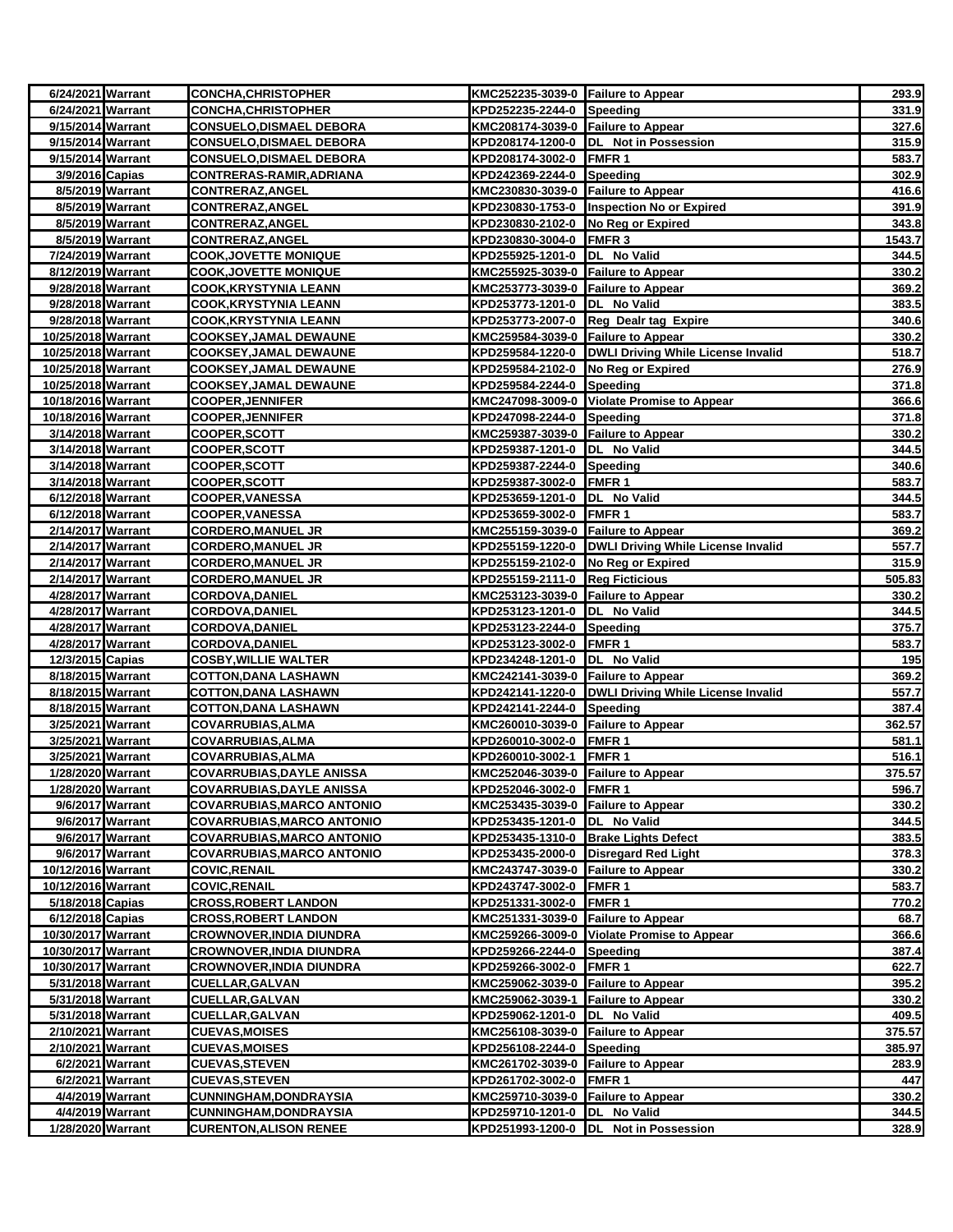| 1/28/2020 Warrant                       |                  | <b>CURENTON, ALISON RENEE</b>                               | KPD251993-1311-0 Tail Lights Defect                                |                                                       | 351            |
|-----------------------------------------|------------------|-------------------------------------------------------------|--------------------------------------------------------------------|-------------------------------------------------------|----------------|
| 1/28/2020 Warrant                       |                  | <b>CURENTON, ALISON RENEE</b>                               | KPD251993-3002-0 FMFR 1                                            |                                                       | 596.7          |
| 6/8/2021 Warrant                        |                  | DAVENPORT, SHANIQUA ANTIONETTE                              | KMC256235-3039-0 Failure to Appear                                 |                                                       | 293.9          |
| 6/8/2021 Warrant                        |                  | DAVENPORT, SHANIQUA ANTIONETTE                              | KPD256235-3002-0 FMFR 1                                            |                                                       | 457            |
| 2/6/2019 Warrant                        |                  | <u>DAVIS,CANDICE NICOLE</u>                                 | KMC259630-3039-0 Failure to Appear                                 |                                                       | 369.2          |
| 2/6/2019 Warrant                        |                  | <b>DAVIS,CANDICE NICOLE</b>                                 | KMC261234-3039-0 Failure to Appear                                 |                                                       | 369.2          |
| 2/6/2019 Warrant                        |                  | <b>DAVIS,CANDICE NICOLE</b>                                 |                                                                    | KPD259630-1220-0   DWLI Driving While License Invalid | 557.7          |
| 2/6/2019 Warrant                        |                  | <b>DAVIS, CANDICE NICOLE</b>                                | KPD259630-2102-0 No Reg or Expired                                 |                                                       | 315.9          |
| 2/6/2019 Warrant                        |                  | <b>DAVIS, CANDICE NICOLE</b>                                | KPD259630-3002-0 FMFR 1                                            |                                                       | 622.7          |
| 2/6/2019 Warrant                        |                  | <b>DAVIS, CANDICE NICOLE</b>                                |                                                                    | KPD261234-1220-0 DWLI Driving While License Invalid   | 557.7          |
|                                         | 2/6/2019 Warrant | <b>DAVIS, CANDICE NICOLE</b>                                | KPD261234-2102-0 No Reg or Expired                                 |                                                       | 315.9          |
| 2/6/2019 Warrant                        |                  | <b>DAVIS, CANDICE NICOLE</b>                                | KPD261234-3002-0 FMFR 1                                            |                                                       | 622.7          |
| 5/22/2018 Warrant                       |                  | <u>DAVIS,CARL PIERCE</u>                                    | KPD251637-1209-0 DL Expired Op                                     |                                                       | 323.7          |
| 5/22/2018 Warrant                       |                  | <b>DAVIS, CARL PIERCE</b>                                   | KPD251637-2102-0 No Reg or Expired                                 |                                                       | 276.9          |
| 5/12/2015 Capias                        |                  | <b>DAVIS, ELTON EARL JR</b>                                 | KMC233841-3039-0 Failure to Appear                                 |                                                       | 441.6          |
| 5/12/2015 Capias                        |                  | <b>DAVIS, ELTON EARL JR</b>                                 |                                                                    | KPD233841-1220-0   DWLI Driving While License Invalid | 632.7          |
| 8/17/2017 Capias                        |                  | DAVIS, JARRED SORRELL                                       |                                                                    | KMC229942-3009-0 Violate Promise to Appear            | 357.5          |
| 8/17/2017 Capias                        |                  | DAVIS, JARRED SORRELL                                       | KPD229942-1201-0 DL No Valid                                       |                                                       | 512.2          |
| 5/28/2015 Warrant                       |                  | DAVIS,NIA DENEA                                             | KMC242009-3039-0 Failure to Appear                                 |                                                       | 330.2          |
| 5/28/2015 Warrant                       |                  | <b>DAVIS, NIA DENEA</b>                                     | KPD242009-2244-0 Speeding                                          |                                                       | 352.3          |
| 12/23/2015 Warrant                      |                  | <b>DAVIS,OLAJUWON DEMEIR</b>                                | KMC236298-3039-0 Failure to Appear                                 |                                                       | 369.2          |
| 12/23/2015 Warrant<br>4/25/2017 Warrant |                  | DAVIS, OLAJUWON DEMEIR<br><b>DAVIS,RAYMONDRIA ELIZABETH</b> | KPD236298-1201-0 DL No Valid<br>KMC253296-3039-0 Failure to Appear |                                                       | 383.5<br>330.2 |
| 4/25/2017 Warrant                       |                  |                                                             |                                                                    |                                                       |                |
| 4/25/2017 Warrant                       |                  | DAVIS, RAYMONDRIA ELIZABETH<br>DAVIS, RAYMONDRIA ELIZABETH  | KPD253296-1201-0  DL No Valid<br>KPD253296-3002-0 FMFR 1           |                                                       | 344.5<br>583.7 |
| 6/12/2018 Capias                        |                  | DAVIS,TABITHA RUTH                                          | KPD243611-1201-0 DL No Valid                                       |                                                       | 507            |
| 2/23/2017 Warrant                       |                  | <u>DAVIS,VALENCIA SHONTOL</u>                               | KMC241976-3039-0 Failure to Appear                                 |                                                       | 419.2          |
| 2/23/2017 Warrant                       |                  | DAVIS, VALENCIA SHONTOL                                     |                                                                    | KPD241976-1500-0 Passing Authorized Emergency Veh     | 589.5          |
| 3/11/2019 Capias                        |                  | <b>DAVIS, WILLIE ALBERT</b>                                 | KMC255770-3039-0 Failure to Appear                                 |                                                       | 330.2          |
| 3/11/2019 Capias                        |                  | <b>DAVIS, WILLIE ALBERT</b>                                 | KPD255770-1209-0 DL Expired Op                                     |                                                       | 362.7          |
| 12/5/2017 Warrant                       |                  | DAVIS,YVETTE RASHAWN                                        | KMC259300-3039-0 Failure to Appear                                 |                                                       | 369.2          |
| 12/5/2017 Warrant                       |                  | DAVIS, YVETTE RASHAWN                                       | KPD259300-3013-0 Assault Simple                                    |                                                       | 499.2          |
| 4/18/2017 Warrant                       |                  | <b>DAWSON, DENNIS ALBERT</b>                                | KMC255278-3039-0 Failure to Appear                                 |                                                       | 369.2          |
| 4/18/2017 Warrant                       |                  | DAWSON,DENNIS ALBERT                                        | KPD255278-1209-0  DL Expired Op                                    |                                                       | 362.7          |
| 4/18/2017 Warrant                       |                  | <b>DAWSON, DENNIS ALBERT</b>                                | KPD255278-2244-0 Speeding                                          |                                                       | 399.1          |
| 4/18/2017 Warrant                       |                  | <b>DAWSON, DENNIS ALBERT</b>                                | KPD255278-3002-0 FMFR 1                                            |                                                       | 622.7          |
| 8/12/2014 Warrant                       |                  | <b>DEAN, BOBBY LAWRENCE</b>                                 | KMC245198-3039-0 Failure to Appear                                 |                                                       | 369.2          |
| 8/12/2014 Warrant                       |                  | <b>DEAN, BOBBY LAWRENCE</b>                                 | KPD245198-1201-0  DL No Valid                                      |                                                       | 383.5          |
| 7/26/2017 Warrant                       |                  | <b>DEANE, RUSSELL CARLOS</b>                                | KMC259138-3039-0 Failure to Appear                                 |                                                       | 369.2          |
| 7/26/2017 Warrant                       |                  | <b>DEANE, RUSSELL CARLOS</b>                                | KPD259138-1201-0 DL No Valid                                       |                                                       | 383.5          |
| 3/8/2017 Warrant                        |                  | DELACONCHA, JENNY ANGEL                                     | KMC255188-3039-0 Failure to Appear                                 |                                                       | 369.2          |
| 3/8/2017 Warrant                        |                  | <b>DELACONCHA,JENNY ANGEL</b>                               |                                                                    | KPD255188-1220-0   DWLI Driving While License Invalid | 557.7          |
| 3/8/2017 Warrant                        |                  | <b>DELACONCHA, JENNY ANGEL</b>                              | KPD255188-2244-0 Speeding                                          |                                                       | 367.9          |
|                                         | 4/4/2017 Warrant | <b>DELEON, HERIBERTO</b>                                    | KMC251270-3039-0 Failure to Appear                                 |                                                       | 330.2          |
| 4/4/2017 Warrant                        |                  | DELEON, HERIBERTO                                           | KPD251270-1201-0  DL No Valid                                      |                                                       | 344.5          |
| 4/4/2017 Warrant                        |                  | <b>DELEON,HERIBERTO</b>                                     | KPD251270-3002-0 FMFR 1                                            |                                                       | 583.7          |
| 8/6/2019 Warrant                        |                  | <b>DELGADO, RANDY LEE</b>                                   |                                                                    | KPD253956-3016-0 Assault Contact/Family Violence      | 607.1          |
| 3/14/2018 Warrant                       |                  | DEMERAON, LAMOND RASHAD                                     |                                                                    | KPD259340-1404-0 FTGI Acc Unattend Veh                | 429            |
| 4/14/2021 Warrant                       |                  | <b>DIAZ, ANDREW GONZALES</b>                                |                                                                    | KPD259869-3053-0 Possession Drug Paraphernalia        | 514.8          |
| 2/10/2021 Warrant                       |                  | <b>DILLON, GORDON RAY</b>                                   | KMC261644-3039-0 Failure to Appear                                 |                                                       | 375.57         |
| 2/10/2021 Warrant                       |                  | DILLON,GORDON RAY                                           | KPD261644-1209-0 DL Expired Op                                     |                                                       | 334.1          |
| 2/10/2021 Warrant                       |                  | DILLON, SAMUEL WAYNE                                        | KMC261596-3039-0 Failure to Appear                                 |                                                       | 375.57         |
| 2/10/2021 Warrant                       |                  | DILLON, SAMUEL WAYNE                                        | KPD261596-3002-0 FMFR 1                                            |                                                       | 594.1          |
| 5/2/2017 Warrant                        |                  | <b>DIRKE, TYRONE WILLIAM</b>                                | KMC242898-3039-0 Failure to Appear                                 |                                                       | 369.2          |
| 5/2/2017 Warrant                        |                  | <b>DIRKE, TYRONE WILLIAM</b>                                | KPD242898-1201-0 DL No Valid                                       |                                                       | 383.5          |
| 8/4/2014 Warrant                        |                  | <b>DIXON JR, DANIEL RICHMOND</b>                            | KMC230680-3039-0 Failure to Appear                                 |                                                       | 327.6          |
| 8/4/2014 Warrant                        |                  | DIXON JR, DANIEL RICHMOND                                   |                                                                    | KPD230680-1220-0   DWLI Driving While License Invalid | 479.7          |
| 8/4/2014 Warrant                        |                  | DIXON JR, DANIEL RICHMOND                                   | KPD230680-2102-0 No Reg or Expired                                 |                                                       | 215.8          |
| 8/4/2014 Warrant                        |                  | DIXON JR, DANIEL RICHMOND                                   | KPD230680-3002-0 FMFR 1                                            |                                                       | 544.7          |
| 8/29/2018 Warrant                       |                  | DOMINGUEZ, ADAN GUTIERREZ                                   | KMC259530-3039-0 Failure to Appear                                 |                                                       | 330.2          |
| 8/29/2018 Warrant                       |                  | DOMINGUEZ, ADAN GUTIERREZ                                   |                                                                    | KPD259530-1200-0 DL Not in Possession                 | 315.9          |
| 8/29/2018 Warrant                       |                  | DOMINGUEZ, ADAN GUTIERREZ                                   | KPD259530-3002-0                                                   | FMFR 1                                                | 583.7          |
| 6/24/2021 Warrant                       |                  | DOMINGUEZ, GERARDO DANIEL                                   | KMC252229-3039-0 Failure to Appear                                 |                                                       | 293.9          |
| 6/24/2021 Warrant                       |                  | DOMINGUEZ, GERARDO DANIEL                                   | KPD252229-2244-0 Speeding                                          |                                                       | 301.9          |
| 2/10/2021 Warrant                       |                  | DOMINGUEZ, MARIA                                            | KMC252165-3039-0 Failure to Appear                                 |                                                       | 362.57         |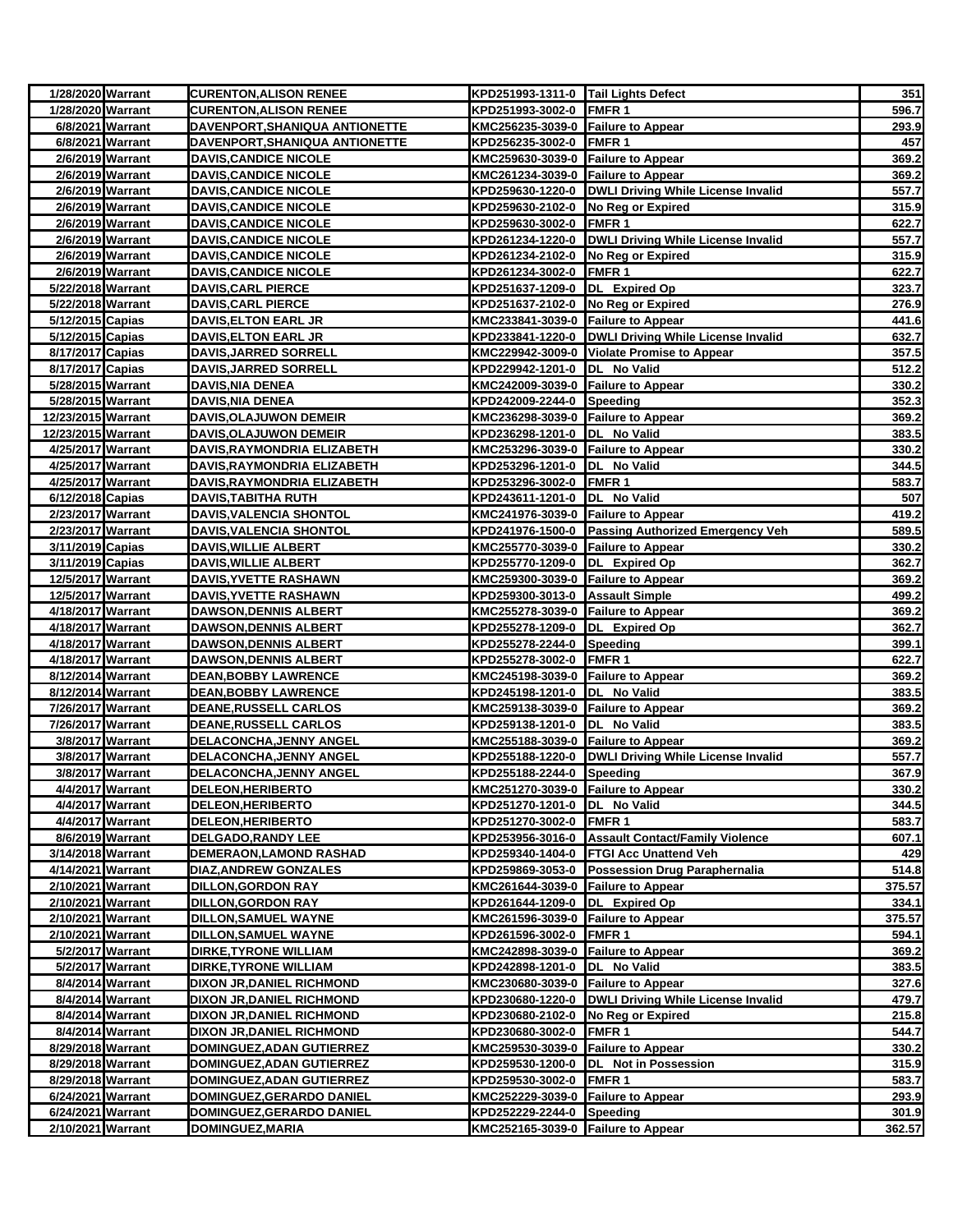| 2/10/2021 Warrant  |                  | DOMINGUEZ, MARIA                 |                                     | KPD252165-3022-0 Disorderly Conduct Language               | 461.5  |
|--------------------|------------------|----------------------------------|-------------------------------------|------------------------------------------------------------|--------|
|                    | 7/3/2018 Warrant | DOMINGUEZ, MARIA DOLORES         | KMC259466-3039-0 Failure to Appear  |                                                            | 330.2  |
|                    | 7/3/2018 Warrant | DOMINGUEZ, MARIA DOLORES         | KMC261053-3039-0 Failure to Appear  |                                                            | 330.2  |
|                    | 7/3/2018 Warrant | <b>DOMINGUEZ, MARIA DOLORES</b>  |                                     | KPD259466-5025-0 ANIMAL-DOMESTIC PET AT LARGE              | 258.7  |
|                    | 7/3/2018 Warrant | <b>DOMINGUEZ, MARIA DOLORES</b>  |                                     | KPD261053-5025-0 ANIMAL-DOMESTIC PET AT LARGE              | 258.7  |
|                    | 2/8/2019 Warrant | DOMINGUEZ, MARIA DOLORES         |                                     | KPD261232-5006-0 ANIMAL-NO RABIES VACC                     | 258.7  |
|                    | 2/8/2019 Warrant | <b>DOMINGUEZ, MARIA DOLORES</b>  |                                     | KPD261232-5032-0 ANIMAL-DOMESTIC PET AT LARGE 2ND          | 384.8  |
| 2/10/2021 Warrant  |                  | DOMINGUEZ, MARIA DOLORES         | KMC259973-3039-0 Failure to Appear  |                                                            | 362.57 |
| 2/10/2021 Warrant  |                  | <b>DOMINGUEZ, MARIA DOLORES</b>  |                                     | KPD259973-3022-0 Disorderly Conduct Language               | 461.5  |
| 7/8/2015 Capias    |                  | DORSEY, ELIZABETH BANNING        | KPD245278-2102-0 No Reg or Expired  |                                                            | 487.5  |
| 8/23/2016 Warrant  |                  | DOYLE, ERIKA                     | KMC244821-3039-0 Failure to Appear  |                                                            | 369.2  |
| 8/23/2016 Warrant  |                  | DOYLE, ERIKA                     |                                     | KPD244821-1220-0   DWLI Driving While License Invalid      | 557.7  |
| 8/23/2016 Warrant  |                  | DOYLE, ERIKA                     | KPD244821-1320-0 No Seat Belts Drvr |                                                            | 258.7  |
| 2/10/2021 Warrant  |                  | <b>DROST, HOLLEY RENEE</b>       | KMC252091-3039-0 Failure to Appear  |                                                            | 375.57 |
| 2/10/2021 Warrant  |                  | <b>DROST, HOLLEY RENEE</b>       | KPD252091-2102-0 No Reg or Expired  |                                                            | 287.3  |
| 2/10/2021 Warrant  |                  | <b>DROST, HOLLEY RENEE</b>       |                                     | KPD252091-2210-0 SPEEDING CONSTRUCTION ZONE                | 518.44 |
| 9/12/2018 Warrant  |                  | <b>DUARTE, NELSON IVAN</b>       | KPD259539-1201-0                    | DL No Valid                                                | 344.5  |
| 9/12/2018 Warrant  |                  | <b>DUARTE, NELSON IVAN</b>       | KPD259539-3002-0                    | <b>FMFR1</b>                                               | 583.7  |
| 9/12/2018 Warrant  |                  | <b>DUARTE, NELSON IVAN</b>       | KPD259539-4009-0                    | <b>Parking Fire Lane</b>                                   | 354.9  |
| 8/20/2018 Warrant  |                  | <b>DUCKER, RICHARD EUGENE</b>    | KMC261096-3039-0 Failure to Appear  |                                                            | 330.2  |
| 8/20/2018 Warrant  |                  | <b>DUCKER, RICHARD EUGENE</b>    | KPD261096-2102-0 No Reg or Expired  |                                                            | 276.9  |
| 8/20/2018 Warrant  |                  | <b>DUCKER, RICHARD EUGENE</b>    | KPD261096-3002-0 FMFR 1             |                                                            | 583.7  |
| 10/17/2017 Warrant |                  | DUENAS ANTILLON, JESUS ARTURO    | KMC253510-3039-0 Failure to Appear  |                                                            | 330.2  |
| 10/17/2017 Warrant |                  | DUENAS ANTILLON, JESUS ARTURO    | KPD253510-1201-0 DL No Valid        |                                                            | 344.5  |
| 3/14/2019 Warrant  |                  | DUENAS ANTILLON, JESUS ARTURO    | KPD253510-2244-0 Speeding           |                                                            | 286    |
| 5/3/2017 Capias    |                  | <b>DYE, DOUGLAS NATHANIEL</b>    | KMC245052-3039-0 Failure to Appear  |                                                            | 525    |
| 5/3/2017 Capias    |                  | <b>DYE, DOUGLAS NATHANIEL</b>    | KPD245052-1201-0  DL No Valid       |                                                            | 398.7  |
|                    | 7/8/2016 Warrant | <b>EAKER, QUINN LUNDGREN</b>     | KMC245689-3039-0 Failure to Appear  |                                                            | 369.2  |
|                    | 7/8/2016 Warrant | <b>EAKER, QUINN LUNDGREN</b>     |                                     | KPD245689-1317-0 Seat Belt Child U8 and U49 1st Conviction | 282.1  |
|                    | 7/8/2016 Warrant | <b>EAKER, QUINN LUNDGREN</b>     | KPD245689-2123-0 LP None            |                                                            | 340.6  |
|                    | 7/8/2016 Warrant | <b>EAKER, QUINN LUNDGREN</b>     | KPD245689-3002-0                    | FMFR <sub>1</sub>                                          | 622.7  |
|                    | 2/6/2019 Warrant | <b>EASTMAN, TREVOR ALAN</b>      | KMC251833-3039-0 Failure to Appear  |                                                            | 369.2  |
|                    | 2/6/2019 Warrant | <b>EASTMAN, TREVOR ALAN</b>      | KPD251833-3002-0                    | <b>FMFR1</b>                                               | 622.7  |
| 11/15/2016 Warrant |                  | <b>EASTWOOD,CLINTON TAYLOR</b>   |                                     | KMC244958-3009-0 Violate Promise to Appear                 | 366.6  |
| 11/15/2016 Warrant |                  | <b>EASTWOOD, CLINTON TAYLOR</b>  | KPD244958-2244-0                    | Speeding                                                   | 426.4  |
| 12/13/2016 Warrant |                  | <b>EASTWOOD,CLINTON TAYLOR</b>   | KMC45030-3009-0                     | <b>Violate Promise to Appear</b>                           | 366.6  |
| 12/13/2016 Warrant |                  | <b>EASTWOOD, CLINTON TAYLOR</b>  | KPD45030-2244-0                     | Speeding                                                   | 399.1  |
| 1/28/2020 Warrant  |                  | <b>EHAMBE, DANIEL</b>            |                                     | KMC256031-3009-0 Violate Promise to Appear                 | 325    |
| 1/28/2020 Warrant  |                  | <b>EHAMBE, DANIEL</b>            | KPD256031-2244-0 Speeding           |                                                            | 370.5  |
| 7/12/2018 Warrant  |                  | <b>EISCHEN, HEATHER RENEE</b>    | KMC255653-3039-0 Failure to Appear  |                                                            | 330.2  |
| 7/12/2018 Warrant  |                  | <b>EISCHEN,HEATHER RENEE</b>     | KPD255653-2102-0 No Reg or Expired  |                                                            | 276.9  |
| 6/24/2021 Warrant  |                  | <b>ELLIOTT, KLAYTON KEITH</b>    | KMC256260-3039-0 Failure to Appear  |                                                            | 293.9  |
| 6/24/2021 Warrant  |                  | <b>ELLIOTT, KLAYTON KEITH</b>    | KPD256260-2244-0 Speeding           |                                                            | 346.9  |
| 6/24/2021 Warrant  |                  | <b>ELMORE,TYLER RAY</b>          | KMC260041-3039-0 Failure to Appear  |                                                            | 293.9  |
| 6/24/2021 Warrant  |                  | <b>ELMORE, TYLER RAY</b>         | KPD260041-2244-0 Speeding           |                                                            | 322.9  |
|                    | 5/5/2021 Warrant | ELWELL, JENNIFER DAWN            | KMC261552-3039-0 Failure to Appear  |                                                            | 382.07 |
|                    | 5/5/2021 Warrant | ELWELL, JENNIFER DAWN            | KPD261552-3013-0 Assault Simple     |                                                            | 499.2  |
| 9/28/2018 Warrant  |                  | <b>EMELOGU, EBONI ROSE</b>       | KPD255734-2244-0 Speeding           |                                                            | 387.4  |
| 5/25/2016 Warrant  |                  | ESCOBAR-HERNAND, DAVID           | KMC242758-3039-0 Failure to Appear  |                                                            | 330.2  |
| 5/25/2016 Warrant  |                  | <b>ESCOBAR-HERNAND, DAVID</b>    | KPD242758-1201-0 DL No Valid        |                                                            | 344.5  |
|                    | 5/7/2015 Warrant | <b>ESMERADO CERVAN, VERONICA</b> | KMC241990-3039-0 Failure to Appear  |                                                            | 369.2  |
|                    | 5/7/2015 Warrant | <b>ESMERADO CERVAN, VERONICA</b> | KPD241990-1201-0                    | DL No Valid                                                | 383.5  |
|                    | 5/7/2015 Warrant | <b>ESMERADO CERVAN, VERONICA</b> |                                     | KPD241990-1718-0 Drive Wrong Side Div St                   | 370.5  |
|                    | 5/7/2015 Warrant | <b>ESMERADO CERVAN, VERONICA</b> | KPD241990-3002-0 FMFR 1             |                                                            | 622.7  |
| 6/24/2021 Warrant  |                  | <b>ESPARZA, DIANA LAURA</b>      | KMC252211-3039-0 Failure to Appear  |                                                            | 283.9  |
| 6/24/2021 Warrant  |                  | <b>ESPARZA,DIANA LAURA</b>       | KPD252211-1303-0 SB Child 2 4       |                                                            | 304    |
| 6/24/2021 Warrant  |                  | <b>ESPARZA, DIANA LAURA</b>      | KPD252211-2244-0                    | Speeding                                                   | 292.9  |
| 8/20/2018 Warrant  |                  | <b>ESPENSCHEID, SONYA KAY</b>    | KMC259520-3039-0 Failure to Appear  |                                                            | 369.2  |
| 8/20/2018 Warrant  |                  | <b>ESPENSCHEID, SONYA KAY</b>    | KPD259520-3002-0                    | FMFR <sub>1</sub>                                          | 622.7  |
| 9/29/2015 Warrant  |                  | <b>ESTER, MARVIN MARQUELL</b>    | KMC244193-3039-0 Failure to Appear  |                                                            | 369.2  |
| 9/29/2015 Warrant  |                  | <b>ESTER, MARVIN MARQUELL</b>    |                                     | KPD244193-1200-0  DL Not in Possession                     | 354.9  |
| 9/29/2015 Warrant  |                  | <b>ESTER,MARVIN MARQUELL</b>     | KPD244193-1311-0 Tail Lights Defect |                                                            | 351    |
| 10/29/2015 Capias  |                  | <b>ESTER, MARVIN MARQUELL</b>    | KPD236065-3002-0 FMFR 1             |                                                            | 720.2  |
| 6/24/2021 Warrant  |                  | <b>ESTRADA, AMOS</b>             | KMC256247-3039-0 Failure to Appear  |                                                            | 293.9  |
| 6/24/2021 Warrant  |                  | <b>ESTRADA, AMOS</b>             | KPD256247-1209-0 DL Expired Op      |                                                            | 271    |
|                    |                  |                                  |                                     |                                                            |        |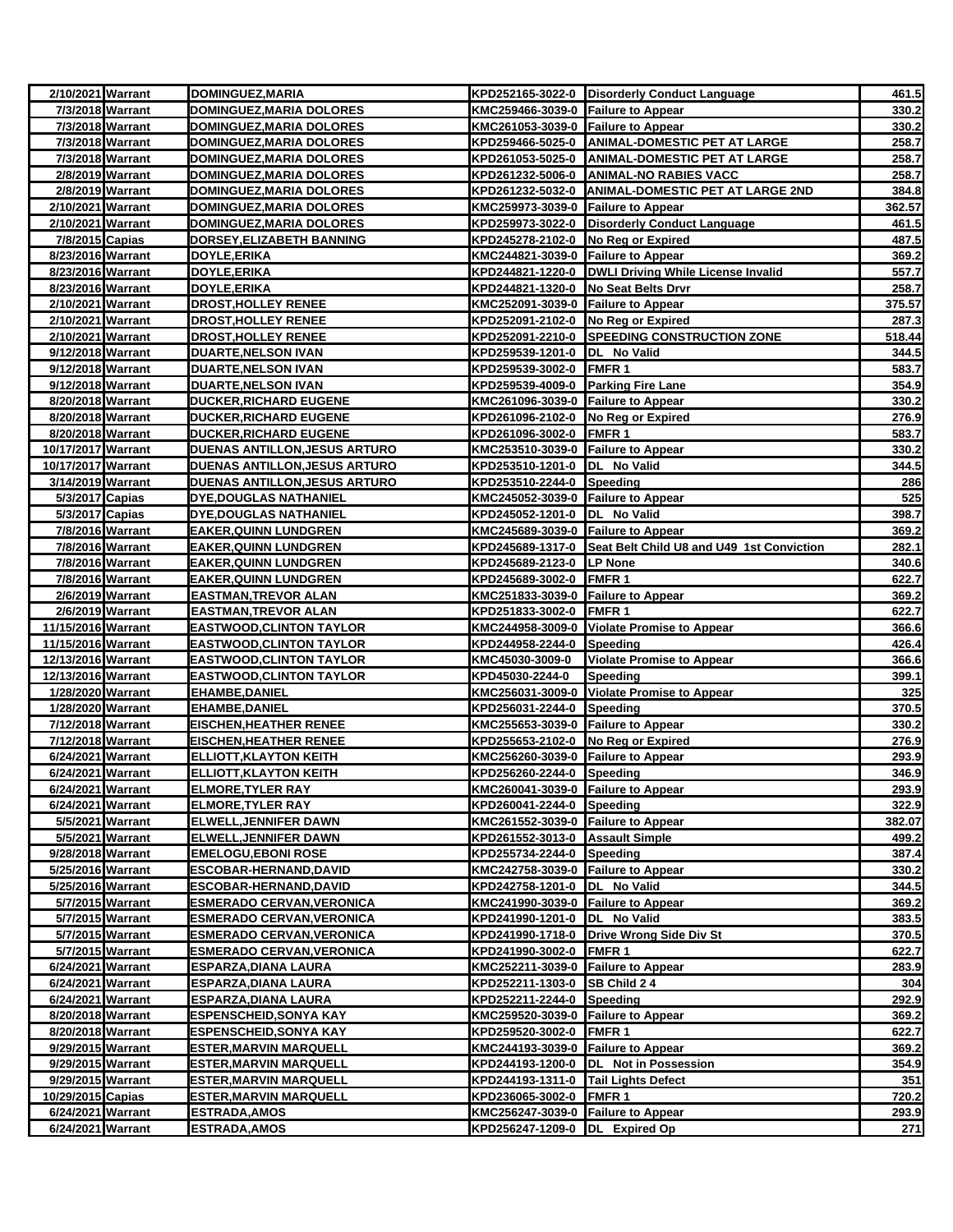| 6/24/2021 Warrant                      | <b>ESTRADA, AMOS</b>                                         | KPD256247-2244-0 Speeding                                     |                                                       | 349.9           |
|----------------------------------------|--------------------------------------------------------------|---------------------------------------------------------------|-------------------------------------------------------|-----------------|
| 2/10/2021 Warrant                      | <b>EVANS, ALEXIS</b>                                         | KMC254144-3039-0 Failure to Appear                            |                                                       | 362.57          |
| 2/10/2021 Warrant                      | EVANS, ALEXIS                                                | KPD254144-1201-0 DL No Valid                                  |                                                       | 341.9           |
| 4/4/2018 Warrant                       | <b>EVANS, ERIC BERNARD</b>                                   | KMC251610-3039-0 Failure to Appear                            |                                                       | 330.2           |
| 4/4/2018 Warrant                       | <b>EVANS, ERIC BERNARD</b>                                   |                                                               | KPD251610-1220-0 DWLI Driving While License Invalid   | 518.7           |
| 10/12/2016 Warrant                     | <b>EWING, KRISTA LYNN</b>                                    | KMC234183-3039-0 Failure to Appear                            |                                                       | 330.2           |
| 10/12/2016 Warrant                     | <b>EWING, KRISTA LYNN</b>                                    |                                                               | KPD234183-3053-0 Possession Drug Paraphernalia        | 514.8           |
| 9/1/2015 Warrant                       | <b>FAGAN, DELAIR NICOLE</b>                                  | KMC239479-3039-0 Failure to Appear                            |                                                       | 369.2           |
| 9/1/2015 Warrant                       | <b>FAGAN, DELAIR NICOLE</b>                                  | KPD239479-3002-0 FMFR 1                                       |                                                       | 622.7           |
| 11/29/2018 Warrant                     | <b>FARMER, DEMPSEY</b>                                       | KPD34810-1516-0                                               | Section 15-16 Unlawful Accumulation of rubbish        | 540.8           |
| 6/20/2016 Warrant                      | <b>FAVELA CONTRERA, ALLEN D</b>                              | KMC242795-3039-0 Failure to Appear                            |                                                       | 330.2           |
| 6/20/2016 Warrant                      | <b>FAVELA CONTRERA, ALLEN D</b>                              | KPD242795-1201-0  DL No Valid                                 |                                                       | 344.5           |
| 6/20/2016 Warrant                      | <b>FAVELA CONTRERA, ALLEN D</b>                              | KPD242795-2244-0 Speeding                                     |                                                       | 348.4           |
| 6/20/2016 Warrant                      | <b>FAVELA CONTRERA, ALLEN D</b>                              | KPD242795-3002-0 FMFR 1                                       |                                                       | 583.7           |
| 1/28/2020 Warrant                      | <b>FELIX, RICARDO</b>                                        | KMC252071-3039-0 Failure to Appear                            |                                                       | 375.57          |
| 1/28/2020 Warrant                      | <b>FELIX, RICARDO</b>                                        | KPD252071-2244-0 Speeding                                     |                                                       | 378.17          |
| 1/28/2020 Warrant                      | <b>FELTON, KIMBERLY JO</b>                                   |                                                               | KMC259882-3009-0 Violate Promise to Appear            | 338             |
| 1/28/2020 Warrant                      | <b>FELTON, KIMBERLY JO</b>                                   | KPD259882-2111-0 Reg Ficticious                               |                                                       | 505.83          |
| 1/28/2020 Warrant                      | <b>FELTON, KIMBERLY JO</b>                                   | KPD259882-3002-0 FMFR 1                                       |                                                       | 596.7           |
| 2/10/2021 Warrant                      | <b>FINDLEY, QUINTON ALEXANDER</b>                            | KMC256113-3039-0 Failure to Appear                            |                                                       | 375.57          |
| 2/10/2021 Warrant                      | <b>FINDLEY, QUINTON ALEXANDER</b>                            |                                                               | KPD256113-2001-0 Disregard Stop Sign                  | 400.27          |
| 2/10/2021 Warrant                      | <b>FINDLEY, QUINTON ALEXANDER</b>                            | KPD256113-3002-0 FMFR 1                                       |                                                       | 594.1           |
| 5/7/2019 Warrant                       | <b>FINLEY, NICHOLAS</b>                                      | KMC251878-3039-0 Failure to Appear                            |                                                       | 330.2           |
| 5/7/2019 Warrant                       | <b>FINLEY, NICHOLAS</b>                                      |                                                               | KPD251878-3053-0 Possession Drug Paraphernalia        | 514.8           |
| 7/28/2015 Warrant                      | <b>FISHER, SHANAY LATRICE</b>                                | KMC239456-3039-0 Failure to Appear                            |                                                       | 369.2           |
| 7/28/2015 Warrant                      | <b>FISHER, SHANAY LATRICE</b>                                |                                                               | KPD239456-1220-0  DWLI Driving While License Invalid  | 557.7           |
| 7/18/2017 Warrant                      | <b>FITZGERALD, AMBER LYNN</b>                                |                                                               | KMC253376-3009-0 Violate Promise to Appear            | 366.6           |
| 7/18/2017 Warrant                      | FITZGERALD, AMBER LYNN                                       | KPD253376-2097-0 LP Wrong Plate A                             |                                                       | 340.6           |
| 7/18/2017 Warrant                      | FITZGERALD, AMBER LYNN                                       | KPD253376-2102-0 No Reg or Expired                            |                                                       | 315.9           |
| 7/18/2017 Warrant                      | <b>FITZGERALD, AMBER LYNN</b>                                | KPD253376-3002-0 FMFR 1                                       |                                                       | 622.7           |
| 3/6/2015 Warrant                       | <b>FITZPATRICK, JUSTIN K</b>                                 | KMC241902-3039-0 Failure to Appear                            |                                                       | 330.2           |
| 3/6/2015 Warrant                       | <b>FITZPATRICK, JUSTIN K</b>                                 | KPD241902-1201-0  DL No Valid                                 |                                                       | 344.5           |
| 3/6/2015 Warrant                       | <b>FITZPATRICK, JUSTIN K</b>                                 | KPD241902-3002-0 FMFR 1                                       |                                                       | 583.7           |
| 2/10/2021 Warrant<br>2/10/2021 Warrant | <b>FLETCHER, ALEXIS LAVICE</b>                               | KMC254122-3039-0 Failure to Appear<br>KPD254122-3002-0 FMFR 1 |                                                       | 375.57<br>594.1 |
| 4/14/2021 Warrant                      | <b>FLETCHER, ALEXIS LAVICE</b><br><b>FLETCHER,TRESHAWNDA</b> |                                                               | KPD259875-3053-0 Possession Drug Paraphernalia        | 514.8           |
| 7/12/2018 Capias                       | <b>FLORES, GRACIELA</b>                                      | KPD251516-1201-0 DL No Valid                                  |                                                       | 447.2           |
| 9/12/2018 Warrant                      | <b>FLORES, KIMBERLY IVETTE</b>                               | KMC261136-3039-0 Failure to Appear                            |                                                       | 330.2           |
| 9/12/2018 Warrant                      | <b>FLORES, KIMBERLY IVETTE</b>                               | KPD261136-1201-0  DL No Valid                                 |                                                       | 344.5           |
| 9/12/2018 Warrant                      | <b>FLORES, KIMBERLY IVETTE</b>                               | KPD261136-2244-0 Speeding                                     |                                                       | 360.1           |
| 9/19/2018 Capias                       | <b>FLORES, MANUEL</b>                                        | KPD253097-2244-0 Speeding                                     |                                                       | 352.74          |
| 1/11/2017 Capias                       | <b>FORD, ALMA LATRIECE</b>                                   | KMC244503-3039-0 Failure to Appear                            |                                                       | 512.2           |
| 8/20/2018 Warrant                      | <b>FORD, DENZELL LEE</b>                                     | KMC253717-3039-0 Failure to Appear                            |                                                       | 369.2           |
| 8/20/2018 Warrant                      | <b>FORD, DENZELL LEE</b>                                     | KPD253717-1201-0 DL No Valid                                  |                                                       | 383.5           |
| 8/20/2018 Warrant                      | <b>FORD, DENZELL LEE</b>                                     | KPD253717-3003-0 FMFR 2                                       |                                                       | 882.7           |
| 10/10/2018 Warrant                     | <b>FORD, ELIZABETH</b>                                       |                                                               | KMC259562-3009-0 Violate Promise to Appear            | 327.6           |
| 10/10/2018 Warrant                     | <b>FORD, ELIZABETH</b>                                       |                                                               | KPD259562-1307-0 Seat Belt Child 8 15 or U8 U49       | 460.33          |
| 10/4/2016 Warrant                      | <b>FOSTER, PATRICK DUANE</b>                                 | KMC236535-3039-0 Failure to Appear                            |                                                       | 369.2           |
| 10/4/2016 Warrant                      | <b>FOSTER, PATRICK DUANE</b>                                 | KPD236535-1201-0  DL No Valid                                 |                                                       | 383.5           |
| 6/23/2015 Warrant                      | FRADE, JORGE                                                 | KMC242091-3039-0 Failure to Appear                            |                                                       | 330.2           |
| 6/23/2015 Warrant                      | FRADE, JORGE                                                 | KPD242091-1201-0 DL No Valid                                  |                                                       | 344.5           |
| 6/23/2015 Warrant                      | <b>FRADE,JORGE</b>                                           | KPD242091-3002-0 FMFR 1                                       |                                                       | 583.7           |
| 11/2/2018 Warrant                      | <b>FRANKLIN, DANIEL EARL</b>                                 | KMC253812-3039-0 Failure to Appear                            |                                                       | 369.2           |
| 11/2/2018 Warrant                      | <b>FRANKLIN, DANIEL EARL</b>                                 | KPD253812-1201-0  DL No Valid                                 |                                                       | 383.5           |
| 5/8/2018 Capias                        | <b>FRANKLIN, JARIA CHERELL</b>                               | KMC253203-3039-0 Failure to Appear                            |                                                       | 552.5           |
| 7/21/2015 Warrant                      | <b>FRAUSTO, JOE JAMES</b>                                    | KMC244080-3039-0 Failure to Appear                            |                                                       | 330.2           |
| 7/21/2015 Warrant                      | <b>FRAUSTO, JOE JAMES</b>                                    | KPD244080-1201-0 DL No Valid                                  |                                                       | 344.5           |
| 3/25/2021 Warrant                      | FREEMAN, WALTER                                              | KMC254186-3039-0 Failure to Appear                            |                                                       | 362.57          |
| 3/25/2021 Warrant                      | FREEMAN, WALTER                                              | KPD254186-2001-0                                              | <b>Disregard Stop Sign</b>                            | 387.27          |
| 4/13/2017 Capias                       | FRIESEN,ABRAM SCHROEDER                                      | KPD241564-1201-0  DL No Valid                                 |                                                       | 419.5           |
| 4/13/2017 Capias                       | FRIESEN,ABRAM SCHROEDER                                      | KPD241564-2244-0 Speeding                                     |                                                       | 441.7           |
| 4/13/2017 Capias                       | <b>FRIESEN, ABRAM SCHROEDER</b>                              | KPD241564-3002-0 FMFR 1                                       |                                                       | 658.7           |
| 11/28/2016 Capias                      | <b>FROST, STEVEN ANDRA</b>                                   | KMC235577-3039-0 Failure to Appear                            |                                                       | 202.6           |
| 11/28/2016 Capias                      | <b>FROST, STEVEN ANDRA</b>                                   |                                                               | KPD235577-1220-0   DWLI Driving While License Invalid | 593.7           |
| 4/4/2019 Warrant                       | <b>FUENTES, DIANNA</b>                                       |                                                               | KMC253912-3009-0 Violate Promise to Appear            | 327.6           |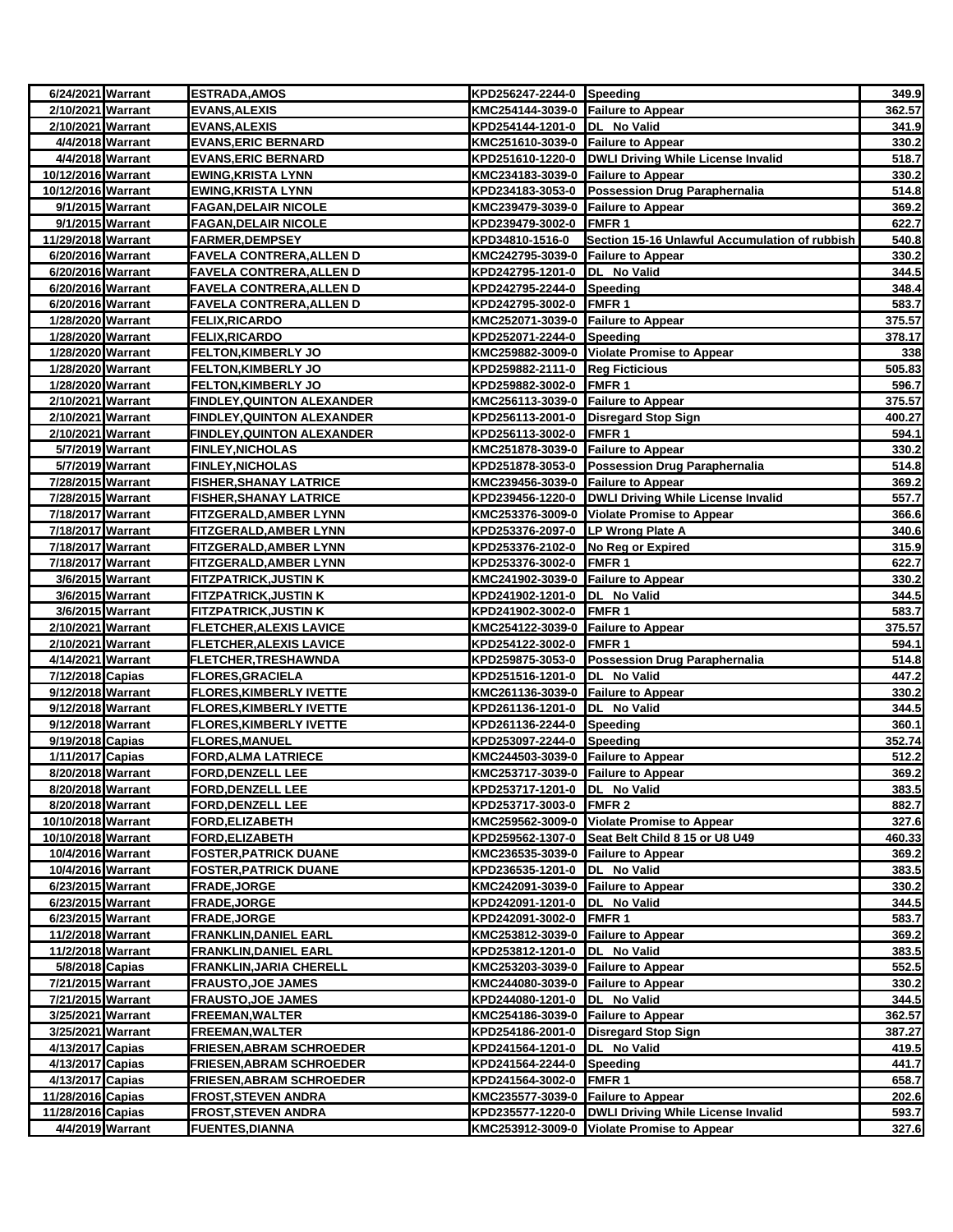|                    | 4/4/2019 Warrant | <b>FUENTES, DIANNA</b>             | KPD253912-1016-0 DL Fictious       |                                                  | 434.33 |
|--------------------|------------------|------------------------------------|------------------------------------|--------------------------------------------------|--------|
|                    | 4/4/2019 Warrant | <b>FUENTES, DIANNA</b>             | KPD253912-1201-0 DL No Valid       |                                                  | 344.5  |
| 12/12/2017 Capias  |                  | <b>FUENTES, JUAN</b>               | KPD259215-1201-0 DL No Valid       |                                                  | 247    |
| 9/28/2018 Warrant  |                  | <b>FULBRIGHT, KIMBERLY D</b>       |                                    | KPD255736-3016-0 Assault Contact/Family Violence | 607.1  |
| 9/28/2018 Warrant  |                  | <b>FULBRIGHT, KIMBERLY D</b>       | KPD255736-3018-0 Assault Threat    |                                                  | 499.2  |
| 9/29/2015 Capias   |                  | <b>GAITERS, PAMALA LATRIEL</b>     | KPD243594-3002-0 FMFR 1            |                                                  | 308.1  |
| 6/27/2017 Capias   |                  | GALARZA, JOSE ALEJANDRO            | KPD244350-3003-0                   | FMFR 2                                           | 1135   |
| 10/23/2018 Capias  |                  | <b>GANT, BIANCA HAZEL</b>          | KPD259151-1209-0 DL Expired Op     |                                                  | 484.9  |
| 8/16/2016 Warrant  |                  | <b>GARCIA CHAVEZ, JOSE JESUS</b>   | KMC242944-3039-0 Failure to Appear |                                                  | 330.2  |
| 8/16/2016 Warrant  |                  | <b>GARCIA CHAVEZ, JOSE JESUS</b>   | KPD242944-1201-0                   | DL No Valid                                      | 344.5  |
| 8/16/2016 Warrant  |                  | <b>GARCIA CHAVEZ, JOSE JESUS</b>   | KPD242944-2007-0                   | Reg Dealr tag Expire                             | 301.6  |
| 8/16/2016 Warrant  |                  | <b>GARCIA CHAVEZ, JOSE JESUS</b>   | KPD242944-2244-0 Speeding          |                                                  | 348.4  |
|                    | 3/6/2015 Warrant | <b>GARCIA, ADRIAN EUGENE</b>       | KMC243868-3039-0 Failure to Appear |                                                  | 369.2  |
|                    | 3/6/2015 Warrant | <b>GARCIA, ADRIAN EUGENE</b>       | KPD243868-2102-0 No Reg or Expired |                                                  | 315.9  |
|                    | 3/6/2015 Warrant | <b>GARCIA, ADRIAN EUGENE</b>       | KPD243868-2244-0 Speeding          |                                                  | 375.7  |
|                    | 3/6/2015 Warrant | <b>GARCIA, ADRIAN EUGENE</b>       | KPD243868-3002-0 FMFR 1            |                                                  | 622.7  |
| 8/11/2015 Warrant  |                  | <b>GARCIA, DIANA C</b>             | KMC242137-3039-0 Failure to Appear |                                                  | 330.2  |
| 8/11/2015 Warrant  |                  | <b>GARCIA, DIANA C</b>             | KPD242137-2244-0 Speeding          |                                                  | 340.6  |
| 6/16/2015 Warrant  |                  | <b>GARCIA, JUAN DELGADO</b>        | KPD244053-1201-0  DL No Valid      |                                                  | 344.5  |
| 6/16/2015 Warrant  |                  | <b>GARCIA, JUAN DELGADO</b>        | KPD244053-1345-0 No Trailer Lights |                                                  | 403    |
| 5/19/2017 Capias   |                  | <b>GARCIA, MARIA</b>               | KPD255139-5030-0                   | ANIMAL-UNLAWFUL RESTRAINT                        | 539.5  |
| 3/24/2017 Warrant  |                  | <b>GARCIA, VICTOR JESUS</b>        | KMC244970-3039-0 Failure to Appear |                                                  | 330.2  |
| 3/24/2017 Warrant  |                  | <b>GARCIA, VICTOR JESUS</b>        |                                    | KPD244970-3055-0 Alcohol Public Intox            | 518.7  |
| 1/28/2020 Warrant  |                  | <b>GARCIA-TONCHE,LUIS ALBERTO</b>  |                                    | KMC259856-3009-0 Violate Promise to Appear       | 325    |
| 1/28/2020 Warrant  |                  | GARCIA-TONCHE, LUIS ALBERTO        | KPD259856-1301-0 SB Child 5 17     |                                                  | 486.33 |
| 1/28/2020 Warrant  |                  | GARCIA-TONCHE, LUIS ALBERTO        | KPD259856-2102-0 No Reg or Expired |                                                  | 276.9  |
| 1/28/2020 Warrant  |                  | <b>GARCIA-TONCHE, LUIS ALBERTO</b> | KPD259856-3002-0 FMFR 1            |                                                  | 583.7  |
| 2/10/2021 Warrant  |                  | <b>GARLIN, SHARI RENEE</b>         | KMC252154-3039-0 Failure to Appear |                                                  | 375.57 |
| 2/10/2021 Warrant  |                  | <b>GARLIN, SHARI RENEE</b>         | KPD252154-2244-0 Speeding          |                                                  | 505.7  |
| 2/10/2021 Warrant  |                  | <b>GARLIN, SHARI RENEE</b>         | KPD252154-3005-0 Open Container    |                                                  | 465.4  |
|                    | 1/2/2018 Warrant | <b>GARNER, JAMES NICHOLAS</b>      | KMC255524-3039-0 Failure to Appear |                                                  | 369.2  |
|                    | 1/2/2018 Warrant | <b>GARNER, JAMES NICHOLAS</b>      | KPD255524-2102-0 No Reg or Expired |                                                  | 315.9  |
|                    | 1/2/2018 Warrant | <b>GARNER, JAMES NICHOLAS</b>      | KPD255524-3002-0                   | FMFR <sub>1</sub>                                | 622.7  |
|                    | 1/2/2018 Warrant | <b>GARNER, JAMES NICHOLAS</b>      | KPD255524-5199-0                   | Littering                                        | 373.1  |
| 6/24/2021 Warrant  |                  | <b>GAROUTTE, RACHEL MICHELLE</b>   | KMC260030-3039-0 Failure to Appear |                                                  | 293.9  |
| 6/24/2021 Warrant  |                  | <b>GAROUTTE, RACHEL MICHELLE</b>   |                                    | KPD260030-5025-0 ANIMAL-DOMESTIC PET AT LARGE    | 209    |
| 4/26/2021 Warrant  |                  | <b>GARZA, RAYMOND GLENN</b>        |                                    | KPD252176-3016-0 Assault Contact/Family Violence | 604.5  |
| 3/14/2019 Warrant  |                  | <b>GERVACIO GONZAL, JUAN</b>       |                                    | KMC253542-3009-0 Violate Promise to Appear       | 282    |
| 3/14/2019 Warrant  |                  | <b>GERVACIO GONZAL, JUAN</b>       | KPD253542-2244-0 Speeding          |                                                  | 325    |
| 4/17/2015 Capias   |                  | <b>GIBSON, DEVON DESHAWN</b>       | KPD243710-2244-0                   | Speeding                                         | 343.2  |
| 4/17/2015 Capias   |                  | <b>GIBSON, DEVON DESHAWN</b>       | KPD243710-3002-0 FMFR 1            |                                                  | 655.2  |
|                    | 8/2/2016 Warrant | GIDDINGS, LAKRISHA LASHA           | KMC236464-3039-0 Failure to Appear |                                                  | 369.2  |
|                    | 8/2/2016 Warrant | <b>GIDDINGS, LAKRISHA LASHA</b>    | KPD236464-1201-0 DL No Valid       |                                                  | 383.5  |
| 8/29/2017 Capias   |                  | GILBERT, JACOB RAY                 |                                    | KPD255088-3053-0 Possession Drug Paraphernalia   | 837.2  |
| 10/25/2018 Warrant |                  | <b>GILBERT, JIMMY DALE</b>         | KMC253804-3039-0 Failure to Appear |                                                  | 369.2  |
| 10/25/2018 Warrant |                  | <b>GILBERT, JIMMY DALE</b>         | KPD253804-1209-0 DL Expired Op     |                                                  | 362.7  |
| 10/25/2018 Warrant |                  | <b>GILBERT, JIMMY DALE</b>         | KPD253804-2001-0                   | Disregard Stop Sign                              | 393.9  |
| 2/21/2017 Warrant  |                  | GILBREATH, JESSICA RACHELLE        | KMC255161-3039-0                   | <b>Failure to Appear</b>                         | 369.2  |
| 2/21/2017 Warrant  |                  | GILBREATH, JESSICA RACHELLE        | KPD255161-1201-0                   | DL No Valid                                      | 383.5  |
| 3/13/2019 Warrant  |                  | GILLUM, TERRANCE                   | KCE45250-9999-0                    | <b>OTHER</b>                                     | 156    |
| 3/13/2019 Warrant  |                  | GILLUM, TERRANCE                   | KMC45250-3039-0                    | <b>Failure to Appear</b>                         | 330.2  |
| 7/29/2019 Warrant  |                  | <b>GILLUM, TERRANCE</b>            | KCE45215-1516-0                    | Section 15-16 Unlawful Accumulation of rubbish   | 540.8  |
| 8/13/2019 Warrant  |                  | GILLUM, TERRANCE                   | KMC45215-3039-0                    | <b>Failure to Appear</b>                         | 330.2  |
| 7/13/2015 Capias   |                  | <b>GINTER, CHARITY DAWN</b>        | KPD241501-1220-0                   | DWLI Driving While License Invalid               | 97.5   |
| 3/21/2019 Warrant  |                  | <b>GOMEZ GARCIA, FREDI</b>         | KMC255854-3039-0 Failure to Appear |                                                  | 330.2  |
| 3/21/2019 Warrant  |                  | <b>GOMEZ GARCIA, FREDI</b>         | KPD255854-1201-0                   | DL No Valid                                      | 344.5  |
| 3/21/2019 Warrant  |                  | <b>GOMEZ GARCIA, FREDI</b>         | KPD255854-3002-0 FMFR 1            |                                                  | 583.7  |
|                    | 4/4/2018 Warrant | <b>GOMEZ, HERLINDA JAYNE</b>       | KMC257333-3039-0 Failure to Appear |                                                  | 330.2  |
|                    | 4/4/2018 Warrant | <b>GOMEZ, HERLINDA JAYNE</b>       | KPD257333-1201-0                   | DL No Valid                                      | 344.5  |
|                    | 4/4/2018 Warrant | <b>GOMEZ, HERLINDA JAYNE</b>       | KPD257333-3002-0                   | FMFR 1                                           | 583.7  |
| 3/14/2019 Warrant  |                  | <b>GOMEZ, HERLINDA JAYNE</b>       | KPD257333-2244-0                   | Speeding                                         | 286    |
| 4/14/2021 Warrant  |                  | <b>GONZALES, CRISTIAN</b>          | KPD254151-5357-0                   | Sect 12 2 dischg firearm city limit              | 698.1  |
| 10/25/2018 Warrant |                  | <b>GONZALEZ FLORES, GABRIEL</b>    | KPD253800-2102-0                   | No Reg or Expired                                | 276.9  |
| 10/25/2018 Warrant |                  | <b>GONZALEZ FLORES, GABRIEL</b>    | KPD253800-3002-0                   | FMFR <sub>1</sub>                                | 583.7  |
| 8/25/2015 Warrant  |                  | GONZALEZ, DAVID                    | KMC242152-3039-0 Failure to Appear |                                                  | 330.2  |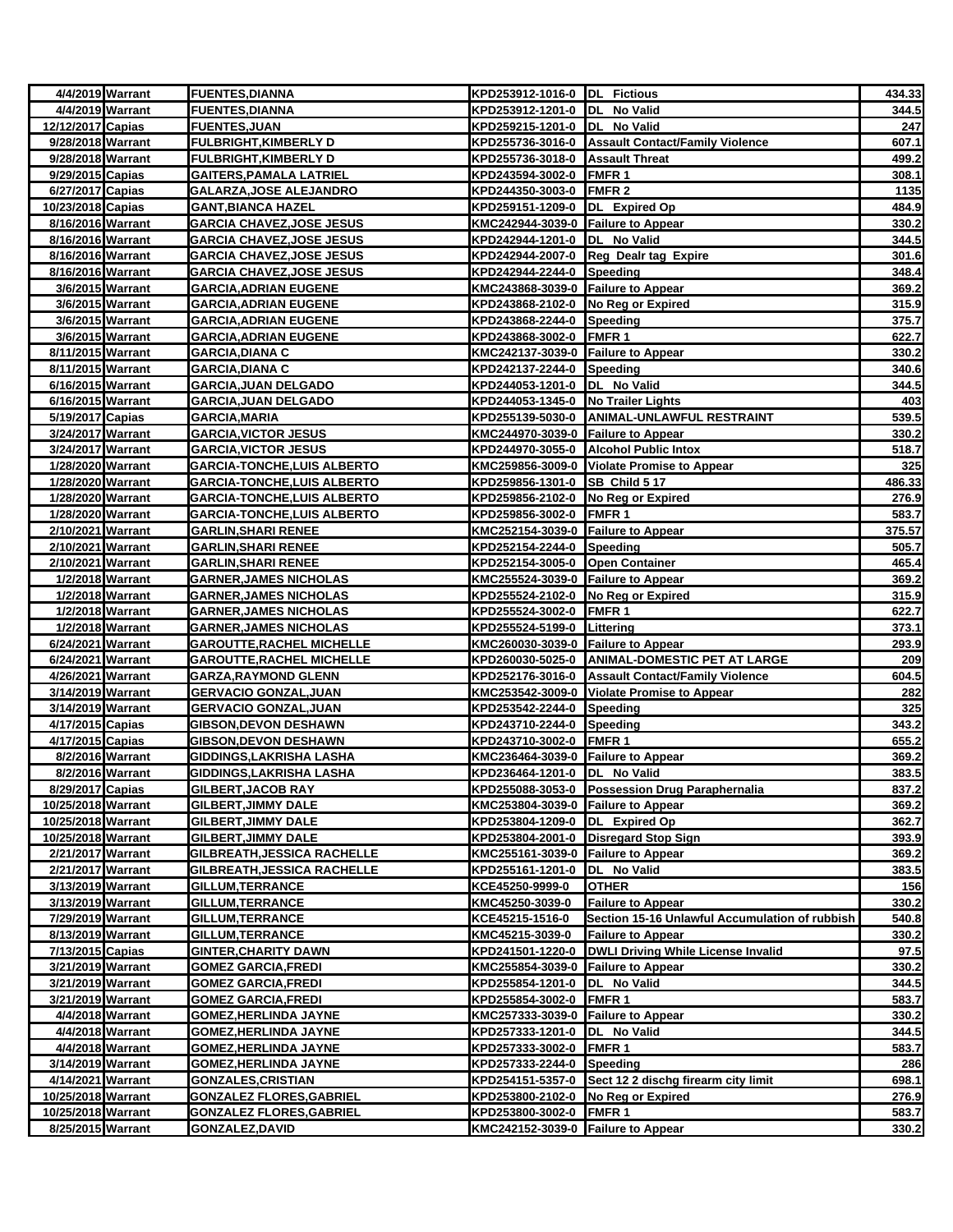| 8/25/2015 Warrant  |                  | <b>GONZALEZ, DAVID</b>                                 | KPD242152-2244-0 Speeding                                     |                                                      | 367.9          |
|--------------------|------------------|--------------------------------------------------------|---------------------------------------------------------------|------------------------------------------------------|----------------|
| 10/11/2016 Warrant |                  | <b>GONZALEZ, JOCELYN R</b>                             | KMC247082-3039-0 Failure to Appear                            |                                                      | 330.2          |
| 10/11/2016 Warrant |                  | <b>GONZALEZ,JOCELYN R</b>                              | KPD247082-1201-0 DL No Valid                                  |                                                      | 344.5          |
| 10/11/2016 Warrant |                  | <b>GONZALEZ, JOCELYN R</b>                             | KPD247082-2244-0 Speeding                                     |                                                      | 305.5          |
|                    | 4/4/2018 Warrant | <b>GONZALEZ, JUAN</b>                                  | KPD257341-2102-0 No Reg or Expired                            |                                                      | 276.9          |
|                    | 4/4/2018 Warrant | GONZALEZ, JUAN                                         | KPD257341-3002-0 FMFR 1                                       |                                                      | 583.7          |
|                    | 5/7/2021 Warrant | <b>GONZALEZ, VIRGINIA</b>                              |                                                               | KPD256091-3053-0 Possession Drug Paraphernalia       | 512.2          |
| 1/11/2018 Warrant  |                  | <b>GOODACRE, NATASHA NICHOLE</b>                       |                                                               | KMC259342-3009-0 Violate Promise to Appear           | 366.6          |
| 1/11/2018 Warrant  |                  | <b>GOODACRE, NATASHA NICHOLE</b>                       |                                                               | KPD259342-1013-0 Disregard of Traffic Device         | 379.6          |
| 1/11/2018 Warrant  |                  | <b>GOODACRE, NATASHA NICHOLE</b>                       | KPD259342-1201-0  DL No Valid                                 |                                                      | 383.5          |
| 1/11/2018 Warrant  |                  | GOODACRE, NATASHA NICHOLE                              | KPD259342-3002-0 FMFR 1                                       |                                                      | 622.7          |
| 3/22/2016 Warrant  |                  | <b>GOODE, PATRICK DALE</b>                             |                                                               | KMC244473-3009-0 Violate Promise to Appear           | 366.6          |
| 10/11/2016 Warrant |                  | <b>GOODWIN, BLAKE WAYNE</b>                            | KMC44434-3039-0                                               | <b>Failure to Appear</b>                             | 330.2          |
| 10/11/2016 Warrant |                  | <b>GOODWIN, BLAKE WAYNE</b>                            | KPD44434-1201-0                                               | DL No Valid                                          | 344.5          |
|                    | 4/4/2017 Warrant | <b>GRADY,LAURIE</b>                                    | KMC253260-3039-0 Failure to Appear                            |                                                      | 330.2          |
|                    | 4/4/2017 Warrant | <b>GRADY,LAURIE</b>                                    | KPD253260-1201-0 DL No Valid                                  |                                                      | 344.5          |
|                    | 4/4/2017 Warrant | <b>GRADY, LAURIE</b>                                   |                                                               | KPD253260-2001-0 Disregard Stop Sign                 | 354.9          |
|                    | 4/4/2017 Warrant | <b>GRADY, LAURIE</b>                                   | KPD253260-2102-0 No Reg or Expired                            |                                                      | 276.9          |
| 2/10/2021 Warrant  |                  | GRAY,ROBIN CAY                                         | KMC256111-3039-0 Failure to Appear                            |                                                      | 375.57         |
| 2/10/2021 Warrant  |                  | <b>GRAY, ROBIN CAY</b>                                 | KPD256111-2244-0 Speeding                                     |                                                      | 413.27         |
| 11/30/2016 Capias  |                  | <b>GRAYDON, PATRICK LEE</b>                            | KMC239260-3039-0 Failure to Appear                            |                                                      | 650            |
| 11/30/2016 Capias  |                  | <b>GRAYDON, PATRICK LEE</b>                            |                                                               | KPD239260-3053-0 Possession Drug Paraphernalia       | 669            |
| 11/30/2016 Capias  |                  | <b>GRAYDON, PATRICK LEE</b>                            | KPD242023-3002-0 FMFR 1                                       |                                                      | 648.7          |
| 8/29/2017 Warrant  |                  | <b>GREENWAY, STEPHEN JR MARK</b>                       | KMC253432-3039-0 Failure to Appear                            |                                                      | 369.2          |
| 8/29/2017 Warrant  |                  | <b>GREENWAY, STEPHEN JR MARK</b>                       |                                                               | KPD253432-3055-0 Alcohol Public Intox                | 557.7          |
| 1/28/2020 Warrant  |                  | GREENWAY,STEPHEN MARK                                  | KMC256005-3039-0 Failure to Appear                            |                                                      | 375.57         |
| 1/28/2020 Warrant  |                  | GREENWAY,STEPHEN MARK                                  |                                                               | KPD256005-5021-0 SOLICITING CITY ORDINANCE VIOLATION | 479.7          |
| 6/19/2018 Warrant  |                  | <b>GRIFFIN, CHERYL MARIE</b>                           |                                                               | KPD253664-1220-0 DWLI Driving While License Invalid  | 518.7          |
| 6/19/2018 Warrant  |                  | <b>GRIFFIN, CHERYL MARIE</b>                           | KPD253664-2102-0 No Reg or Expired                            |                                                      | 276.9          |
| 2/10/2021 Warrant  |                  | <b>GRIMES, DREW MICHAEL</b>                            | KMC261619-3039-0 Failure to Appear                            |                                                      | 375.57         |
| 2/10/2021 Warrant  |                  | <b>GRIMES, DREW MICHAEL</b>                            | KPD261619-2244-0 Speeding                                     |                                                      | 495.17         |
| 8/6/2019 Warrant   |                  | <b>GRIMES, PAUL KEITH</b>                              | KMC251896-3039-0 Failure to Appear                            |                                                      | 330.2          |
|                    | 8/6/2019 Warrant | <b>GRIMES,PAUL KEITH</b>                               |                                                               | KPD251896-1220-0  DWLI Driving While License Invalid | 557.7          |
| 8/6/2019 Warrant   | 8/6/2019 Warrant | <b>GRIMES, PAUL KEITH</b><br><b>GRIMES, PAUL KEITH</b> | KPD251896-2102-0 No Reg or Expired<br>KPD251896-3002-0 FMFR 1 |                                                      | 315.9<br>622.7 |
| 7/31/2018 Warrant  |                  | <b>GROOM, SHANARICA SHANITA</b>                        |                                                               | KMC243363-3009-0 Violate Promise to Appear           | 327.6          |
| 7/31/2018 Warrant  |                  | <b>GROOM, SHANARICA SHANITA</b>                        | KMC243363-3039-0 Failure to Appear                            |                                                      | 430.2          |
| 7/31/2018 Warrant  |                  | <b>GROOM, SHANARICA SHANITA</b>                        | KPD243363-1201-0 DL No Valid                                  |                                                      | 423.7          |
| 7/31/2018 Warrant  |                  | <b>GROOM, SHANARICA SHANITA</b>                        | KPD243363-2244-0 Speeding                                     |                                                      | 441.9          |
| 2/14/2017 Warrant  |                  | <b>GUATEMALA ROSAR, EDSON</b>                          | KPD255158-1702-0 Drive on Shoulder                            |                                                      | 403            |
| 2/14/2017 Warrant  |                  | <b>GUATEMALA ROSAR, EDSON</b>                          | KPD255158-3002-0 FMFR 1                                       |                                                      | 622.7          |
| 11/8/2017 Capias   |                  | GUATEMALA,BLADAMIR                                     | KMC242973-3039-0 Failure to Appear                            |                                                      | 574.1          |
| 1/28/2020 Warrant  |                  | <b>GUBAT, DAVID MANUEL</b>                             |                                                               | KMC261535-3009-0 Violate Promise to Appear           | 325            |
| 1/28/2020 Warrant  |                  | <b>GUBAT, DAVID MANUEL</b>                             | KPD261535-2244-0 Speeding                                     |                                                      | 386.1          |
| 8/25/2017 Warrant  |                  | <b>GUENDULAIN, OMAR</b>                                | KMC239499-3039-0 Failure to Appear                            |                                                      | 419.2          |
| 8/25/2017 Warrant  |                  | <b>GUENDULAIN, OMAR</b>                                | KMC239499-3039-1 Failure to Appear                            |                                                      | 369.2          |
| 8/25/2017 Warrant  |                  | <b>GUENDULAIN, OMAR</b>                                | KPD239499-1201-0  DL No Valid                                 |                                                      | 433.5          |
| 8/25/2017 Warrant  |                  | <b>GUENDULAIN, OMAR</b>                                | KPD239499-2102-0 No Reg or Expired                            |                                                      | 365.9          |
| 8/25/2017 Warrant  |                  | <b>GUENDULAIN, OMAR</b>                                | KPD239499-3002-0 FMFR 1                                       |                                                      | 672.7          |
| 5/23/2017 Capias   |                  | <b>GUERRERO, JAIME RUBEN</b>                           | KMC202496-3039-0 Failure to Appear                            |                                                      | 69.1           |
| 2/10/2021 Warrant  |                  | <b>GUERRERO, MICHAEL EMILIO</b>                        | KMC256170-3039-0 Failure to Appear                            |                                                      | 362.57         |
| 2/10/2021 Warrant  |                  | <b>GUERRERO, MICHAEL EMILIO</b>                        | KPD256170-1320-0 No Seat Belts Drvr                           |                                                      | 297.7          |
| 10/19/2018 Warrant |                  | <b>GUEVARA, JACKLYN NICOLE</b>                         | KMC253797-3039-0 Failure to Appear                            |                                                      | 369.2          |
| 10/19/2018 Warrant |                  | <b>GUEVARA, JACKLYN NICOLE</b>                         |                                                               | KPD253797-4517-0 Parking Block Road Priv Drive       | 319.8          |
| 3/14/2018 Warrant  |                  | <b>GUIA, JESSICA JUDITH</b>                            | KMC259394-3039-0 Failure to Appear                            |                                                      | 369.2          |
| 3/14/2018 Warrant  |                  | <u>GUIA,JESSICA JUDITH</u>                             | KPD259394-1201-0  DL No Valid                                 |                                                      | 383.5          |
| 3/14/2018 Warrant  |                  | GUIA,JESSICA JUDITH                                    | KPD259394-2244-0 Speeding                                     |                                                      | 387.4          |
|                    | 2/6/2019 Warrant | <b>GUTIERREZ,LISSET</b>                                | KMC261221-3039-0 Failure to Appear                            |                                                      | 330.2          |
|                    | 2/6/2019 Warrant | <b>GUTIERREZ, LISSET</b>                               |                                                               | KPD261221-5006-0 ANIMAL-NO RABIES VACC               | 258.7          |
|                    | 2/6/2019 Warrant | GUTIERREZ,LISSET                                       |                                                               | KPD261221-5025-0 ANIMAL-DOMESTIC PET AT LARGE        | 258.7          |
|                    | 9/6/2016 Warrant | <b>GUTIERREZ-ALVAR, JOSE MANUEL</b>                    | KMC243005-3039-0 Failure to Appear                            |                                                      | 330.2          |
|                    | 9/6/2016 Warrant | GUTIERREZ-ALVAR, JOSE MANUEL                           | KPD243005-1201-0  DL No Valid                                 |                                                      | 344.5          |
|                    | 9/6/2016 Warrant | GUTIERREZ-ALVAR,JOSE MANUEL                            | KPD243005-2244-0 Speeding                                     |                                                      | 348.4          |
| 5/14/2015 Warrant  |                  | <b>GUY,JEFFERY ALFRED</b>                              | KMC202469-3039-0 Failure to Appear                            |                                                      | 312.1          |
| 5/14/2015 Warrant  |                  | <b>GUY, JEFFERY ALFRED</b>                             |                                                               | KPD202469-1200-0 DL Not in Possession                | 243.2          |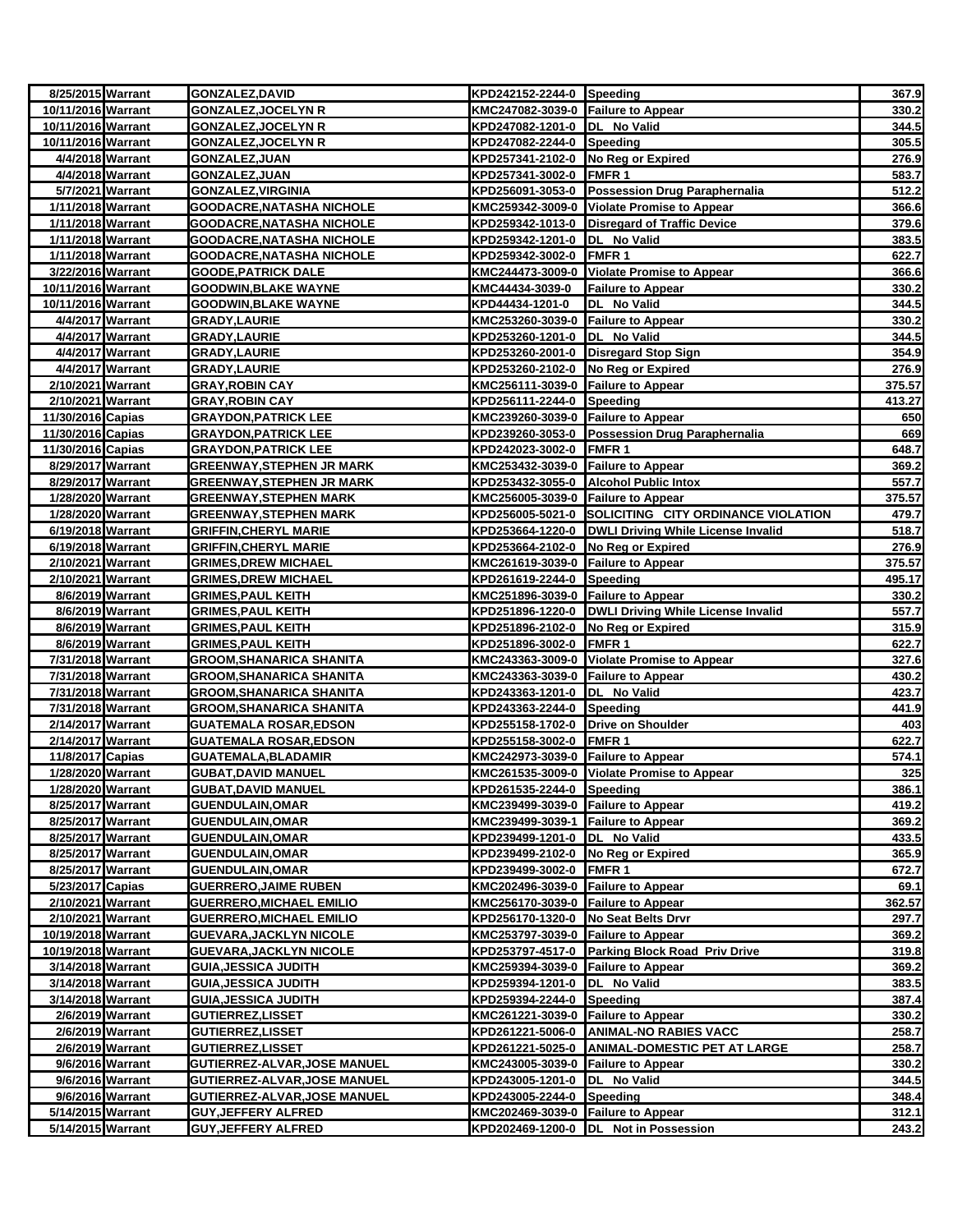| 5/14/2015 Warrant                     |                  | <b>GUY, JEFFERY ALFRED</b>              |                                     | KPD202469-2220-0 Speeding School Zone                 | 405.7           |
|---------------------------------------|------------------|-----------------------------------------|-------------------------------------|-------------------------------------------------------|-----------------|
| 8/2/2016 Warrant                      |                  | <b>GUZMAN, ANGELINA MARIE</b>           | KMC236460-3039-0 Failure to Appear  |                                                       | 369.2           |
| 8/2/2016 Warrant                      |                  | <b>GUZMAN, ANGELINA MARIE</b>           |                                     | KPD236460-1220-0  DWLI Driving While License Invalid  | 557.7           |
| 5/2/2016 Warrant                      |                  | <b>HALL,CHRISTOPHER</b>                 | KMC242560-3039-0 Failure to Appear  |                                                       | 330.2           |
| 5/2/2016 Warrant                      |                  | <u>HALL,CHRISTOPHER</u>                 | KPD242560-3005-0 Open Container     |                                                       | 455             |
| 9/30/2015 Warrant                     |                  | <b>HALL, ROBERT FRANCIS</b>             |                                     | KPD242218-3016-0 Assault Contact/Family Violence      | 607.1           |
| 1/28/2020 Warrant                     |                  | <b>HAMILTON, BENJAMIN SCOTT</b>         |                                     | KMC255992-3009-0 Violate Promise to Appear            | 338             |
| 1/28/2020 Warrant                     |                  | <b>HAMILTON, BENJAMIN SCOTT</b>         | KPD255992-2244-0 Speeding           |                                                       | 383.5           |
| 3/14/2019 Warrant                     |                  | HAMMEL, TONJA DANETTE                   |                                     | KMC259367-3009-0 Violate Promise to Appear            | 282             |
| 3/14/2019 Warrant                     |                  | HAMMEL, TONJA DANETTE                   | KPD259367-2244-0 Speeding           |                                                       | 325             |
| 6/24/2021 Warrant                     |                  | <b>HARRINGTON, DARIEN TAUNETTE</b>      | KMC260024-3039-0 Failure to Appear  |                                                       | 283.9           |
| 6/24/2021 Warrant                     |                  | <u>HARRINGTON, DARIEN TAUNETTE</u>      | KPD260024-1201-0  DL No Valid       |                                                       | 263             |
| 6/24/2021 Warrant                     |                  | <b>HARRINGTON, DARIEN TAUNETTE</b>      | KPD260024-3002-0 FMFR 1             |                                                       | 447             |
| 6/20/2017 Warrant                     |                  | <b>HARRINGTON, JOSEY MARIE</b>          |                                     | KMC243134-3009-0 Violate Promise to Appear            | 366.6           |
| 6/20/2017 Warrant                     |                  | <b>HARRINGTON, JOSEY MARIE</b>          |                                     | KPD243134-4017-0 Parking Handicapped                  | 737.1           |
| 3/9/2016 Capias                       |                  | <u>HARRIS,CECIL</u>                     | KMC234142-3039-0 Failure to Appear  |                                                       | 444.2           |
| 3/9/2016 Capias                       |                  | <b>HARRIS,CECIL</b>                     |                                     | KPD234142-1220-0 DWLI Driving While License Invalid   | 632.7           |
| 12/21/2017 Warrant                    |                  | <b>HARRIS,ISSIAH</b>                    | KMC259327-3039-0 Failure to Appear  |                                                       | 330.2           |
| 12/21/2017 Warrant                    |                  | HARRIS,ISSIAH                           |                                     | KPD259327-3053-0 Possession Drug Paraphernalia        | 514.8           |
| 8/20/2018 Warrant                     |                  | HARRIS, REGINALD TREMAYNE, WHITE        | KMC255697-3039-0 Failure to Appear  |                                                       | 330.2           |
| 8/20/2018 Warrant                     |                  | HARRIS, REGINALD TREMAYNE, WHITE        | KPD255697-1201-0  DL No Valid       |                                                       | 344.5           |
|                                       | 3/7/2019 Warrant | <b>HART,ROBERT WILLIAM</b>              | KMC257057-3039-0 Failure to Appear  |                                                       | 430.2           |
| 3/7/2019 Warrant<br>3/7/2019 Warrant  |                  | HART, ROBERT WILLIAM                    | KPD257057-1201-0  DL No Valid       |                                                       | 444.5           |
|                                       |                  | <b>HART,ROBERT WILLIAM</b>              | KPD257057-2244-0 Speeding           |                                                       | 452.3           |
| 3/7/2019 Warrant<br>8/20/2018 Warrant |                  | <b>HART,ROBERT WILLIAM</b>              | KPD257057-3004-0 FMFR 3             |                                                       | 1554.7<br>369.2 |
| 8/20/2018 Warrant                     |                  | <u>HARVEY,CARLA M</u><br>HARVEY,CARLA M | KMC255688-3039-0 Failure to Appear  | KPD255688-5025-0 ANIMAL-DOMESTIC PET AT LARGE         | 258.7           |
| 12/19/2016 Warrant                    |                  | <b>HARVEY, JASON DAVID</b>              | KMC239258-3039-0 Failure to Appear  |                                                       | 380.2           |
| 12/19/2016 Warrant                    |                  | <b>HARVEY,JASON DAVID</b>               | KMC239339-3039-0 Failure to Appear  |                                                       | 380.2           |
| 12/19/2016 Warrant                    |                  | <b>HARVEY,JASON DAVID</b>               |                                     | KPD239258-1332-0 Turn Signal Fail to Use              | 329.5           |
| 12/19/2016 Warrant                    |                  | <b>HARVEY,JASON DAVID</b>               |                                     | KPD239339-1220-0   DWLI Driving While License Invalid | 568.7           |
| 12/19/2016 Warrant                    |                  | HARVEY,JASON DAVID                      |                                     | KPD239339-1753-0  Inspection No or Expired            | 378.9           |
| 12/19/2016 Warrant                    |                  | <u>HARVEY,JASON DAVID</u>               | KPD239339-2102-0 No Reg or Expired  |                                                       | 326.9           |
| 1/28/2020 Warrant                     |                  | HAVARD,ROMELIA                          | KMC254036-3039-0 Failure to Appear  |                                                       | 362.57          |
| 1/28/2020 Warrant                     |                  | <b>HAVARD,ROMELIA</b>                   | KPD254036-1201-0 DL No Valid        |                                                       | 344.5           |
| 1/28/2020 Warrant                     |                  | <b>HAWKINS,MYRON</b>                    |                                     | KMC259893-3009-0 Violate Promise to Appear            | 325             |
| 1/28/2020 Warrant                     |                  | <b>HAWKINS, MYRON</b>                   | KPD259893-1320-0 No Seat Belts Drvr |                                                       | 291.33          |
| 1/28/2020 Warrant                     |                  | <b>HAWKINS,MYRON</b>                    | KPD259893-2102-0 No Reg or Expired  |                                                       | 276.9           |
| 1/28/2020 Warrant                     |                  | <b>HAWKINS, MYRON</b>                   | KPD259893-3003-0 FMFR 2             |                                                       | 843.7           |
| 2/8/2019 Warrant                      |                  | HAYNES, LEEKETRA LANELUS, FAYLISH       | KPD261254-2244-0 Speeding           |                                                       | 352.3           |
| 4/24/2018 Warrant                     |                  | <b>HAYWOOD,JENNIFER ANN</b>             | KMC255606-3039-0 Failure to Appear  |                                                       | 369.2           |
| 4/24/2018 Warrant                     |                  | HAYWOOD,JENNIFER ANN                    | KPD255606-1209-0 DL Expired Op      |                                                       | 362.7           |
| 9/17/2015 Warrant                     |                  | <b>HENDERSON, MICHAEL EARL</b>          | KMC245495-3039-0 Failure to Appear  |                                                       | 330.2           |
| 9/17/2015 Warrant                     |                  | <b>HENDERSON, MICHAEL EARL</b>          | KPD245495-1201-0  DL No Valid       |                                                       | 344.5           |
| 9/17/2015 Warrant                     |                  | HENDERSON,MICHAEL EARL                  |                                     | KPD245495-2007-0 Reg Dealr tag Expire                 | 301.6           |
| 8/8/2019 Warrant                      |                  | <b>HENDRICKS, JEREMY JAMARE</b>         |                                     | KPD253979-1220-0   DWLI Driving While License Invalid | 557.7           |
| 7/3/2018 Warrant                      |                  | <b>HENRY,HALEAN PATRICE</b>             | KMC251662-3039-0 Failure to Appear  |                                                       | 369.2           |
| 7/3/2018 Warrant                      |                  | <b>HENRY,HALEAN PATRICE</b>             |                                     | KPD251662-5025-0 ANIMAL-DOMESTIC PET AT LARGE         | 258.7           |
| 3/14/2018 Warrant                     |                  | <b>HENRY,HARVEY LEE</b>                 | KMC255578-3039-0 Failure to Appear  |                                                       | 369.2           |
| 3/14/2018 Warrant                     |                  | <b>HENRY, HARVEY LEE</b>                | KPD255578-1209-0 DL Expired Op      |                                                       | 362.7           |
| 3/14/2018 Warrant                     |                  | <b>HENRY, HARVEY LEE</b>                | KPD255578-2244-0 Speeding           |                                                       | 379.6           |
| 7/3/2018 Warrant                      |                  | <b>HENRY,HARVEY LEE</b>                 | KMC259465-3039-0 Failure to Appear  |                                                       | 330.2           |
| 7/3/2018 Warrant                      |                  | HENRY,HARVEY LEE                        |                                     | KPD259465-1220-0 DWLI Driving While License Invalid   | 518.7           |
| 7/3/2018 Warrant                      |                  | HERCHI,MELISSA A                        | KMC255645-3039-0 Failure to Appear  |                                                       | 369.2           |
| 7/3/2018 Warrant                      |                  | <b>HERCHI, MELISSA A</b>                | KPD255645-2102-0 No Reg or Expired  |                                                       | 315.9           |
| 7/3/2018 Warrant                      |                  | <b>HERCHI,MELISSA A</b>                 | KPD255645-3002-0 FMFR 1             |                                                       | 622.7           |
| 2/10/2021 Warrant                     |                  | <b>HERNANDEZ SANCH, YOHANA</b>          | KMC259914-3039-0 Failure to Appear  |                                                       | 362.57          |
| 2/10/2021 Warrant                     |                  | <b>HERNANDEZ SANCH, YOHANA</b>          | KPD259914-1201-0  DL No Valid       |                                                       | 341.9           |
| 3/25/2021 Warrant                     |                  | <b>HERNANDEZ, ALEJANDRO</b>             | KMC260008-3039-0 Failure to Appear  |                                                       | 362.57          |
| 3/25/2021 Warrant                     |                  | <b>HERNANDEZ, ALEJANDRO</b>             | KPD260008-1201-0  DL No Valid       |                                                       | 341.9           |
| 3/25/2021 Warrant                     |                  | <b>HERNANDEZ, ALEJANDRO</b>             | KPD260008-3002-0 FMFR 1             |                                                       | 581.1           |
| 8/8/2019 Warrant                      |                  | <b>HERNANDEZ,BILLY JOVANI</b>           | KPD259733-1201-0  DL No Valid       |                                                       | 344.5           |
|                                       | 8/8/2019 Warrant | <b>HERNANDEZ,BILLY JOVANI</b>           | KPD259733-2244-0 Speeding           |                                                       | 332.8           |
|                                       | 8/8/2019 Warrant | <b>HERNANDEZ, BILLY JOVANI</b>          | KPD259733-3002-0 FMFR 1             |                                                       | 583.7           |
| 10/25/2018 Warrant                    |                  | <b>HERNANDEZ,DANIEL</b>                 | KMC251772-3039-0 Failure to Appear  |                                                       | 369.2           |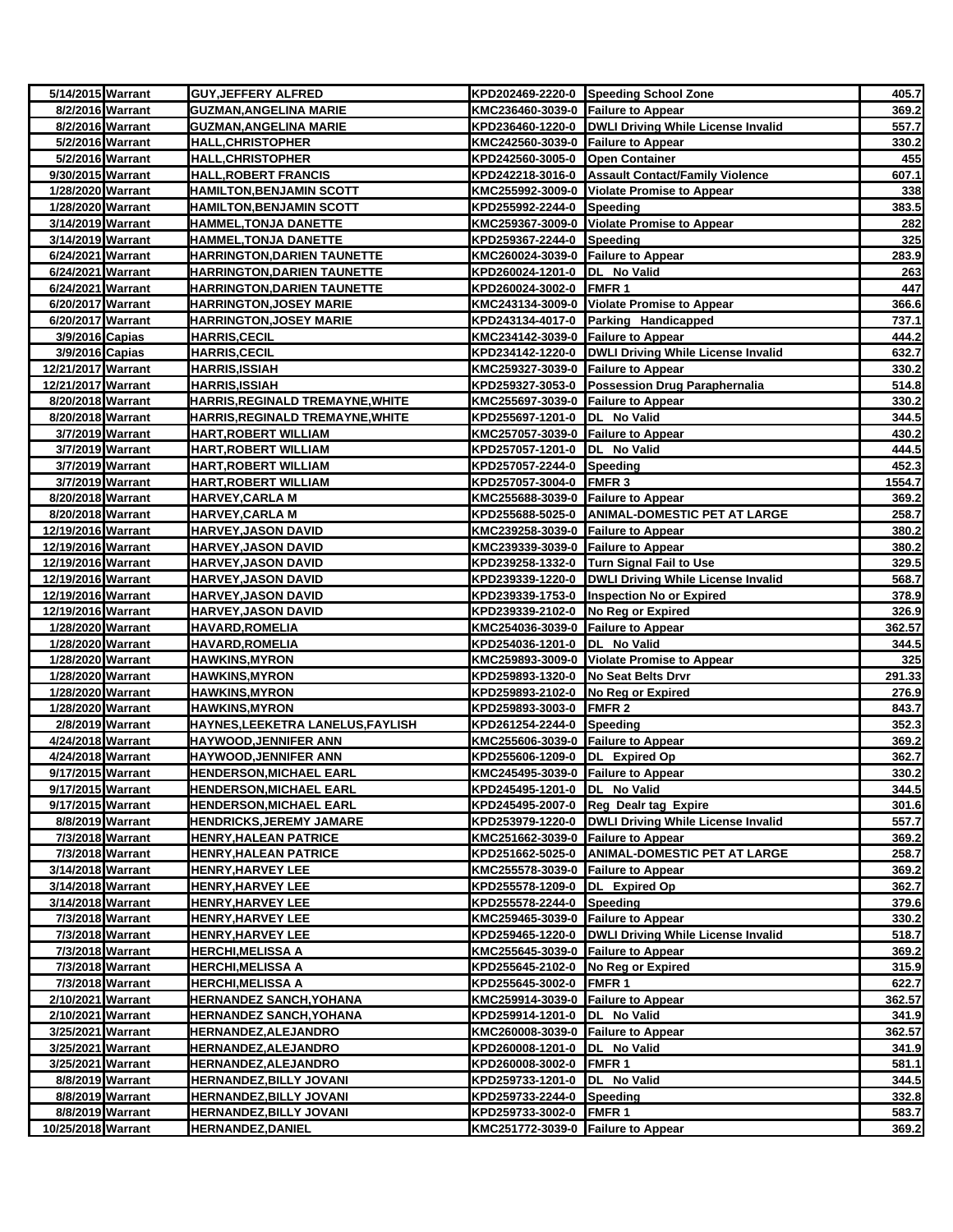| 10/25/2018 Warrant |                  | <b>HERNANDEZ, DANIEL</b>             |                                    | KPD251772-1220-0 DWLI Driving While License Invalid   | 557.7  |
|--------------------|------------------|--------------------------------------|------------------------------------|-------------------------------------------------------|--------|
| 10/25/2018 Warrant |                  | <b>HERNANDEZ, DANIEL</b>             | KPD251772-2102-0 No Reg or Expired |                                                       | 315.9  |
| 10/25/2018 Warrant |                  | <b>HERNANDEZ,DANIEL</b>              | KPD251772-3002-0 FMFR 1            |                                                       | 622.7  |
| 5/18/2017 Warrant  |                  | <b>HERNANDEZ,LYDIA MARIE</b>         | KMC247132-3039-0 Failure to Appear |                                                       | 330.2  |
| 5/18/2017 Warrant  |                  | <b>HERNANDEZ,LYDIA MARIE</b>         | KPD247132-1201-0  DL No Valid      |                                                       | 344.5  |
| 5/18/2017 Warrant  |                  | <b>HERNANDEZ,LYDIA MARIE</b>         | KPD247132-2244-0 Speeding          |                                                       | 321.1  |
| 5/18/2017 Warrant  |                  | <b>HERNANDEZ,LYDIA MARIE</b>         | KPD247132-3002-0 FMFR 1            |                                                       | 583.7  |
| 6/24/2016 Warrant  |                  | <b>HERNANDEZ,OLIVERA</b>             |                                    | KMC242820-3009-0 Violate Promise to Appear            | 327.6  |
| 6/24/2016 Warrant  |                  | <b>HERNANDEZ,OLIVERA</b>             | KPD242820-1303-0 SB Child 2 4      |                                                       | 460.33 |
| 6/24/2016 Warrant  |                  | <b>HERNANDEZ,OLIVERA</b>             | KPD242820-3002-0 FMFR 1            |                                                       | 583.7  |
| 11/9/2018 Warrant  |                  | <b>HERRERA, AMANDA MICHELLE</b>      | KMC251787-3039-0 Failure to Appear |                                                       | 369.2  |
| 11/9/2018 Warrant  |                  | <b>HERRERA, AMANDA MICHELLE</b>      | KPD251787-2102-0 No Reg or Expired |                                                       | 315.9  |
| 11/9/2018 Warrant  |                  | <b>HERRERA, AMANDA MICHELLE</b>      | KPD251787-3002-0 FMFR 1            |                                                       | 622.7  |
| 1/28/2020 Warrant  |                  | <b>HERRERA, ANDREW JOSEPH</b>        |                                    | KMC259883-3009-0 Violate Promise to Appear            | 325    |
| 1/28/2020 Warrant  |                  | <b>HERRERA, ANDREW JOSEPH</b>        | KPD259883-2244-0 Speeding          |                                                       | 386.1  |
| 1/28/2020 Warrant  |                  | <b>HERRERA, ANDREW JOSEPH</b>        | KPD259883-3002-0 FMFR 1            |                                                       | 583.7  |
| 2/7/2017 Warrant   |                  | <b>HICKS, LATONYA MICHELLE</b>       | KMC251161-3039-0 Failure to Appear |                                                       | 369.2  |
| 2/7/2017 Warrant   |                  | <u>HICKS, LATONYA MICHELLE</u>       | KPD251161-1209-0 DL Expired Op     |                                                       | 362.7  |
| 3/14/2019 Warrant  |                  | HICKS,NANEKEI SHEREE                 | KMC261280-3039-0 Failure to Appear |                                                       | 330.2  |
| 3/14/2019 Warrant  |                  | <b>HICKS, NANEKEI SHEREE</b>         |                                    | KPD261280-1220-0  DWLI Driving While License Invalid  | 518.7  |
| 3/14/2019 Warrant  |                  | <b>HICKS,NANEKEI SHEREE</b>          |                                    | KPD261280-2000-0 Disregard Red Light                  | 378.3  |
| 8/7/2018 Warrant   |                  | <b>HILL, JAMES NELSON</b>            | KMC259503-3039-0 Failure to Appear |                                                       | 330.2  |
| 8/7/2018 Warrant   |                  | <u>HILL,JAMES NELSON</u>             |                                    | KPD259503-1220-0   DWLI Driving While License Invalid | 518.7  |
| 8/7/2018 Warrant   |                  | <b>HILL,JAMES NELSON</b>             | KPD259503-2102-0 No Reg or Expired |                                                       | 276.9  |
| 4/16/2021 Warrant  |                  | HILL, VERONICA RESHELL               |                                    | KPD251846-1220-0   DWLI Driving While License Invalid | 607.7  |
| 6/24/2021 Warrant  |                  | <b>HILLMAN, RICHARD HAROLD</b>       | KMC252218-3039-0 Failure to Appear |                                                       | 283.9  |
| 6/24/2021 Warrant  |                  | <u>HILLMAN,RICHARD HAROLD</u>        | KPD252218-2102-0 No Reg or Expired |                                                       | 225    |
| 6/24/2021 Warrant  |                  | <b>HILLMAN, RICHARD HAROLD</b>       | KPD252218-3002-0 FMFR 1            |                                                       | 461    |
| 6/6/2017 Warrant   |                  | <b>HODGES, JAMES MICHAEL</b>         |                                    | KPD257104-1220-0   DWLI Driving While License Invalid | 557.7  |
|                    | 6/6/2017 Warrant | <b>HODGES,JAMES MICHAEL</b>          | KPD257104-2099-0 LP Fictious       |                                                       | 499.33 |
| 6/6/2017 Warrant   |                  | <b>HODGES,JAMES MICHAEL</b>          | KPD257104-3002-0                   | FMFR <sub>1</sub>                                     | 622.7  |
| 9/15/2014 Warrant  |                  | HOGAN,SHARON LOUISE                  | KMC208127-3039-0 Failure to Appear |                                                       | 327.6  |
| 9/15/2014 Warrant  |                  | HOGAN,SHARON LOUISE                  |                                    | KPD208127-1220-0  DWLI Driving While License Invalid  | 518.7  |
| 3/24/2017 Warrant  |                  | HOLIDAY,JONATHAN SCOTT               | KPD251175-1201-0  DL No Valid      |                                                       | 344.5  |
| 8/18/2015 Warrant  |                  | <b>HOLLINGER, AMANDA NELSON</b>      | KMC244119-3039-0 Failure to Appear |                                                       | 330.2  |
| 8/18/2015 Warrant  |                  | <b>HOLLINGER, AMANDA NELSON</b>      | KPD244119-2102-0 No Reg or Expired |                                                       | 276.9  |
| 10/14/2014 Warrant |                  | <b>HOLLOWAY,JOE</b>                  | KMC241760-3039-0 Failure to Appear |                                                       | 369.2  |
| 10/14/2014 Warrant |                  | <u>HOLLOWAY,JOE</u>                  |                                    | KPD241760-1220-0 DWLI Driving While License Invalid   | 557.7  |
| 2/6/2019 Warrant   |                  | <b>HOLMES,TRACY LINN</b>             |                                    | KMC255822-3009-0 Violate Promise to Appear            | 366.6  |
| 2/6/2019 Warrant   |                  | <u>HOLMES,TRACY LINN</u>             | KPD255822-2097-0 LP Wrong Plate A  |                                                       | 340.6  |
| 7/29/2016 Warrant  |                  | <b>HOOPER, NATHAN WAYNE</b>          |                                    | KMC244669-3009-0 Violate Promise to Appear            | 366.6  |
| 7/29/2016 Warrant  |                  | HOOPER,NATHAN WAYNE                  | KPD244669-2244-0 Speeding          |                                                       | 383.5  |
| 1/2/2018 Warrant   |                  | <b>HOPKINS, JOSEPH LEE</b>           | KMC259330-3039-0 Failure to Appear |                                                       | 330.2  |
| 1/2/2018 Warrant   |                  | <b>HOPKINS, JOSEPH LEE</b>           | KPD259330-1201-0 DL No Valid       |                                                       | 344.5  |
| 1/2/2018 Warrant   |                  | <b>HOPKINS, JOSEPH LEE</b>           | KPD259330-2099-0 LP Fictious       |                                                       | 460.33 |
| 2/10/2021 Warrant  |                  | <b>HORTON, SIR LLOYD JIMMY, ERIK</b> | KMC256070-3039-0 Failure to Appear |                                                       | 375.57 |
| 2/10/2021 Warrant  |                  | <b>HORTON, SIR LLOYD JIMMY, ERIK</b> | KPD256070-1201-0  DL No Valid      |                                                       | 354.9  |
| 2/10/2021 Warrant  |                  | <b>HORTON, SIR LLOYD JIMMY, ERIK</b> | KPD256070-2244-0 Speeding          |                                                       | 405.47 |
| 3/14/2019 Warrant  |                  | <b>HOUSE, BRIAN THOMAS</b>           | KMC255841-3039-0 Failure to Appear |                                                       | 330.2  |
| 3/14/2019 Warrant  |                  | <b>HOUSE, BRIAN THOMAS</b>           |                                    | KPD255841-1220-0   DWLI Driving While License Invalid | 518.7  |
| 3/14/2019 Warrant  |                  | <b>HOUSE,BRIAN THOMAS</b>            | KPD255841-2102-0 No Reg or Expired |                                                       | 276.9  |
| 3/14/2019 Warrant  |                  | <b>HOUSE,BRIAN THOMAS</b>            | KPD255841-3002-0 FMFR 1            |                                                       | 583.7  |
| 9/8/2015 Capias    |                  | <b>HUCKABEE, SUZETTE LAMAE</b>       | KMC237726-3039-0 Failure to Appear |                                                       | 141.6  |
| 9/8/2015 Capias    |                  | <b>HUCKABEE,SUZETTE LAMAE</b>        | KPD237726-1726-0 Headlights Defect |                                                       | 448    |
| 3/13/2019 Capias   |                  | <b>HUDSON,MOLLY ANN</b>              | KPD253205-1201-0 DL No Valid       |                                                       | 497.2  |
| 3/13/2019 Capias   |                  | <b>HUDSON, MOLLY ANN</b>             | KPD253205-3002-0 FMFR 1            |                                                       | 666.2  |
| 10/21/2019 Warrant |                  | <b>HUNSUCKLE, ANTHONY</b>            | KMC261442-3039-0 Failure to Appear |                                                       | 356.2  |
| 10/21/2019 Warrant |                  | <b>HUNSUCKLE, ANTHONY</b>            | KPD261442-2102-0 No Reg or Expired |                                                       | 276.9  |
| 1/28/2020 Warrant  |                  | <b>HUNT,KENNETH WADE</b>             | KMC259886-3039-0 Failure to Appear |                                                       | 362.57 |
| 1/28/2020 Warrant  |                  | <b>HUNT, KENNETH WADE</b>            | KPD259886-1201-0  DL No Valid      |                                                       | 344.5  |
| 1/28/2020 Warrant  |                  | HUNT,KENNETH WADE                    | KPD259886-2102-0 No Reg or Expired |                                                       | 276.9  |
| 2/4/2015 Capias    |                  | HUNT,KRISTY L                        | KMC243729-3039-0 Failure to Appear |                                                       | 102.7  |
| 2/4/2015 Capias    |                  | <b>HUNT, KRISTY L</b>                | KPD243729-2244-0 Speeding          |                                                       | 504.4  |
|                    | 4/1/2016 Warrant | <b>HUNTOON,GUY CHARLES</b>           | KMC239510-3039-0 Failure to Appear |                                                       | 330.2  |
|                    | 4/1/2016 Warrant | <b>HUNTOON, GUY CHARLES</b>          |                                    | KPD239510-3055-0 Alcohol Public Intox                 | 518.7  |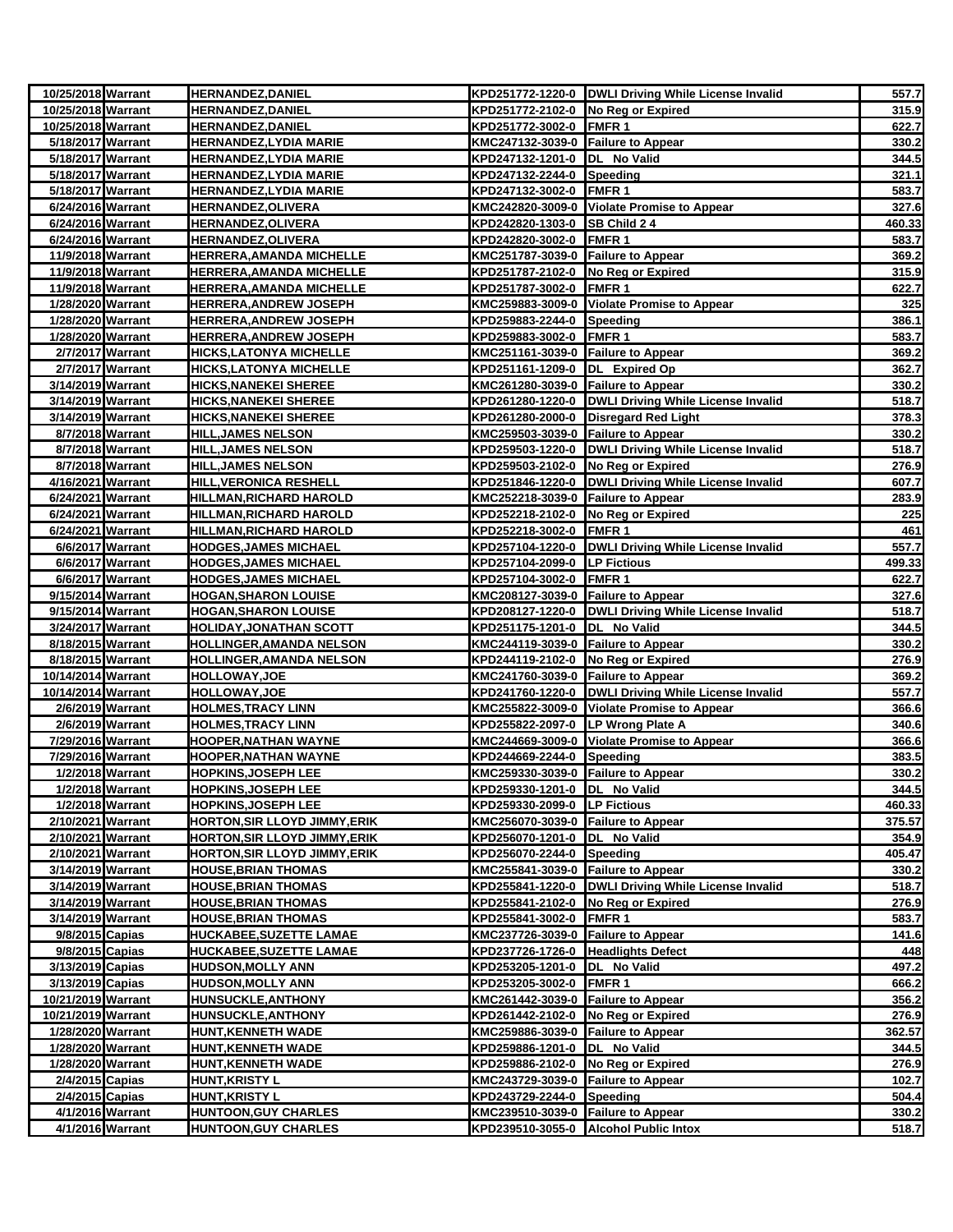| 3/14/2019 Warrant                     |                  | <b>HUNTOON, HAROLD WESLEY</b>                     | KPD259675-2244-0 Speeding                                       |                                                      | 344.5           |
|---------------------------------------|------------------|---------------------------------------------------|-----------------------------------------------------------------|------------------------------------------------------|-----------------|
| 5/31/2017 Capias                      |                  | <b>HURT, MAEGHAN MARIE</b>                        | KPD45027-1201-0                                                 | DL No Valid                                          | 447.2           |
| 6/6/2017 Warrant                      |                  | <b>IBANEZ, MARIA DEJESUS</b>                      | KMC257105-3039-0 Failure to Appear                              |                                                      | 369.2           |
|                                       | 6/6/2017 Warrant | <b>IBANEZ, MARIA DEJESUS</b>                      | KPD257105-1201-0  DL No Valid                                   |                                                      | 383.5           |
|                                       | 6/6/2017 Warrant | <b>IBANEZ, MARIA DEJESUS</b>                      | KPD257105-2099-0 LP Fictious                                    |                                                      | 499.33          |
| 1/28/2020 Warrant                     |                  | <b>IBARRA SEGURA, JOSE MANUEL</b>                 |                                                                 | KPD256019-2100-0 LP_Reg Unregistered                 | 434.33          |
| 3/9/2016 Capias                       |                  | <b>IBARRA, ISSAC DAVALOS</b>                      | KPD242336-2244-0 Speeding                                       |                                                      | 313.3           |
| 2/10/2021 Warrant                     |                  | <b>IBRAHIM, FADHEL HAJI</b>                       | KMC259926-3039-0 Failure to Appear                              |                                                      | 362.57          |
| 2/10/2021 Warrant                     |                  | <b>IBRAHIM, FADHEL HAJI</b>                       | KPD259926-1201-0  DL No Valid                                   |                                                      | 341.9           |
| 12/29/2015 Warrant                    |                  | <b>INGRAM HENRY, DEMARCUS WAYNE</b>               | KMC236306-3039-0 Failure to Appear                              |                                                      | 330.2           |
| 12/29/2015 Warrant                    |                  | <b>INGRAM HENRY, DEMARCUS WAYNE</b>               |                                                                 | KPD236306-1220-0 DWLI Driving While License Invalid  | 518.7           |
| 12/29/2015 Warrant                    |                  | <b>INGRAM HENRY, DEMARCUS WAYNE</b>               | KPD236306-2244-0 Speeding                                       |                                                      | 383.5           |
| 4/18/2017 Warrant                     |                  | <b>IRICK, DERRICK LEON</b>                        | KPD251300-2244-0 Speeding                                       |                                                      | 383.5           |
|                                       | 2/6/2019 Warrant | JACKSON, BRANDY LETTREECE                         | KMC259644-3039-0 Failure to Appear                              |                                                      | 369.2           |
| 2/6/2019 Warrant                      |                  | <b>JACKSON,BRANDY LETTREECE</b>                   |                                                                 | KPD259644-3053-0 Possession Drug Paraphernalia       | 514.8           |
| 10/21/2019 Warrant                    |                  | <b>JACKSON, KEANTE KENDRELL</b>                   | KMC251959-3039-0 Failure to Appear                              |                                                      | 395.2           |
| 10/21/2019 Warrant                    |                  | <b>JACKSON,KEANTE KENDRELL</b>                    | KPD251959-1201-0 DL No Valid                                    |                                                      | 383.5           |
| 10/21/2019 Warrant                    |                  | <b>JACKSON, KEANTE KENDRELL</b>                   | KPD251959-2244-0 Speeding                                       |                                                      | 379.6           |
| 6/16/2015 Warrant                     |                  | <b>JACKSON,LAVE DIONNE</b>                        | KMC244042-3039-0 Failure to Appear                              |                                                      | 330.2           |
| 6/16/2015 Warrant                     |                  | <b>JACKSON,LAVE DIONNE</b>                        | KPD244042-1209-0 DL Expired Op                                  |                                                      | 323.7           |
| 6/16/2015 Warrant                     |                  | <b>JACKSON,LAVE DIONNE</b>                        |                                                                 | KPD244042-1220-0  DWLI Driving While License Invalid | 518.7           |
| 1/28/2020 Warrant                     |                  | <b>JACKSON, SHANE WESLEY</b>                      |                                                                 | KMC251972-3009-0 Violate Promise to Appear           | 338             |
| 1/28/2020 Warrant                     |                  | <b>JACKSON, SHANE WESLEY</b>                      | KPD251972-2097-0 LP Wrong Plate A                               |                                                      | 340.6           |
| 1/28/2020 Warrant                     |                  | <b>JACKSON,SHANE WESLEY</b>                       | KPD251972-2102-0 No Reg or Expired                              |                                                      | 289.9           |
| 1/28/2020 Warrant                     |                  | <b>JACKSON, SHANE WESLEY</b>                      | KPD251972-3002-0 FMFR 1                                         |                                                      | 596.7           |
| 7/31/2018 Warrant                     |                  | JACKSON,TRE VEON DUSHAWN                          |                                                                 | KMC259491-3009-0 Violate Promise to Appear           | 327.6           |
| 7/31/2018 Warrant                     |                  | <u>JACKSON,TRE VEON DUSHAWN</u>                   |                                                                 | KPD259491-1013-0 Disregard of Traffic Device         | 340.6           |
| 7/31/2018 Warrant                     |                  | <b>JACKSON,TRE VEON DUSHAWN</b>                   | KPD259491-1201-0 DL No Valid                                    |                                                      | 344.5           |
| 5/20/2016 Capias                      |                  | <b>JACKSON,TYISHA LASHAUN</b>                     | KMC236191-3039-0 Failure to Appear                              |                                                      | 444.2           |
| 5/20/2016 Capias                      |                  | JACKSON,TYISHA LASHAUN                            |                                                                 | KPD236191-1220-0 DWLI Driving While License Invalid  | 632.7           |
| 11/12/2018 Capias                     |                  | JACKSON,VASHAWN DEKOVEN                           | KPD253419-3003-0                                                | <b>FMFR2</b>                                         | 1075            |
| 1/19/2018 Warrant                     |                  | JACOBS, ROLANDO                                   | KMC239788-3039-0 Failure to Appear                              |                                                      | 330.2           |
| 1/19/2018 Warrant                     |                  | <b>JACOBS,ROLANDO</b>                             | KPD239788-1201-0                                                | DL No Valid                                          | 344.5           |
| 5/18/2018 Capias<br>1/28/2020 Warrant |                  | <b>JAMES, ASHLEY QUENTIN</b>                      | KPD253258-2244-0 Speeding                                       |                                                      | 450.7           |
| 2/10/2021 Warrant                     |                  | <b>JAMES, ROBERT EARL</b><br><b>JAMES, TAYLOR</b> | KPD259837-2244-0 Speeding<br>KMC259916-3039-0 Failure to Appear |                                                      | 379.6<br>375.57 |
| 2/10/2021 Warrant                     |                  | <b>JAMES, TAYLOR</b>                              | KPD259916-2244-0 Speeding                                       |                                                      | 393.77          |
| 8/20/2014 Warrant                     |                  | <b>JAQUEZ,ENCARNACION OLIBOS</b>                  | KMC212514-3039-0 Failure to Appear                              |                                                      | 282.1           |
| 8/20/2014 Warrant                     |                  | <b>JAQUEZ,ENCARNACION OLIBOS</b>                  | KPD212514-1201-0 DL No Valid                                    |                                                      | 278.2           |
| 8/20/2014 Warrant                     |                  | <b>JAQUEZ,ENCARNACION OLIBOS</b>                  | KPD212514-3002-0 FMFR 1                                         |                                                      | 538.2           |
| 8/20/2014 Warrant                     |                  | JAQUEZ, ENCARNACION OLIBOS                        | KPD212514-3005-0 Open Container                                 |                                                      | 308.1           |
| 11/9/2018 Warrant                     |                  | JENKINS,DONALD RAY                                | KMC251788-3039-0 Failure to Appear                              |                                                      | 369.2           |
| 11/9/2018 Warrant                     |                  | <b>JENKINS, DONALD RAY</b>                        | KPD251788-1201-0 DL No Valid                                    |                                                      | 383.5           |
| 11/9/2018 Warrant                     |                  | <b>JENKINS, DONALD RAY</b>                        | KPD251788-2102-0 No Reg or Expired                              |                                                      | 315.9           |
| 11/9/2018 Warrant                     |                  | <b>JENKINS, DONALD RAY</b>                        | KPD251788-3002-0                                                | FMFR 1                                               | 622.7           |
| 2/10/2021 Warrant                     |                  | <b>JIURA, JEREMY ALAN</b>                         | KMC252160-3039-0 Failure to Appear                              |                                                      | 375.57          |
| 2/10/2021 Warrant                     |                  | JIURA, JEREMY ALAN                                | KPD252160-2244-0 Speeding                                       |                                                      | 444.47          |
| 10/26/2015 Warrant                    |                  | JOHN, REGINA LEIGHANN                             | KMC234267-3039-0 Failure to Appear                              |                                                      | 369.2           |
| 10/26/2015 Warrant                    |                  | JOHN, REGINA LEIGHANN                             | KPD234267-3002-0 FMFR 1                                         |                                                      | 622.7           |
| 1/28/2020 Warrant                     |                  | <b>JOHNS, CYNTHIA ANN</b>                         | KMC259828-3039-0 Failure to Appear                              |                                                      | 362.57          |
| 1/28/2020 Warrant                     |                  | JOHNS, CYNTHIA ANN                                |                                                                 | KMC261507-3009-0 Violate Promise to Appear           | 325             |
| 1/28/2020 Warrant                     |                  | <b>JOHNS, CYNTHIA ANN</b>                         | KPD259828-1201-0                                                | DL No Valid                                          | 344.5           |
| 1/28/2020 Warrant                     |                  | <b>JOHNS,CYNTHIA ANN</b>                          | KPD261507-2244-0 Speeding                                       |                                                      | 358.8           |
|                                       | 1/2/2018 Warrant | <b>JOHNSON, DEVONTA CLARANCE</b>                  | KMC251559-3039-0 Failure to Appear                              |                                                      | 369.2           |
|                                       | 1/2/2018 Warrant | JOHNSON, DEVONTA CLARANCE                         |                                                                 | KPD251559-1220-0  DWLI Driving While License Invalid | 557.7           |
|                                       | 1/2/2018 Warrant | <b>JOHNSON, DEVONTA CLARANCE</b>                  | KPD251559-1303-0 SB Child 2 4                                   |                                                      | 499.33          |
|                                       | 1/2/2018 Warrant | <b>JOHNSON,DEVONTA CLARANCE</b>                   | KPD251559-3002-0                                                | FMFR 1                                               | 622.7           |
| 11/13/2014 Warrant                    |                  | <b>JOHNSON, KENTON MANDREA</b>                    | KMC236133-3039-0                                                | <b>Failure to Appear</b>                             | 330.2           |
| 11/13/2014 Warrant                    |                  | <b>JOHNSON, KENTON MANDREA</b>                    | KPD236133-1201-0                                                | <b>No Valid</b><br>IDL.                              | 344.5           |
| 4/20/2016 Warrant                     |                  | <b>JOHNSON,TIFFANY MONIQUE</b>                    | KMC245625-3039-0 Failure to Appear                              |                                                      | 369.2           |
| 4/20/2016 Warrant                     |                  | <u>JOHNSON,TIFFANY MONIQUE</u>                    | KPD245625-1201-0 DL No Valid                                    |                                                      | 383.5           |
| 4/20/2016 Warrant                     |                  | JOHNSON,TIFFANY MONIQUE                           | KPD245625-3002-0                                                | <b>FMFR1</b>                                         | 622.7           |
| 8/29/2017 Warrant                     |                  | <b>JOINER, LISA MARIE</b>                         | KMC257184-3039-0 Failure to Appear                              |                                                      | 369.2           |
| 8/29/2017 Warrant                     |                  | <b>JOINER, LISA MARIE</b>                         | KPD257184-2102-0 No Reg or Expired                              |                                                      | 315.9           |
| 9/12/2018 Warrant                     |                  | <u>JONES,ANGEL DENISE</u>                         | KMC253758-3039-0 Failure to Appear                              |                                                      | 330.2           |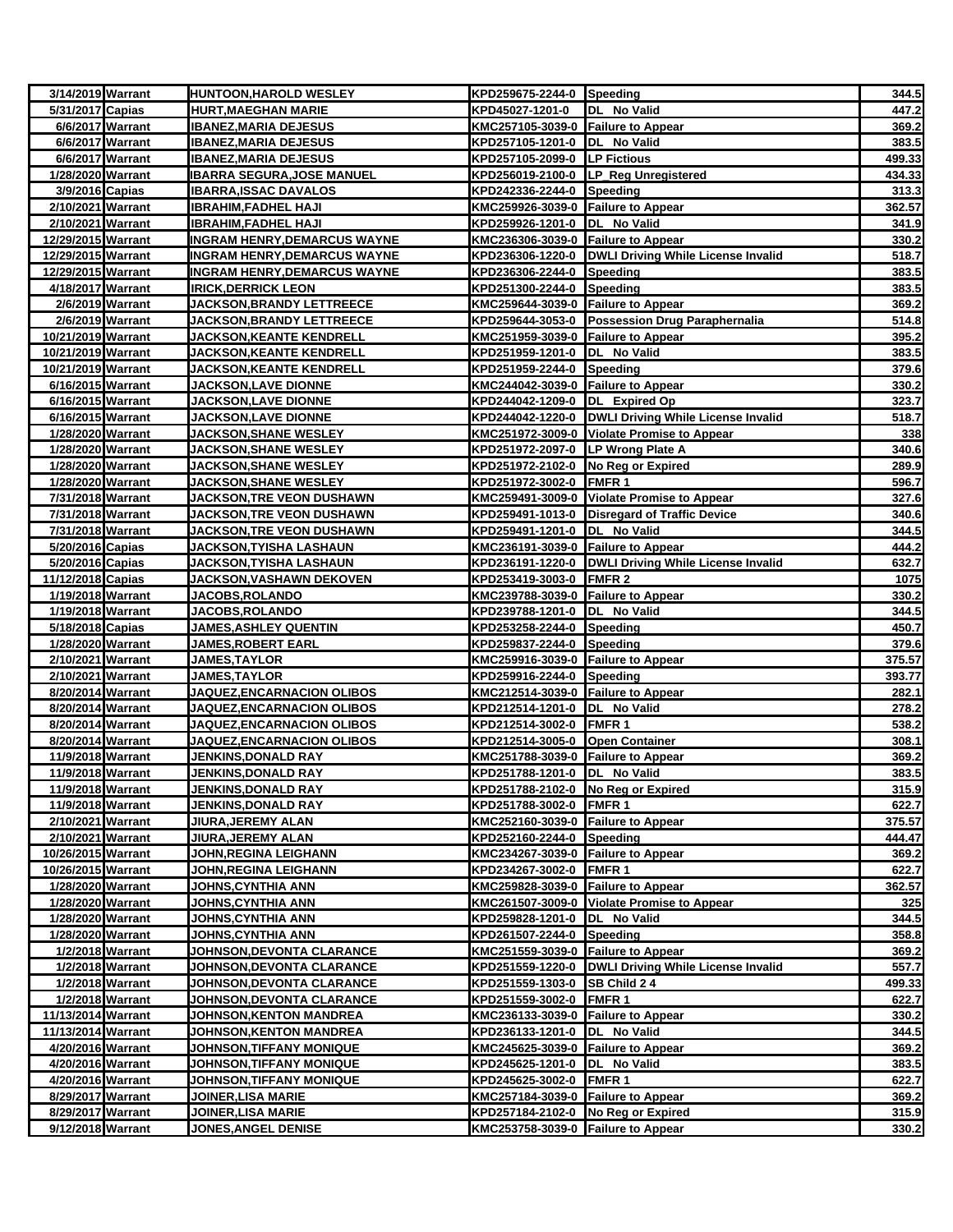| 9/12/2018 Warrant                      | JONES, ANGEL DENISE                                         |                                                               | KPD253758-1220-0 DWLI Driving While License Invalid | 518.7          |
|----------------------------------------|-------------------------------------------------------------|---------------------------------------------------------------|-----------------------------------------------------|----------------|
| 9/12/2018 Warrant                      | JONES, ANGEL DENISE                                         | KPD253758-3002-0 FMFR 1                                       |                                                     | 583.7          |
| 7/12/2018 Capias                       | <b>JONES, CHARLES CLINTON</b>                               | KMC257112-3039-0 Failure to Appear                            |                                                     | 575            |
| 7/12/2018 Capias                       | <b>JONES,CHARLES CLINTON</b>                                | KPD257112-1201-0  DL No Valid                                 |                                                     | 458.5          |
| 7/31/2018 Warrant                      | <u><b>JONES,CHARLES CLINTON</b></u>                         | KMC261079-3039-0 Failure to Appear                            |                                                     | 369.2          |
| 7/31/2018 Warrant                      | <b>JONES,CHARLES CLINTON</b>                                | KPD261079-1209-0 DL Expired Op                                |                                                     | 362.7          |
| 7/31/2018 Warrant                      | <b>JONES,CHARLES CLINTON</b>                                |                                                               | KPD261079-2000-0 Disregard Red Light                | 417.3          |
| 10/4/2017 Capias                       | <b>JONES,CHARLES WESLEY</b>                                 | KMC241706-3039-0 Failure to Appear                            |                                                     | 678.1          |
| 8/20/2014 Warrant                      | <b>JONES, IESHA</b>                                         | KMC241660-3039-0 Failure to Appear                            |                                                     | 330.2          |
| 8/20/2014 Warrant                      | JONES, IESHA                                                | KPD241660-1201-0 DL No Valid                                  |                                                     | 344.5          |
| 8/20/2014 Warrant                      | <b>JONES, IESHA</b>                                         | KPD241660-2244-0 Speeding                                     |                                                     | 332.8          |
| 8/29/2017 Warrant                      | <b>JONES,LERMON CHARMALE</b>                                | KMC255423-3039-0 Failure to Appear                            |                                                     | 369.2          |
| 8/29/2017 Warrant                      | <b>JONES, LERMON CHARMALE</b>                               | KPD255423-2102-0 No Reg or Expired                            |                                                     | 315.9          |
| 8/29/2017 Warrant                      | <b>JONES,LERMON CHARMALE</b>                                | KPD255423-3002-0 FMFR 1                                       |                                                     | 622.7          |
| 11/16/2015 Capias                      | <b>JONES,PAUL EDWIN-LEE</b>                                 | KMC233805-3039-0 Failure to Appear                            |                                                     | 431.6          |
| 11/16/2015 Capias                      | <b>JONES, PAUL EDWIN-LEE</b>                                | KPD233805-3002-0 FMFR 1                                       |                                                     | 687.7          |
| 3/19/2018 Warrant                      | <b>JONES, RICKY CALDRENO</b>                                |                                                               | KMC259311-3009-0 Violate Promise to Appear          | 327.6          |
| 3/19/2018 Warrant                      | <b>JONES,RICKY CALDRENO</b>                                 | KPD259311-1303-0 SB Child 2 4                                 |                                                     | 525.33         |
| 3/19/2018 Warrant                      | <b>JONES,RICKY CALDRENO</b>                                 | KPD259311-1303-1                                              | <b>SB Child 24</b>                                  | 525.33         |
| 3/25/2021 Warrant                      | <b>JONES,RODERICK LAMARION</b>                              | KMC256210-3039-0 Failure to Appear                            |                                                     | 375.57         |
| 3/25/2021 Warrant                      | <b>JONES,RODERICK LAMARION</b>                              | KPD256210-1201-0 DL No Valid                                  |                                                     | 354.9          |
| 3/25/2021 Warrant                      | <b>JONES, RODERICK LAMARION</b>                             | KPD256210-3002-0 FMFR 1                                       |                                                     | 594.1          |
| 6/20/2016 Warrant                      | <b>JONES, TYREE OCTAVIOUS</b>                               | KMC236337-3039-0 Failure to Appear                            |                                                     | 330.2          |
| 6/20/2016 Warrant                      | <b>JONES, TYREE OCTAVIOUS</b>                               | KPD236337-1201-0  DL No Valid                                 |                                                     | 344.5          |
| 3/14/2019 Warrant                      | <b>JONES-BROOKS, ALEXUS RENAY</b>                           |                                                               | KMC259696-3009-0 Violate Promise to Appear          | 366.6          |
| 3/14/2019 Warrant                      | <b>JONES-BROOKS, ALEXUS RENAY</b>                           |                                                               | KPD259696-1013-0 Disregard of Traffic Device        | 379.6          |
| 3/14/2019 Warrant                      | <b>JONES-BROOKS,ALEXUS RENAY</b>                            | KPD259696-2102-0 No Reg or Expired                            |                                                     | 315.9          |
| 3/14/2019 Warrant                      | <u><b>JONES-BROOKS, ALEXUS RENAY</b></u>                    | KPD259696-3002-0 FMFR 1                                       |                                                     | 622.7          |
| 10/24/2016 Warrant                     | <b>JORDAN, VICTORIA MAE</b>                                 | KMC44441-3039-0                                               | <b>Failure to Appear</b>                            | 369.2          |
| 10/24/2016 Warrant                     | JORDAN,VICTORIA MAE                                         | KPD44441-1201-0                                               | DL No Valid                                         | 383.5          |
| 10/24/2016 Warrant                     | JORDAN, VICTORIA MAE                                        | KPD44441-1303-0                                               | SB Child 24                                         | 499.33         |
| 7/8/2016 Warrant                       | <b>JUAN, RAMIREZ DIEGO</b>                                  | KMC242844-3039-0 Failure to Appear                            |                                                     | 330.2          |
| 7/8/2016 Warrant                       | <b>JUAN, RAMIREZ DIEGO</b>                                  | KPD242844-1201-0 DL No Valid                                  |                                                     | 344.5          |
| 7/8/2016 Warrant                       | <b>JUAN,RAMIREZ DIEGO</b>                                   | KPD242844-2244-0 Speeding                                     |                                                     | 364            |
| 7/8/2016 Warrant                       | <b>JUAN, RAMIREZ DIEGO</b>                                  | KPD242844-3002-0                                              | <b>FMFR1</b>                                        | 583.7          |
| 12/29/2015 Warrant                     | <b>JUAREZ JR, ALFREDO</b>                                   | KMC236308-3039-0 Failure to Appear                            |                                                     | 330.2          |
| 12/29/2015 Warrant                     | JUAREZ JR, ALFREDO                                          | KPD236308-1201-0  DL No Valid                                 |                                                     | 344.5          |
| 12/29/2015 Warrant                     | <b>JUAREZ JR, ALFREDO</b>                                   | KPD236308-2102-0 No Reg or Expired                            |                                                     | 276.9          |
| 12/29/2015 Warrant                     | <b>JUAREZ JR, ALFREDO</b>                                   | KPD236308-3002-0 FMFR 1                                       |                                                     | 583.7          |
| 8/21/2014 Warrant<br>8/21/2014 Warrant | <b>JUAREZ, MARCO ANTONIO</b><br><b>JUAREZ,MARCO ANTONIO</b> | KMC221439-3039-0 Failure to Appear<br>KPD221439-3002-0 FMFR 1 |                                                     | 321.1<br>577.2 |
| 8/10/2016 Warrant                      | <b>JUAREZ,MARIA</b>                                         | KMC242915-3039-0 Failure to Appear                            |                                                     | 330.2          |
| 8/10/2016 Warrant                      | JUAREZ, MARIA                                               | KPD242915-1201-0 DL No Valid                                  |                                                     | 344.5          |
| 8/10/2016 Warrant                      | JUAREZ, MARIA                                               | KPD242915-3002-0 FMFR 1                                       |                                                     | 583.7          |
| 9/12/2018 Warrant                      | <b>JULIO, VIDAL</b>                                         | KMC261133-3039-0 Failure to Appear                            |                                                     | 330.2          |
| 9/12/2018 Warrant                      | <b>JULIO, VIDAL</b>                                         | KPD261133-1201-0 DL No Valid                                  |                                                     | 344.5          |
| 9/12/2018 Warrant                      | <b>JULIO, VIDAL</b>                                         | KPD261133-4009-0 Parking Fire Lane                            |                                                     | 354.9          |
| 10/27/2016 Warrant                     | <b>KAMOSS, GLENN JAMES</b>                                  | KMC245517-3039-0 Failure to Appear                            |                                                     | 419.2          |
| 10/27/2016 Warrant                     | <b>KAMOSS, GLENN JAMES</b>                                  | KPD245517-1201-0  DL No Valid                                 |                                                     | 433.5          |
| 10/27/2016 Warrant                     | <b>KAMOSS, GLENN JAMES</b>                                  | KPD245517-1320-0                                              | No Seat Belts Drvr                                  | 308.7          |
| 10/31/2017 Warrant                     | <b>KANE, KARINA MARIE</b>                                   | KMC255480-3039-0 Failure to Appear                            |                                                     | 330.2          |
| 10/31/2017 Warrant                     | <b>KANE, KARINA MARIE</b>                                   | KPD255480-1201-0                                              | DL No Valid                                         | 344.5          |
| 10/31/2017 Warrant                     | <b>KANE, KARINA MARIE</b>                                   | KPD255480-2244-0 Speeding                                     |                                                     | 340.6          |
| 8/6/2019 Warrant                       | <b>KASONGO, SHADRICK</b>                                    | KCE45207-4521-0                                               | <b>CMV No Park</b>                                  | 280.8          |
| 2/6/2019 Warrant                       | <b>KEETON, JESSE WAYNE</b>                                  | KMC251820-3039-0 Failure to Appear                            |                                                     | 330.2          |
| 2/6/2019 Warrant                       | <b>KEETON, JESSE WAYNE</b>                                  |                                                               | KPD251820-1206-0 DL Fail to Chg Addr                | 323.7          |
| 2/6/2019 Warrant                       | <b>KEETON, JESSE WAYNE</b>                                  | KPD251820-1220-0                                              | DWLI Driving While License Invalid                  | 518.7          |
| 2/10/2021 Warrant                      | <b>KING, DOUGLAS STEWART</b>                                | KMC256179-3039-0                                              | <b>Failure to Appear</b>                            | 375.57         |
| 2/10/2021 Warrant                      | <b>KING, DOUGLAS STEWART</b>                                | KPD256179-2416-0                                              | <b>Right Turn from Wrong Ln</b>                     | 376.87         |
| 3/14/2019 Warrant                      | <b>KING, JOSHUA MICHAEL</b>                                 | KPD253548-2244-0                                              | Speeding                                            | 325            |
| 1/28/2020 Warrant                      | <b>KING, PAUL EDWIN</b>                                     | KMC259845-3039-0 Failure to Appear                            |                                                     | 375.57         |
| 1/28/2020 Warrant                      | <b>KING, PAUL EDWIN</b>                                     | KPD259845-3003-0 FMFR 2                                       |                                                     | 856.7          |
| 5/2/2017 Warrant                       | KIRKLAND, LELAND YVONNE                                     | KPD255308-1209-0 DL Expired Op                                |                                                     | 362.7          |
| 5/2/2017 Warrant                       | <b>KIRKLAND, LELAND YVONNE</b>                              | KPD255308-2102-0                                              | No Reg or Expired                                   | 315.9          |
| 5/2/2017 Warrant                       | KIRKLAND,LELAND YVONNE                                      | KPD255308-3002-0 FMFR 1                                       |                                                     | 622.7          |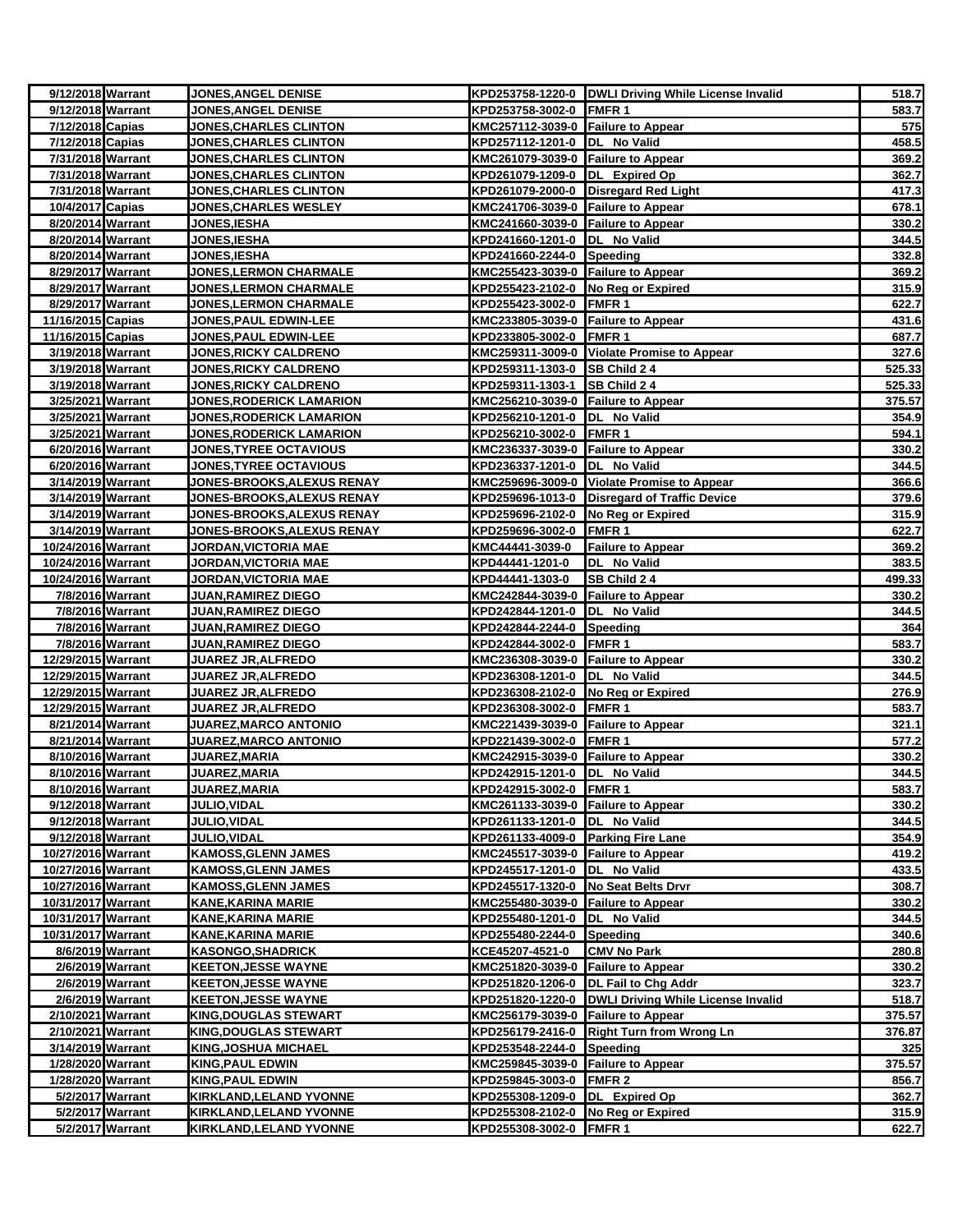| 9/12/2018 Warrant                      | <b>KLUTH, DYLAN MITCHELL</b>                       | KMC259540-3039-0 Failure to Appear                            |                                                       | 369.2          |
|----------------------------------------|----------------------------------------------------|---------------------------------------------------------------|-------------------------------------------------------|----------------|
| 9/12/2018 Warrant                      | KLUTH, DYLAN MITCHELL                              | KPD259540-2102-0 No Reg or Expired                            |                                                       | 315.9          |
| 9/12/2018 Warrant                      | KLUTH, DYLAN MITCHELL                              |                                                               | KPD259540-2104-0 Wrong Reg Attached                   | 423.8          |
| 8/12/2019 Warrant                      | <b>KNIGHT, KAITLYN BREIA</b>                       |                                                               | KMC253528-3009-0 Violate Promise to Appear            | 416.6          |
| 8/12/2019 Warrant                      | <b>KNIGHT, KAITLYN BREIA</b>                       | KMC253528-3039-0 Failure to Appear                            |                                                       | 434            |
| 8/12/2019 Warrant                      | <u>KNIGHT,KAITLYN BREIA</u>                        |                                                               | KPD253528-3053-0 Possession Drug Paraphernalia        | 546            |
| 9/2/2015 Warrant                       | <b>KNIGHT, KEITH DWAYNE</b>                        | KMC234112-3039-0 Failure to Appear                            |                                                       | 369.2          |
| 9/2/2015 Warrant                       | <u>KNIGHT,KEITH DWAYNE</u>                         | KMC243226-3039-0 Failure to Appear                            |                                                       | 366.6          |
| 9/2/2015 Warrant                       | <b>KNIGHT, KEITH DWAYNE</b>                        | KPD234112-2111-0 Reg Ficticious                               |                                                       | 505.83         |
| 9/2/2015 Warrant                       | <b>KNIGHT, KEITH DWAYNE</b>                        | KPD234112-3002-0 FMFR 1                                       |                                                       | 622.7          |
| 9/2/2015 Warrant                       | KNIGHT,KEITH DWAYNE                                |                                                               | KPD243226-1718-0 Drive Wrong Side Div St              | 367.9          |
| 6/1/2016 Warrant                       | <u>KUNDE,BARUTI</u>                                |                                                               | KMC239710-3009-0 Violate Promise to Appear            | 366.6          |
| 6/1/2016 Warrant                       | KUNDE, BARUTI                                      | KPD239710-2244-0 Speeding                                     |                                                       | 414.7          |
| 8/4/2014 Warrant                       | KUYKENDALL, KEVIN S                                | KMC222050-3039-0 Failure to Appear                            |                                                       | 375.18         |
| 8/4/2014 Warrant                       | KUYKENDALL,KEVIN S                                 | KPD222050-1201-0  DL No Valid                                 |                                                       | 370.11         |
| 3/22/2016 Warrant                      | <u>LAGUNA,MARIO MORALES</u>                        |                                                               | KMC234312-3009-0 Violate Promise to Appear            | 327.6          |
| 3/22/2016 Warrant                      | <b>LAGUNA,MARIO MORALES</b>                        |                                                               | KPD234312-2000-0 Disregard Red Light                  | 378.3          |
| 4/22/2015 Warrant                      | <b>LANDERS,CARRIE CADE</b>                         | KMC241979-3039-0 Failure to Appear                            |                                                       | 369.2          |
| 4/22/2015 Warrant                      | <u>LANDERS,CARRIE CADE</u>                         | KPD241979-1201-0  DL No Valid                                 |                                                       | 383.5          |
| 4/22/2015 Warrant                      | <b>LANDERS,CARRIE CADE</b>                         | KPD241979-3002-0 FMFR 1                                       |                                                       | 622.7          |
| 1/28/2020 Warrant                      | LANE,LAKESHA AMAL                                  | KMC252005-3039-0 Failure to Appear                            |                                                       | 375.57         |
| 1/28/2020 Warrant<br>1/28/2020 Warrant | LANE,LAKESHA AMAL                                  | KPD252005-1201-0  DL No Valid                                 |                                                       | 357.5          |
|                                        | <u>LANE,LAKESHA AMAL</u><br>LANGLEY, MICHAEL KEITH | KPD252005-2244-0 Speeding                                     |                                                       | 367.9<br>369.2 |
| 2/27/2018 Warrant<br>2/27/2018 Warrant | <u>LANGLEY, MICHAEL KEITH</u>                      | KMC253597-3039-0 Failure to Appear<br>KPD253597-3002-0 FMFR 1 |                                                       | 622.7          |
| 4/7/2020 Capias                        | LARSON,STEPHANIE DAWN                              |                                                               | KPD255924-3053-0 Possession Drug Paraphernalia        | 547.3          |
| 2/10/2021 Warrant                      | <b>LEADON, LAMONT</b>                              | KMC261598-3039-0 Failure to Appear                            |                                                       | 362.57         |
| 2/10/2021 Warrant                      | <b>_EADON,LAMONT</b>                               | KPD261598-2244-0 Speeding                                     |                                                       | 435.37         |
| 5/8/2017 Warrant                       | LEAHY,AMBER MARIE                                  | KMC251352-3039-0 Failure to Appear                            |                                                       | 330.2          |
| 5/8/2017 Warrant                       | LEAHY,AMBER MARIE                                  | KPD251352-1201-0  DL No Valid                                 |                                                       | 344.5          |
| 5/8/2017 Warrant                       | LEAHY,AMBER MARIE                                  | KPD251352-2111-0 Reg Ficticious                               |                                                       | 466.83         |
| 6/27/2017 Warrant                      | LEAHY,AMBER MARIE                                  | KMC253357-3039-0 Failure to Appear                            |                                                       | 330.2          |
| 6/27/2017 Warrant                      | <u>LEAHY,AMBER MARIE</u>                           |                                                               | KPD253357-1220-0  DWLI Driving While License Invalid  | 518.7          |
| 6/27/2017 Warrant                      | <u>LEAHY,AMBER MARIE</u>                           | KPD253357-2099-0 LP Fictious                                  |                                                       | 460.33         |
| 6/27/2017 Warrant                      | LEAHY,AMBER MARIE                                  | KPD253357-2102-0 No Reg or Expired                            |                                                       | 276.9          |
| 9/30/2016 Warrant                      | LEE,JAMAECA DILLYON                                | KMC236531-3039-0 Failure to Appear                            |                                                       | 369.2          |
| 9/30/2016 Warrant                      | LEE,JAMAECA DILLYON                                | KPD236531-2102-0 No Reg or Expired                            |                                                       | 315.9          |
| 9/30/2016 Warrant                      | LEE,JAMAECA DILLYON                                | KPD236531-3002-0 FMFR 1                                       |                                                       | 622.7          |
| 8/16/2017 Warrant                      | <b>LEE,SAMUEL</b>                                  | KMC259187-3039-0 Failure to Appear                            |                                                       | 369.2          |
| 8/16/2017 Warrant                      | <b>LEE,SAMUEL</b>                                  |                                                               | KPD259187-1220-0   DWLI Driving While License Invalid | 557.7          |
| 8/16/2017 Warrant                      | <b>LEE,SAMUEL</b>                                  | KPD259187-3002-0                                              | FMFR <sub>1</sub>                                     | 622.7          |
| 9/18/2017 Warrant                      | <b>LEE, VICTOR LAMAR</b>                           | KPD251475-1220-0                                              | <b>DWLI Driving While License Invalid</b>             | 557.7          |
| 3/14/2019 Warrant                      | <b>LEE-BROWN,AMIEE VEUATAE</b>                     | KMC261285-3039-0 Failure to Appear                            |                                                       | 369.2          |
| 3/14/2019 Warrant                      | LEE-BROWN, AMIEE VEUATAE                           | KPD261285-1201-0 DL No Valid                                  |                                                       | 383.5          |
| 3/14/2019 Warrant                      | <b>LEE-BROWN,AMIEE VEUATAE</b>                     | KPD261285-3004-0 FMFR 3                                       |                                                       | 1493.7         |
| 10/14/2014 Warrant                     | <b>LEGGETT HUEBNER,SHERI</b>                       | KMC245343-3039-0 Failure to Appear                            |                                                       | 369.2          |
| 10/14/2014 Warrant                     | <b>LEGGETT HUEBNER, SHERI</b>                      | KPD245343-1201-0  DL No Valid                                 |                                                       | 383.5          |
| 10/14/2014 Warrant                     | <b>LEGGETT HUEBNER,SHERI</b>                       | KPD245343-2244-0 Speeding                                     |                                                       | 399.1          |
| 3/14/2019 Warrant                      | LEMIEUX,ANGLIA NICOLE                              | KMC259693-3039-0 Failure to Appear                            |                                                       | 369.2          |
| 3/14/2019 Warrant                      | <b>LEMIEUX, ANGLIA NICOLE</b>                      | KPD259693-1201-0 DL No Valid                                  |                                                       | 383.5          |
| 3/14/2019 Warrant                      | LEMIEUX,ANGLIA NICOLE                              | KPD259693-2102-0 No Reg or Expired                            |                                                       | 315.9          |
| 3/14/2019 Warrant                      | <b>LEMIEUX,ANGLIA NICOLE</b>                       | KPD259693-3002-0 FMFR 1                                       |                                                       | 622.7          |
| 4/4/2018 Warrant                       | <b>LEMUS-MARTINEZ,JOSE FRANCISCO</b>               | KMC253610-3039-0 Failure to Appear                            |                                                       | 330.2          |
| 4/4/2018 Warrant                       | <b>LEMUS-MARTINEZ,JOSE FRANCISCO</b>               | KPD253610-1201-0 DL No Valid                                  |                                                       | 344.5          |
| 3/14/2019 Warrant                      | LEMUS-MARTINEZ,JOSE FRANCISCO                      | KPD253610-2244-0                                              | Speeding                                              | 286            |
| 6/12/2018 Capias                       | <b>LESLIE, JAYSON RASHODE</b>                      | KMC255593-3039-0 Failure to Appear                            |                                                       | 401.7          |
| 6/12/2018 Capias                       | <b>LESLIE, JAYSON RASHODE</b>                      | KPD255593-2102-0 No Reg or Expired                            |                                                       | 413.4          |
| 6/2/2015 Warrant                       | <b>LEWIS,DOMINQUE DEMON</b>                        | KMC242045-3039-0 Failure to Appear                            |                                                       | 330.2          |
| 6/2/2015 Warrant                       | <b>LEWIS,DOMINQUE DEMON</b>                        | KPD242045-1201-0 DL No Valid                                  |                                                       | 344.5          |
| 6/2/2015 Warrant                       | <b>LEWIS,DOMINQUE DEMON</b>                        | KPD242045-2244-0 Speeding                                     |                                                       | 360.1          |
| 11/10/2015 Capias                      | <b>LEWIS,JAZMINE RENAE</b>                         | KMC243890-3039-0 Failure to Appear                            |                                                       | 596.7          |
| 4/15/2021 Warrant                      | <b>LEWIS,LONNY</b>                                 |                                                               | KPD252008-3053-0 Possession Drug Paraphernalia        | 514.8          |
| 7/21/2015 Warrant                      | <b>LEWIS,THOMAS THUNDERRAY</b>                     | KMC242127-3039-0 Failure to Appear                            |                                                       | 369.2          |
| 7/21/2015 Warrant                      | <b>LEWIS,THOMAS THUNDERRAY</b>                     |                                                               | KPD242127-1200-0 DL Not in Possession                 | 354.9          |
| 12/2/2014 Capias                       | <b>LEWIS, TYRONE</b>                               |                                                               | KPD235172-1220-0 DWLI Driving While License Invalid   | 619.7          |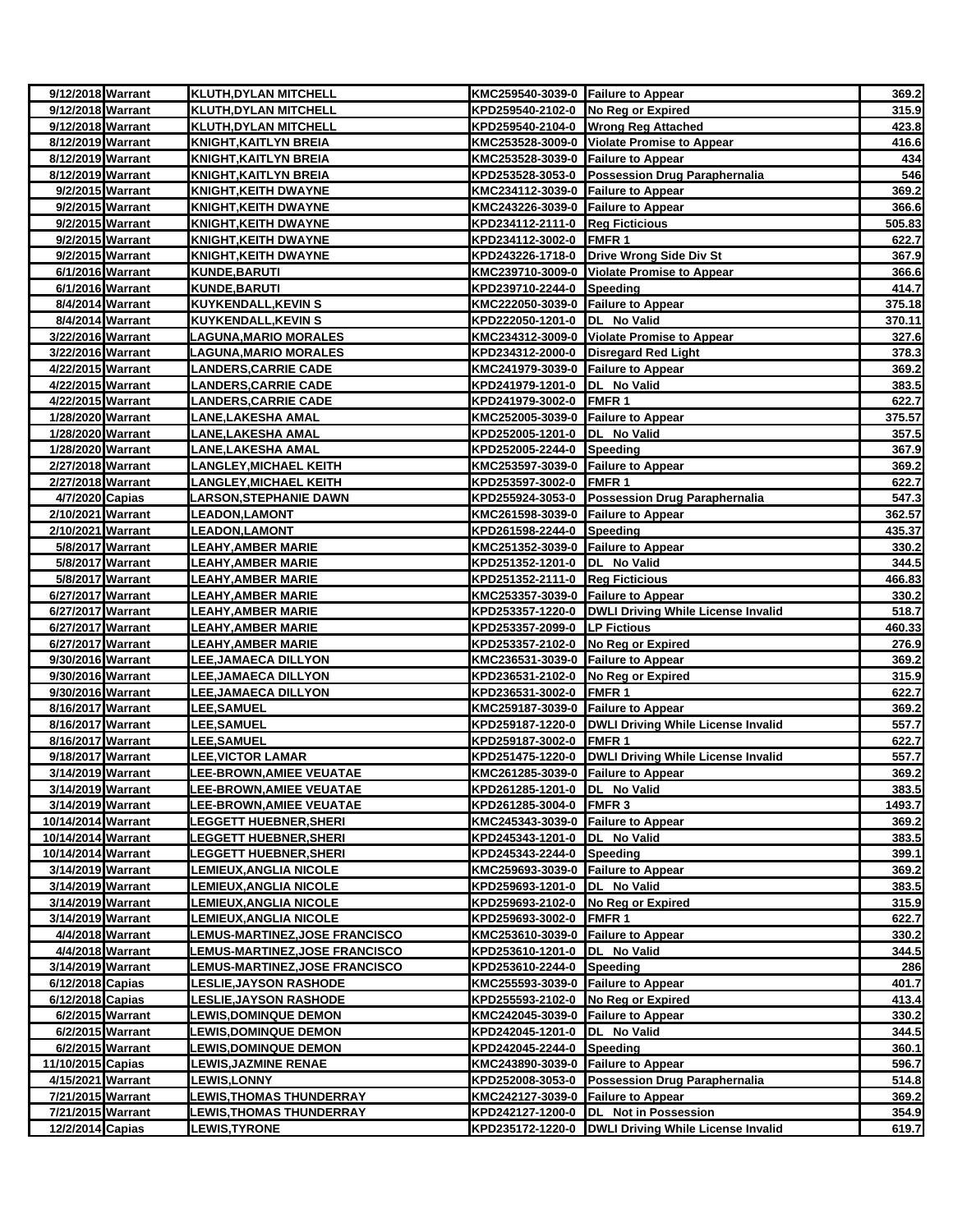| 12/2/2014 Capias                       |                  | <b>LEWIS, TYRONE</b>                | KPD235172-2244-0 Speeding                              |                                                      | 446.8           |
|----------------------------------------|------------------|-------------------------------------|--------------------------------------------------------|------------------------------------------------------|-----------------|
| 5/17/2021 Warrant                      |                  | <b>LINGUIST, ANDREW SCOTT</b>       | KPD261631-1401-0 FTGI Acc Fixture                      |                                                      | 302.9           |
| 5/17/2021 Warrant                      |                  | <b>LINGUIST,ANDREW SCOTT</b>        | KPD261631-3100-0 Reckless Damage                       |                                                      | 320             |
| 2/10/2021 Warrant                      |                  | INTON,LARRY DONELL                  | KMC256149-3039-0 Failure to Appear                     |                                                      | 375.57          |
| 2/10/2021 Warrant                      |                  | LINTON,LARRY DONELL                 |                                                        | KPD256149-2001-0 Disregard Stop Sign                 | 400.27          |
| 11/4/2014 Capias                       |                  | <b>LITTIG,CHARLES GLENN</b>         | KMC46121-3039-0                                        | Failure to Appear                                    | 626.5           |
| 10/21/2019 Warrant                     |                  | LITTLEJOHN,SHEILA KAY               | KMC251964-3039-0 Failure to Appear                     |                                                      | 395.2           |
| 10/21/2019 Warrant                     |                  | LITTLEJOHN,SHEILA KAY               |                                                        | KPD251964-1220-0 DWLI Driving While License Invalid  | 557.7           |
| 10/21/2019 Warrant                     |                  | <u>LITTLEJOHN, SHEILA KAY</u>       | KPD251964-2102-0 No Reg or Expired                     |                                                      | 315.9           |
| 10/2/2017 Warrant                      |                  | <b>LIVINGSTON, SAVAHNA DASHEA</b>   | KMC255460-3039-0 Failure to Appear                     |                                                      | 330.2           |
| 10/2/2017 Warrant                      |                  | LIVINGSTON,SAVAHNA DASHEA           | KPD255460-1201-0  DL No Valid                          |                                                      | 344.5           |
| 10/2/2017 Warrant                      |                  | <b>LIVINGSTON, SAVAHNA DASHEA</b>   | KPD255460-2102-0 No Reg or Expired                     |                                                      | 276.9           |
| 10/2/2017 Warrant                      |                  | LIVINGSTON,SAVAHNA DASHEA           | KPD255460-3005-0 Open Container                        |                                                      | 455             |
| 10/21/2019 Warrant                     |                  | <b>LLAMAS,EFREN</b>                 |                                                        | KMC255946-3009-0 Violate Promise to Appear           | 327.6           |
| 10/21/2019 Warrant                     |                  | LL <u>AMAS,EFREN</u>                | KPD255946-2244-0 Speeding                              |                                                      | 332.8           |
| 10/18/2016 Warrant                     |                  | <u>LOCKHART,BRANDI</u>              |                                                        | KPD247103-1220-0 DWLI Driving While License Invalid  | 557.7           |
| 3/22/2016 Warrant                      |                  | <b>LOGAN, ARNETIA UNIQUE</b>        |                                                        | KMC242571-3009-0 Violate Promise to Appear           | 366.6           |
| 3/22/2016 Warrant                      |                  | LOGAN,ARNETIA UNIQUE                | KPD242571-2244-0 Speeding                              |                                                      | 367.9           |
| 2/2/2016 Warrant                       |                  | <b>_OHR,AMANDA</b>                  |                                                        | KPD242358-3016-0 Assault Contact/Family Violence     | 607.1           |
| 8/23/2016 Warrant                      |                  | <b>LOPEZ,DANIEL</b>                 | KMC244823-3039-0 Failure to Appear                     |                                                      | 330.2           |
| 8/23/2016 Warrant                      |                  | <b>LOPEZ,DANIEL</b>                 | KPD244823-1201-0  DL No Valid                          |                                                      | 344.5           |
| 8/23/2016 Warrant                      |                  | LOPEZ, DANIEL                       | KPD244823-2244-0 Speeding                              |                                                      | 344.5           |
| 8/23/2016 Warrant                      |                  | <b>LOPEZ,DANIEL</b>                 | KPD244823-3002-0 FMFR 1                                |                                                      | 583.7           |
| 10/23/2018 Capias                      |                  | OPEZ-ANDRADE,EDWIN E                |                                                        | KPD242423-1220-0 DWLI Driving While License Invalid  | 732.7           |
| 10/23/2018 Capias                      |                  | <u> LOPEZ-RAMIREZ,HECTOR MANUEL</u> | KPD259294-3002-0 FMFR 1                                |                                                      | 614.9           |
| 3/14/2019 Warrant                      |                  | OPEZ-RAMIREZ,HECTOR MANUEL.         |                                                        | KMC259294-3009-0 Violate Promise to Appear           | 282             |
| 3/14/2019 Warrant                      |                  | OPEZ-RAMIREZ,HECTOR MANUEL.         | KPD259294-2244-0 Speeding                              |                                                      | 325             |
| 9/18/2017 Warrant                      |                  | <b>LORA,ALEJANDRO</b>               | KMC259231-3039-0 Failure to Appear                     |                                                      | 330.2           |
| 9/18/2017 Warrant                      |                  | LORA, ALEJANDRO                     | KPD259231-1201-0 DL No Valid                           |                                                      | 344.5           |
| 9/18/2017 Warrant<br>9/18/2017 Warrant |                  | <b>_ORA,ALEJANDRO</b>               | KPD259231-2099-0 LP Fictious                           | <b>TFMER 1</b>                                       | 460.33<br>583.7 |
| 2/13/2018 Warrant                      |                  | <b>ORA, ALEJANDRO</b>               | KPD259231-3002-0<br>KMC251576-3039-0 Failure to Appear |                                                      | 369.2           |
| 2/13/2018 Warrant                      |                  | -OYA,JERAD JAY<br>LOYA, JERAD JAY   | KPD251576-1201-0                                       | DL No Valid                                          | 383.5           |
| 2/13/2018 Warrant                      |                  | LOYA,JERAD JAY                      | KPD251576-2244-0 Speeding                              |                                                      | 371.8           |
| 2/10/2021 Warrant                      |                  | <b>LOZA,MICHAEL</b>                 | KMC259962-3039-0 Failure to Appear                     |                                                      | 362.57          |
| 2/10/2021 Warrant                      |                  | <b>LOZA,MICHAEL</b>                 | KPD259962-2244-0 Speeding                              |                                                      | 404.17          |
| 4/4/2017 Warrant                       |                  | <b>LUCENA ROSALES, ADAYIN</b>       | KMC255262-3039-0 Failure to Appear                     |                                                      | 369.2           |
| 4/4/2017 Warrant                       |                  | LUCENA ROSALES,ADAYIN               | KPD255262-1201-0 DL No Valid                           |                                                      | 383.5           |
| 2/10/2021 Warrant                      |                  | LUCIO,DANIEL J                      | KMC261655-3039-0 Failure to Appear                     |                                                      | 375.57          |
| 2/10/2021 Warrant                      |                  | <u>LUCIO,DANIEL J</u>               | KPD261655-3002-1 FMFR 1                                |                                                      | 594.1           |
| 2/10/2021 Warrant                      |                  | LUCIO,DANIEL J                      | KPD261655-3002-2 FMFR 1                                |                                                      | 526.1           |
| 4/13/2017 Capias                       |                  | <b>LUMMUS,DUSTIN WAYNE</b>          | KMC241978-3039-0 Failure to Appear                     |                                                      | 375             |
| 10/18/2016 Warrant                     |                  | <b>LUNA,JESUS</b>                   | KMC236553-3039-0 Failure to Appear                     |                                                      | 330.2           |
| 10/18/2016 Warrant                     |                  | <b>LUNA, JESUS</b>                  | KPD236553-1201-0 DL No Valid                           |                                                      | 344.5           |
| 10/18/2016 Warrant                     |                  | <b>LUNA,JESUS</b>                   |                                                        | KPD236553-2220-0 Speeding School Zone                | 413.27          |
| 4/4/2018 Warrant                       |                  | LUNA, MARIA DEL-ROSARIO             | KMC257335-3039-0 Failure to Appear                     |                                                      | 369.2           |
|                                        | 4/4/2018 Warrant | LUNA,MARIA DEL-ROSARIO              |                                                        | KPD257335-1220-0  DWLI Driving While License Invalid | 557.7           |
|                                        | 4/4/2018 Warrant | <b>LUNA,MARIA DEL-ROSARIO</b>       | KPD257335-2244-0 Speeding                              |                                                      | 391.3           |
| 2/10/2021 Warrant                      |                  | <b>LYKES,MITCHELL GENE</b>          | KMC256137-3039-0 Failure to Appear                     |                                                      | 375.57          |
| 2/10/2021 Warrant                      |                  | <u>LYKES,MITCHELL GENE</u>          |                                                        | KPD256137-2001-0 Disregard Stop Sign                 | 400.27          |
| 8/22/2016 Capias                       |                  | <b>MABRY, MICHAEL SCOTT</b>         |                                                        | KPD233885-1220-0 DWLI Driving While License Invalid  | 869             |
| 7/28/2017 Warrant                      |                  | <b>MACDONALD, GEORGE DANIEL</b>     | KPD259106-2102-0 No Reg or Expired                     |                                                      | 315.9           |
| 10/4/2017 Capias                       |                  | <b>MACDONALD, GEORGE DANIEL</b>     | KMC234308-3039-0 Failure to Appear                     |                                                      | 214.2           |
| 10/4/2017 Capias                       |                  | MACDONALD, GEORGE DANIEL            | KPD234308-2102-0 No Reg or Expired                     |                                                      | 270.9           |
| 7/23/2018 Warrant                      |                  | <b>MACIAS, ESTIVALYZ</b>            | KMC261062-3039-0 Failure to Appear                     |                                                      | 330.2           |
| 7/23/2018 Warrant                      |                  | <b>MACIAS, ESTIVALYZ</b>            | KPD261062-1201-0  DL No Valid                          |                                                      | 344.5           |
| 7/23/2018 Warrant                      |                  | <u>MACIAS,ESTIVALYZ</u>             | KPD261062-2244-0 Speeding                              |                                                      | 344.5           |
| 2/10/2021 Warrant                      |                  | <b>MACK, KENDRICK BRESHARD</b>      | KMC259979-3039-0 Failure to Appear                     |                                                      | 362.57          |
| 2/10/2021 Warrant                      |                  | <b>MACK, KENDRICK BRESHARD</b>      | KPD259979-5026-0                                       | Sect 3 9 Live Stock at Large                         | 271.7           |
| 6/24/2021 Warrant                      |                  | <b>MACK, KENDRICK BRESHARD</b>      | KMC256213-3039-0 Failure to Appear                     |                                                      | 283.9           |
| 6/24/2021 Warrant                      |                  | <b>MACK,KENDRICK BRESHARD</b>       | KPD256213-1201-0 DL No Valid                           |                                                      | 263             |
| 6/24/2021 Warrant                      |                  | <b>MACK, KENDRICK BRESHARD</b>      | KPD256213-2244-0 Speeding                              |                                                      | 379             |
| 6/24/2021 Warrant                      |                  | <b>MACK, KENDRICK BRESHARD</b>      | KPD256213-3002-0 FMFR 1                                |                                                      | 447             |
| 10/7/2014 Capias                       |                  | <b>MALDONADO, AMADO</b>             | KMC243197-3039-0 Failure to Appear                     |                                                      | 747.5           |
| 3/22/2016 Warrant                      |                  | <b>MALISA, HUNTOON</b>              | KMC244465-3039-0 Failure to Appear                     |                                                      | 330.2           |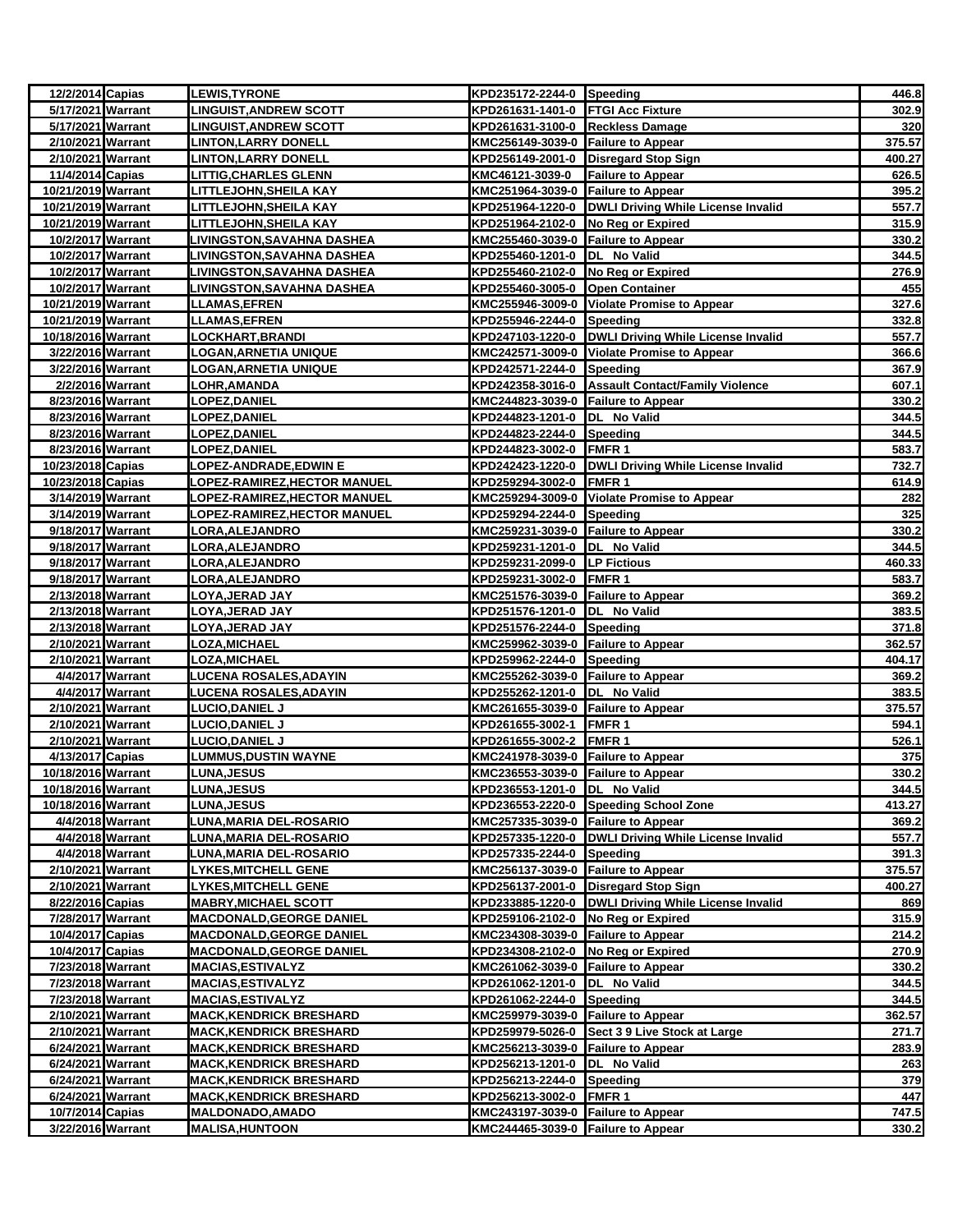| 3/22/2016 Warrant                      | <b>MALISA, HUNTOON</b>                                  | KPD244465-1201-0 DL No Valid       |                                                  | 344.5          |
|----------------------------------------|---------------------------------------------------------|------------------------------------|--------------------------------------------------|----------------|
| 3/22/2016 Warrant                      | <b>MALISA, HUNTOON</b>                                  | KPD244465-2102-0 No Reg or Expired |                                                  | 276.9          |
| 1/31/2018 Warrant                      | <b>MAN, JASON PHANN</b>                                 | KMC255555-3039-0 Failure to Appear |                                                  | 369.2          |
| 1/31/2018 Warrant                      | <b>MAN,JASON PHANN</b>                                  | KPD255555-1201-0  DL No Valid      |                                                  | 383.5          |
| 1/31/2018 Warrant                      | <b>MAN, JASON PHANN</b>                                 | KPD255555-2102-0 No Reg or Expired |                                                  | 315.9          |
| 1/31/2018 Warrant                      | <b>MAN, JASON PHANN</b>                                 | KPD255555-3002-0 FMFR 1            |                                                  | 622.7          |
| 7/30/2019 Warrant                      | <b>MANDUJANO, ZSA ZSA MERCEDES</b>                      | KPD255928-1201-0 DL No Valid       |                                                  | 344.5          |
| 7/30/2019 Warrant                      | <b>MANDUJANO, ZSA ZSA MERCEDES</b>                      | KPD255928-2244-0 Speeding          |                                                  | 399.1          |
| 6/24/2021 Warrant                      | <b>MANN, NICHOLAS JEFFREY</b>                           | KMC260021-3039-0 Failure to Appear |                                                  | 293.9          |
| 6/24/2021 Warrant                      | <b>MANN, NICHOLAS JEFFREY</b>                           | KPD260021-2244-0 Speeding          |                                                  | 329.9          |
| 9/30/2016 Warrant                      | <b>MANYEL, JOSEPH</b>                                   | KMC236549-3039-0 Failure to Appear |                                                  | 330.2          |
| 9/30/2016 Warrant                      | <b>MANYEL, JOSEPH</b>                                   |                                    | KPD236549-3055-0 Alcohol Public Intox            | 518.7          |
| 1/12/2016 Warrant                      | <b>MAR RAMIREZ, SANTIAGO</b>                            | KMC244387-3039-0 Failure to Appear |                                                  | 330.2          |
| 1/12/2016 Warrant                      | <b>MAR RAMIREZ, SANTIAGO</b>                            | KPD244387-1201-0  DL No Valid      |                                                  | 344.5          |
| 1/12/2016 Warrant                      | MAR RAMIREZ,SANTIAGO                                    | KPD244387-2244-0 Speeding          |                                                  | 360.1          |
| 1/12/2016 Warrant                      | <b>MAR RAMIREZ, SANTIAGO</b>                            | KPD244387-3005-0 Open Container    |                                                  | 455            |
| 5/7/2021 Warrant                       | <b>MARABLE, ANTHONY CHARLES</b>                         | KMC261300-3039-0 Failure to Appear |                                                  | 330.2          |
| 5/7/2021 Warrant                       | <b>MARABLE, ANTHONY CHARLES</b>                         |                                    | KPD261300-3016-0 Assault Contact/Family Violence | 607.1          |
| 12/23/2015 Warrant                     | <b>MARCOTT,BRANDI LEA</b><br><b>MARCOTT, BRANDI LEA</b> | KMC242380-3039-0 Failure to Appear |                                                  | 369.2          |
| 12/23/2015 Warrant<br>7/12/2018 Capias |                                                         | KPD242380-2102-0 No Reg or Expired |                                                  | 315.9          |
|                                        | <b>MARES,FERNANDO</b>                                   | KPD253479-1201-0  DL No Valid      |                                                  | 486.2<br>380.9 |
| 7/12/2018 Capias<br>10/4/2016 Warrant  | <b>MARES,FERNANDO</b><br><b>MARIN, JORGE</b>            | KPD253479-2244-0 Speeding          | KMC244564-3009-0 Violate Promise to Appear       | 366.6          |
| 10/4/2016 Warrant                      | <b>MARIN, JORGE</b>                                     |                                    | KPD244564-2001-0 Disregard Stop Sign             | 393.9          |
| 1/26/2018 Warrant                      | <b>MARINHO, PEDRO</b>                                   |                                    | KMC259312-3009-0 Violate Promise to Appear       | 327.6          |
| 1/26/2018 Warrant                      | <b>MARINHO,PEDRO</b>                                    | KMC259312-3039-0 Failure to Appear |                                                  | 395.2          |
| 1/26/2018 Warrant                      | <b>MARINHO, PEDRO</b>                                   | KPD259312-2102-0 No Reg or Expired |                                                  | 341.9          |
| 1/26/2018 Warrant                      | <b>MARINHO, PEDRO</b>                                   | KPD259312-2244-0 Speeding          |                                                  | 421.2          |
| 8/29/2018 Warrant                      | <b>MARQUEZ, CRYSTAL YVETTE</b>                          | KMC251729-3039-0 Failure to Appear |                                                  | 369.2          |
| 8/29/2018 Warrant                      | <b>MARQUEZ, CRYSTAL YVETTE</b>                          | KPD251729-2102-0 No Reg or Expired |                                                  | 315.9          |
| 3/14/2019 Warrant                      | <b>MARQUEZ, JAVIER</b>                                  | KMC261283-3039-0 Failure to Appear |                                                  | 330.2          |
| 3/14/2019 Warrant                      | <b>MARQUEZ, JAVIER</b>                                  | KPD261283-1201-0  DL No Valid      |                                                  | 344.5          |
| 3/14/2019 Warrant                      | <b>MARQUEZ, JAVIER</b>                                  | KPD261283-2102-0 No Reg or Expired |                                                  | 276.9          |
| 12/15/2017 Warrant                     | <b>MARROQUIN,RACHELLE</b>                               |                                    | KPD259291-3022-0 Disorderly Conduct Language     | 464.1          |
| 7/28/2017 Warrant                      | <b>MARSHALL, DONOVON ALEXANDER</b>                      | KMC257128-3039-0 Failure to Appear |                                                  | 369.2          |
| 7/28/2017 Warrant                      | <b>MARSHALL, DONOVON ALEXANDER</b>                      | KPD257128-1201-0  DL No Valid      |                                                  | 383.5          |
| 7/28/2017 Warrant                      | <b>MARSHALL, DONOVON ALEXANDER</b>                      |                                    | KPD257128-2220-0 Speeding School Zone            | 424.97         |
| 7/28/2017 Warrant                      | <b>MARSHALL, DONOVON ALEXANDER</b>                      | KPD257128-3002-0 FMFR 1            |                                                  | 622.7          |
| 4/4/2017 Warrant                       | <b>MARSHALL, STEVEN RAE</b>                             | KMC255259-3039-0 Failure to Appear |                                                  | 369.2          |
| 4/4/2017 Warrant                       | <b>MARSHALL, STEVEN RAE</b>                             | KPD255259-1201-0  DL No Valid      |                                                  | 383.5          |
| 7/29/2014 Warrant                      | <b>MARTINEZ LLAGUN, EDDY GEOVANE</b>                    | KMC243627-3039-0 Failure to Appear |                                                  | 330.2          |
| 7/29/2014 Warrant                      | <b>MARTINEZ LLAGUN, EDDY GEOVANE</b>                    | KPD243627-2102-0 No Reg or Expired |                                                  | 276.9          |
| 7/29/2014 Warrant                      | <b>MARTINEZ LLAGUN, EDDY GEOVANE</b>                    |                                    | KPD243627-2108-0 Reg Expired trailer             | 301.6          |
| 7/29/2014 Warrant                      | <b>MARTINEZ LLAGUN, EDDY GEOVANE</b>                    | KPD243627-3002-0 FMFR 1            |                                                  | 583.7          |
| 6/24/2021 Warrant                      | MARTINEZ,CARINA                                         | KMC254208-3039-0 Failure to Appear |                                                  | 293.9          |
| 6/24/2021 Warrant                      | <b>MARTINEZ, CARINA</b>                                 | KPD254208-1201-0 DL No Valid       |                                                  | 273            |
| 6/24/2021 Warrant                      | <b>MARTINEZ, CARINA</b>                                 | KPD254208-3002-0 FMFR 1            |                                                  | 457            |
| 12/21/2017 Warrant                     | <b>MARTINEZ, FRANCISCO HERNANDEZ</b>                    |                                    | KMC257266-3009-0 Violate Promise to Appear       | 327.6          |
| 12/21/2017 Warrant                     | <b>MARTINEZ, FRANCISCO HERNANDEZ</b>                    | KPD257266-2244-0 Speeding          |                                                  | 332.8          |
| 11/28/2018 Warrant                     | <b>MARTINEZ, LUIS IVAN</b>                              | KMC253832-3039-0 Failure to Appear |                                                  | 369.2          |
| 11/28/2018 Warrant                     | <b>MARTINEZ, LUIS IVAN</b>                              | KPD253832-1220-0                   | <b>DWLI Driving While License Invalid</b>        | 557.7          |
| 1/11/2017 Warrant                      | <b>MASON, FREDRICK ROSEVELT</b>                         |                                    | KMC253115-3009-0 Violate Promise to Appear       | 366.6          |
| 1/11/2017 Warrant                      | <b>MASON, FREDRICK ROSEVELT</b>                         | KPD253115-2244-0 Speeding          |                                                  | 379.6          |
| 1/11/2017 Warrant                      | <b>MASON, FREDRICK ROSEVELT</b>                         | KPD253115-3002-0 FMFR 1            |                                                  | 622.7          |
| 10/2/2018 Warrant                      | <b>MASON, JOHN TAYLOR</b>                               |                                    | KMC251751-3009-0 Violate Promise to Appear       | 327.6          |
| 10/2/2018 Warrant                      | <u>MASON, JOHN TAYLOR</u>                               | KPD251751-2244-0 Speeding          |                                                  | 352.3          |
| 2/10/2021 Warrant                      | <u> MATA,JESUS ANTONIO</u>                              | KMC256101-3039-0 Failure to Appear |                                                  | 375.57         |
| 2/10/2021 Warrant                      | <b>MATA, JESUS ANTONIO</b>                              | KPD256101-2220-0                   | Speeding School Zone                             | 392.47         |
| 4/15/2021 Warrant                      | <b>MATHIS, RODERCK EUGENE</b>                           | KPD261659-3016-0                   | <b>Assault Contact/Family Violence</b>           | 604.5          |
| 9/28/2018 Warrant                      | <b>MATTHEWS, CHRISTOPHER CODEY</b>                      | KPD255737-2102-0 No Reg or Expired |                                                  | 276.9          |
| 9/28/2018 Warrant                      | <b>MATTHEWS, CHRISTOPHER CODEY</b>                      | KPD255737-3002-0                   | FMFR <sub>1</sub>                                | 583.7          |
| 7/24/2019 Warrant                      | <b>MATTHEWS, THOMAS MICHEAL</b>                         | KPD261380-1200-0                   | DL Not in Possession                             | 354.9          |
| 7/24/2019 Warrant                      | <b>MATTHEWS, THOMAS MICHEAL</b>                         | KPD261380-2102-0                   | No Reg or Expired                                | 315.9          |
| 7/24/2019 Warrant<br>8/12/2019 Warrant | <b>MATTHEWS, THOMAS MICHEAL</b>                         | KPD261380-3002-0                   | FMFR <sub>1</sub>                                | 622.7          |
|                                        | <b>MATTHEWS, THOMAS MICHEAL</b>                         | KMC261380-3039-0 Failure to Appear |                                                  | 330.2          |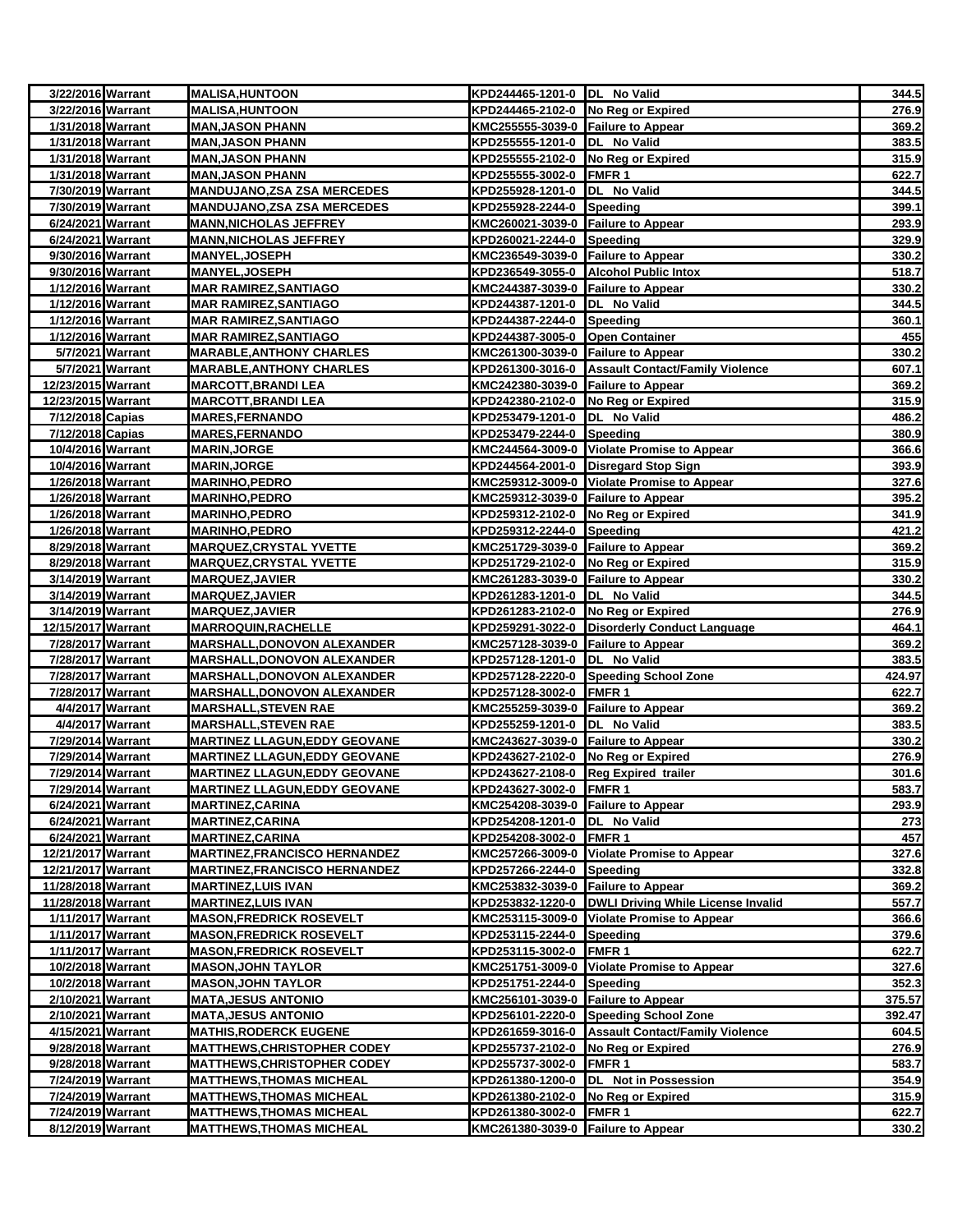|                                          | 1/7/2020 Warrant | <b>MAXEY, FORREST EUGENE</b>                               | KMC259434-3039-0 Failure to Appear                |                                                       | 380.2          |
|------------------------------------------|------------------|------------------------------------------------------------|---------------------------------------------------|-------------------------------------------------------|----------------|
|                                          | 1/7/2020 Warrant | <b>MAXEY, FORREST EUGENE</b>                               |                                                   | KPD259434-1220-0  DWLI Driving While License Invalid  | 568.7          |
|                                          | 1/7/2020 Warrant | <b>MAXEY, FORREST EUGENE</b>                               | KPD259434-2102-0 No Reg or Expired                |                                                       | 326.9          |
| 5/4/2016 Capias                          |                  | <b>MAXIMILIANO,SANTOS-GARCIA</b>                           | KMC239616-3039-0 Failure to Appear                |                                                       | 427.7          |
| 5/4/2016 Capias                          |                  | <b>MAXIMILIANO, SANTOS-GARCIA</b>                          | KPD239616-1201-0 DL No Valid                      |                                                       | 442            |
| 8/21/2014 Warrant                        |                  | <b>MAXWELL SR, JONATHAN LAMONT</b>                         | KMC239122-3039-0 Failure to Appear                |                                                       | 327.6          |
| 8/21/2014 Warrant                        |                  | <b>MAXWELL SR, JONATHAN LAMONT</b>                         | KPD239122-1201-0  DL No Valid                     |                                                       | 323.7          |
| 8/21/2014 Warrant                        |                  | <b>MAXWELL SR, JONATHAN LAMONT</b>                         | KPD239122-3002-0 FMFR 1                           |                                                       | 583.7          |
| 10/23/2018 Capias                        |                  | <b>MAYES, BARBARA JACKSON</b>                              | KPD257063-3004-0 FMFR 3                           |                                                       | 739.7          |
| 8/12/2014 Warrant                        |                  | <b>MAYORGA, BLANCA IRMA</b>                                | KMC234106-3039-0 Failure to Appear                |                                                       | 369.2          |
| 8/12/2014 Warrant                        |                  | <b>MAYORGA, BLANCA IRMA</b>                                |                                                   | KPD234106-1220-0   DWLI Driving While License Invalid | 557.7          |
| 8/12/2014 Warrant                        |                  | <b>MAYORGA, BLANCA IRMA</b>                                |                                                   | KPD234106-1310-0 Brake Lights Defect                  | 419.9          |
| 8/12/2014 Warrant                        |                  | <b>MAYORGA, BLANCA IRMA</b>                                | KPD234106-2102-0 No Reg or Expired                |                                                       | 293.8          |
| 4/4/2017 Capias                          |                  | <b>MAYS, RONNYCIA MARIE</b>                                | KPD239070-3003-0 FMFR 2                           |                                                       | 842.4          |
| 1/13/2015 Warrant                        |                  | <b>MCCLENEON, BILLY</b>                                    | KMC241852-3039-0 Failure to Appear                |                                                       | 330.2          |
| 1/13/2015 Warrant                        |                  | <b>MCCLENEON, BILLY</b>                                    | KPD241852-1201-0 DL No Valid                      |                                                       | 344.5          |
|                                          | 8/5/2014 Warrant | <b>MCGEE, JERMAINE DONTA</b>                               | KMC241634-3039-0 Failure to Appear                |                                                       | 369.2          |
|                                          | 8/5/2014 Warrant | <b>MCGEE, JERMAINE DONTA</b>                               | KPD241634-1201-0 DL No Valid                      |                                                       | 383.5          |
|                                          | 8/5/2014 Warrant | <b>MCGEE, JERMAINE DONTA</b>                               | KPD241634-2244-0 Speeding                         |                                                       | 367.9          |
|                                          | 8/5/2014 Warrant | <b>MCGEE, JERMAINE DONTA</b>                               | KPD241634-3002-0 FMFR 1                           |                                                       | 622.7          |
| 8/20/2018 Warrant                        |                  | <b>MCGHEE, ULYSSES EMERSON</b>                             | KMC253721-3039-0 Failure to Appear                |                                                       | 369.2          |
| 8/20/2018 Warrant                        |                  | <b>MCGHEE, ULYSSES EMERSON</b>                             |                                                   | KPD253721-1200-0  DL Not in Possession                | 354.9          |
| 12/15/2017 Warrant                       |                  | <b>MCGRIFF, CHARLES RICHARD</b>                            | KPD255487-1201-0  DL No Valid                     |                                                       | 383.5          |
| 12/15/2017 Warrant                       |                  | <b>MCGRIFF, CHARLES RICHARD</b>                            | KPD255487-2102-0 No Reg or Expired                |                                                       | 315.9          |
| 12/15/2017 Warrant                       |                  | <b>MCGRIFF, CHARLES RICHARD</b>                            | KPD255487-3003-0 FMFR 2                           |                                                       | 882.7          |
| 12/21/2017 Warrant                       |                  | <b>MCGRIFF, CHARLES RICHARD</b>                            | KMC255487-3039-0 Failure to Appear                |                                                       | 369.2          |
| 7/12/2018 Capias                         |                  | <b>MCLAIN, DARRON TIEWON</b>                               |                                                   | KPD257275-1220-0  DWLI Driving While License Invalid  | 551.2          |
| 7/12/2018 Capias                         |                  | <b>MCLAIN, DARRON TIEWON</b>                               | KPD257275-2244-0 Speeding                         |                                                       | 241.8          |
| 10/25/2018 Warrant                       |                  | <b>MCNAIR, ERICHA MARIE</b>                                | KMC251629-3039-1 Failure to Appear                |                                                       | 330.2          |
| 10/25/2018 Warrant<br>10/25/2018 Warrant |                  | <b>MCNAIR, ERICHA MARIE</b><br><b>MCNAIR, ERICHA MARIE</b> | KPD251629-1201-0  DL No Valid<br>KPD251629-3002-0 | <b>FMFR1</b>                                          | 344.5<br>583.7 |
| 9/1/2015 Capias                          |                  | <b>MEDINA, JANETH</b>                                      | KPD239364-1201-0                                  | DL No Valid                                           | 512.2          |
|                                          | 2/8/2019 Warrant | <b>MEDINA, JIMMIE JOSE</b>                                 | KPD255796-1201-0                                  | DL No Valid                                           | 344.5          |
|                                          | 2/8/2019 Warrant | <b>MEDINA,JIMMIE JOSE</b>                                  |                                                   | KPD255796-2007-0 Reg Dealr tag Expire                 | 301.6          |
|                                          | 2/8/2019 Warrant | <b>MEDINA, JIMMIE JOSE</b>                                 | KPD255796-3002-0                                  | <b>FMFR1</b>                                          | 583.7          |
| 11/18/2015 Warrant                       |                  | <b>MEDINA, LAURA</b>                                       | KMC242301-3039-0 Failure to Appear                |                                                       | 330.2          |
| 11/18/2015 Warrant                       |                  | <b>MEDINA, LAURA</b>                                       | KPD242301-1201-0  DL No Valid                     |                                                       | 344.5          |
| 11/18/2015 Warrant                       |                  | <b>MEDINA,LAURA</b>                                        | KPD242301-2244-0 Speeding                         |                                                       | 340.6          |
| 4/20/2016 Warrant                        |                  | <b>MEDRANO-HERNAND, MICHAEL BRUCELEE</b>                   |                                                   | KMC242666-3009-0 Violate Promise to Appear            | 327.6          |
| 4/20/2016 Warrant                        |                  | <b>MEDRANO-HERNAND, MICHAEL BRUCELEE</b>                   | KPD242666-2244-0 Speeding                         |                                                       | 352.3          |
| 5/31/2018 Warrant                        |                  | <b>MEEK,BENNETT PADEN</b>                                  | KMC259419-3039-0 Failure to Appear                |                                                       | 330.2          |
| 5/31/2018 Warrant                        |                  | <b>MEEK,BENNETT PADEN</b>                                  | KPD259419-1201-0  DL No Valid                     |                                                       | 383.5          |
| 5/31/2018 Warrant                        |                  | <b>MEEK, BENNETT PADEN</b>                                 | KPD259419-2102-0 No Reg or Expired                |                                                       | 315.9          |
| 2/10/2021 Warrant                        |                  | <b>MEIDER, SHELLIE ILENE</b>                               | KMC256200-3039-0 Failure to Appear                |                                                       | 375.57         |
| 2/10/2021 Warrant                        |                  | <b>MEIDER, SHELLIE ILENE</b>                               |                                                   | KPD256200-1200-0  DL Not in Possession                | 326.3          |
| 2/10/2021 Warrant                        |                  | <b>MEIDER, SHELLIE ILENE</b>                               | KPD256200-1311-0 Tail Lights Defect               |                                                       | 357.37         |
| 2/10/2021 Warrant                        |                  | <b>MEIDER, SHELLIE ILENE</b>                               | KPD256200-3002-0 FMFR 1                           |                                                       | 594.1          |
| 6/24/2021 Warrant                        |                  | <b>MEIDER, SHELLIE ILENE</b>                               | KMC256209-3039-0 Failure to Appear                |                                                       | 283.9          |
| 6/24/2021 Warrant                        |                  | <b>MEIDER, SHELLIE ILENE</b>                               | KPD256209-1201-0  DL No Valid                     |                                                       | 263            |
| 6/24/2021 Warrant                        |                  | <b>MEIDER, SHELLIE ILENE</b>                               | KPD256209-3002-0                                  | FMFR 1                                                | 447            |
| 5/14/2015 Warrant                        |                  | <b>MELONI, JESSICA ANN</b>                                 | KMC231047-3039-0 Failure to Appear                |                                                       | 327.6          |
| 5/14/2015 Warrant                        |                  | <b>MELONI, JESSICA ANN</b>                                 |                                                   | KPD231047-1220-0  DWLI Driving While License Invalid  | 518.7          |
| 5/14/2015 Warrant                        |                  | <b>MELONI, JESSICA ANN</b>                                 |                                                   | KPD231047-1753-0 Inspection No or Expired             | 302.9          |
| 1/28/2020 Warrant                        |                  | <b>MENDEZ, ARNOLD SEBASTIAN</b>                            |                                                   | KMC261504-3009-0 Violate Promise to Appear            | 338            |
| 1/28/2020 Warrant                        |                  | <b>MENDEZ, ARNOLD SEBASTIAN</b>                            | KPD261504-2244-0                                  | Speeding                                              | 403            |
| 5/12/2015 Capias                         |                  | <b>MENDOZA, CLAUDIO</b>                                    | KPD239343-3002-0                                  | FMFR <sub>1</sub>                                     | 616.2          |
|                                          | 1/8/2016 Warrant | <b>MENDOZA, NOE</b>                                        | KMC236314-3039-0                                  | <b>Failure to Appear</b>                              | 330.2          |
|                                          | 1/8/2016 Warrant | <b>MENDOZA, NOE</b>                                        | KPD236314-1201-0                                  | DL No Valid                                           | 344.5          |
|                                          | 1/8/2016 Warrant | <b>MENDOZA, NOE</b>                                        | KPD236314-2244-0                                  | Speeding                                              | 348.4          |
| 9/12/2016 Warrant                        |                  | <b>MERCADO-GONZALEZ, NORA</b>                              | KMC44425-3039-0                                   | <b>Failure to Appear</b>                              | 330.2          |
| 9/12/2016 Warrant                        |                  | <b>MERCADO-GONZALEZ, NORA</b>                              | KPD44425-1201-0                                   | DL No Valid                                           | 344.5          |
| 9/12/2016 Warrant                        |                  | MERCADO-GONZALEZ, NORA                                     | KPD44425-3002-0                                   | <b>FMFR1</b>                                          | 583.7          |
| 6/24/2021 Warrant                        |                  | <b>MEREDITH, RALON CHASE</b>                               | KMC260016-3039-0 Failure to Appear                |                                                       | 293.9          |
| 6/24/2021 Warrant                        |                  | <b>MEREDITH, RALON CHASE</b>                               | KPD260016-2123-0 LP None                          |                                                       | 266.9          |
| 5/22/2018 Warrant                        |                  | <b>MEYERS, MITZI ANN</b>                                   |                                                   | KPD251638-1220-0  DWLI Driving While License Invalid  | 518.7          |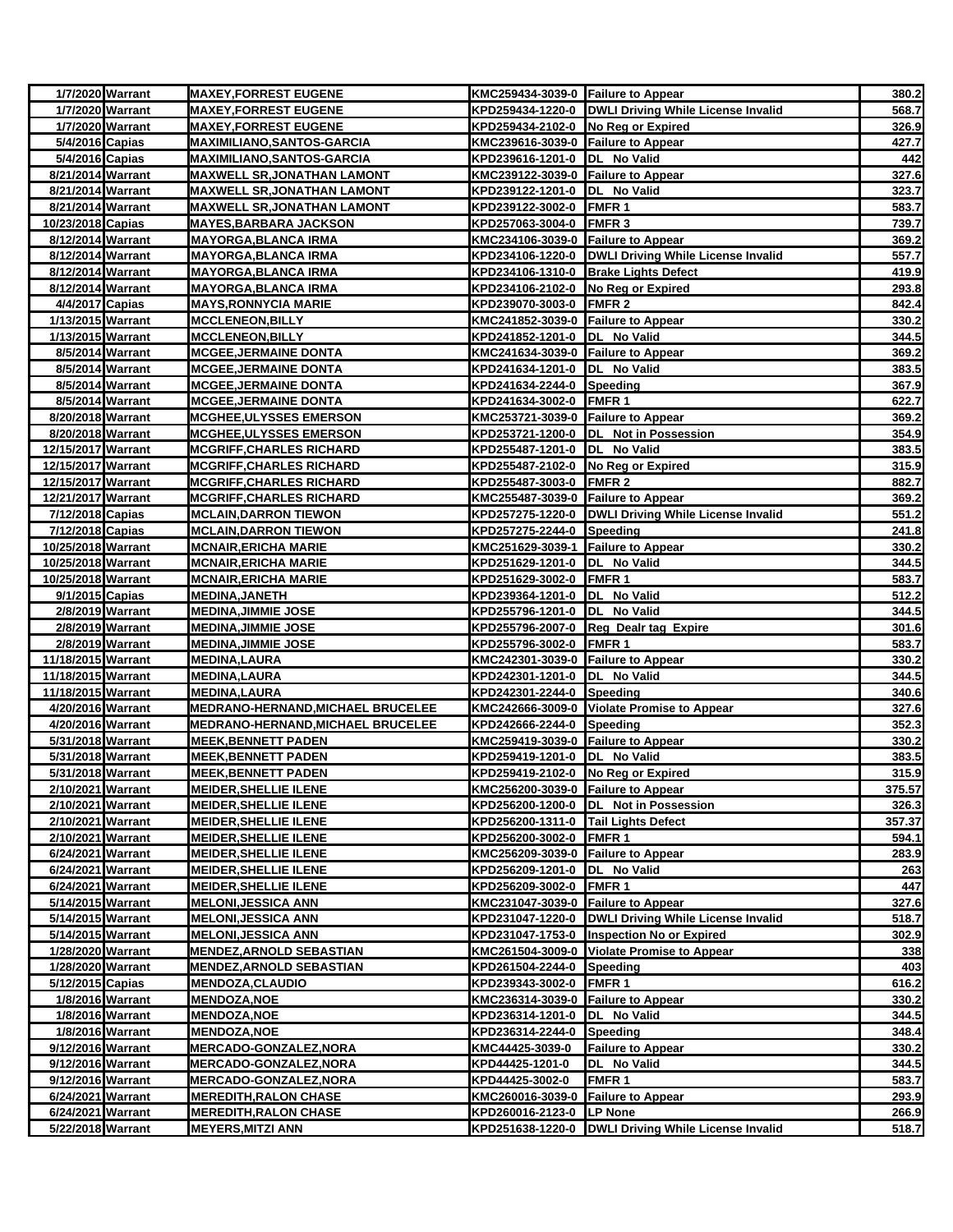| 2/10/2021 Warrant  |                  | <b>MEZA, JOSE L</b>                     | KMC256106-3039-0 Failure to Appear  |                                                            | 362.57     |
|--------------------|------------------|-----------------------------------------|-------------------------------------|------------------------------------------------------------|------------|
| 2/10/2021 Warrant  |                  | <b>MEZA, JOSE L</b>                     |                                     | KPD256106-1317-0 Seat Belt Child U8 and U49 1st Conviction | 240.5      |
| 2/10/2021 Warrant  |                  | <b>MEZA, JOSE L</b>                     |                                     | KPD256106-1317-1 Seat Belt Child U8 and U49 1st Conviction | 240.5      |
| 2/10/2021 Warrant  |                  | MEZA,JOSE L                             | KPD256106-2244-0 Speeding           |                                                            | 318.37     |
| 8/8/2018 Capias    |                  | <b>MEZOMO, JULIANA</b>                  |                                     | KPD259119-1220-0 DWLI Driving While License Invalid        | 403        |
| 6/21/2016 Warrant  |                  | MILES, MILLICENT ALEXANDRAMARQUE        |                                     | KMC236406-3009-0 Violate Promise to Appear                 | 431.6      |
| 6/21/2016 Warrant  |                  | <b>MILES, MILLICENT ALEXANDRAMARQUE</b> | KPD236406-2244-0 Speeding           |                                                            | 406.9      |
| 8/16/2016 Warrant  |                  | <b>MILES, NATASHA SHAWTA</b>            | KMC244795-3039-0 Failure to Appear  |                                                            | 369.2      |
| 8/16/2016 Warrant  |                  | <b>MILES, NATASHA SHAWTA</b>            |                                     | KPD244795-1220-0 DWLI Driving While License Invalid        | 557.7      |
| 8/16/2016 Warrant  |                  | <b>MILES, NATASHA SHAWTA</b>            | KPD244795-2244-0 Speeding           |                                                            | 379.6      |
| 6/24/2021 Warrant  |                  | <b>MILLER, DAVID</b>                    | KMC256239-3039-0 Failure to Appear  |                                                            | 293.9      |
| 6/24/2021 Warrant  |                  | <b>MILLER, DAVID</b>                    | KPD256239-1201-0  DL No Valid       |                                                            | <u>287</u> |
| 6/24/2021 Warrant  |                  | <b>MILLER, DAVID</b>                    | KPD256239-1320-0 No Seat Belts Drvr |                                                            | 244        |
| 9/28/2016 Capias   |                  | MILLER, ELIZABETHE ANNE                 |                                     | KPD239732-3016-0 Assault Contact/Family Violence           | 704.6      |
| 12/15/2017 Warrant |                  | <b>MILLER,FREDERICK JAMES</b>           |                                     | KPD253533-1220-0   DWLI Driving While License Invalid      | 518.7      |
| 3/28/2017 Warrant  |                  | <b>MILLER, PATRICK DWAIN</b>            | KMC242912-3039-0 Failure to Appear  |                                                            | 369.2      |
| 3/28/2017 Warrant  |                  | <b>MILLER, PATRICK DWAIN</b>            | KPD242912-1209-0 DL Expired Op      |                                                            | 362.7      |
| 3/28/2017 Warrant  |                  | <b>MILLER, PATRICK DWAIN</b>            | KPD242912-2244-0 Speeding           |                                                            | 371.8      |
| 4/22/2015 Warrant  |                  | <b>MITCHELL,DON JEROME</b>              | KMC241971-3039-0 Failure to Appear  |                                                            | 369.2      |
| 4/22/2015 Warrant  |                  | <b>MITCHELL, DON JEROME</b>             |                                     | KPD241971-1753-0  Inspection No or Expired                 | 367.9      |
| 4/22/2015 Warrant  |                  | <b>MITCHELL, DON JEROME</b>             | KPD241971-2244-0 Speeding           |                                                            | 379.6      |
| 6/14/2017 Warrant  |                  | MITCHELL, MARCHAUNT                     | KMC257114-3039-0 Failure to Appear  |                                                            | 369.2      |
| 6/14/2017 Warrant  |                  | <b>MITCHELL, MARCHAUNT</b>              | KPD257114-1201-0  DL No Valid       |                                                            | 383.5      |
| 10/10/2018 Warrant |                  | <b>MITIMA, ISHARA</b>                   |                                     | KMC253781-3009-0 Violate Promise to Appear                 | 327.6      |
| 10/10/2018 Warrant |                  | <b>MITIMA, ISHARA</b>                   | KPD253781-2244-0 Speeding           |                                                            | 352.3      |
| 7/23/2018 Warrant  |                  | <b>MOHAMUD, IKRA HASSAN</b>             |                                     | KMC255660-3009-0 Violate Promise to Appear                 | 366.6      |
| 7/23/2018 Warrant  |                  | <b>MOHAMUD, IKRA HASSAN</b>             |                                     | KPD255660-2001-0 Disregard Stop Sign                       | 393.9      |
| 9/11/2017 Warrant  |                  | <b>MOHOMED, FARHAAN ABDIRIZACK</b>      |                                     | KMC255440-3009-0 Violate Promise to Appear                 | 327.6      |
| 9/11/2017 Warrant  |                  | <b>MOHOMED, FARHAAN ABDIRIZACK</b>      | KPD255440-2244-0 Speeding           |                                                            | 356.2      |
| 12/20/2016 Warrant |                  | <b>MOLAND, ALISHANAE</b>                | KMC251095-3039-0 Failure to Appear  |                                                            | 330.2      |
| 12/20/2016 Warrant |                  | <b>MOLAND, ALISHANAE</b>                | KPD251095-1201-0 DL No Valid        |                                                            | 344.5      |
| 12/20/2016 Warrant |                  | <b>MOLAND, ALISHANAE</b>                | KPD251095-3002-0 FMFR 1             |                                                            | 583.7      |
| 5/3/2019 Warrant   |                  | <b>MOORE JR, THOMAS</b>                 |                                     | KPD208129-4517-0 Parking Block Road Priv Drive             | 178.1      |
| 11/29/2018 Warrant |                  | <b>MOORE, ANTHONY TIMOTHY</b>           |                                     | KMC242693-3009-0 Violate Promise to Appear                 | 327.6      |
| 11/29/2018 Warrant |                  | <b>MOORE, ANTHONY TIMOTHY</b>           | KMC242693-3039-0 Failure to Appear  |                                                            | 430.2      |
| 11/29/2018 Warrant |                  | <b>MOORE, ANTHONY TIMOTHY</b>           | KPD242693-1201-0  DL No Valid       |                                                            | 444.5      |
| 11/29/2018 Warrant |                  | <b>MOORE, ANTHONY TIMOTHY</b>           | KPD242693-2244-0 Speeding           |                                                            | 460.1      |
| 11/29/2018 Warrant |                  | <b>MOORE, ANTHONY TIMOTHY</b>           | KPD242693-3002-0 FMFR 1             |                                                            | 683.7      |
| 10/7/2014 Capias   |                  | <b>MOORE, BRITTANY A</b>                | KMC211609-3039-0 Failure to Appear  |                                                            | 429.6      |
| 10/7/2014 Capias   |                  | <b>MOORE, BRITTANY A</b>                | KPD211609-1201-0  DL No Valid       |                                                            | 395.8      |
| 2/10/2021 Warrant  |                  | <b>MOORE, GARY WAYNE</b>                | KMC252143-3039-0 Failure to Appear  |                                                            | 362.57     |
| 2/10/2021 Warrant  |                  | <b>MOORE, GARY WAYNE</b>                | KPD252143-1201-0  DL No Valid       |                                                            | 341.9      |
| 9/12/2018 Warrant  |                  | <b>MORALES, ADRIAN SERGIO</b>           | KMC251743-3039-0 Failure to Appear  |                                                            | 330.2      |
| 9/12/2018 Warrant  |                  | <b>MORALES, ADRIAN SERGIO</b>           | KPD251743-1201-0 DL No Valid        |                                                            | 344.5      |
| 9/12/2018 Warrant  |                  | <b>MORALES,ADRIAN SERGIO</b>            | KPD251743-2244-0 Speeding           |                                                            | 438.1      |
| 9/12/2018 Warrant  |                  | <b>MORALES, ADRIAN SERGIO</b>           | KPD251743-3002-0                    | FMFR <sub>1</sub>                                          | 583.7      |
| 6/2/2021 Warrant   |                  | MORANTE,ALEX A                          |                                     | KMC255990-3009-0 Violate Promise to Appear                 | 250        |
|                    | 6/2/2021 Warrant | <b>MORANTE, ALEX A</b>                  |                                     | KPD255990-2220-0 Speeding School Zone                      | 286.9      |
| 2/10/2021 Warrant  |                  | <b>MOREIRA, RUBEN ADOLFO LOPEZ</b>      | KMC256172-3039-0 Failure to Appear  |                                                            | 362.57     |
| 2/10/2021 Warrant  |                  | <b>MOREIRA, RUBEN ADOLFO LOPEZ</b>      | KPD256172-4009-0 Parking Fire Lane  |                                                            | 308.1      |
| 10/30/2017 Warrant |                  | <b>MORENO CAMPOS, DIEGO</b>             | KMC253504-3039-0 Failure to Appear  |                                                            | 330.2      |
| 10/30/2017 Warrant |                  | <b>MORENO CAMPOS, DIEGO</b>             | KPD253504-1201-0 DL No Valid        |                                                            | 377        |
| 10/30/2017 Warrant |                  | <b>MORENO CAMPOS, DIEGO</b>             | KPD253504-2244-0 Speeding           |                                                            | 360.1      |
| 10/30/2017 Warrant |                  | <b>MORENO CAMPOS, DIEGO</b>             | KPD253504-3002-0 FMFR 1             |                                                            | 583.7      |
| 4/20/2018 Warrant  |                  | <b>MORENO, GUILLERMO</b>                | KMC253624-3039-0 Failure to Appear  |                                                            | 330.2      |
| 4/20/2018 Warrant  |                  | <b>MORENO, GUILLERMO</b>                | KPD253624-1201-0 DL No Valid        |                                                            | 344.5      |
| 4/20/2018 Warrant  |                  | <b>MORENO,GUILLERMO</b>                 | KPD253624-3002-0 FMFR 1             |                                                            | 583.7      |
| 9/11/2017 Warrant  |                  | <b>MORGAN, CALEB BRIAN</b>              | KMC251467-3039-0 Failure to Appear  |                                                            | 330.2      |
| 9/11/2017 Warrant  |                  | <b>MORGAN, CALEB BRIAN</b>              | KPD251467-1201-0                    | DL No Valid                                                | 344.5      |
| 9/11/2017 Warrant  |                  | <b>MORGAN, CALEB BRIAN</b>              |                                     | KPD251467-2001-0 Disregard Stop Sign                       | 354.9      |
| 9/11/2017 Warrant  |                  | <b>MORGAN, CALEB BRIAN</b>              |                                     | KPD251467-3053-0 Possession Drug Paraphernalia             | 514.8      |
| 12/15/2015 Warrant |                  | <b>MORGAN, ELIZABETH CATHERINE</b>      | KMC244337-3039-0 Failure to Appear  |                                                            | 330.2      |
| 12/15/2015 Warrant |                  | <b>MORGAN, ELIZABETH CATHERINE</b>      | KPD244337-1201-0 DL No Valid        |                                                            | 344.5      |
| 8/20/2014 Warrant  |                  | <b>MORIS, ARAGON DUENAS</b>             | KMC234147-3039-0 Failure to Appear  |                                                            | 330.2      |
| 8/20/2014 Warrant  |                  | <b>MORIS, ARAGON DUENAS</b>             | KPD234147-1201-0 DL No Valid        |                                                            | 344.5      |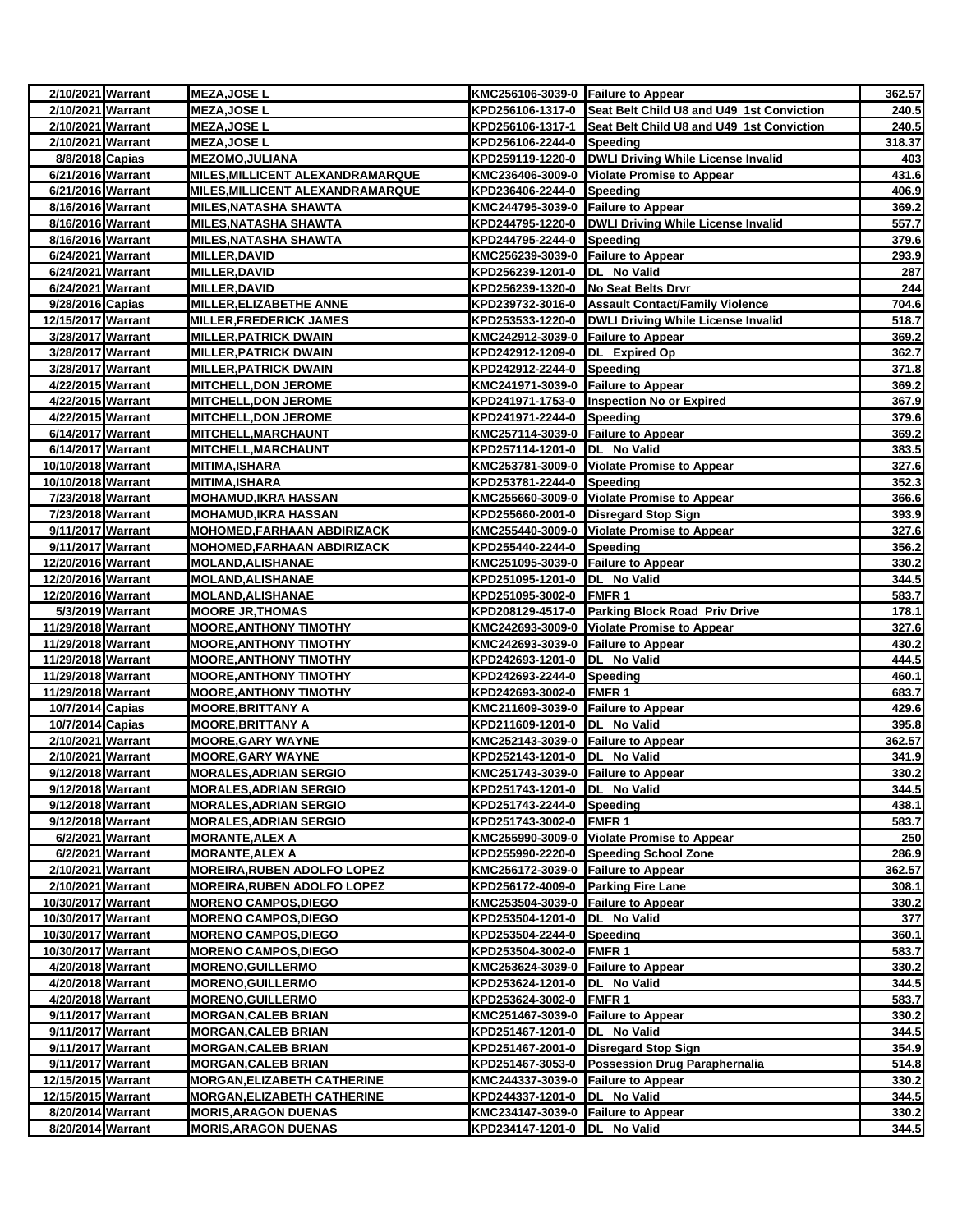| 10/31/2016 Warrant                     |                  | <b>MORROW,LASA</b>                           | KMC247130-3039-0 Failure to Appear                              |                                                       | 330.2          |
|----------------------------------------|------------------|----------------------------------------------|-----------------------------------------------------------------|-------------------------------------------------------|----------------|
| 10/31/2016 Warrant                     |                  | <b>MORROW,LASA</b>                           | KPD247130-1201-0  DL No Valid                                   |                                                       | 344.5          |
| 10/31/2016 Warrant                     |                  | <b>MORROW,LASA</b>                           | KPD247130-1320-0 No Seat Belts Drvr                             |                                                       | 219.7          |
| 10/31/2016 Warrant                     |                  | <b>MORROW,LASA</b>                           | KPD247130-3002-0 FMFR 1                                         |                                                       | 583.7          |
| 12/3/2015 Capias                       |                  | <b>MOSLEY, SHERRY GROSS</b>                  | KPD207795-3002-0 FMFR 1                                         |                                                       | 652.2          |
| 1/18/2018 Warrant                      |                  | <b>MOSS, LANCE HAYDEN</b>                    |                                                                 | KMC255548-3009-0 Violate Promise to Appear            | 366.6          |
| 1/18/2018 Warrant                      |                  | <b>MOSS, LANCE HAYDEN</b>                    |                                                                 | KPD255548-1013-0 Disregard of Traffic Device          | 379.6          |
| 1/18/2018 Warrant                      |                  | <b>MOSS, LANCE HAYDEN</b>                    |                                                                 | KPD255548-1220-0   DWLI Driving While License Invalid | 557.7          |
| 1/18/2018 Warrant                      |                  | <b>MOSS, LANCE HAYDEN</b>                    | KPD255548-3004-0 FMFR 3                                         |                                                       | 1493.7         |
| 2/10/2021 Warrant                      |                  | <b>MOTURI, THOMAS</b>                        | KCE45062-5095-0                                                 | UDC SEC 22.11 Cert of Occupancy                       | 492.7          |
| 2/10/2021 Warrant                      |                  | <b>MOTURI, THOMAS</b>                        | KCE45063-5089-0                                                 | <b>UBC No Bldg Permit</b>                             | 481            |
| 2/10/2021 Warrant                      |                  | <u>MOTURI,THOMAS</u>                         | KMC45062-3039-0                                                 | <b>Failure to Appear</b>                              | 375.57         |
| 2/10/2021 Warrant                      |                  | <b>MOTURI, THOMAS</b>                        | KMC45063-3039-0                                                 | <b>Failure to Appear</b>                              | 375.57         |
| 3/28/2016 Warrant                      |                  | <b>MULKEY, MISTY ANN</b>                     | KMC207973-3039-0 Failure to Appear                              |                                                       | 377.6          |
| 3/28/2016 Warrant                      |                  | MULKEY,MISTY ANN                             |                                                                 | KPD207973-1200-0  DL Not in Possession                | 365.9          |
| 3/28/2016 Warrant                      |                  | <b>MULKEY, MISTY ANN</b>                     |                                                                 | KPD207973-2000-0 Disregard Red Light                  | 410.1          |
| 3/28/2016 Warrant                      |                  | <b>MULKEY, MISTY ANN</b>                     | KPD207973-3002-0 FMFR 1                                         |                                                       | 633.7          |
| 7/23/2018 Warrant                      |                  | <b>MULLEN, EDWARD TOBY</b>                   | KMC261061-3039-0 Failure to Appear                              |                                                       | 330.2          |
| 7/23/2018 Warrant                      |                  | <b>MULLEN,EDWARD TOBY</b>                    |                                                                 | KPD261061-3053-0 Possession Drug Paraphernalia        | 514.8          |
| 6/24/2021 Warrant                      |                  | <b>MULLINS, LEORA ANN</b>                    | KMC261711-3039-0 Failure to Appear                              |                                                       | 293.9          |
| 6/24/2021 Warrant                      |                  | <b>MULLINS, LEORA ANN</b>                    | KPD261711-2102-0 No Reg or Expired                              |                                                       | 235            |
| 6/24/2021 Warrant                      |                  | <b>MULLINS, LEORA ANN</b>                    | KPD261711-3002-0 FMFR 1                                         |                                                       | 471            |
| 3/21/2019 Warrant<br>3/21/2019 Warrant |                  | <b>MUNOZ, ALEJANDRO</b>                      | KMC253910-3039-0 Failure to Appear                              |                                                       | 330.2          |
|                                        |                  | MUNOZ, ALEJANDRO<br><b>MURCHISON, STEVEN</b> | KPD253910-3002-0 FMFR 1                                         |                                                       | 583.7          |
| 6/24/2021 Warrant                      |                  | <b>MURCHISON, STEVEN</b>                     | KMC252197-3039-0 Failure to Appear<br>KPD252197-2244-0 Speeding |                                                       | 293.9<br>317.9 |
| 6/24/2021 Warrant<br>2/6/2019 Warrant  |                  | MURILLO,LUIS ALBERTO                         |                                                                 | KMC259640-3009-0 Violate Promise to Appear            | 366.6          |
| 2/6/2019 Warrant                       |                  | <b>MURILLO, LUIS ALBERTO</b>                 |                                                                 | KPD259640-2007-0 Reg Dealr tag Expire                 | 340.6          |
| 8/8/2018 Capias                        |                  | <b>MURPHY, AMBER ALEXIS</b>                  | KPD255540-1201-0 DL No Valid                                    |                                                       | 217.1          |
| 8/8/2018 Capias                        |                  | <b>MURPHY, AMBER ALEXIS</b>                  |                                                                 | KPD255540-2001-0 Disregard Stop Sign                  | 331.5          |
| 2/10/2021 Warrant                      |                  | <b>MURRELL, JOSEPH MARTIN</b>                | KMC259974-3039-0 Failure to Appear                              |                                                       | 375.57         |
| 2/10/2021 Warrant                      |                  | <b>MURRELL, JOSEPH MARTIN</b>                |                                                                 | KPD259974-1220-0 DWLI Driving While License Invalid   | 529.1          |
| 3/14/2019 Warrant                      |                  | NAJERA, ADOLFO                               |                                                                 | KMC253676-3009-0 Violate Promise to Appear            | 282            |
| 3/14/2019 Warrant                      |                  | NAJERA,ADOLFO                                | KPD253676-2244-0 Speeding                                       |                                                       | 325            |
| 6/6/2017 Warrant                       |                  | NAREZ, URIEL                                 | KMC255343-3039-0 Failure to Appear                              |                                                       | 369.2          |
|                                        | 6/6/2017 Warrant | <b>NAREZ, URIEL</b>                          | KPD255343-1201-0  DL No Valid                                   |                                                       | 383.5          |
|                                        | 6/6/2017 Warrant | NAREZ, URIEL                                 | KPD255343-3004-0 FMFR 3                                         |                                                       | 1493.7         |
| 12/9/2014 Warrant                      |                  | <b>NEAL,NATHAN ELLIS</b>                     | KMC241813-3039-0 Failure to Appear                              |                                                       | 330.2          |
| 12/9/2014 Warrant                      |                  | <b>NEAL, NATHAN ELLIS</b>                    |                                                                 | KPD241813-3055-0 Alcohol Public Intox                 | 518.7          |
| 8/12/2014 Warrant                      |                  | <u>NEAL,ROBERT RO</u>                        | KMC234102-3039-0 Failure to Appear                              |                                                       | 330.2          |
| 8/12/2014 Warrant                      |                  | NEAL,ROBERT RO                               |                                                                 | KPD234102-1220-0  DWLI Driving While License Invalid  | 518.7          |
| 8/12/2014 Warrant                      |                  | NEAL,ROBERT RO                               | KPD234102-3005-0                                                | <b>Open Container</b>                                 | 353.6          |
| 10/29/2019 Capias                      |                  | <b>NEARY, ERIK JOSEPH</b>                    | KPD259748-2244-0 Speeding                                       |                                                       | 364            |
| 10/29/2019 Warrant                     |                  | <b>NEARY, ERIK JOSEPH</b>                    |                                                                 | KMC259748-3009-0 Violate Promise to Appear            | 327.6          |
| 8/24/2016 Capias                       |                  | <b>NELSON,CAMISHA LASHONE</b>                | KMC241558-3039-0 Failure to Appear                              |                                                       | 549.24         |
| 3/14/2019 Warrant                      |                  | <b>NELSON, PRIMROSE MALICK</b>               |                                                                 | KMC253649-3009-0 Violate Promise to Appear            | 282            |
| 3/14/2019 Warrant                      |                  | <b>NELSON, PRIMROSE MALICK</b>               | KPD253649-2244-0 Speeding                                       |                                                       | 325            |
| 9/15/2014 Warrant                      |                  | <b>NEWELL, BOBBY DALE</b>                    | KMC233068-3039-0 Failure to Appear                              |                                                       | 327.6          |
| 9/15/2014 Warrant                      |                  | <b>NEWELL,BOBBY DALE</b>                     | KPD233068-1201-0  DL No Valid                                   |                                                       | 323.7          |
| 9/15/2014 Warrant                      |                  | <b>NEWELL, BOBBY DALE</b>                    | KPD233068-2102-0 No Reg or Expired                              |                                                       | 254.8          |
| 9/15/2014 Warrant                      |                  | <b>NEWELL, BOBBY DALE</b>                    | KPD233068-3002-0                                                | FMFR <sub>1</sub>                                     | 583.7          |
| 11/10/2015 Capias                      |                  | <b>NEWMAN, MICHAEL DEWAYNE</b>               |                                                                 | KPD234118-1220-0   DWLI Driving While License Invalid | 261            |
| 11/10/2015 Capias                      |                  | <b>NEWMAN, MICHAEL DEWAYNE</b>               |                                                                 | KPD243588-3016-0 Assault Contact/Family Violence      | 899.47         |
| 11/21/2018 Warrant                     |                  | <b>NGUYEN,CONG QUAN</b>                      | KMC259607-3039-0 Failure to Appear                              |                                                       | 369.2          |
| 11/21/2018 Warrant                     |                  | <b>NGUYEN, CONG QUAN</b>                     |                                                                 | KPD259607-1220-0 DWLI Driving While License Invalid   | 557.7          |
| 3/22/2016 Warrant                      |                  | <b>NGUYEN, JULIE VO</b>                      | KMC242603-3039-0 Failure to Appear                              |                                                       | 330.2          |
| 3/22/2016 Warrant                      |                  | <b>NGUYEN, JULIE VO</b>                      | KPD242603-1201-0 DL No Valid                                    |                                                       | 344.5          |
| 11/12/2018 Capias                      |                  | NICKERSON, RONIKA NICOLE-EVONNE              | KPD261057-2244-0                                                | Speeding                                              | 419.9          |
| 5/31/2018 Warrant                      |                  | <b>NIXON, GREGORY DWIGHT</b>                 | KMC253648-3039-0                                                | <b>Failure to Appear</b>                              | 369.2          |
| 5/31/2018 Warrant                      |                  | <b>NIXON, GREGORY DWIGHT</b>                 | KPD253648-2102-0 No Reg or Expired                              |                                                       | 315.9          |
| 5/31/2018 Warrant                      |                  | NIXON,GREGORY DWIGHT                         | KPD253648-3002-0                                                | FMFR <sub>1</sub>                                     | 622.7          |
| 8/16/2016 Warrant                      |                  | <b>NOLLEY, DIASHENA LASHONDRA</b>            | KMC242950-3039-0 Failure to Appear                              |                                                       | 369.2          |
| 8/16/2016 Warrant                      |                  | <b>NOLLEY, DIASHENA LASHONDRA</b>            | KPD242950-1201-0 DL No Valid                                    |                                                       | 383.5          |
| 8/16/2016 Warrant                      |                  | <b>NOLLEY, DIASHENA LASHONDRA</b>            | KPD242950-2244-0 Speeding                                       |                                                       | 418.6          |
| 8/16/2016 Warrant                      |                  | <b>NOLLEY, DIASHENA LASHONDRA</b>            | KPD242950-3002-0 FMFR 1                                         |                                                       | 622.7          |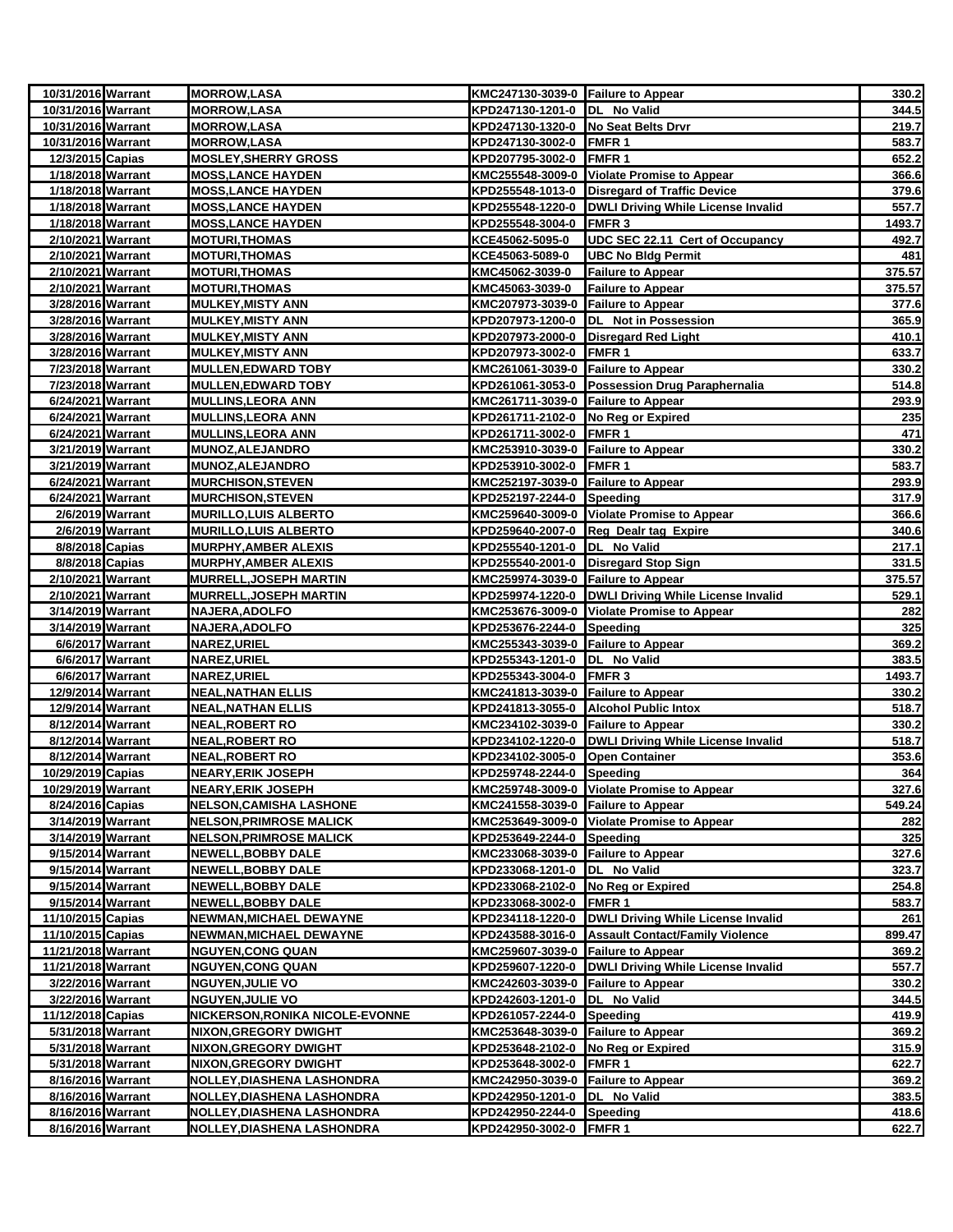| 10/17/2016 Capias                      |                  | <b>NORVELLE, CANDICE LADONNA</b>             | KPD239270-3002-0 FMFR 1                                        |                                                       | 655.2          |
|----------------------------------------|------------------|----------------------------------------------|----------------------------------------------------------------|-------------------------------------------------------|----------------|
| 3/14/2019 Warrant                      |                  | NUNN, DAVID                                  |                                                                | KMC261275-3009-0 Violate Promise to Appear            | 327.6          |
| 3/14/2019 Warrant                      |                  | <b>NUNN, DAVID</b>                           | KPD261275-2244-0 Speeding                                      |                                                       | 360.1          |
| 10/12/2016 Warrant                     |                  | <b>OBREGON,PRISCILS</b>                      | KMC242269-3039-0 Failure to Appear                             |                                                       | 369.2          |
| 10/12/2016 Warrant                     |                  | <b>OBREGON, PRISCILS</b>                     | KPD242269-2244-0 Speeding                                      |                                                       | 406.9          |
| 5/14/2018 Warrant                      |                  | OCHOA, NICOLAS MORENO                        | KMC255616-3039-0 Failure to Appear                             |                                                       | 330.2          |
| 5/14/2018 Warrant                      |                  | OCHOA, NICOLAS MORENO                        | KPD255616-1201-0  DL No Valid                                  |                                                       | 344.5          |
| 5/14/2018 Warrant                      |                  | <b>OCHOA, NICOLAS MORENO</b>                 |                                                                | KPD255616-2001-0 Disregard Stop Sign                  | 354.9          |
| 5/14/2018 Warrant                      |                  | <b>OCHOA, NICOLAS MORENO</b>                 | KPD255616-3002-0 FMFR 1                                        |                                                       | 583.7          |
| 2/2/2018 Capias                        |                  | OFORI, JULIET AKOSUA                         |                                                                | KPD242903-1738-0 Lane Change No Signal                | 350.5          |
| 2/2/2018 Capias                        |                  | OFORI, JULIET AKOSUA                         | KPD242903-2244-0 Speeding                                      |                                                       | 359.6          |
| 7/12/2018 Capias                       |                  | <b>OKORO, CELESTINE OKECHUKWU</b>            |                                                                | KPD253444-1220-0 DWLI Driving While License Invalid   | 395.2          |
| 7/12/2018 Capias                       |                  | <b>OKORO, CELESTINE OKECHUKWU</b>            | KPD253444-3002-0 FMFR 1                                        |                                                       | 655.2          |
| 1/12/2018 Capias                       |                  | OLANIYI, JEFFREY OLAWALE                     | KMC243961-3039-0 Failure to Appear                             |                                                       | 203.2          |
| 1/12/2018 Capias                       |                  | <b>OLANIYI, JEFFREY OLAWALE</b>              | KPD243961-2244-0 Speeding                                      |                                                       | 538.5          |
| 6/24/2021 Warrant                      |                  | <u>OMAR,ABDIKADIR ABDI</u>                   | KMC256231-3039-0 Failure to Appear                             |                                                       | 293.9          |
| 6/24/2021 Warrant                      |                  | <b>OMAR, ABDIKADIR ABDI</b>                  | KPD256231-3002-0 FMFR 1                                        |                                                       | 457            |
| 8/16/2016 Warrant                      |                  | <u>ONTIVOROS, CHARLES D</u>                  | KMC242938-3039-0 Failure to Appear                             |                                                       | 369.2          |
| 8/16/2016 Warrant                      |                  | ONTIVOROS,CHARLES D                          |                                                                | KPD242938-1220-0   DWLI Driving While License Invalid | 557.7          |
| 8/16/2016 Warrant                      |                  | <b>ONTIVOROS, CHARLES D</b>                  | KPD242938-2244-0 Speeding                                      |                                                       | 371.8          |
|                                        | 9/1/2015 Warrant | <b>OPRICHON, RICHARD AUREL</b>               | KMC244133-3039-0 Failure to Appear                             |                                                       | 330.2          |
|                                        | 9/1/2015 Warrant | <b>OPRICHON, RICHARD AUREL</b>               | KPD244133-1201-0  DL No Valid                                  |                                                       | 344.5          |
|                                        | 9/1/2015 Warrant | <b>OPRICHON, RICHARD AUREL</b>               | KPD244133-2244-0 Speeding                                      |                                                       | 356.2          |
|                                        | 9/1/2015 Warrant | <b>OPRICHON,RICHARD AUREL</b>                | KPD244133-3002-0 FMFR 1                                        |                                                       | 583.7          |
| 4/7/2020 Capias                        |                  | ORONA, JUAN                                  | KPD259328-4326-0 Sexting<br>KMC259958-3039-0 Failure to Appear |                                                       | 209.3<br>293.9 |
| 5/27/2021 Warrant<br>5/27/2021 Warrant |                  | <b>OROZCO,MIGUEL</b><br><b>OROZCO,MIGUEL</b> |                                                                | KPD259958-3055-0 Alcohol Public Intox                 | 407            |
| 10/21/2019 Warrant                     |                  | OROZCO, URIEL                                | KMC251970-3039-0 Failure to Appear                             |                                                       | 395.2          |
| 10/21/2019 Warrant                     |                  | OROZCO, URIEL                                | KPD251970-1209-0 DL Expired Op                                 |                                                       | 362.7          |
|                                        | 6/8/2021 Warrant | <b>OROZCO,URIEL</b>                          | KMC254147-3039-0 Failure to Appear                             |                                                       | 293.9          |
| 6/8/2021 Warrant                       |                  | <b>OROZCO,URIEL</b>                          | KPD251970-1901-0 Improper Lights                               |                                                       | 415.17         |
|                                        | 6/8/2021 Warrant | <b>OROZCO,URIEL</b>                          | KPD254147-1201-0  DL No Valid                                  |                                                       | 273            |
|                                        | 6/8/2021 Warrant | OROZCO, URIEL                                | KPD254147-2102-0 No Reg or Expired                             |                                                       | 221            |
| 6/24/2021 Warrant                      |                  | <b>OROZCO,URIEL</b>                          | KMC256261-3039-0 Failure to Appear                             |                                                       | 293.9          |
| 6/24/2021 Warrant                      |                  | OROZCO, URIEL                                |                                                                | KPD256261-1200-0 DL Not in Possession                 | 265            |
| 6/24/2021 Warrant                      |                  | OROZCO, URIEL                                | KPD256261-2102-0 No Reg or Expired                             |                                                       | 235            |
| 10/23/2018 Capias                      |                  | <b>ORTEGA,ENRIQUE</b>                        | KPD244320-3004-0 FMFR 3                                        |                                                       | 1194           |
| 12/12/2017 Capias                      |                  | ORTEGA, HUGO                                 | KPD253193-1201-0  DL No Valid                                  |                                                       | 447.2          |
| 8/16/2017 Warrant                      |                  | <b>ORTEGA-ARIAS, HECTOR</b>                  | KMC259183-3039-0 Failure to Appear                             |                                                       | 330.2          |
| 8/16/2017 Warrant                      |                  | <b>ORTEGA-ARIAS, HECTOR</b>                  | KPD259183-1201-0  DL No Valid                                  |                                                       | 344.5          |
| 8/16/2017 Warrant                      |                  | ORTEGA-ARIAS,HECTOR                          | KPD259183-2244-0 Speeding                                      |                                                       | 348.4          |
| 4/28/2015 Warrant                      |                  | ORTIZ,CARLA                                  | KMC243979-3039-0 Failure to Appear                             |                                                       | 369.2          |
| 4/28/2015 Warrant                      |                  | ORTIZ, CARLA                                 |                                                                | KPD243979-1220-0 DWLI Driving While License Invalid   | 557.7          |
|                                        | 2/2/2016 Warrant | ORTIZ-AMAYA, ALVARO                          | KMC239565-3039-0 Failure to Appear                             |                                                       | 330.2          |
|                                        | 2/2/2016 Warrant | ORTIZ-AMAYA,ALVARO                           |                                                                | KPD239565-3055-0 Alcohol Public Intox                 | 518.7          |
| 9/12/2018 Warrant                      |                  | <b>OSUNA,ROLANDO</b>                         | KPD255726-3002-0 FMFR 1                                        |                                                       | 583.7          |
|                                        | 4/4/2019 Warrant | OVALLE, JULIAN JOSE, ANGEL                   |                                                                | KMC261308-3009-0 Violate Promise to Appear            | 366.6          |
|                                        | 4/4/2019 Warrant | OVALLE, JULIAN JOSE, ANGEL                   | KPD261308-2244-0 Speeding                                      |                                                       | 379.6          |
| 7/29/2016 Warrant                      |                  | <b>OWENS, NATHANIEL</b>                      | KMC242882-3039-0 Failure to Appear                             |                                                       | 330.2          |
| 7/29/2016 Warrant                      |                  | <b>OWENS, NATHANIEL</b>                      | KPD242882-1201-0 DL No Valid                                   |                                                       | 344.5          |
| 7/29/2016 Warrant                      |                  | <b>OWENS, NATHANIEL</b>                      | KPD242882-2244-0                                               | Speeding                                              | 321.1          |
| 7/3/2018 Warrant                       |                  | <b>OWENS, TRENTON ALEXANDER</b>              | KMC255641-3039-0 Failure to Appear                             |                                                       | 369.2          |
|                                        | 7/3/2018 Warrant | <b>OWENS, TRENTON ALEXANDER</b>              |                                                                | KPD255641-1220-0   DWLI Driving While License Invalid | 557.7          |
|                                        | 7/3/2018 Warrant | <b>OWENS, TRENTON ALEXANDER</b>              | KPD255641-2102-0 No Reg or Expired                             |                                                       | 315.9          |
| 6/24/2021 Warrant                      |                  | <b>PADILLA,CESAR</b>                         | KMC260045-3039-0 Failure to Appear                             |                                                       | 283.9          |
| 6/24/2021 Warrant                      |                  | PADILLA, CESAR                               | KPD260045-1201-0  DL No Valid                                  |                                                       | 277            |
| 6/24/2021 Warrant                      |                  | <b>PADILLA,CESAR</b>                         | KPD260045-2244-0 Speeding                                      |                                                       | 297.9          |
| 3/14/2019 Warrant                      |                  | PAGE, MAURICE CHEVALIER                      | KMC259669-3039-0 Failure to Appear                             |                                                       | 369.2          |
| 3/14/2019 Warrant                      |                  | <b>PAGE, MAURICE CHEVALIER</b>               | KPD259669-2102-0                                               | No Reg or Expired                                     | 315.9          |
|                                        | 7/3/2018 Warrant | PALOMAREZ, SERENA CECILIA                    | KMC253671-3039-0 Failure to Appear                             |                                                       | 369.2          |
| 7/3/2018 Warrant                       |                  | PALOMAREZ, SERENA CECILIA                    | KPD253671-1201-0  DL No Valid                                  |                                                       | 383.5          |
|                                        | 7/3/2018 Warrant | PALOMAREZ, SERENA CECILIA                    | KPD253671-2244-0 Speeding                                      |                                                       | 371.8          |
| 2/10/2021 Warrant                      |                  | PARADA,LETICIA                               | KMC259947-3039-0 Failure to Appear                             |                                                       | 362.57         |
| 2/10/2021 Warrant                      |                  | PARADA, LETICIA                              |                                                                | KPD259947-1013-0 Disregard of Traffic Device          | 372.97         |
| 2/10/2021 Warrant                      |                  | PARADA,LETICIA                               | KPD259947-1201-0 DL No Valid                                   |                                                       | 341.9          |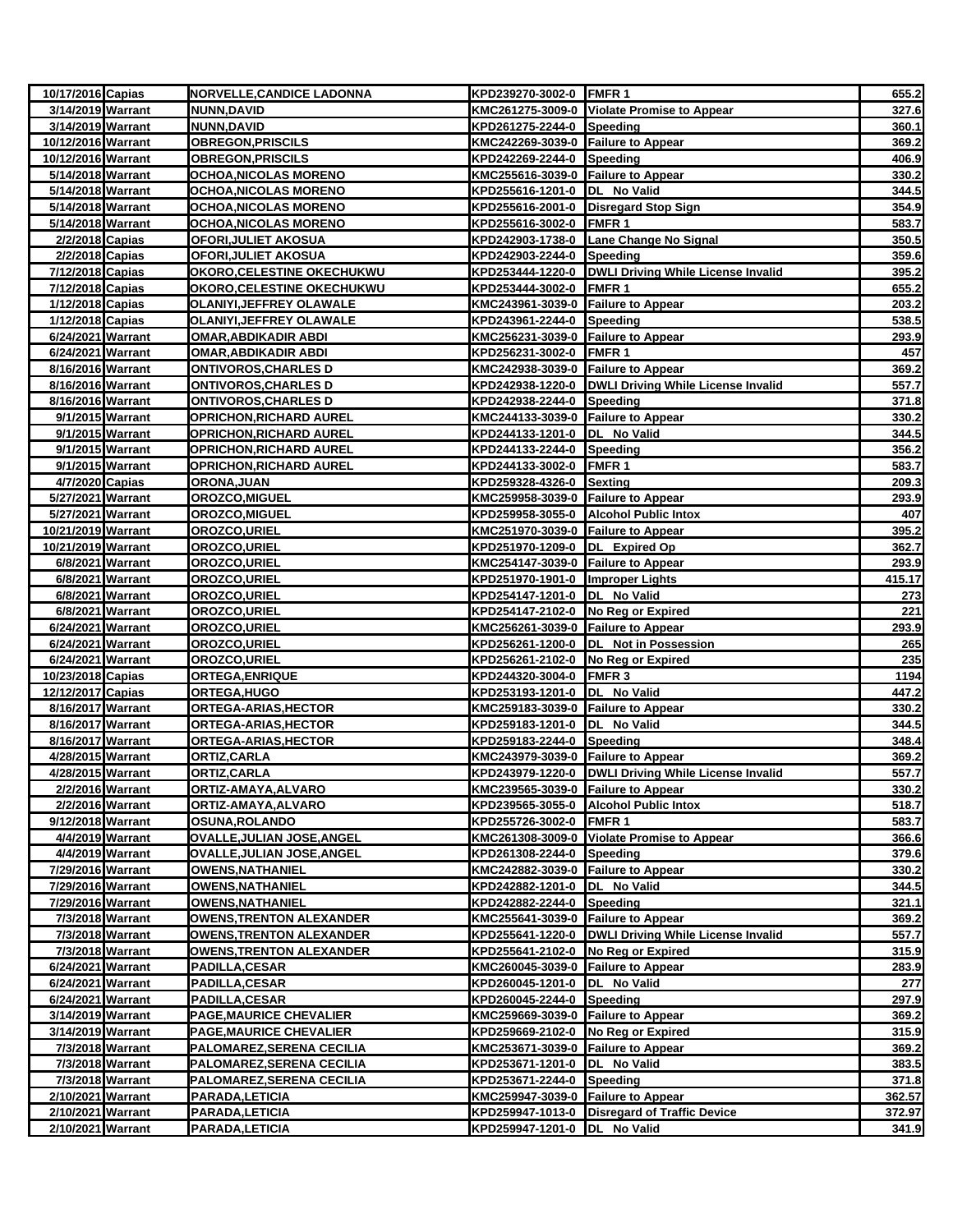| 2/10/2021 Warrant                      |                  | PARADA, LETICIA                                         | KPD259947-3004-0 FMFR 3                                            |                                                            | 1452.1          |
|----------------------------------------|------------------|---------------------------------------------------------|--------------------------------------------------------------------|------------------------------------------------------------|-----------------|
| 10/19/2018 Warrant                     |                  | PARGA, VICTOR                                           |                                                                    | KMC255760-3009-0 Violate Promise to Appear                 | 327.6           |
| 10/19/2018 Warrant                     |                  | <b>PARGA, VICTOR</b>                                    | KPD255760-4009-0 Parking Fire Lane                                 |                                                            | 354.9           |
| 5/30/2017 Warrant                      |                  | PARISH, MICHAEL ANTHONY                                 |                                                                    | KMC259078-3009-0 Violate Promise to Appear                 | 366.6           |
| 5/30/2017 Warrant                      |                  | <b>PARISH, MICHAEL ANTHONY</b>                          |                                                                    | KPD259078-1013-0 Disregard of Traffic Device               | 379.6           |
| 3/17/2015 Warrant                      |                  | <b>PARKER, JESSE LEE</b>                                | KMC245414-3039-0 Failure to Appear                                 |                                                            | 369.2           |
| 3/17/2015 Warrant                      |                  | <b>PARKER,JESSE LEE</b>                                 | KPD245414-2244-0 Speeding                                          |                                                            | 383.5           |
| 9/28/2018 Warrant                      |                  | PARR,MASON JOSEPH                                       | KMC251749-3039-0 Failure to Appear                                 |                                                            | 330.2           |
| 9/28/2018 Warrant                      |                  | <b>PARR, MASON JOSEPH</b>                               | KPD251749-1201-0 DL No Valid                                       |                                                            | 344.5           |
| 9/28/2016 Capias                       |                  | PASTRANO, MICHAEL ANTHONY                               | KPD239519-1201-0  DL No Valid                                      |                                                            | 278.5           |
| 8/16/2017 Warrant                      |                  | <b>PATINO-JAIMES, VIRGINIO</b>                          | KMC259178-3039-0 Failure to Appear                                 |                                                            | 330.2           |
| 8/16/2017 Warrant                      |                  | PATINO-JAIMES, VIRGINIO                                 | KPD259178-1201-0  DL No Valid                                      |                                                            | 344.5           |
| 8/16/2017 Warrant                      |                  | <b>PATINO-JAIMES, VIRGINIO</b>                          | KPD259178-2244-0 Speeding                                          |                                                            | 395.2           |
| 1/28/2020 Warrant                      |                  | <b>PATRICIO, MARK</b>                                   | KMC252048-3039-0 Failure to Appear                                 |                                                            | 362.57          |
| 1/28/2020 Warrant                      |                  | PATRICIO, MARK                                          | KPD252048-3002-0 FMFR 1                                            |                                                            | 583.7           |
| 9/20/2016 Warrant                      |                  | <b>PAYTON, CHARNI ANNETTE</b>                           | KMC236519-3039-0 Failure to Appear                                 |                                                            | 330.2           |
| 9/20/2016 Warrant                      |                  | PAYTON, CHARNI ANNETTE                                  |                                                                    | KPD236519-1220-0 DWLI Driving While License Invalid        | 518.7           |
| 9/20/2016 Warrant                      |                  | PAYTON, CHARNI ANNETTE                                  |                                                                    | KPD236519-1310-0 Brake Lights Defect                       | 383.5           |
| 2/10/2021 Warrant                      |                  | <b>PEASE,TAYLOR</b>                                     |                                                                    | KPD261653-2220-0 Speeding School Zone                      | 379.47          |
| 6/24/2021 Warrant                      |                  | PENNYPACKER, BRANDY                                     | KMC261701-3039-0 Failure to Appear                                 |                                                            | 293.9           |
| 6/24/2021 Warrant                      |                  | PENNYPACKER, BRANDY                                     |                                                                    | KPD261701-1208-0 DL Fail to Present                        | 257.9           |
| 6/24/2021 Warrant                      |                  | PENNYPACKER, BRANDY                                     | KPD261701-2244-0 Speeding                                          |                                                            | 299.9           |
| 1/28/2020 Warrant                      |                  | PEREZ, CHRISTINA                                        |                                                                    | KMC256010-3009-0 Violate Promise to Appear                 | 338             |
| 1/28/2020 Warrant                      |                  | <b>PEREZ,CHRISTINA</b>                                  | KPD256010-2244-0 Speeding                                          |                                                            | 375.7           |
| 1/28/2020 Warrant                      |                  | PEREZ, CHRISTINA                                        | KPD256010-3002-0 FMFR 1                                            |                                                            | 596.7           |
| 6/24/2021 Warrant                      |                  | <b>PEREZ,ERICK BRIAN</b>                                | KMC252210-3039-0 Failure to Appear                                 |                                                            | 293.9           |
| 6/24/2021 Warrant                      |                  | PEREZ,ERICK BRIAN                                       |                                                                    | KPD252210-1213-0 DL Restrict A with corrective lenses      | 257             |
| 6/24/2021 Warrant                      |                  | PEREZ, ERICK BRIAN                                      | KPD252210-2244-0 Speeding                                          |                                                            | 329.9           |
| 6/24/2021 Warrant                      |                  | PEREZ, ERICK BRIAN                                      | KPD252210-3002-0 FMFR 1                                            |                                                            | 457             |
| 9/12/2016 Warrant                      |                  | <b>PEREZ,FRANCISCO</b>                                  |                                                                    | KMC236516-3009-0 Violate Promise to Appear                 | 327.6           |
| 9/12/2016 Warrant                      |                  | <b>PEREZ,FRANCISCO</b>                                  |                                                                    | KPD236516-2007-0 Reg Dealr tag Expire                      | 301.6           |
| 9/15/2014 Warrant                      |                  | PEREZ-SOLIS, FERNANDO                                   | KMC243541-3039-0 Failure to Appear                                 |                                                            | 330.2           |
| 9/15/2014 Warrant                      |                  | <b>PEREZ-SOLIS,FERNANDO</b>                             | KPD243541-1201-0 DL No Valid                                       |                                                            | 344.5           |
| 9/15/2014 Warrant                      |                  | <b>PEREZ-SOLIS,FERNANDO</b>                             |                                                                    | KPD243541-2001-0 Disregard Stop Sign                       | 354.9           |
| 9/15/2014 Warrant                      |                  | PEREZ-SOLIS, FERNANDO                                   | KPD243541-3002-0                                                   | <b>FMFR1</b>                                               | 583.7           |
| 1/28/2020 Warrant                      |                  | PERKINS SPENCER, DAYSHAVETT LASHUN                      | KMC252054-3039-0 Failure to Appear                                 |                                                            | 375.57          |
| 1/28/2020 Warrant                      |                  | PERKINS SPENCER, DAYSHAVETT LASHUN                      | KPD252054-1201-0 DL No Valid                                       |                                                            | 357.5           |
| 2/10/2021 Warrant                      |                  | <b>PERRY, ROMEO DE, JUAN</b>                            | KMC261560-3039-0 Failure to Appear                                 |                                                            | 375.57          |
| 2/10/2021 Warrant                      |                  | PERRY, ROMEO DE, JUAN                                   |                                                                    | KPD261560-1317-0 Seat Belt Child U8 and U49 1st Conviction | 256.1           |
|                                        | 5/2/2017 Warrant | PERRY, TERRI LYN                                        | KMC241417-3039-0 Failure to Appear                                 |                                                            | 330.2           |
|                                        | 5/2/2017 Warrant | PERRY,TERRI LYN                                         | KPD241417-1201-0  DL No Valid                                      |                                                            | 323.7           |
|                                        | 5/2/2017 Warrant | <u>PERRY,TERRI LYN</u>                                  | KPD241417-3002-0 FMFR 1                                            |                                                            | 583.7           |
| 7/31/2018 Warrant                      |                  | PERRY, TIJUANA M                                        | KMC261072-3039-0 Failure to Appear                                 |                                                            | 330.2           |
| 7/31/2018 Warrant                      |                  | PERRY, TIJUANA M                                        | KPD261072-1209-0 DL Expired Op                                     |                                                            | 323.7           |
| 10/21/2019 Warrant                     |                  | PERRY, TYRE DWIGHT                                      | KMC254012-3039-0 Failure to Appear                                 |                                                            | 395.2           |
| 10/21/2019 Warrant                     |                  | <b>PERRY,TYRE DWIGHT</b>                                | KPD254012-1201-0 DL No Valid                                       |                                                            | 383.5           |
| 10/21/2019 Warrant                     |                  | PERRY, TYRE DWIGHT                                      | KPD254012-2102-0 No Reg or Expired                                 |                                                            | 315.9           |
| 10/21/2019 Warrant                     |                  | PERRY, TYRE DWIGHT                                      |                                                                    | KPD254012-3053-0 Possession Drug Paraphernalia             | 514.8           |
| 3/14/2019 Warrant                      |                  | PETERSON, DEANO KEITH                                   | KMC255845-3039-0 Failure to Appear                                 |                                                            | 369.2           |
| 3/14/2019 Warrant<br>2/10/2021 Warrant |                  | PETERSON, DEANO KEITH<br><b>PETERSON, JASON LEE</b>     | KMC256090-3039-0 Failure to Appear                                 | KPD255845-1220-0 DWLI Driving While License Invalid        | 557.7<br>375.57 |
|                                        |                  |                                                         |                                                                    |                                                            |                 |
| 2/10/2021 Warrant<br>2/10/2021 Warrant |                  | <b>PETERSON,JASON LEE</b><br><b>PETERSON, JASON LEE</b> | KPD256090-1201-0 DL No Valid<br>KPD256090-2244-0 Speeding          |                                                            | 354.9<br>393.77 |
| 12/21/2017 Warrant                     |                  | PETTIT,TRUDY FAY                                        |                                                                    |                                                            | 330.2           |
| 12/21/2017 Warrant                     |                  | PETTIT, TRUDY FAY                                       | KMC255516-3039-0 Failure to Appear<br>KPD255516-1201-0 DL No Valid |                                                            | 344.5           |
| 11/30/2016 Capias                      |                  | PETTY,CHARLES KEITH                                     | KPD245653-2244-1                                                   | Speeding                                                   | 297.7           |
| 11/30/2016 Capias                      |                  | PETTY, CHARLES KEITH                                    | KPD245653-3002-0 FMFR 1                                            |                                                            | 655.2           |
| 4/5/2021 Capias                        |                  | PETTY, TAYLOR                                           | KPD255949-3002-0 FMFR 1                                            |                                                            | 561.6           |
|                                        | 4/5/2021 Warrant | PETTY, TAYLOR                                           |                                                                    | KPD254033-5001-0 ANIMAL-NO CITY LICENSE                    | 323.7           |
|                                        | 4/5/2021 Warrant | PETTY, TAYLOR                                           |                                                                    | KPD254033-5006-0 ANIMAL-NO RABIES VACC                     | 323.7           |
|                                        | 4/5/2021 Warrant | PETTY,TAYLOR                                            | KPD254033-5025-0                                                   | <b>ANIMAL-DOMESTIC PET AT LARGE</b>                        | 323.7           |
| 8/11/2015 Warrant                      |                  | PHILLIPS, ASHLEE EVETTE                                 | KMC244112-3039-0 Failure to Appear                                 |                                                            | 369.2           |
| 8/11/2015 Warrant                      |                  | PHILLIPS, ASHLEE EVETTE                                 | KPD244112-3002-0                                                   | FMFR 1                                                     | 622.7           |
| 8/6/2019 Capias                        |                  | PHILLIPS, BRIDGETTE NICOLE                              |                                                                    | KMC244796-3009-0 Violate Promise to Appear                 | 416.6           |
| 8/6/2019 Capias                        |                  | PHILLIPS, BRIDGETTE NICOLE                              | KPD244796-2244-0 Speeding                                          |                                                            | 433.5           |
|                                        |                  |                                                         |                                                                    |                                                            |                 |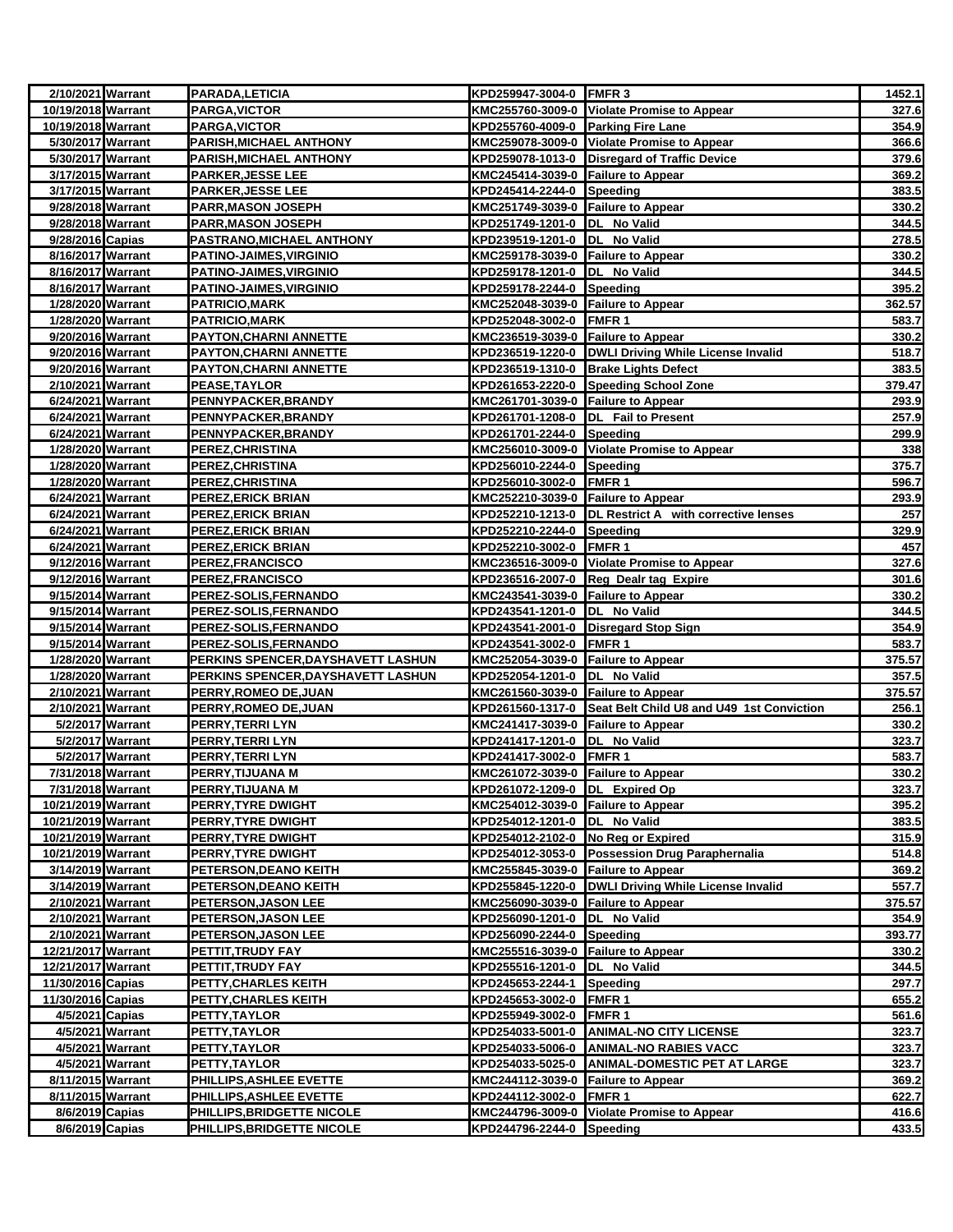| 11/14/2017 Warrant |                  | PHILLIPS, MELANIE GAYE              |                                    | KMC239486-3009-0 Violate Promise to Appear            | 301.6  |
|--------------------|------------------|-------------------------------------|------------------------------------|-------------------------------------------------------|--------|
| 11/14/2017 Warrant |                  | PHILLIPS, MELANIE GAYE              | KMC239486-3039-0 Failure to Appear |                                                       | 369.2  |
| 11/14/2017 Warrant |                  | PHILLIPS, MELANIE GAYE              | KPD239486-2102-0 No Reg or Expired |                                                       | 315.9  |
| 11/14/2017 Warrant |                  | <b>PHILLIPS,MELANIE GAYE</b>        | KPD239486-3002-0 FMFR 1            |                                                       | 622.7  |
| 2/10/2021 Warrant  |                  | <b>PICKETT, JAMES L</b>             | KMC261551-3039-0 Failure to Appear |                                                       | 362.57 |
| 2/10/2021 Warrant  |                  | PICKETT, JAMES L                    |                                    | KPD261551-1220-0   DWLI Driving While License Invalid | 518.7  |
| 2/10/2021 Warrant  |                  | PICKETT, JAMES L                    | KPD261551-2244-0 Speeding          |                                                       | 382.2  |
| 6/20/2017 Warrant  |                  | PIERCE, DEVRON MARQUILE             |                                    | KMC239427-3009-0 Violate Promise to Appear            | 366.6  |
| 6/20/2017 Warrant  |                  | PIERCE, DEVRON MARQUILE             |                                    | KPD239427-4017-0 Parking Handicapped                  | 795.6  |
| 10/27/2016 Warrant |                  | PILECKI, CARLOS TOMAS               | KMC45427-3039-0                    | <b>Failure to Appear</b>                              | 330.2  |
| 10/27/2016 Warrant |                  | PILECKI, CARLOS TOMAS               | KPD45427-3023-0                    | <b>ALCH Public Intox Minor</b>                        | 444.6  |
| 4/4/2017 Warrant   |                  | PIOS, ALEXANDER QUIN                |                                    | KMC255248-3009-0 Violate Promise to Appear            | 366.6  |
|                    | 4/4/2017 Warrant | PIOS, ALEXANDER QUIN                | KPD255248-2244-0 Speeding          |                                                       | 383.5  |
| 1/28/2020 Warrant  |                  | PISESNAKORNKIT, THAI LEE            | KMC252006-3039-0 Failure to Appear |                                                       | 375.57 |
| 1/28/2020 Warrant  |                  | PISESNAKORNKIT,THAI LEE             | KPD252006-1201-0  DL No Valid      |                                                       | 357.5  |
| 1/28/2020 Warrant  |                  | <u>PISESNAKORNKIT, THAI LEE</u>     | KPD252006-2102-0 No Reg or Expired |                                                       | 289.9  |
| 3/25/2021 Warrant  |                  | POLK, LEE ALEXANDER                 | KMC254188-3039-0 Failure to Appear |                                                       | 375.57 |
| 3/25/2021 Warrant  |                  | <b>POLK, LEE ALEXANDER</b>          | KPD254188-3002-0 FMFR 1            |                                                       | 594.1  |
| 3/25/2021 Warrant  |                  | POLK,LEE ALEXANDER                  | KPD254188-3002-1 FMFR 1            |                                                       | 529.1  |
| 10/21/2019 Warrant |                  | POLLARD,MIKECHA B                   |                                    | KMC261423-3009-0 Violate Promise to Appear            | 327.6  |
| 10/21/2019 Warrant |                  | POLLARD, MIKECHA B                  | KPD261423-1511-0 Fail to Obey RR   |                                                       | 500.5  |
| 2/10/2021 Warrant  |                  | <b>POLSTON, JAMES EDWARD</b>        | KMC254140-3039-0 Failure to Appear |                                                       | 375.57 |
| 2/10/2021 Warrant  |                  | <b>POLSTON, JAMES EDWARD</b>        |                                    | KPD254140-2100-0 LP_Reg Unregistered                  | 440.7  |
| 1/28/2020 Warrant  |                  | PONCE CEPEDA, TOMAS                 | KMC251990-3039-0 Failure to Appear |                                                       | 362.57 |
| 1/28/2020 Warrant  |                  | <b>PONCE CEPEDA, TOMAS</b>          |                                    | KPD251990-1200-0 DL Not in Possession                 | 315.9  |
| 1/28/2020 Warrant  |                  | <b>PONCE CEPEDA,TOMAS</b>           | KPD251990-2244-0 Speeding          |                                                       | 362.7  |
| 5/31/2018 Warrant  |                  | <u>PORTER,CHERI ANN</u>             | KMC255620-3039-0 Failure to Appear |                                                       | 330.2  |
| 5/31/2018 Warrant  |                  | <b>PORTER, CHERI ANN</b>            | KPD255620-1201-0 DL No Valid       |                                                       | 344.5  |
| 12/23/2015 Warrant |                  | PORTLEY, DONALD JAMES               | KMC244348-3039-0 Failure to Appear |                                                       | 369.2  |
| 12/23/2015 Warrant |                  | PORTLEY, DONALD JAMES               | KPD244348-2102-0 No Reg or Expired |                                                       | 315.9  |
| 12/23/2015 Warrant |                  | PORTLEY, DONALD JAMES               | KPD244348-2244-0 Speeding          |                                                       | 360.1  |
| 12/23/2015 Warrant |                  | PORTLEY, DONALD JAMES               | KPD244348-3002-0 FMFR 1            |                                                       | 622.7  |
| 5/25/2016 Warrant  |                  | PORTLEY, DONALD JAMES               | KMC239703-3039-0 Failure to Appear |                                                       | 369.2  |
| 5/25/2016 Warrant  |                  | PORTLEY, DONALD JAMES               | KPD239703-2102-0 No Reg or Expired |                                                       | 315.9  |
| 5/25/2016 Warrant  |                  | PORTLEY, DONALD JAMES               | KPD239703-3002-0 FMFR 1            |                                                       | 622.7  |
| 1/28/2020 Warrant  |                  | <b>PRATT, CALVIN JAMES</b>          |                                    | KMC251992-3009-0 Violate Promise to Appear            | 338    |
| 1/28/2020 Warrant  |                  | <b>PRATT, CALVIN JAMES</b>          | KPD251992-2098-0 LP No rear Plate  |                                                       | 340.6  |
| 1/28/2020 Warrant  |                  | <u>PRATT,CALVIN JAMES</u>           | KPD251992-2102-0 No Reg or Expired |                                                       | 289.9  |
| 1/28/2020 Warrant  |                  | <b>PRATT, CALVIN JAMES</b>          | KPD251992-3002-0 FMFR 1            |                                                       | 596.7  |
| 2/10/2021 Warrant  |                  | PRICE, DALANNA                      | KMC254120-3039-0 Failure to Appear |                                                       | 362.57 |
| 2/10/2021 Warrant  |                  | <b>PRICE, DALANNA</b>               | KPD254120-2102-0 No Reg or Expired |                                                       | 274.3  |
| 10/24/2017 Warrant |                  | <b>PRICE, WILLIE CHARLES</b>        | KMC251502-3039-0 Failure to Appear |                                                       | 369.2  |
| 10/24/2017 Warrant |                  | PRICE, WILLIE CHARLES               | KPD251502-1201-0 DL No Valid       |                                                       | 383.5  |
| 10/24/2017 Warrant |                  | <b>PRICE, WILLIE CHARLES</b>        | KPD251502-1303-0 SB Child 2 4      |                                                       | 499.33 |
| 10/24/2017 Warrant |                  | <b>PRICE, WILLIE CHARLES</b>        | KPD251502-2244-0 Speeding          |                                                       | 387.4  |
| 8/11/2015 Warrant  |                  | <b>PRUDEN, ORBRIE KEITH</b>         | KMC245470-3039-0 Failure to Appear |                                                       | 369.2  |
| 8/11/2015 Warrant  |                  | PRUDEN, ORBRIE KEITH                |                                    | KPD245470-2001-0 Disregard Stop Sign                  | 393.9  |
| 10/21/2019 Warrant |                  | PRUITT, TNEYAH BREYEL               |                                    | KMC254001-3009-0 Violate Promise to Appear            | 327.6  |
| 10/21/2019 Warrant |                  | PRUITT, TNEYAH BREYEL               | KPD254001-2244-0 Speeding          |                                                       | 371.8  |
|                    | 1/6/2017 Warrant | RAMIREZ MURILLO, JOSE MANUEL        | KMC253101-3039-0 Failure to Appear |                                                       | 330.2  |
|                    | 1/6/2017 Warrant | RAMIREZ MURILLO, JOSE MANUEL        | KPD253101-1201-0 DL No Valid       |                                                       | 344.5  |
|                    | 1/6/2017 Warrant | RAMIREZ MURILLO, JOSE MANUEL        | KPD253101-2244-0 Speeding          |                                                       | 383.5  |
| 1/6/2017 Warrant   |                  | RAMIREZ MURILLO, JOSE MANUEL        | KPD253101-3002-0 FMFR 1            |                                                       | 583.7  |
| 9/11/2017 Warrant  |                  | RAMIREZ MURILLO, JOSE MANUEL        | KMC257198-3039-0 Failure to Appear |                                                       | 330.2  |
| 9/11/2017 Warrant  |                  | <b>RAMIREZ MURILLO, JOSE MANUEL</b> | KPD257198-1201-0 DL No Valid       |                                                       | 344.5  |
| 9/11/2017 Warrant  |                  | RAMIREZ MURILLO, JOSE MANUEL        | KPD257198-2244-0 Speeding          |                                                       | 360.1  |
| 4/15/2021 Warrant  |                  | <b>RAMIREZ VARRIOS, CARLOS</b>      |                                    | KPD254152-5357-0 Sect 12 2 dischg firearm city limit  | 698.1  |
| 10/24/2016 Capias  |                  | RAMIREZ, ALEJANDRO JOSE             | KPD242969-1201-0                   | DL No Valid                                           | 292.5  |
|                    | 4/4/2018 Warrant | <b>RAMIREZ,TERESA</b>               | KMC251602-3039-0 Failure to Appear |                                                       | 330.2  |
|                    | 4/4/2018 Warrant | <b>RAMIREZ,TERESA</b>               | KPD251602-2102-0 No Reg or Expired |                                                       | 276.9  |
| 6/28/2016 Warrant  |                  | <u>RAMIRZ ENRIQUEZ,SAYRA</u>        | KMC244696-3039-0 Failure to Appear |                                                       | 330.2  |
| 6/28/2016 Warrant  |                  | <b>RAMIRZ ENRIQUEZ,SAYRA</b>        | KPD244696-1201-0  DL No Valid      |                                                       | 344.5  |
| 6/28/2016 Warrant  |                  | <b>RAMIRZ ENRIQUEZ,SAYRA</b>        | KPD244696-2244-0 Speeding          |                                                       | 336.7  |
| 1/28/2020 Warrant  |                  | <b>RAMZEL, BRANDON DAVID</b>        | KMC252057-3039-0 Failure to Appear |                                                       | 375.57 |
| 1/28/2020 Warrant  |                  | RAMZEL, BRANDON DAVID               | KPD252057-3002-0 FMFR 1            |                                                       | 596.7  |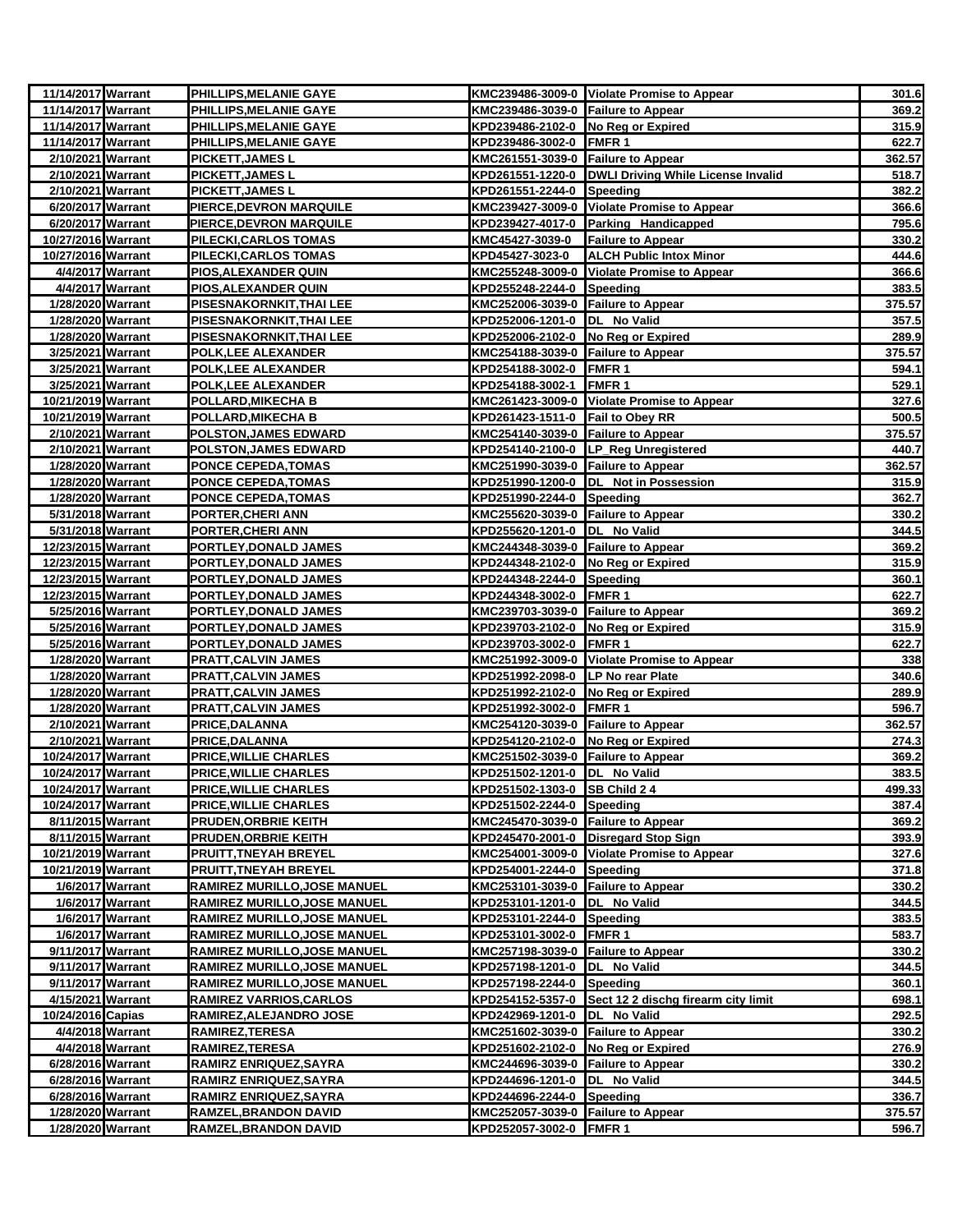| 3/22/2016 Warrant                      |                  | <b>RANDLE, CHARLES DOUGLAS</b>             | KMC242609-3039-0 Failure to Appear                         |                                                         | 369.2           |
|----------------------------------------|------------------|--------------------------------------------|------------------------------------------------------------|---------------------------------------------------------|-----------------|
| 3/22/2016 Warrant                      |                  | <b>RANDLE, CHARLES DOUGLAS</b>             | KPD242609-2102-0 No Reg or Expired                         |                                                         | 315.9           |
| 9/1/2015 Capias                        |                  | RANGEL, ARTHUR ALONSO                      | KMC245402-3039-0 Failure to Appear                         |                                                         | 427.7           |
| 9/1/2015 Capias                        |                  | <b>RANGEL, ARTHUR ALONSO</b>               | KPD245402-1201-0  DL No Valid                              |                                                         | 442             |
| 2/10/2021 Warrant                      |                  | <b>RAY, EDWARD MICHAEL</b>                 | KMC252145-3039-0 Failure to Appear                         |                                                         | 375.57          |
| 2/10/2021 Warrant                      |                  | <b>RAY, EDWARD MICHAEL</b>                 | KPD252145-1201-0  DL No Valid                              |                                                         | 354.9           |
| 9/10/2014 Capias                       |                  | <b>REAM, TEDDIE LEIGH</b>                  | KMC235779-3039-0 Failure to Appear                         |                                                         | 150.41          |
| 8/20/2014 Warrant                      |                  | <b>REDDICK, JOHN ALLEN</b>                 | KPD206770-2244-0 Speeding                                  |                                                         | 388.7           |
| 8/20/2014 Warrant                      |                  | <b>REDDICK, JOHN ALLEN</b>                 |                                                            | KPD206770-3053-0 Possession Drug Paraphernalia          | 375.7           |
| 2/10/2021 Warrant                      |                  | <b>REED, CARLA CELESTE</b>                 | KMC254128-3039-0 Failure to Appear                         |                                                         | 375.57          |
| 2/10/2021 Warrant                      |                  | <b>REED, CARLA CELESTE</b>                 | KPD254128-1201-0  DL No Valid                              |                                                         | 354.9           |
| 2/10/2021 Warrant                      |                  | <b>REED, CARLA CELESTE</b>                 | KPD254128-2102-0 No Reg or Expired                         |                                                         | 287.3           |
|                                        | 8/4/2014 Warrant | <b>REED, JOHN EARL JR</b>                  | KMC222899-3039-0 Failure to Appear                         |                                                         | 366.6           |
|                                        | 8/4/2014 Warrant | <b>REED, JOHN EARL JR</b>                  |                                                            | KPD222899-1220-0 DWLI Driving While License Invalid     | 557.7           |
|                                        | 8/4/2014 Warrant | <b>REED, JOHN EARL JR</b>                  | KPD222899-2244-0 Speeding                                  |                                                         | 392.6           |
| 1/15/2016 Capias                       |                  | REGALADO, TOVAR                            | KMC236026-3039-0 Failure to Appear                         |                                                         | 405.2           |
| 1/15/2016 Capias                       |                  | <b>REGALADO,TOVAR</b>                      | KPD236026-1201-0 DL No Valid                               |                                                         | 295.5           |
| 1/15/2016 Capias                       |                  | <b>REGALADO,TOVAR</b>                      |                                                            | KPD236026-1751-0 No Exp Inspection greater than 60 days | 380.5           |
| 10/4/2017 Capias                       |                  | <b>REICHELT, GRANT KALIN</b>               | KPD251124-3003-0 FMFR 2                                    |                                                         | 1228.5          |
| 2/10/2021 Warrant                      |                  | <b>REYES ALVAREZ, RAUL JESUS</b>           | KMC256093-3039-0 Failure to Appear                         |                                                         | 375.57          |
| 2/10/2021 Warrant                      |                  | <b>REYES ALVAREZ, RAUL JESUS</b>           |                                                            | KPD256093-1200-0  DL Not in Possession                  | 326.3           |
| 2/10/2021 Warrant                      |                  | <b>REYES ALVAREZ, RAUL JESUS</b>           | KPD256093-2244-0 Speeding                                  |                                                         | 409.37          |
| 2/10/2021 Warrant                      |                  | <b>REYES ALVAREZ, RAUL JESUS</b>           | KPD256093-3002-0 FMFR 1                                    |                                                         | 594.1           |
| 4/6/2016 Capias                        |                  | <b>REYES, ANDRADE</b>                      | KPD242167-1201-0  DL No Valid                              |                                                         | 443.3           |
| 4/6/2016 Capias                        |                  | <b>REYES, ANDRADE</b>                      |                                                            | KPD242167-2000-0 Disregard Red Light                    | 331.5           |
| 2/21/2017 Warrant                      |                  | <b>REYES, ANGEL</b>                        | KMC251174-3039-0 Failure to Appear                         |                                                         | 369.2           |
| 2/21/2017 Warrant<br>2/21/2017 Warrant |                  | <b>REYES, ANGEL</b>                        | KPD251174-1201-0  DL No Valid<br>KPD251174-2244-0 Speeding |                                                         | 383.5<br>418.6  |
| 2/21/2017 Warrant                      |                  | <b>REYES, ANGEL</b><br><b>REYES, ANGEL</b> | KPD251174-3002-0 FMFR 1                                    |                                                         | 622.7           |
| 6/24/2021 Warrant                      |                  | <b>REYES, CARLOS ARTURO</b>                | KPD259335-1201-0  DL No Valid                              |                                                         | 433.5           |
| 3/14/2018 Warrant                      |                  | REYES, GERARDO ALVARADO                    | KMC257325-3039-0 Failure to Appear                         |                                                         | 330.2           |
| 3/14/2018 Warrant                      |                  | REYES, GERARDO ALVARADO                    | KPD257325-1201-0  DL No Valid                              |                                                         | 344.5           |
| 3/14/2018 Warrant                      |                  | <b>REYES, GERARDO ALVARADO</b>             |                                                            | KPD257325-2001-0 Disregard Stop Sign                    | 354.9           |
| 3/14/2018 Warrant                      |                  | REYES,GERARDO ALVARADO                     | KPD257325-2102-0 No Reg or Expired                         |                                                         | 276.9           |
| 8/10/2016 Warrant                      |                  | REYES-ESTRADA, OSCAR                       | KMC236470-3039-0 Failure to Appear                         |                                                         | 330.2           |
| 8/10/2016 Warrant                      |                  | REYES-ESTRADA, OSCAR                       | KPD236470-1201-0 DL No Valid                               |                                                         | 344.5           |
| 8/10/2016 Warrant                      |                  | <b>REYES-ESTRADA, OSCAR</b>                | KPD236470-2244-0 Speeding                                  |                                                         | 340.6           |
|                                        | 8/2/2016 Warrant | <b>REYES-REGIS, MANRIQUE</b>               | KMC242893-3039-0 Failure to Appear                         |                                                         | 330.2           |
|                                        | 8/2/2016 Warrant | <b>REYES-REGIS, MANRIQUE</b>               | KPD242893-1201-0 DL No Valid                               |                                                         | 344.5           |
|                                        | 8/2/2016 Warrant | <b>REYES-REGIS, MANRIQUE</b>               | KPD242893-2244-0 Speeding                                  |                                                         | 352.3           |
|                                        | 8/2/2016 Warrant | <b>REYES-REGIS,MANRIQUE</b>                | KPD242893-3002-0 FMFR 1                                    |                                                         | 583.7           |
| 3/17/2015 Warrant                      |                  | <b>REYNA, DAVID</b>                        | KMC241918-3039-0 Failure to Appear                         |                                                         | 330.2           |
| 3/17/2015 Warrant                      |                  | <b>REYNA, DAVID</b>                        | KPD241918-1201-0 DL No Valid                               |                                                         | 344.5           |
| 3/17/2015 Warrant                      |                  | REYNA, DAVID                               | KPD241918-3002-0 FMFR 1                                    |                                                         | 583.7           |
|                                        | 4/4/2018 Warrant | <b>REYNOLDS, JENNIFER D</b>                | KPD251608-5001-0                                           | <b>JANIMAL-NO CITY LICENSE</b>                          | 258.7           |
| 9/12/2018 Warrant                      |                  | RICHARDSON, DSEAN LOUIS                    | KMC253752-3039-0 Failure to Appear                         |                                                         | 369.2           |
| 9/12/2018 Warrant                      |                  | <b>RICHARDSON, DSEAN LOUIS</b>             |                                                            | KPD253752-1220-0  DWLI Driving While License Invalid    | 557.7           |
| 9/12/2018 Warrant                      |                  | <b>RICHARDSON, DSEAN LOUIS</b>             | KPD253752-2102-0 No Reg or Expired                         |                                                         | 315.9           |
| 9/12/2018 Warrant                      |                  | <b>RICHARDSON, DSEAN LOUIS</b>             | KPD253752-3002-0 FMFR 1                                    |                                                         | 622.7           |
| 7/25/2016 Capias                       |                  | <b>RICHARDSON, ROBERT BERNARD</b>          | KPD221208-2102-0                                           | No Reg or Expired                                       | 455.51          |
| 3/31/2015 Warrant                      |                  | <b>RICHER, SHAUN MICHAEL</b>               | KMC241946-3039-0 Failure to Appear                         |                                                         | 330.2           |
| 3/31/2015 Warrant                      |                  | <b>RICHER, SHAUN MICHAEL</b>               | KPD241946-1201-0 DL No Valid                               |                                                         | 344.5           |
| 3/31/2015 Warrant                      |                  | <b>RICHER, SHAUN MICHAEL</b>               | KPD241946-2244-0 Speeding                                  |                                                         | 321.1           |
| 1/13/2015 Capias                       |                  | <b>RILEY, APRIL LATICIA</b>                |                                                            | KPD241667-1310-0 Brake Lights Defect                    | 520             |
| 1/13/2015 Capias                       |                  | <b>RILEY, APRIL LATICIA</b>                | KPD241667-3002-0 FMFR 1                                    |                                                         | 720.2           |
| 2/10/2021 Warrant                      |                  | <b>RIOS, ERICK RUPERTO</b>                 | KMC256194-3039-0 Failure to Appear                         |                                                         | 375.57          |
| 2/10/2021 Warrant                      |                  | <b>RIOS, ERICK RUPERTO</b>                 | KPD256194-1311-0 Tail Lights Defect                        |                                                         | 357.37          |
| 2/10/2021 Warrant                      |                  | <b>RIOS, ERICK RUPERTO</b>                 | KPD256194-2106-0                                           | No LP Light                                             | 331.37          |
| 2/10/2021 Warrant                      |                  | <b>RIOS, RENE</b>                          | KMC259984-3039-0                                           | <b>Failure to Appear</b>                                | 375.57          |
| 2/10/2021 Warrant                      | 4/4/2018 Warrant | <b>RIOS, RENE</b><br><b>RIVAS, ARIEL</b>   | KPD259984-2244-0                                           | Speeding<br>KMC253609-3009-0 Violate Promise to Appear  | 417.17<br>366.6 |
|                                        | 4/4/2018 Warrant | <b>RIVAS, ARIEL</b>                        | KPD253609-2244-0                                           | Speeding                                                | 375.7           |
| 2/10/2021 Warrant                      |                  | <b>RIVAS, PERLA</b>                        | KMC259938-3039-0 Failure to Appear                         |                                                         | 375.57          |
| 2/10/2021 Warrant                      |                  | <b>RIVAS, PERLA</b>                        | KPD259938-2244-0 Speeding                                  |                                                         | 405.47          |
| 6/4/2019 Capias                        |                  | <b>RIVERA, ALONSO</b>                      | KPD261305-3013-0 Assault Simple                            |                                                         | 499.2           |
|                                        |                  |                                            |                                                            |                                                         |                 |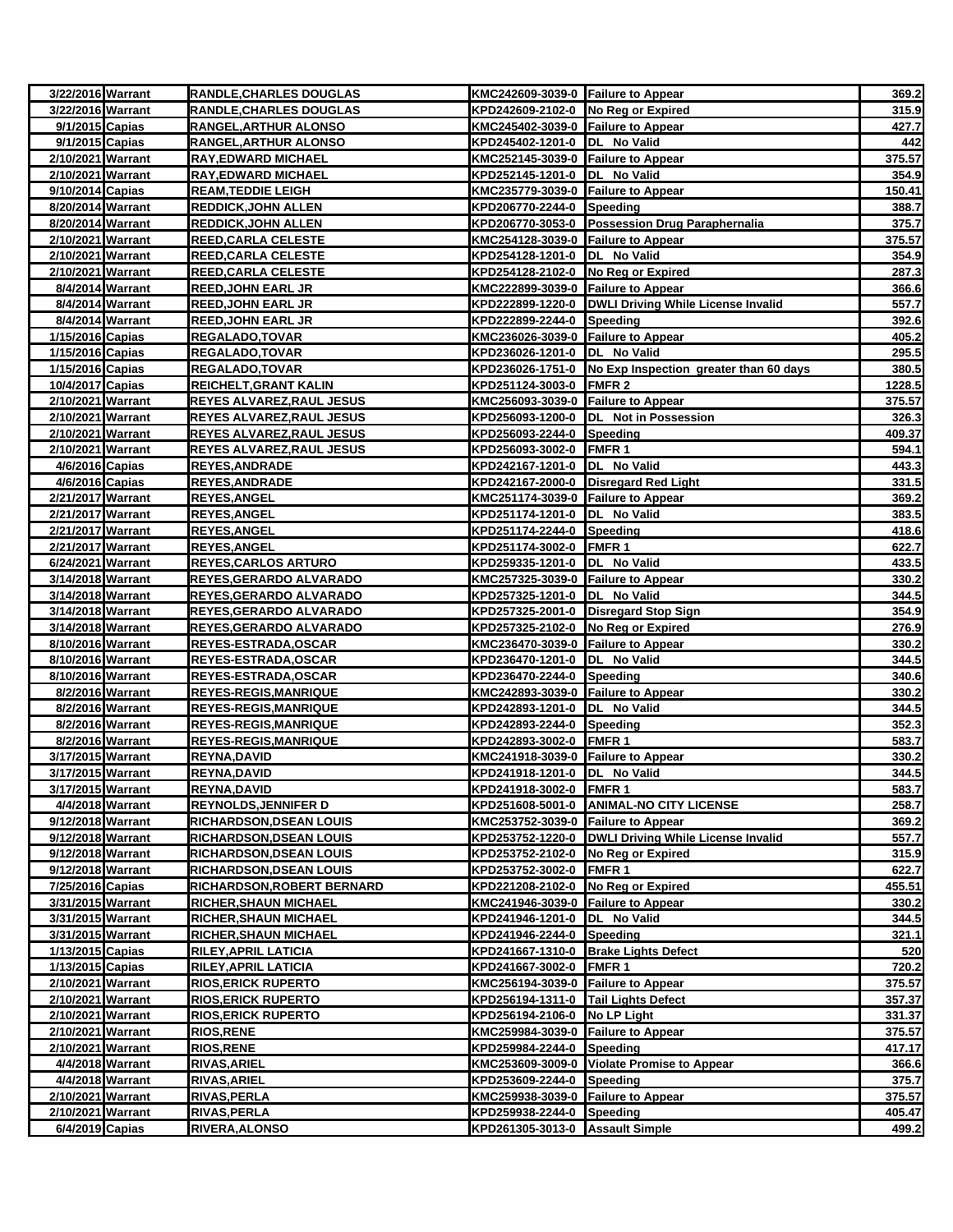| 6/14/2017 Warrant                      |                  | <b>RIVERA, NOE</b>                       | KMC251399-3039-0 Failure to Appear  |                                                                                     | 369.2          |
|----------------------------------------|------------------|------------------------------------------|-------------------------------------|-------------------------------------------------------------------------------------|----------------|
| 6/14/2017 Warrant                      |                  | <b>RIVERA, NOE</b>                       |                                     | KPD251399-1220-0   DWLI Driving While License Invalid                               | 557.7          |
| 6/14/2017 Warrant                      |                  | <b>RIVERA, NOE</b>                       | KPD251399-2244-0 Speeding           |                                                                                     | 422.5          |
| 2/10/2021 Warrant                      |                  | <b>ROBBINS, JAMES ROBERT</b>             | KMC252172-3039-0 Failure to Appear  |                                                                                     | 362.57         |
| 2/10/2021 Warrant                      |                  | <b>ROBBINS, JAMES ROBERT</b>             | KPD252172-1201-0 DL No Valid        |                                                                                     | 341.9          |
| 2/10/2021 Warrant                      |                  | <b>ROBBINS, JAMES ROBERT</b>             | KPD252172-3002-0 FMFR 1             |                                                                                     | 581.1          |
| 11/2/2018 Warrant                      |                  | <b>ROBERTS, DWAYNE LOUIS</b>             |                                     | KPD251783-1220-0 DWLI Driving While License Invalid                                 | 518.7          |
| 11/2/2018 Warrant                      |                  | <b>ROBERTS, DWAYNE LOUIS</b>             | KPD251783-3002-0 FMFR 1             |                                                                                     | 583.7          |
| 4/4/2019 Capias                        |                  | <b>ROBINSON, GENIECE LESEAN</b>          | KPD259454-2244-0 Speeding           |                                                                                     | 434.2          |
| 4/4/2019 Capias                        |                  | <b>ROBINSON, GENIECE LESEAN</b>          | KPD259454-3002-0 FMFR 1             |                                                                                     | 596.7          |
| 4/20/2016 Warrant                      |                  | <b>ROBINSON, JON</b>                     | KMC236378-3039-0 Failure to Appear  |                                                                                     | 330.2          |
| 4/20/2016 Warrant                      |                  | <u>ROBINSON,JON</u>                      | KPD236378-1201-0  DL No Valid       |                                                                                     | 344.5          |
| 4/20/2016 Warrant                      |                  | <b>ROBINSON, JON</b>                     | KPD236378-2102-0 No Reg or Expired  |                                                                                     | 276.9          |
| 8/8/2017 Capias                        |                  | ROBLES, CLAUDIA                          | KMC243349-3039-0 Failure to Appear  |                                                                                     | 675            |
| 8/8/2017 Capias                        |                  | ROBLES, CLAUDIA                          | KPD243349-3002-0 FMFR 1             |                                                                                     | 658.7          |
| 10/29/2015 Capias                      |                  | <b>ROBLES, JAVIER</b>                    | KPD237392-3002-0 FMFR 1             |                                                                                     | 177.4          |
| 2/10/2021 Warrant                      |                  | ROBLES, RAFAEL                           | KMC254165-3039-0 Failure to Appear  |                                                                                     | 375.57         |
| 2/10/2021 Warrant                      |                  | ROBLES, RAFAEL                           | KPD254165-2244-0 Speeding           |                                                                                     | 401.57         |
| 5/14/2018 Warrant                      |                  | <b>RODRIGUEZ CASTR,AGUSTIN</b>           | KMC253638-3039-0 Failure to Appear  |                                                                                     | 330.2          |
| 5/14/2018 Warrant                      |                  | RODRIGUEZ CASTR, AGUSTIN                 | KPD253638-1201-0  DL No Valid       |                                                                                     | 344.5          |
| 7/19/2016 Warrant                      |                  | RODRIGUEZ MERCA, VANESSA                 |                                     | KMC242859-3009-0 Violate Promise to Appear                                          | 366.6          |
| 7/19/2016 Warrant                      |                  | RODRIGUEZ MERCA, VANESSA                 | KPD242859-2244-0 Speeding           |                                                                                     | 395.2          |
| 9/13/2016 Warrant                      |                  | RODRIGUEZ, ANDRES TORRES                 | KMC243039-3039-0 Failure to Appear  |                                                                                     | 330.2          |
| 9/13/2016 Warrant                      |                  | <b>RODRIGUEZ, ANDRES TORRES</b>          | KPD243039-1201-0  DL No Valid       |                                                                                     | 344.5          |
| 9/13/2016 Warrant                      |                  | <b>RODRIGUEZ, ANDRES TORRES</b>          | KPD243039-2097-0 LP Wrong Plate A   | KPD243039-1317-0 Seat Belt Child U8 and U49 1st Conviction                          | 243.1          |
| 9/13/2016 Warrant                      |                  | <b>RODRIGUEZ, ANDRES TORRES</b>          |                                     |                                                                                     | 301.6          |
| 9/18/2017 Warrant<br>9/18/2017 Warrant |                  | RODRIGUEZ, CLAUDIO<br>RODRIGUEZ, CLAUDIO |                                     | KMC259237-3009-0 Violate Promise to Appear<br>KPD259237-2007-0 Reg Dealr tag Expire | 327.6<br>301.6 |
| 1/2/2018 Warrant                       |                  | RODRIGUEZ, JUAN MANUEL                   | KMC253554-3039-0 Failure to Appear  |                                                                                     | 369.2          |
| 1/2/2018 Warrant                       |                  | RODRIGUEZ, JUAN MANUEL                   | KPD253554-1201-0  DL No Valid       |                                                                                     | 383.5          |
| 1/2/2018 Warrant                       |                  | RODRIGUEZ, JUAN MANUEL                   | KPD253554-2244-0 Speeding           |                                                                                     | 387.4          |
| 7/6/2017 Capias                        |                  | RODRIGUEZ, JULIO                         | KMC244818-3039-0 Failure to Appear  |                                                                                     | 205.68         |
| 2/11/2019 Warrant                      |                  | RODRIGUEZ, SALVADOR                      |                                     | KMC259667-3009-0 Violate Promise to Appear                                          | 366.6          |
| 2/11/2019 Warrant                      |                  | <b>RODRIGUEZ, SALVADOR</b>               | KPD259667-2244-0 Speeding           |                                                                                     | 383.5          |
| 12/29/2015 Warrant                     |                  | <b>ROGEL, JONATHAN</b>                   | KMC244352-3039-0 Failure to Appear  |                                                                                     | 369.2          |
| 12/29/2015 Warrant                     |                  | ROGEL, JONATHAN                          | KPD244352-1201-0  DL No Valid       |                                                                                     | 383.5          |
| 12/29/2015 Warrant                     |                  | <b>ROGEL,JONATHAN</b>                    | KPD244352-3003-0 FMFR 2             |                                                                                     | 882.7          |
| 7/12/2018 Capias                       |                  | <u>ROGERS,CELENA SUE</u>                 |                                     | KPD251326-1220-0 DWLI Driving While License Invalid                                 | 786.5          |
| 7/12/2018 Capias                       |                  | <b>ROGERS,CELENA SUE</b>                 | KPD255277-1201-0  DL No Valid       |                                                                                     | 486.2          |
| 3/28/2017 Warrant                      |                  | <b>ROGINS, SHIOHLO DARLENE</b>           | KMC253249-3039-0 Failure to Appear  |                                                                                     | 330.2          |
| 3/28/2017 Warrant                      |                  | <b>ROGINS SHIOHLO DARLENE</b>            | KPD253249-1201-0  DL No Valid       |                                                                                     | 344.5          |
| 3/28/2017 Warrant                      |                  | <b>ROGINS,SHIOHLO DARLENE</b>            | KPD253249-2244-0                    | Speeding                                                                            | 352.3          |
| 2/10/2021 Warrant                      |                  | ROMERO, ANDRE LEONARD                    |                                     | KMC261559-3009-0 Violate Promise to Appear                                          | 338            |
| 2/10/2021 Warrant                      |                  | <b>ROMERO, ANDRE LEONARD</b>             |                                     | KPD261559-1013-0 Disregard of Traffic Device                                        | 379.6          |
| 7/29/2019 Warrant                      |                  | <b>ROMERO, JOEY GABRIEL</b>              | KPD255927-1201-0  DL No Valid       |                                                                                     | 383.5          |
| 7/29/2019 Warrant                      |                  | <b>ROMERO, JOEY GABRIEL</b>              | KPD255927-2244-0 Speeding           |                                                                                     | 399.1          |
| 12/21/2017 Warrant                     |                  | ROOKS, KYREE                             | KMC253547-3039-0 Failure to Appear  |                                                                                     | 330.2          |
| 12/21/2017 Warrant                     |                  | <b>ROOKS,KYREE</b>                       | KPD253547-1201-0 DL No Valid        |                                                                                     | 344.5          |
| 12/21/2017 Warrant                     |                  | <b>ROOKS,KYREE</b>                       |                                     | KPD253547-2001-0 Disregard Stop Sign                                                | 354.9          |
| 12/21/2017 Warrant                     |                  | <b>ROOKS,KYREE</b>                       | KPD253547-3002-0                    | <b>FMFR1</b>                                                                        | 583.7          |
| 10/21/2019 Warrant                     |                  | ROPOTUSIN, OLAYIDE                       | KCE45221-1516-0                     | Section 15-16 Unlawful Accumulation of rubbish                                      | 540.8          |
| 6/6/2017 Warrant                       |                  | <b>ROSA ORTIZ, ANGEL MICHAEL</b>         |                                     | KMC257107-3009-0 Violate Promise to Appear                                          | 366.6          |
| 6/6/2017 Warrant                       |                  | ROSA ORTIZ, ANGEL MICHAEL                | KPD257107-2244-0 Speeding           |                                                                                     | 406.9          |
|                                        | 9/6/2016 Warrant | <b>ROSALES, JOSE MIGUEL</b>              | KMC244843-3039-0 Failure to Appear  |                                                                                     | 369.2          |
|                                        | 9/6/2016 Warrant | <b>ROSALES, JOSE MIGUEL</b>              | KPD244843-1320-0 No Seat Belts Drvr |                                                                                     | 258.7          |
|                                        | 9/6/2016 Warrant | <u>ROSALES, JOSE MIGUEL</u>              | KPD244843-3002-0 FMFR 1             |                                                                                     | 622.7          |
| 2/6/2019 Warrant                       |                  | <b>ROSAS, JOSHUA LARRY SHANE</b>         | KMC261228-3039-0 Failure to Appear  |                                                                                     | 369.2          |
| 2/6/2019 Warrant                       |                  | ROSAS, JOSHUA LARRY SHANE                | KPD261228-1201-0  DL No Valid       |                                                                                     | 383.5          |
|                                        | 2/6/2019 Warrant | ROSAS, JOSHUA LARRY SHANE                | KPD261228-3002-0                    | FMFR <sub>1</sub>                                                                   | 622.7          |
| 11/21/2016 Warrant                     |                  | <b>ROSAS,LUIS DAVID</b>                  | KMC251053-3039-0 Failure to Appear  |                                                                                     | 330.2          |
| 11/21/2016 Warrant                     |                  | <b>ROSAS,LUIS DAVID</b>                  | KPD251053-1201-0 DL No Valid        |                                                                                     | 344.5          |
| 11/21/2016 Warrant                     |                  | <b>ROSAS,LUIS DAVID</b>                  | KPD251053-2244-0 Speeding           |                                                                                     | 321.1          |
| 9/13/2019 Capias                       |                  | <b>ROSS,JONDREA CHAREE</b>               |                                     | KPD253813-1220-0 DWLI Driving While License Invalid                                 | 817.7          |
| 2/13/2018 Warrant                      |                  | <b>ROSS,TERRY TYRONE</b>                 | KMC253585-3039-0 Failure to Appear  |                                                                                     | 369.2          |
| 2/13/2018 Warrant                      |                  | <u>ROSS,TERRY TYRONE</u>                 | KPD253585-1201-0 DL No Valid        |                                                                                     | 383.5          |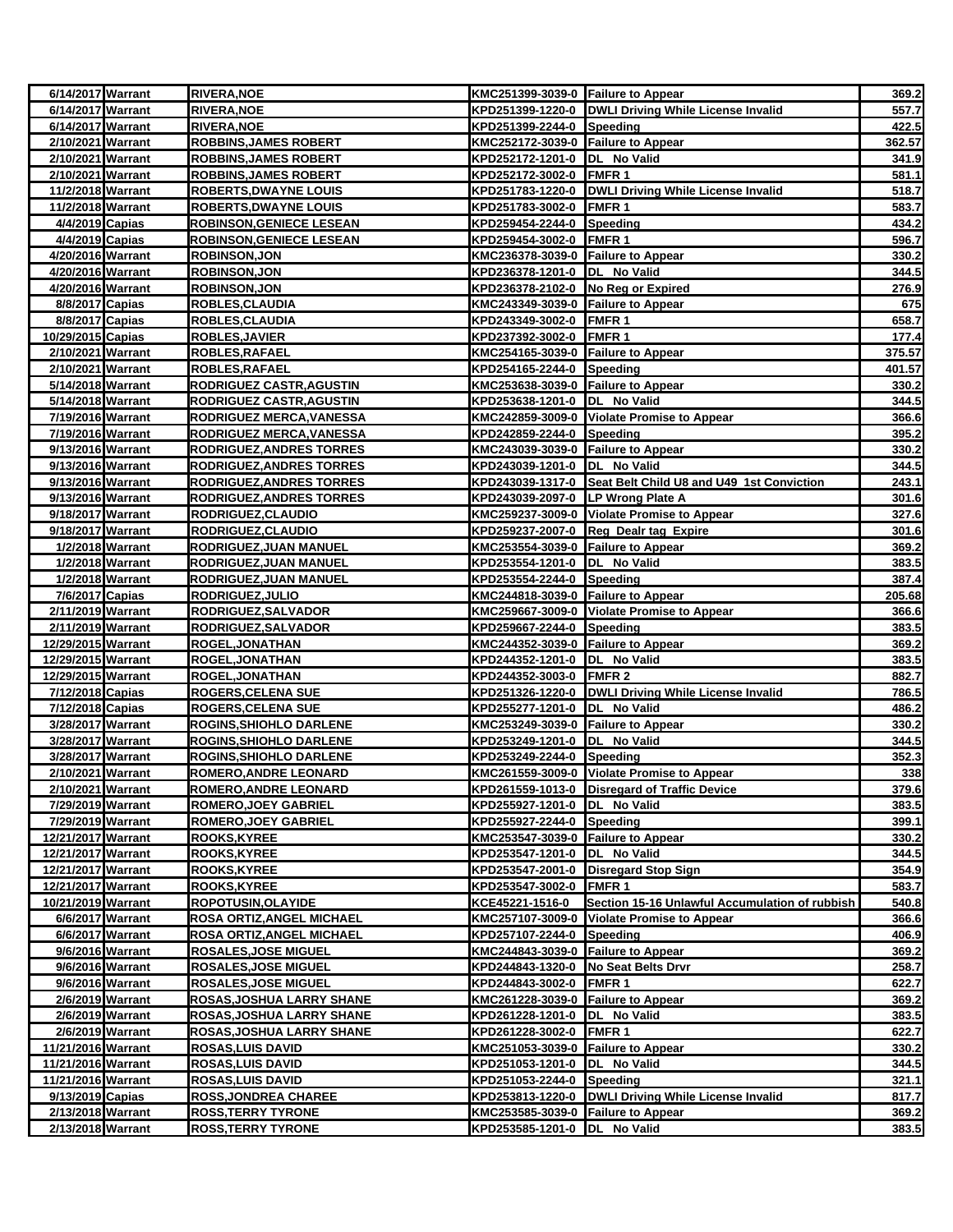| 2/13/2018 Warrant                      |                  | <b>ROSS, TERRY TYRONE</b>                                      | KPD253585-1303-0 SB Child 2 4                                      |                                                      | 499.33         |
|----------------------------------------|------------------|----------------------------------------------------------------|--------------------------------------------------------------------|------------------------------------------------------|----------------|
|                                        | 3/9/2020 Warrant | ROTENBERRY, JERRY                                              | KCE45256-5136-0                                                    | Sect 15 3 Unlawful accum jnk veh                     | 412.1          |
|                                        | 3/9/2020 Warrant | ROTENBERRY, JERRY                                              | KCE45257-1516-0                                                    | Section 15-16 Unlawful Accumulation of rubbish       | 540.8          |
|                                        | 3/9/2020 Warrant | <b>ROTENBERRY, JERRY</b>                                       | KCE45272-4512-0                                                    | Parking Recreational Veh In Front City Ordianno      | 280.8          |
|                                        | 3/9/2020 Warrant | <b>ROTENBERRY, JERRY</b>                                       | KMC45256-3039-0                                                    | <b>Failure to Appear</b>                             | 356.2          |
| 1/28/2020 Warrant                      |                  | <b>ROYAL, COREY MAURICE</b>                                    | KMC259836-3039-0 Failure to Appear                                 |                                                      | 375.57         |
| 1/28/2020 Warrant                      |                  | <b>ROYAL, COREY MAURICE</b>                                    |                                                                    | KPD259836-1220-0 DWLI Driving While License Invalid  | 531.7          |
| 2/10/2021 Warrant                      |                  | <b>ROZNOSKY, TRACY</b>                                         | KMC254125-3039-0 Failure to Appear                                 |                                                      | 375.57         |
| 2/10/2021 Warrant                      |                  | <b>ROZNOSKY, TRACY</b>                                         |                                                                    | KPD254125-1220-0 DWLI Driving While License Invalid  | 529.1          |
| 2/10/2021 Warrant                      |                  | <b>ROZNOSKY, TRACY</b>                                         | KPD254125-2102-0 No Reg or Expired                                 |                                                      | 287.3          |
| 2/10/2021 Warrant                      |                  | RUBALCABA, RIGOBERTO                                           | KMC261563-3039-0 Failure to Appear                                 |                                                      | 362.57         |
| 2/10/2021 Warrant                      |                  | RUBALCABA, RIGOBERTO                                           | KPD261563-1201-0  DL No Valid                                      |                                                      | 341.9          |
| 2/10/2021 Warrant                      |                  | RUBALCABA, RIGOBERTO                                           | KPD261563-2244-0 Speeding                                          |                                                      | 372.97         |
| 6/29/2016 Warrant                      |                  | RUBELL, PAULETTE MACHELA                                       |                                                                    | KPD244302-3019-0 Criminal Mischef Inconv             | 353.6          |
| 10/21/2019 Warrant                     |                  | RUIZ FERNANDEZ, JOSE ALFREDO                                   | KMC251968-3039-0 Failure to Appear                                 |                                                      | 395.2          |
| 10/21/2019 Warrant                     |                  | RUIZ FERNANDEZ, JOSE ALFREDO                                   | KPD251968-1209-0 DL Expired Op                                     |                                                      | 362.7          |
| 10/21/2019 Warrant                     |                  | RUIZ FERNANDEZ, JOSE ALFREDO                                   | KPD251968-2102-0                                                   | No Reg or Expired                                    | 315.9          |
| 10/21/2019 Warrant                     |                  | RUIZ FERNANDEZ, JOSE ALFREDO                                   | KPD251968-3002-0                                                   | <b>FMFR1</b>                                         | 622.7          |
|                                        | 4/4/2018 Warrant | <b>RUIZ FERNANDO, JOSE ALFREDO</b>                             |                                                                    | KPD259400-1220-0  DWLI Driving While License Invalid | 518.7          |
| 7/19/2016 Warrant                      |                  | RUIZ GONZALEZ, JUAN                                            | KPD242860-3002-0                                                   | <b>FMFR1</b>                                         | 622.7          |
| 5/8/2019 Capias                        |                  | <b>RUIZ,CINDY</b>                                              | KMC257322-3039-0 Failure to Appear                                 |                                                      | 689            |
|                                        | 2/4/2019 Warrant | <b>RUIZ, GILBERT PINA</b>                                      |                                                                    | KPD251844-3016-0 Assault Contact/Family Violence     | 607.1          |
| 9/1/2015 Capias                        |                  | RUIZ, HUGO                                                     | KPD208396-2244-0 Speeding                                          |                                                      | 370.1          |
| 9/1/2015 Capias                        |                  | <b>RUIZ,HUGO</b>                                               | KPD208396-3002-0 FMFR 1                                            |                                                      | 619.7          |
| 10/8/2015 Capias                       |                  | <b>RUIZ,HUGO</b>                                               | KPD208396-1201-0 DL No Valid                                       |                                                      | 259.7          |
| 8/21/2014 Warrant                      |                  | <b>RUIZ,JULIO CESAR</b>                                        | KPD221182-1201-0  DL No Valid                                      |                                                      | 278.2          |
| 1/18/2017 Warrant<br>1/18/2017 Warrant |                  | <b>RUIZ,STEVEN</b><br><b>RUIZ, STEVEN</b>                      | KPD251134-2244-0 Speeding                                          | KMC251134-3009-0 Violate Promise to Appear           | 366.6<br>453.7 |
| 8/29/2018 Warrant                      |                  | <b>RYAN, KYLE SCOTT</b>                                        |                                                                    |                                                      | 315.9          |
| 8/29/2018 Warrant                      |                  | <b>RYAN, KYLE SCOTT</b>                                        | KPD255709-2102-0 No Reg or Expired<br>KPD255709-3002-0 FMFR 1      |                                                      | 622.7          |
| 1/28/2020 Warrant                      |                  | RYDER, JEFFERY                                                 | KMC261541-3039-0 Failure to Appear                                 |                                                      | 362.57         |
| 1/28/2020 Warrant                      |                  | RYDER, JEFFERY                                                 | KPD261541-3002-0 FMFR 1                                            |                                                      | 583.7          |
|                                        | 1/2/2018 Warrant | <b>SAAVEDRA, MARIO ALBERTO</b>                                 | KMC257280-3039-0 Failure to Appear                                 |                                                      | 369.2          |
|                                        | 1/2/2018 Warrant | SAAVEDRA,MARIO ALBERTO                                         | KPD257280-2102-0 No Reg or Expired                                 |                                                      | 315.9          |
| 5/31/2017 Capias                       |                  | <b>SACKS, ERIC</b>                                             | KMC234184-3039-0 Failure to Appear                                 |                                                      | 400            |
| 3/9/2015 Capias                        |                  | <b>SALAZAR, GUILLERMO</b>                                      |                                                                    | KPD237878-1742-0 Passing No Pass Zone                | 196.17         |
| 10/21/2019 Warrant                     |                  | <b>SALINAS, OSCAR SALINAS</b>                                  | KMC254016-3039-0 Failure to Appear                                 |                                                      | 395.2          |
| 10/21/2019 Warrant                     |                  | <b>SALINAS, OSCAR SALINAS</b>                                  | KPD254016-2102-0 No Reg or Expired                                 |                                                      | 315.9          |
| 10/21/2019 Warrant                     |                  | <b>SALINAS, OSCAR SALINAS</b>                                  | KPD254016-3002-0 FMFR 1                                            |                                                      | 622.7          |
|                                        | 4/4/2017 Warrant | <b>SANCHEZ, ANGEL</b>                                          | KMC255255-3039-0 Failure to Appear                                 |                                                      | 369.2          |
|                                        | 4/4/2017 Warrant | <b>SANCHEZ, ANGEL</b>                                          | KPD255255-1201-0  DL No Valid                                      |                                                      | 383.5          |
|                                        | 4/4/2017 Warrant | SANCHEZ, ANGEL                                                 | KPD255255-2102-0 No Reg or Expired                                 |                                                      | 315.9          |
|                                        | 4/4/2017 Warrant | SANCHEZ, ANGEL                                                 | KPD255255-3002-0 FMFR 1                                            |                                                      | 622.7          |
| 4/28/2017 Warrant                      |                  | <b>SANCHEZ, ANGEL</b>                                          | KPD251327-1201-0  DL No Valid                                      |                                                      | 383.5          |
| 4/28/2017 Warrant                      |                  | <b>SANCHEZ, ANGEL</b>                                          |                                                                    | KPD251327-3053-0 Possession Drug Paraphernalia       | 514.8          |
| 1/28/2020 Warrant                      |                  | SANCHEZ, JOANA                                                 | KMC254020-3039-0 Failure to Appear                                 |                                                      | 375.57         |
| 1/28/2020 Warrant                      |                  | <b>SANCHEZ,JOANA</b>                                           | KPD254020-2102-0 No Reg or Expired                                 |                                                      | 289.9          |
|                                        | 6/9/2015 Warrant | <b>SANCHEZ, JORGE</b>                                          | KMC239408-3039-0 Failure to Appear                                 |                                                      | 330.2          |
|                                        | 6/9/2015 Warrant | <b>SANCHEZ, JORGE</b>                                          | KPD239408-1201-0  DL No Valid                                      |                                                      | 344.5          |
|                                        | 6/9/2015 Warrant | <b>SANCHEZ, JORGE</b>                                          | KPD239408-2244-0 Speeding                                          |                                                      | 344.5          |
| 4/26/2016 Warrant                      |                  | <b>SANCHEZ, KERRI ANNETTE</b>                                  | KMC236379-3039-0 Failure to Appear                                 |                                                      | 369.2          |
| 4/26/2016 Warrant                      |                  | <b>SANCHEZ, KERRI ANNETTE</b>                                  |                                                                    | KPD236379-1220-0 DWLI Driving While License Invalid  | 557.7          |
| 4/26/2016 Warrant                      |                  | <b>SANCHEZ, KERRI ANNETTE</b>                                  | KPD236379-2102-0 No Reg or Expired                                 |                                                      | 315.9          |
| 7/31/2018 Warrant                      |                  | <b>SANCHEZ-DIAZ, JOSE VICTOR</b>                               | KMC251696-3039-0 Failure to Appear                                 |                                                      | 330.2          |
| 7/31/2018 Warrant                      |                  | <b>SANCHEZ-DIAZ, JOSE VICTOR</b>                               | KPD251696-1201-0 DL No Valid                                       |                                                      | 344.5          |
| 7/31/2018 Warrant                      |                  | <b>SANCHEZ-DIAZ, JOSE VICTOR</b>                               | KPD251696-3002-0                                                   | FMFR 1                                               | 583.7          |
| 6/24/2021 Warrant                      |                  | <b>SANDERS, EDDIE III</b>                                      | KMC252242-3039-0 Failure to Appear                                 |                                                      | 293.9          |
| 6/24/2021 Warrant                      |                  | <b>SANDERS, EDDIE III</b>                                      | KPD252242-1200-0                                                   | DL Not in Possession                                 | 265            |
| 6/27/2017 Capias                       |                  | <b>SANDERS, ELBERT LEE</b>                                     | KMC230557-3039-0                                                   | <b>Failure to Appear</b>                             | 675            |
| 8/16/2017 Warrant                      |                  | <b>SAUBLE, ASHLEY BREANN</b>                                   | KMC255406-3039-0 Failure to Appear                                 |                                                      | 369.2          |
| 8/16/2017 Warrant                      |                  | <b>SAUBLE, ASHLEY BREANN</b>                                   | KPD255406-1201-0 DL No Valid<br>KPD255406-2102-0 No Reg or Expired |                                                      | 383.5          |
| 8/16/2017 Warrant<br>8/10/2016 Warrant |                  | <b>SAUBLE, ASHLEY BREANN</b><br><b>SAVAGE, CLIFTON CHARLES</b> | KMC242924-3039-0 Failure to Appear                                 |                                                      | 315.9<br>369.2 |
| 8/10/2016 Warrant                      |                  | <b>SAVAGE, CLIFTON CHARLES</b>                                 | KPD242924-1201-0 DL No Valid                                       |                                                      | 383.5          |
| 8/10/2016 Warrant                      |                  | <b>SAVAGE, CLIFTON CHARLES</b>                                 | KPD242924-2244-0 Speeding                                          |                                                      | 360.1          |
|                                        |                  |                                                                |                                                                    |                                                      |                |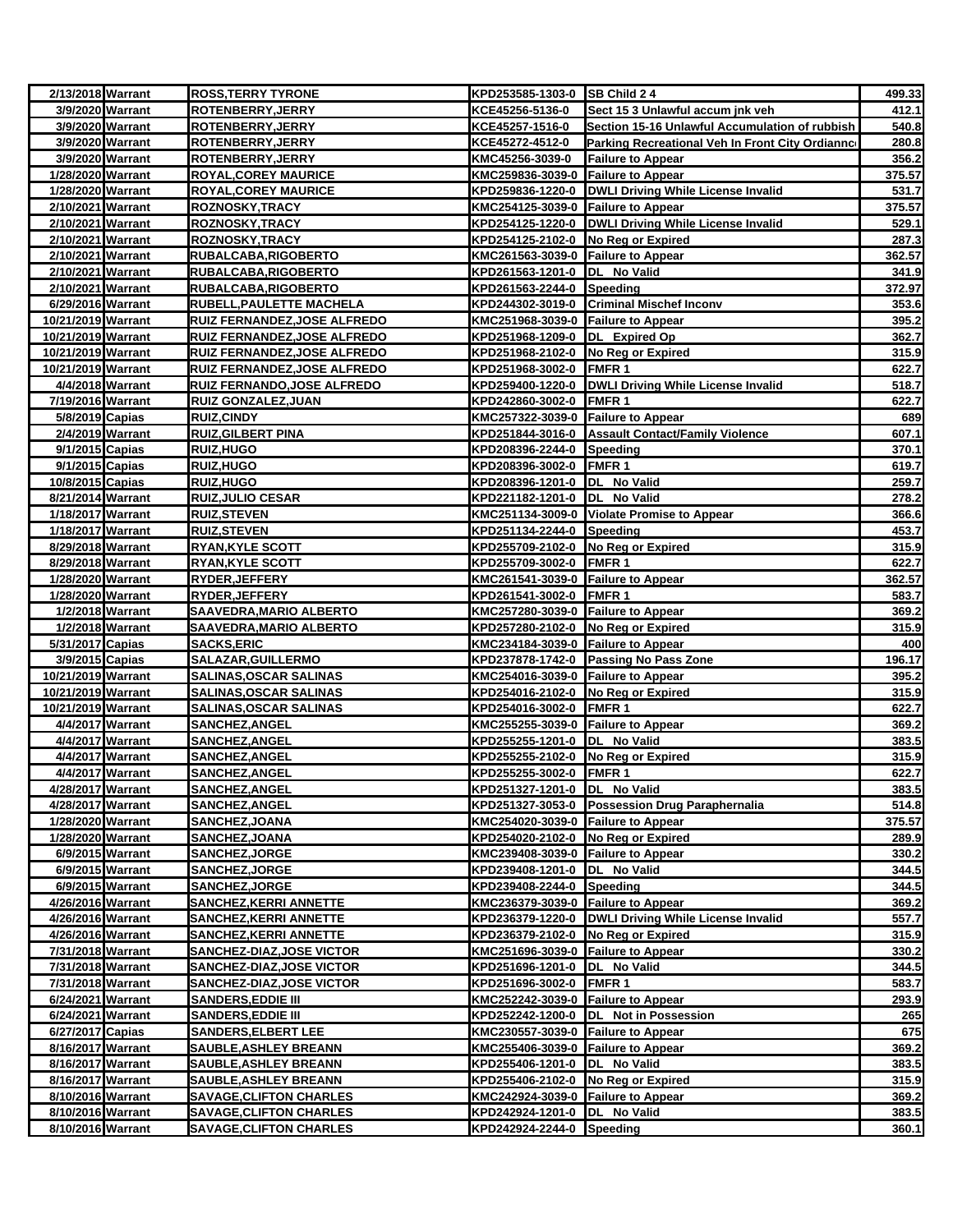| 8/10/2016 Warrant                      |                  | <b>SAVAGE, CLIFTON CHARLES</b>                           | KPD242924-3002-0 FMFR 1                                         |                                                       | 622.7           |
|----------------------------------------|------------------|----------------------------------------------------------|-----------------------------------------------------------------|-------------------------------------------------------|-----------------|
|                                        | 7/8/2016 Warrant | <b>SAWYER JR, DICKIE LEE</b>                             |                                                                 | KMC242848-3009-0 Violate Promise to Appear            | 366.6           |
|                                        | 7/8/2016 Warrant | <b>SAWYER JR, DICKIE LEE</b>                             |                                                                 | KPD242848-2007-0 Reg Dealr tag Expire                 | 340.6           |
|                                        | 7/8/2016 Warrant | <b>SAWYER JR, DICKIE LEE</b>                             | KPD242848-3002-0 FMFR 1                                         |                                                       | 622.7           |
| 4/20/2016 Warrant                      |                  | <b>SAWYER JR, HERBERT LEE</b>                            | KMC244562-3039-0 Failure to Appear                              |                                                       | 369.2           |
| 4/20/2016 Warrant                      |                  | <b>SAWYER JR, HERBERT LEE</b>                            | KPD244562-1201-0  DL No Valid                                   |                                                       | 383.5           |
| 4/20/2016 Warrant                      |                  | <b>SAWYER JR, HERBERT LEE</b>                            | KPD244562-2102-0 No Reg or Expired                              |                                                       | 315.9           |
| 11/7/2017 Warrant                      |                  | <b>SEALS, COURTNEY LYNN</b>                              | KMC251515-3039-0 Failure to Appear                              |                                                       | 369.2           |
| 11/7/2017 Warrant                      |                  | <b>SEALS, COURTNEY LYNN</b>                              | KPD251515-1201-0 DL No Valid                                    |                                                       | 383.5           |
| 11/7/2017 Warrant                      |                  | <b>SEALS, COURTNEY LYNN</b>                              |                                                                 | KPD251515-2220-0 Speeding School Zone                 | 421.07          |
| 8/28/2014 Warrant                      |                  | <b>SEARS, AMBER KAY</b>                                  | KMC241601-3039-0 Failure to Appear                              |                                                       | 369.2           |
| 8/28/2014 Warrant<br>8/28/2014 Warrant |                  | <u>SEARS, AMBER KAY</u>                                  | KPD241601-1201-0 DL No Valid                                    |                                                       | 383.5           |
|                                        |                  | <b>SEARS, AMBER KAY</b>                                  | KPD241601-2244-0 Speeding<br>KMC222905-3039-0 Failure to Appear |                                                       | 371.8<br>425.1  |
| 4/17/2015 Capias<br>4/17/2015 Capias   |                  | <b>SEATON, OMAR JOCQUE</b>                               |                                                                 |                                                       | 421.2           |
| 4/17/2015 Capias                       |                  | <b>SEATON, OMAR JOCQUE</b><br><b>SEATON, OMAR JOCQUE</b> | KPD222905-1201-0  DL No Valid<br>KPD222905-2244-0 Speeding      |                                                       | 455             |
| 4/17/2015 Capias                       |                  | <b>SEATON, OMAR JOCQUE</b>                               | KPD222905-3002-0                                                | <b>FMFR1</b>                                          | 681.2           |
|                                        | 2/2/2016 Warrant | <b>SECHOVEC, JAY DERIK</b>                               | KMC234287-3039-0 Failure to Appear                              |                                                       | 330.2           |
|                                        | 2/2/2016 Warrant | <b>SECHOVEC, JAY DERIK</b>                               | KMC245534-3039-0 Failure to Appear                              |                                                       | 330.2           |
|                                        | 2/2/2016 Warrant | <b>SECHOVEC, JAY DERIK</b>                               |                                                                 | KPD234287-3055-0 Alcohol Public Intox                 | 518.7           |
|                                        | 2/2/2016 Warrant | <b>SECHOVEC, JAY DERIK</b>                               |                                                                 | KPD245534-3055-0 Alcohol Public Intox                 | 518.7           |
| 5/23/2017 Warrant                      |                  | <b>SEGURA-OLVERA, OSCAR E</b>                            |                                                                 | KMC255336-3009-0 Violate Promise to Appear            | 366.6           |
| 5/23/2017 Warrant                      |                  | <b>SEGURA-OLVERA, OSCAR E</b>                            |                                                                 | KPD255336-2001-0 Disregard Stop Sign                  | 393.9           |
| 4/20/2016 Warrant                      |                  | <b>SELLERS, JOSEPH DEMETRIUS</b>                         |                                                                 | KMC236368-3009-0 Violate Promise to Appear            | 327.6           |
| 4/20/2016 Warrant                      |                  | <b>SELLERS, JOSEPH DEMETRIUS</b>                         | KPD236368-2244-0 Speeding                                       |                                                       | 387.4           |
| 1/28/2020 Warrant                      |                  | <b>SHAFER, MARSHA</b>                                    | KMC256047-3039-0 Failure to Appear                              |                                                       | 375.57          |
| 1/28/2020 Warrant                      |                  | <b>SHAFER, MARSHA</b>                                    | KPD256047-1201-0  DL No Valid                                   |                                                       | 357.5           |
| 10/3/2017 Warrant                      |                  | SHAHREZAEI, SAEID                                        | KMC255463-3039-0 Failure to Appear                              |                                                       | 330.2           |
| 10/3/2017 Warrant                      |                  | <b>SHAHREZAEI, SAEID</b>                                 | KPD255463-1201-0  DL No Valid                                   |                                                       | 344.5           |
| 10/3/2017 Warrant                      |                  | <b>SHAHREZAEI, SAEID</b>                                 | KPD255463-2244-0 Speeding                                       |                                                       | 348.4           |
| 10/3/2017 Warrant                      |                  | SHAHREZAEI, SAEID                                        | KPD255463-3002-0                                                | <b>FMFR1</b>                                          | 583.7           |
|                                        | 5/7/2021 Warrant | <b>SHERWOOD, WAYNE ROBERT</b>                            | KMC256053-3039-0 Failure to Appear                              |                                                       | 440.57          |
|                                        | 5/7/2021 Warrant | <b>SHERWOOD, WAYNE ROBERT</b>                            | KPD256053-2102-0 No Reg or Expired                              |                                                       | 354.9           |
| 2/10/2021 Warrant                      |                  | SHIRES, JEANNINE GUSTAFSON                               | KMC259925-3039-0 Failure to Appear                              |                                                       | 375.57          |
| 10/3/2017 Warrant                      |                  | SHOEMAKE, JEREMIAH CHRISTOPHER                           | KMC259263-3039-0 Failure to Appear                              |                                                       | 369.2           |
| 10/3/2017 Warrant                      |                  | <b>SHOEMAKE, JEREMIAH CHRISTOPHER</b>                    |                                                                 | KPD259263-1220-0   DWLI Driving While License Invalid | 557.7           |
| 10/3/2017 Warrant                      |                  | SHOEMAKE, JEREMIAH CHRISTOPHER                           | KPD259263-2102-0 No Reg or Expired                              |                                                       | 315.9           |
| 10/3/2017 Warrant                      |                  | <b>SHOEMAKE, JEREMIAH CHRISTOPHER</b>                    | KPD259263-3002-0 FMFR 1                                         |                                                       | 622.7           |
| 6/24/2021 Warrant                      |                  | <b>SHOEMAKER, KEVIN CHARLES</b>                          |                                                                 | KPD260031-2000-0 Disregard Red Light                  | 320.9           |
| 9/16/2014 Warrant                      |                  | <b>SHRESTA, BRITTANY CHAPMAN</b>                         | KMC241710-3039-0 Failure to Appear                              |                                                       | 369.2           |
| 9/16/2014 Warrant                      |                  | SHRESTA, BRITTANY CHAPMAN                                |                                                                 | KPD241710-1013-0 Disregard of Traffic Device          | 379.6           |
| 7/21/2017 Warrant                      |                  | <b>SIBLEY,JESTON DEVOUR</b>                              | KMC241766-3039-0 Failure to Appear                              |                                                       | 419.2           |
| 7/21/2017 Warrant                      |                  | <b>SIBLEY, JESTON DEVOUR</b>                             | KPD241766-1201-0  DL No Valid                                   |                                                       | 433.5           |
| 7/21/2017 Warrant                      |                  | <b>SIBLEY, JESTON DEVOUR</b>                             | KPD241766-2244-0 Speeding                                       |                                                       | 472.5           |
| 5/17/2017 Warrant                      |                  | SILVA PUENTE, ALEJANDRO                                  | KMC251359-3039-0 Failure to Appear                              |                                                       | 369.2           |
| 5/17/2017 Warrant                      |                  | SILVA PUENTE, ALEJANDRO                                  |                                                                 | KPD251359-1200-0 DL Not in Possession                 | 354.9           |
| 5/17/2017 Warrant                      |                  | SILVA PUENTE, ALEJANDRO                                  | KPD251359-3002-0 FMFR 1                                         |                                                       | 622.7           |
| 10/23/2018 Capias                      |                  | <b>SILVA, ANTONIO DE, JESUS</b>                          | KPD251385-1201-0 DL No Valid                                    |                                                       | 90.94           |
| 10/23/2018 Capias                      |                  | <b>SILVA, ANTONIO DE, JESUS</b>                          | KPD251385-2244-0 Speeding                                       |                                                       | 458.5           |
| 10/23/2018 Capias                      |                  | <b>SILVA, ANTONIO DE, JESUS</b>                          | KPD251385-3002-0                                                | FMFR <sub>1</sub>                                     | 658.7           |
| 10/23/2018 Capias                      |                  | <b>SILVA, ANTONIO DE, JESUS</b>                          | KPD257067-1201-0 DL No Valid                                    |                                                       | 458.5           |
| 10/30/2018 Capias                      |                  | <b>SILVA, ANTONIO DE, JESUS</b>                          | KPD257067-3002-0 FMFR 1                                         |                                                       | 697.7           |
| 2/21/2017 Warrant                      |                  | <b>SIMMONS, HAROLD LEE</b>                               | KMC253174-3039-0 Failure to Appear                              |                                                       | 330.2           |
| 2/21/2017 Warrant                      |                  | <b>SIMMONS, HAROLD LEE</b>                               | KPD253174-1201-0 DL No Valid                                    |                                                       | 344.5           |
| 2/21/2017 Warrant                      |                  | <b>SIMMONS, HAROLD LEE</b>                               |                                                                 | KPD253174-1310-0 Brake Lights Defect                  | 383.5           |
| 2/21/2017 Warrant                      |                  | <b>SIMMONS, HAROLD LEE</b>                               | KPD253174-2102-0 No Reg or Expired                              |                                                       | 276.9           |
|                                        | 2/6/2019 Warrant | <b>SIMMONS, HAROLD LEE</b>                               | KMC251817-3039-0 Failure to Appear                              |                                                       | 330.2           |
|                                        | 2/6/2019 Warrant | <b>SIMMONS, HAROLD LEE</b>                               | KPD251817-1201-0 DL No Valid                                    |                                                       | 344.5           |
|                                        | 2/6/2019 Warrant | <b>SIMMONS, HAROLD LEE</b>                               | KPD251817-2102-0                                                | No Reg or Expired                                     | 276.9           |
|                                        | 2/6/2019 Warrant | <b>SIMMONS, HAROLD LEE</b>                               | KPD251817-3002-0                                                | FMFR 1                                                | 583.7           |
| 3/21/2019 Warrant                      |                  | <b>SIMMONS, HAROLD LEE</b>                               | KMC251870-3039-0 Failure to Appear                              |                                                       | 330.2           |
| 3/21/2019 Warrant                      |                  | <b>SIMMONS, HAROLD LEE</b>                               | KPD251870-1201-0  DL No Valid                                   |                                                       | 344.5           |
| 3/21/2019 Warrant<br>3/21/2019 Warrant |                  | <b>SIMMONS, HAROLD LEE</b>                               | KPD251870-2102-0 No Reg or Expired                              |                                                       | 276.9           |
| 7/20/2015 Warrant                      |                  | <b>SIMMONS, HAROLD LEE</b><br><b>SIMPKINS,TROY D</b>     | KPD251870-3002-0 FMFR 1<br>KMC222360-3039-0 Failure to Appear   |                                                       | 583.7<br>479.18 |
|                                        |                  |                                                          |                                                                 |                                                       |                 |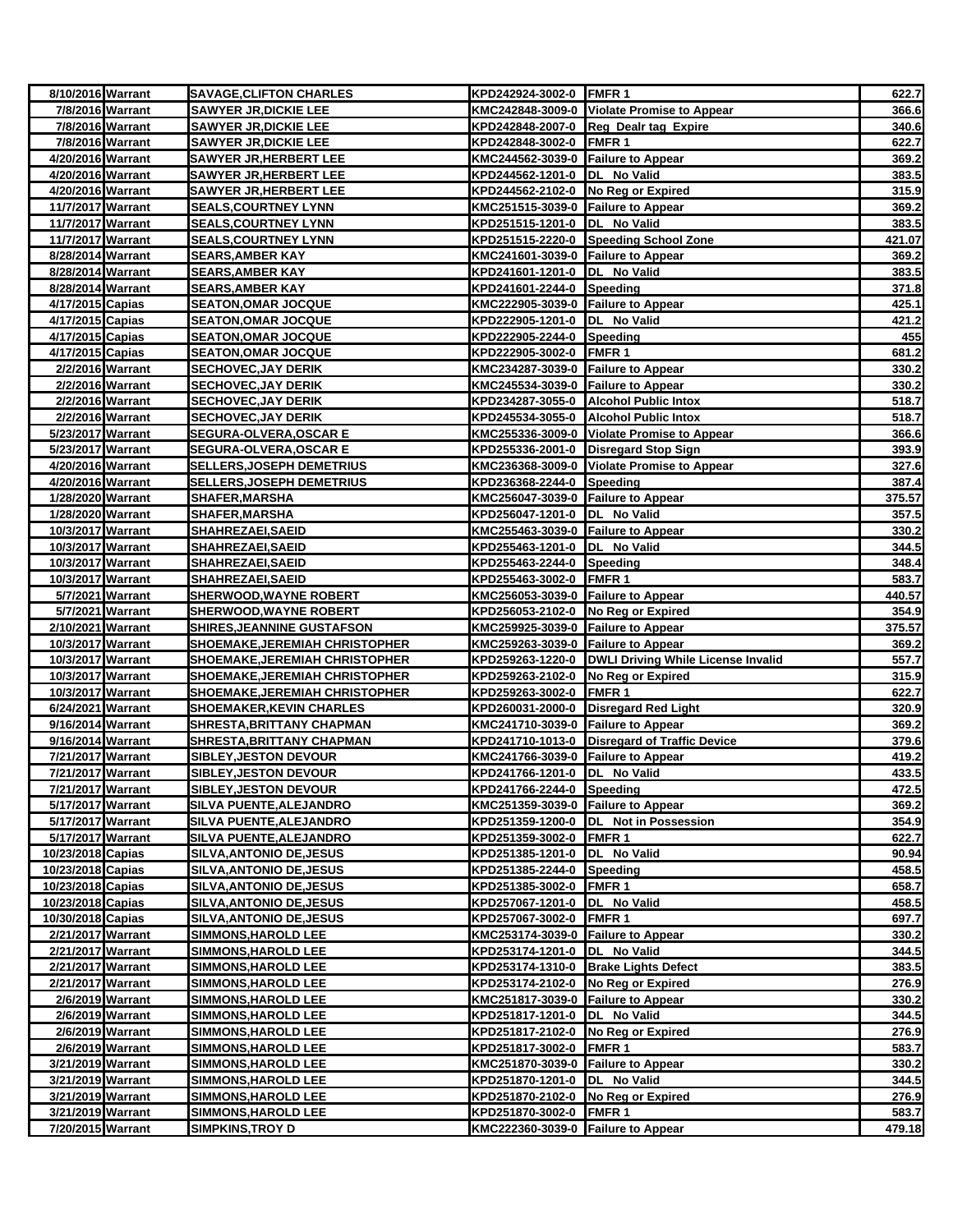| 7/20/2015 Warrant                      | <b>SIMPKINS, TROY D</b>                                             |                                                               | KPD222360-1220-0 DWLI Driving While License Invalid        | 727.61         |
|----------------------------------------|---------------------------------------------------------------------|---------------------------------------------------------------|------------------------------------------------------------|----------------|
| 7/20/2015 Warrant                      | <b>SIMPKINS, TROY D</b>                                             | KPD222360-2244-0 Speeding                                     |                                                            | 492.7          |
| 10/22/2014 Capias                      | SMILEY, JACQUELINE LYNETTE                                          |                                                               | KPD243689-1013-0 Disregard of Traffic Device               | 321.1          |
| 8/6/2019 Warrant                       | <b>SMITH,ALICE LEE</b>                                              | KMC259740-3039-0 Failure to Appear                            |                                                            | 330.2          |
| 8/6/2019 Warrant                       | <b>SMITH, ALICE LEE</b>                                             | KPD259740-2102-0 No Reg or Expired                            |                                                            | 315.9          |
| 8/6/2019 Warrant                       | <b>SMITH, ALICE LEE</b>                                             | KPD259740-3002-0 FMFR 1                                       |                                                            | 622.7          |
| 8/9/2019 Capias                        | <b>SMITH, FRENZAIL GIANTE</b>                                       | KPD251654-1201-0 DL No Valid                                  |                                                            | 394.5          |
| 2/10/2021 Warrant                      | <b>SMITH, KIZZY</b>                                                 | KPD259964-3002-0 FMFR 1                                       |                                                            | 581.1          |
| 3/31/2015 Warrant                      | <b>SMITH, MARVIN JOE</b>                                            | KMC241937-3039-0 Failure to Appear                            |                                                            | 330.2          |
| 3/31/2015 Warrant                      | <b>SMITH, MARVIN JOE</b>                                            |                                                               | KPD241937-1220-0 DWLI Driving While License Invalid        | 518.7          |
| 6/28/2017 Warrant                      | <b>SMITH, PAULA LOWEANA</b>                                         | KMC253190-3039-0 Failure to Appear                            |                                                            | 369.2          |
| 6/28/2017 Warrant                      | <b>SMITH, PAULA LOWEANA</b>                                         |                                                               | KPD253190-1220-0   DWLI Driving While License Invalid      | 557.7          |
| 6/28/2017 Warrant                      | SMITH, PAULA LOWEANA                                                | KPD253190-3002-0 FMFR 1                                       |                                                            | 622.7          |
| 10/23/2018 Capias                      | <b>SMITH, ROBERT EARL</b>                                           | KPD253341-1209-0 DL Expired Op                                |                                                            | 407.7          |
| 10/23/2018 Capias                      | SMITH,ROBERT EARL                                                   | KPD253341-3002-0 FMFR 1                                       |                                                            | 667.7          |
| 8/8/2019 Warrant                       | <b>SMITH,RODDRICK DAMUND</b>                                        |                                                               | KPD259747-1220-0 DWLI Driving While License Invalid        | 557.7          |
| 8/8/2019 Warrant                       | <b>SMITH, RODDRICK DAMUND</b>                                       | KPD259747-2102-0 No Reg or Expired                            |                                                            | 315.9          |
| 6/28/2017 Warrant                      | <b>SMITH,RONALD G</b>                                               | KMC236534-3039-0 Failure to Appear                            |                                                            | 369.2          |
| 6/28/2017 Warrant                      | SMITH,RONALD G                                                      | KPD236534-1201-0  DL No Valid                                 |                                                            | 383.5          |
| 4/15/2021 Warrant                      | <b>SMITH, SABASTIAN</b>                                             |                                                               | KPD254076-3053-0 Possession Drug Paraphernalia             | 514.8          |
| 7/13/2016 Warrant                      | <b>SMITH, SHAMON TYRELL</b>                                         | KMC244718-3039-0 Failure to Appear                            |                                                            | 369.2          |
| 7/13/2016 Warrant                      | <b>SMITH, SHAMON TYRELL</b>                                         |                                                               | KPD244718-1220-0  DWLI Driving While License Invalid       | 557.7          |
| 7/13/2016 Warrant                      | <b>SMITH, SHAMON TYRELL</b>                                         | KPD244718-2244-0 Speeding                                     |                                                            | 387.4          |
| 5/28/2015 Warrant                      | SMITHERMAN, BRITTANY NICHOLE                                        | KMC239401-3039-0 Failure to Appear                            |                                                            | 330.2          |
| 5/28/2015 Warrant                      | <b>SMITHERMAN, BRITTANY NICHOLE</b>                                 | KPD239401-1201-0  DL No Valid                                 |                                                            | 344.5          |
| 5/28/2015 Warrant                      | SMITHERMAN, BRITTANY NICHOLE                                        | KPD239401-2102-0 No Reg or Expired                            |                                                            | 276.9          |
| 5/28/2015 Warrant<br>3/17/2015 Warrant | <b>SMITHERMAN, BRITTANY NICHOLE</b><br><b>SOLIS-BARRIOS,GABRIEL</b> | KPD239401-3002-0 FMFR 1<br>KMC243927-3039-0 Failure to Appear |                                                            | 583.7<br>330.2 |
| 3/17/2015 Warrant                      | <b>SOLIS-BARRIOS, GABRIEL</b>                                       | KPD243927-1201-0 DL No Valid                                  |                                                            | 344.5          |
| 3/17/2015 Warrant                      | SOLIS-BARRIOS,GABRIEL                                               |                                                               | KPD243927-1317-0 Seat Belt Child U8 and U49 1st Conviction | 243.1          |
| 3/17/2015 Warrant                      | <b>SOLIS-BARRIOS,GABRIEL</b>                                        | KPD243927-2244-0                                              | Speeding                                                   | 325            |
| 11/8/2017 Capias                       | <b>SOLIZ,RIGOBERTO</b>                                              | KPD245715-1201-0  DL No Valid                                 |                                                            | 394.5          |
| 7/7/2015 Warrant                       | <b>SONGER,KIMBERLY</b>                                              | KAC43492-5001-0                                               | <b>ANIMAL-NO CITY LICENSE</b>                              | 258.7          |
| 7/7/2015 Warrant                       | <b>SONGER,KIMBERLY</b>                                              | KAC43492-5001-1                                               | <b>ANIMAL-NO CITY LICENSE</b>                              | 258.7          |
| 7/7/2015 Warrant                       | SONGER, KIMBERLY                                                    | KAC43492-5013-0                                               | <b>AC No Rabies Tag</b>                                    | 258.7          |
| 7/7/2015 Warrant                       | <b>SONGER, KIMBERLY</b>                                             | KAC43492-5013-1                                               | AC No Rabies Tag                                           | 258.7          |
| 7/7/2015 Warrant                       | SONGER, KIMBERLY                                                    | KAC43492-5025-0                                               | <b>ANIMAL-DOMESTIC PET AT LARGE</b>                        | 258.7          |
| 7/7/2015 Warrant                       | <u>SONGER,KIMBERLY</u>                                              | KAC43492-5025-1                                               | <b>ANIMAL-DOMESTIC PET AT LARGE</b>                        | 258.7          |
| 8/9/2016 Capias                        | <b>SORRELLS, CLIFTON ROGER</b>                                      |                                                               | KPD239347-1220-0   DWLI Driving While License Invalid      | 590.2          |
| 4/18/2017 Warrant                      | <b>SOTO ROBLES, CLAUDIA JAZMINARACELI</b>                           | KMC255275-3039-0 Failure to Appear                            |                                                            | 330.2          |
| 4/18/2017 Warrant                      | SOTO ROBLES,CLAUDIA JAZMINARACELI                                   | KPD255275-1201-0  DL No Valid                                 |                                                            | 344.5          |
| 4/18/2017 Warrant                      | SOTO ROBLES, CLAUDIA JAZMINARACELI                                  | KPD255275-2102-0 No Reg or Expired                            |                                                            | 276.9          |
| 4/18/2017 Warrant                      | SOTO ROBLES, CLAUDIA JAZMINARACELI                                  | KPD255275-3002-0 FMFR 1                                       |                                                            | 583.7          |
| 9/26/2016 Warrant                      | <b>SOTO SOLORZANO, EDGAR</b>                                        |                                                               | KMC236528-3009-0 Violate Promise to Appear                 | 327.6          |
| 9/26/2016 Warrant                      | <b>SOTO SOLORZANO,EDGAR</b>                                         | KPD236528-2244-0                                              | Speeding                                                   | 367.9          |
| 2/10/2021 Warrant                      | <b>SPEIGEL, JESSICA</b>                                             | KCE45245-5095-0                                               | UDC SEC 22.11 Cert of Occupancy                            | 492.7          |
| 2/10/2021 Warrant                      | SPEIGEL,JESSICA                                                     | KMC45245-3039-0                                               | <b>Failure to Appear</b>                                   | 375.57         |
| 5/17/2017 Warrant                      | <b>SPRACKLEN, ROBERT WALLACE</b>                                    | KMC255321-3039-0 Failure to Appear                            |                                                            | 369.2          |
| 5/17/2017 Warrant                      | <b>SPRACKLEN,ROBERT WALLACE</b>                                     | KPD255321-1209-0 DL Expired Op                                |                                                            | 362.7          |
| 5/17/2017 Warrant                      | <b>SPRACKLEN, ROBERT WALLACE</b>                                    | KPD255321-2097-0                                              | <b>LP Wrong Plate A</b>                                    | 340.6          |
| 5/17/2017 Warrant                      | <b>SPRACKLEN, ROBERT WALLACE</b>                                    | KPD255321-2111-0                                              | <b>Reg Ficticious</b>                                      | 505.83         |
| 11/7/2017 Warrant                      | <b>STAFFORD,DAVID JERONE</b>                                        | KMC251519-3039-0 Failure to Appear                            |                                                            | 330.2          |
| 11/7/2017 Warrant                      | <b>STAFFORD, DAVID JERONE</b>                                       |                                                               | KPD251519-1220-0  DWLI Driving While License Invalid       | 518.7          |
| 11/7/2017 Warrant                      | <b>STAFFORD, DAVID JERONE</b>                                       | KPD251519-2102-0 No Reg or Expired                            |                                                            | 276.9          |
| 11/28/2017 Warrant                     | <b>STAFFORD, DAVID JERONE</b>                                       | KMC259297-3039-0 Failure to Appear                            |                                                            | 330.2          |
| 11/28/2017 Warrant                     | <b>STAFFORD, DAVID JERONE</b>                                       | KPD259297-1201-0  DL No Valid                                 |                                                            | 344.5          |
| 11/28/2017 Warrant                     | <b>STAFFORD, DAVID JERONE</b>                                       | KPD259297-2099-0 LP Fictious                                  |                                                            | 460.33         |
| 11/28/2017 Warrant                     | <b>STAFFORD, DAVID JERONE</b>                                       | KPD259297-2102-0                                              | No Reg or Expired                                          | 276.9          |
| 2/10/2021 Warrant                      | <b>STANLEY, CHRISTOPHER LOGAN</b>                                   | KMC252128-3039-0 Failure to Appear                            |                                                            | 375.57         |
| 2/10/2021 Warrant                      | <b>STANLEY,CHRISTOPHER LOGAN</b>                                    | KPD252128-2244-0 Speeding                                     |                                                            | 382.07         |
| 2/21/2017 Warrant                      | <b>STARR, HOLLY</b>                                                 | KMC255164-3039-0 Failure to Appear                            |                                                            | 330.2          |
| 2/21/2017 Warrant                      | <b>STARR, HOLLY</b>                                                 | KPD255164-2102-0 No Reg or Expired                            |                                                            | 276.9          |
| 7/21/2017 Warrant                      | <b>STEELE, BOBBY DEE</b>                                            | KMC243489-3039-0 Failure to Appear                            |                                                            | 369.2          |
| 7/21/2017 Warrant                      | <b>STEELE, BOBBY DEE</b>                                            | KMC253058-3039-0 Failure to Appear                            |                                                            | 369.2          |
| 7/21/2017 Warrant                      | <b>STEELE,BOBBY DEE</b>                                             |                                                               | KPD243489-1200-0  DL Not in Possession                     | 354.9          |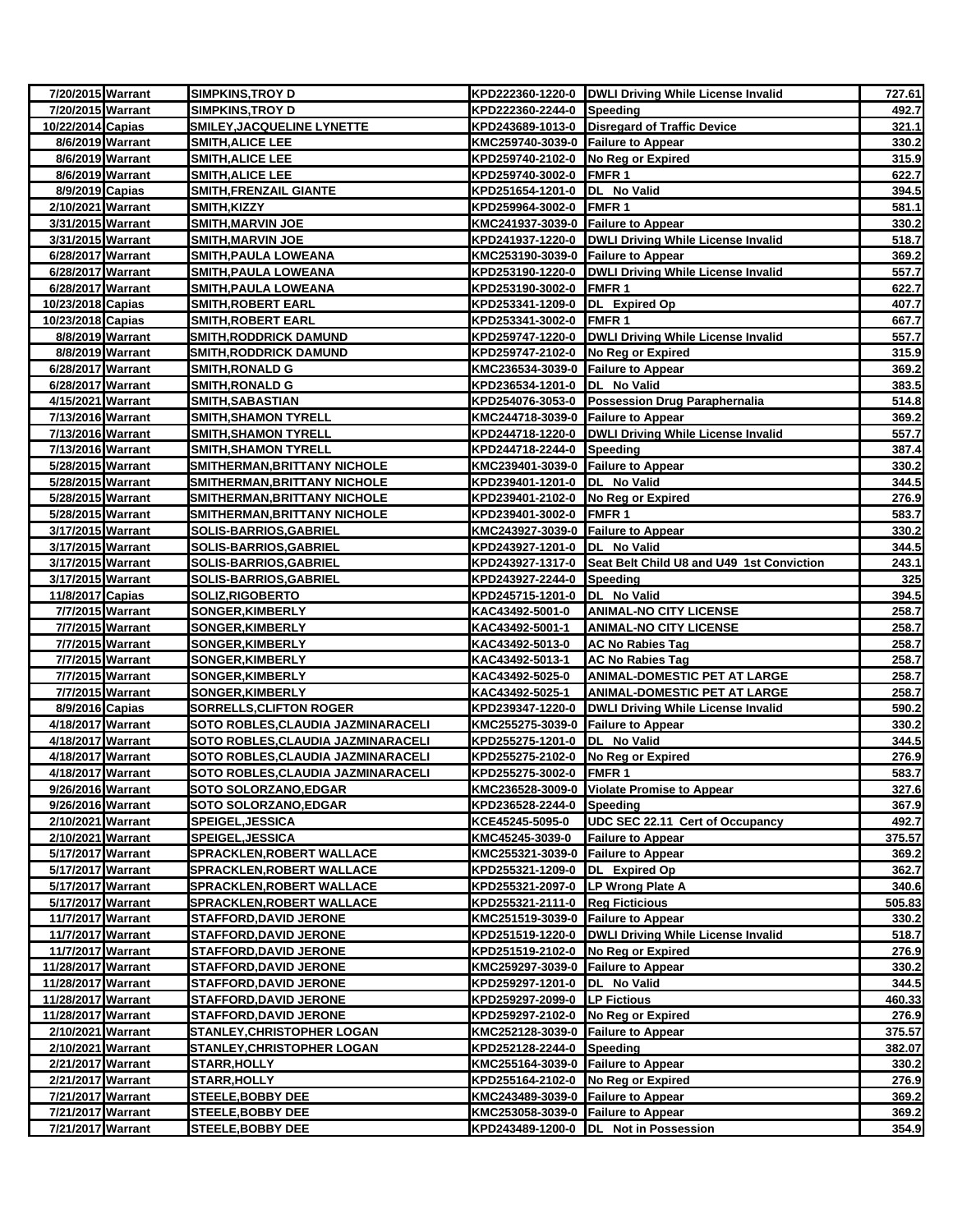| 7/21/2017 Warrant                      |                  | <b>STEELE, BOBBY DEE</b>               | KPD243489-2102-0 No Reg or Expired                        |                                                       | 315.9          |
|----------------------------------------|------------------|----------------------------------------|-----------------------------------------------------------|-------------------------------------------------------|----------------|
| 7/21/2017 Warrant                      |                  | <b>STEELE, BOBBY DEE</b>               |                                                           | KPD253058-1220-0 DWLI Driving While License Invalid   | 557.7          |
| 6/8/2015 Capias                        |                  | <b>STERLING, VICTORIA RENEA</b>        | KMC245275-3039-0 Failure to Appear                        |                                                       | 394.2          |
| 6/8/2015 Capias                        |                  | <b>STERLING, VICTORIA RENEA</b>        |                                                           | KPD245275-1200-0  DL Not in Possession                | 379.9          |
| 8/29/2017 Capias                       |                  | <b>STEVENS, WILLIAM MELTON</b>         |                                                           | KPD253132-1220-0 DWLI Driving While License Invalid   | 460.2          |
| 8/29/2017 Capias                       |                  | <b>STEVENS, WILLIAM MELTON</b>         | KPD253132-2102-0 No Reg or Expired                        |                                                       | 237.47         |
| 11/16/2015 Warrant                     |                  | STEWART, ALEXANDER MICHAEL             | KMC222453-3039-0 Failure to Appear                        |                                                       | 288.6          |
| 11/16/2015 Warrant                     |                  | <b>STEWART, ALEXANDER MICHAEL</b>      | KPD222453-2102-0 No Reg or Expired                        |                                                       | 215.8          |
| 11/16/2015 Warrant                     |                  | <b>STEWART, ALEXANDER MICHAEL</b>      | KPD222453-3003-0 FMFR 2                                   |                                                       | 848.9          |
| 11/29/2018 Warrant                     |                  | <b>STEWART, CORBIN FORREST</b>         |                                                           | KMC244785-3009-0 Violate Promise to Appear            | 332            |
| 11/29/2018 Warrant                     |                  | <b>STEWART, CORBIN FORREST</b>         | KMC244785-3039-0 Failure to Appear                        |                                                       | 334            |
| 11/29/2018 Warrant                     |                  | <b>STEWART, CORBIN FORREST</b>         | KMC244785-3039-1 Failure to Appear                        |                                                       | 369.2          |
| 11/29/2018 Warrant                     |                  | <b>STEWART, CORBIN FORREST</b>         | KPD244785-1320-0 No Seat Belts Drvr                       |                                                       | 249            |
| 11/29/2018 Warrant                     |                  | <b>STEWART, CORBIN FORREST</b>         | KPD244785-3002-0 FMFR 1                                   |                                                       | 529            |
| 3/19/2018 Capias                       |                  | STEWART,DWIGHT WAYNE                   | KPD255352-2244-0 Speeding                                 |                                                       | 391.3          |
| 9/28/2018 Warrant                      |                  | <b>STIMMELL, TIMOTHY HERBERT</b>       | KMC253768-3039-0 Failure to Appear                        |                                                       | 369.2          |
| 9/28/2018 Warrant                      |                  | <b>STIMMELL, TIMOTHY HERBERT</b>       |                                                           | KPD253768-5006-0 ANIMAL-NO RABIES VACC                | 258.7          |
| 9/28/2018 Warrant                      |                  | <b>STIMMELL, TIMOTHY HERBERT</b>       |                                                           | KPD253768-5025-0 ANIMAL-DOMESTIC PET AT LARGE         | 258.7          |
| 9/28/2018 Warrant                      |                  | STIMMELL,TIMOTHY HERBERT               |                                                           | KPD253768-5030-0 ANIMAL-UNLAWFUL RESTRAINT            | 449.8          |
| 6/23/2015 Capias                       |                  | <b>STOUT,CRAIG DEWAYNE</b>             | KPD32638-2245-0                                           | <b>Speeding Const Zone Workers Pres</b>               | 440.7          |
| 6/24/2021 Warrant                      |                  | <b>STRICKLAND, SHARROD DEON</b>        | KMC252237-3039-0 Failure to Appear                        |                                                       | 293.9          |
| 6/24/2021 Warrant                      |                  | <b>STRICKLAND, SHARROD DEON</b>        | KPD252237-2102-0 No Reg or Expired                        |                                                       | 235            |
| 6/24/2021 Warrant                      |                  | <b>STRICKLAND, SHARROD DEON</b>        | KPD252237-3002-0 FMFR 1                                   |                                                       | 471            |
| 10/21/2019 Warrant                     |                  | <b>STRONER, MASON DUANE</b>            | KPD259824-3004-0 FMFR 3                                   |                                                       | 1454.7         |
| 6/14/2017 Warrant                      |                  | <b>SUAREZ URIBE, LUIS</b>              | KMC255345-3039-0 Failure to Appear                        |                                                       | 330.2          |
| 6/14/2017 Warrant                      |                  | <b>SUAREZ URIBE, LUIS</b>              | KPD255345-1201-0  DL No Valid                             |                                                       | 344.5          |
| 6/14/2017 Warrant                      |                  | SUAREZ URIBE,LUIS                      | KPD255345-3002-0 FMFR 1                                   |                                                       | 583.7          |
| 2/10/2016 Warrant                      |                  | SUAREZ,LEONEL                          | KMC242539-3039-0 Failure to Appear                        |                                                       | 330.2<br>344.5 |
| 2/10/2016 Warrant<br>2/10/2016 Warrant |                  | <b>SUAREZ,LEONEL</b><br>SUAREZ, LEONEL | KPD242539-1201-0 DL No Valid<br>KPD242539-2244-0 Speeding |                                                       | 360.1          |
| 2/10/2016 Warrant                      |                  | <b>SUAREZ,LEONEL</b>                   | KPD242539-3002-0 FMFR 1                                   |                                                       | 583.7          |
| 4/4/2018 Warrant                       |                  | <b>SULLIVAN, CAMERON BISHOP</b>        |                                                           | KPD253608-1220-0  DWLI Driving While License Invalid  | 518.7          |
| 1/28/2020 Warrant                      |                  | SULLIVAN,SABASTIAN                     | KMC259832-3039-0 Failure to Appear                        |                                                       | 375.57         |
| 1/28/2020 Warrant                      |                  | SULLIVAN, SABASTIAN                    | KPD259832-1201-0  DL No Valid                             |                                                       | 357.5          |
| 1/28/2020 Warrant                      |                  | SULLIVAN, SABASTIAN                    | KPD259832-2244-0                                          | Speeding                                              | 426.4          |
| 7/12/2018 Warrant                      |                  | <b>SWINDELL, MACHA CARL</b>            | KPD261058-1201-0  DL No Valid                             |                                                       | 344.5          |
| 3/14/2019 Warrant                      |                  | <b>SWINDELL, MACHA CARL</b>            | KPD261058-2244-0 Speeding                                 |                                                       | 286            |
| 3/28/2017 Warrant                      |                  | <b>SWINNEY, MICHAEL LYNN</b>           |                                                           | KMC251250-3009-0 Violate Promise to Appear            | 366.6          |
| 3/28/2017 Warrant                      |                  | <b>SWINNEY, MICHAEL LYNN</b>           | KPD251250-1501-0 FTYROW Left Turn                         |                                                       | 366.6          |
| 6/24/2021 Warrant                      |                  | <b>SYKES, CLIFTO</b>                   | KMC261716-3039-0 Failure to Appear                        |                                                       | 283.9          |
| 6/24/2021 Warrant                      |                  | <b>SYKES, CLIFTO</b>                   | KPD261716-3002-0 FMFR 1                                   |                                                       | 461            |
| 5/2/2017 Warrant                       |                  | <b>TAFOYA,AARON</b>                    |                                                           | KMC245710-3009-0 Violate Promise to Appear            | 366.6          |
| 5/2/2017 Warrant                       |                  | TAFOYA, AARON                          | KPD245710-2244-0 Speeding                                 |                                                       | 422.5          |
|                                        | 5/2/2017 Warrant | <b>TAFOYA, AARON</b>                   | KPD245710-3002-0 FMFR 1                                   |                                                       | 622.7          |
| 8/20/2018 Warrant                      |                  | <u>TALBOT,AUSTIN DANIEL</u>            | KMC255701-3039-0 Failure to Appear                        |                                                       | 369.2          |
| 8/20/2018 Warrant                      |                  | TALBOT,AUSTIN DANIEL                   |                                                           | KPD255701-1220-0 DWLI Driving While License Invalid   | 557.7          |
| 8/20/2018 Warrant                      |                  | TALBOT, AUSTIN DANIEL                  | KPD255701-2102-0 No Reg or Expired                        |                                                       | 315.9          |
| 8/20/2018 Warrant                      |                  | <b>TALBOT, AUSTIN DANIEL</b>           | KPD255701-3002-0 FMFR 1                                   |                                                       | 622.7          |
| 8/21/2014 Warrant                      |                  | <b>TATUM,REGINA GAIL</b>               | KMC229702-3039-0 Failure to Appear                        |                                                       | 288.6          |
| 8/21/2014 Warrant                      |                  | <u>TATUM,REGINA GAIL</u>               |                                                           | KPD229702-1220-0   DWLI Driving While License Invalid | 479.7          |
| 8/21/2014 Warrant                      |                  | TATUM,REGINA GAIL                      | KPD229702-1750-0 No Inspection                            |                                                       | 262.73         |
| 8/21/2014 Warrant                      |                  | <b>TATUM, REGINA GAIL</b>              | KPD229702-3002-0                                          | FMFR 1                                                | 544.7          |
| 1/28/2020 Warrant                      |                  | <b>TAVIS-CALTON,TAVIS</b>              |                                                           | KMC251997-3009-0 Violate Promise to Appear            | 325            |
| 1/28/2020 Warrant                      |                  | <b>TAVIS-CALTON,TAVIS</b>              | KPD251997-2244-0 Speeding                                 |                                                       | 362.7          |
| 3/7/2019 Warrant                       |                  | <b>TAYLOR, COREY AARON</b>             | KMC251750-3039-0 Failure to Appear                        |                                                       | 434.2          |
| 3/7/2019 Warrant                       |                  | <b>TAYLOR, COREY AARON</b>             | KPD251750-1201-0 DL No Valid                              |                                                       | 448.5          |
| 3/7/2019 Warrant                       |                  | <b>TAYLOR, COREY AARON</b>             | KPD251750-2244-0 Speeding                                 |                                                       | 471.9          |
| 3/11/2019 Capias                       |                  | <b>TAYLOR, GREGORY LADELL</b>          | KMC236497-3039-0 Failure to Appear                        |                                                       | 469.2          |
| 3/11/2019 Capias                       |                  | <b>TAYLOR, GREGORY LADELL</b>          | KPD236497-1201-0 DL No Valid                              |                                                       | 483.5          |
| 1/26/2018 Warrant                      |                  | <b>TEAL,CHRISTOPHER RASHAD</b>         | KMC245506-3039-0 Failure to Appear                        |                                                       | 519.2          |
| 1/26/2018 Warrant                      |                  | <u>TEAL,CHRISTOPHER RASHAD</u>         | KPD245506-1201-0                                          | DL No Valid                                           | 533.5          |
| 1/26/2018 Warrant                      |                  | <b>TEAL,CHRISTOPHER RASHAD</b>         | KPD245506-2244-0                                          | Speeding                                              | 529.6          |
| 1/26/2018 Warrant                      |                  | <b>TEAL, CHRISTOPHER RASHAD</b>        | KPD245506-3002-0                                          | FMFR <sub>1</sub>                                     | 772.7          |
| 8/10/2016 Warrant                      |                  | <b>TELFORD, MICHAEL ALLEN</b>          | KMC236474-3039-0 Failure to Appear                        |                                                       | 369.2          |
| 8/10/2016 Warrant                      |                  | <b>TELFORD,MICHAEL ALLEN</b>           | KPD236474-2102-0 No Reg or Expired                        |                                                       | 315.9          |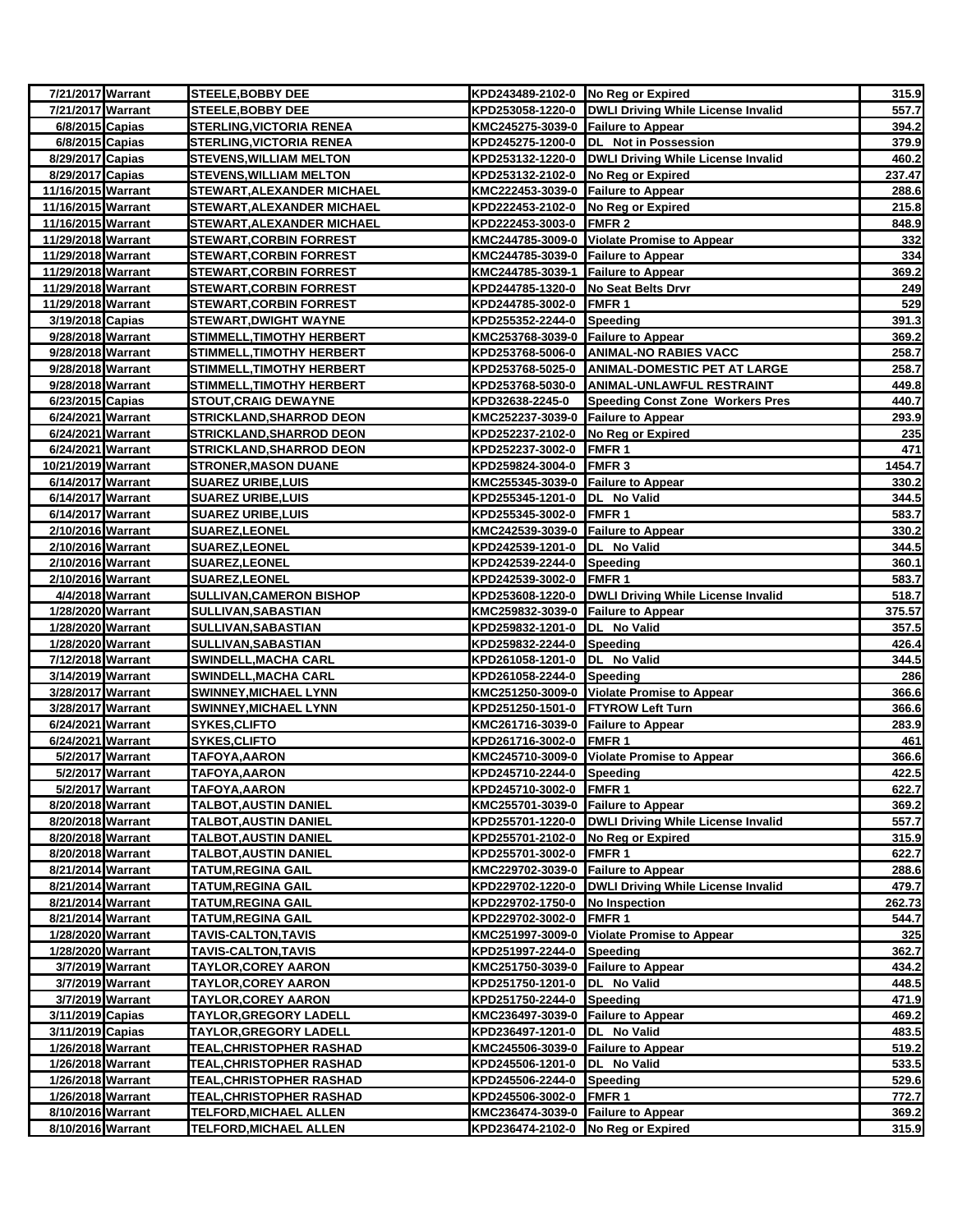| 8/8/2018 Capias                       |                  | <b>TENNYSON, WHITLEY ROCHELLE</b>                       | KPD251360-3002-0 FMFR 1                                |                                                     | 697.7          |
|---------------------------------------|------------------|---------------------------------------------------------|--------------------------------------------------------|-----------------------------------------------------|----------------|
| 9/18/2014 Warrant                     |                  | <b>TENORIO, ARTURO</b>                                  | KMC223018-3039-0 Failure to Appear                     |                                                     | 327.6          |
| 9/18/2014 Warrant                     |                  | <b>TENORIO, ARTURO</b>                                  | KPD223018-1201-0 DL No Valid                           |                                                     | 323.7          |
| 9/18/2014 Warrant                     |                  | <b>TENORIO, ARTURO</b>                                  |                                                        | KPD223018-1753-0 Inspection No or Expired           | 302.9          |
| 9/18/2014 Warrant                     |                  | <b>TENORIO, ARTURO</b>                                  | KPD223018-3002-0 FMFR 1                                |                                                     | 583.7          |
| 7/28/2017 Warrant                     |                  | <b>TEODORO,DIONICIO LOPEZ</b>                           | KMC244566-3039-0 Failure to Appear                     |                                                     | 380.2          |
| 7/28/2017 Warrant                     |                  | <b>TEODORO, DIONICIO LOPEZ</b>                          | KPD244566-1201-0  DL No Valid                          |                                                     | 394.5          |
| 7/28/2017 Warrant                     |                  | <b>TEODORO, DIONICIO LOPEZ</b>                          | KPD244566-2244-0 Speeding                              |                                                     | 386.7          |
| 6/24/2016 Warrant                     |                  | <b>TERAN, DEISY ARACELI</b>                             |                                                        | KMC244655-3009-0 Violate Promise to Appear          | 327.6          |
| 6/24/2016 Warrant                     |                  | <b>TERAN, DEISY ARACELI</b>                             |                                                        | KPD244655-3000-0 Reckless Damage under 50           | 464.23         |
| 3/25/2021 Warrant                     |                  | TERRIQUEZ,LLULIANA                                      | KMC252179-3039-0 Failure to Appear                     |                                                     | 375.57         |
| 3/25/2021 Warrant                     |                  | <b>TERRIQUEZ, LLULIANA</b>                              | KPD252179-2244-0 Speeding                              |                                                     | 421.07         |
| 6/24/2021 Warrant                     |                  | THOMAS, ERICA DEMETRICE                                 | KMC252234-3039-0 Failure to Appear                     |                                                     | 293.9          |
| 6/24/2021 Warrant                     |                  | <b>THOMAS, ERICA DEMETRICE</b>                          | KPD252234-2244-0 Speeding                              |                                                     | 319.9          |
| 2/10/2021 Warrant                     |                  | <b>THOMAS, JUSTIN ALLEN</b>                             | KMC261577-3039-0 Failure to Appear                     |                                                     | 375.57         |
| 2/10/2021 Warrant                     |                  | <b>THOMAS, JUSTIN ALLEN</b>                             | KPD261577-1201-0 DL No Valid                           |                                                     | 354.9          |
| 2/10/2021 Warrant                     |                  | <b>THOMAS, JUSTIN ALLEN</b>                             | KPD261577-2244-0                                       | Speeding                                            | 331.37         |
| 8/29/2017 Warrant                     |                  | THOMAS, TERRY                                           | KMC253424-3039-0 Failure to Appear                     |                                                     | 330.2          |
| 8/29/2017 Warrant                     |                  | <b>THOMAS, TERRY</b>                                    | KPD253424-1201-0  DL No Valid                          |                                                     | 344.5          |
| 8/29/2017 Warrant                     |                  | <b>THOMAS, TERRY</b>                                    |                                                        | KPD253424-2000-0 Disregard Red Light                | 378.3          |
| 7/12/2018 Capias                      |                  | THOMPKINS, SABRAE DANIELLE                              | KPD221909-3002-0 FMFR 1                                |                                                     | 658.7          |
| 7/29/2019 Warrant                     |                  | <b>THOMPSON, HARRY LLOYD</b>                            |                                                        | KPD255930-1220-0 DWLI Driving While License Invalid | 557.7          |
| 5/29/2019 Warrant                     |                  | <b>THORNE, DEMARCO RAYSHAWN</b>                         |                                                        | KPD251894-3016-0 Assault Contact/Family Violence    | 672.1          |
| 5/30/2019 Warrant                     |                  | THORNE, DEMARCO RAYSHAWN                                | KMC251894-3039-0 Failure to Appear                     |                                                     | 330.2          |
| 7/24/2019 Warrant                     |                  | <b>TIMBWE,LISASI</b>                                    | KMC259778-3039-0 Failure to Appear                     |                                                     | 330.2          |
| 7/24/2019 Warrant                     |                  | <b>TIMBWE,LISASI</b>                                    | KPD259778-2244-0 Speeding                              |                                                     | 375.7          |
| 7/24/2019 Warrant                     |                  | <b>TIMBWE,LISASI</b>                                    | KPD259778-3003-0 FMFR 2                                |                                                     | 843.7          |
| 1/28/2020 Warrant                     |                  | <b>TIMMS, BRANDON RAYEMON</b>                           | KMC256007-3039-0 Failure to Appear                     |                                                     | 375.57         |
| 1/28/2020 Warrant                     |                  | <b>TIMMS, BRANDON RAYEMON</b>                           | KPD256007-1201-0 DL No Valid                           |                                                     | 357.5          |
| 7/3/2018 Warrant                      |                  | <b>TINKER, JOYCE LYNN</b>                               | KMC251664-3039-0 Failure to Appear                     |                                                     | 369.2          |
| 7/3/2018 Warrant                      |                  | <b>TINKER, JOYCE LYNN</b>                               |                                                        | KPD251664-1220-0 DWLI Driving While License Invalid | 557.7          |
| 7/3/2018 Warrant<br>8/29/2018 Warrant |                  | <b>TINKER, JOYCE LYNN</b><br><b>TIPTON, JOHN ARTHUR</b> | KPD251664-2102-0<br>KMC251730-3039-0 Failure to Appear | No Reg or Expired                                   | 315.9<br>369.2 |
| 8/29/2018 Warrant                     |                  | <b>TIPTON, JOHN ARTHUR</b>                              | KPD251730-2102-0 No Reg or Expired                     |                                                     | 315.9          |
| 8/29/2018 Warrant                     |                  | <b>TIPTON, JOHN ARTHUR</b>                              | KPD251730-2244-0 Speeding                              |                                                     | 379.6          |
| 8/29/2018 Warrant                     |                  | <b>TIPTON,JOHN ARTHUR</b>                               | KPD251730-3002-0                                       | <b>FMFR1</b>                                        | 622.7          |
| 12/21/2017 Warrant                    |                  | <b>TORRES LOOEZ, ALEJANDRO</b>                          | KMC257262-3039-0 Failure to Appear                     |                                                     | 369.2          |
| 12/21/2017 Warrant                    |                  | <b>TORRES LOOEZ, ALEJANDRO</b>                          | KPD257262-1201-0 DL No Valid                           |                                                     | 383.5          |
| 12/21/2017 Warrant                    |                  | TORRES LOOEZ, ALEJANDRO                                 | KPD257262-2102-0 No Reg or Expired                     |                                                     | 315.9          |
| 11/24/2015 Warrant                    |                  | <b>TORRES, JUAN</b>                                     | KMC236279-3039-0 Failure to Appear                     |                                                     | 330.2          |
| 11/24/2015 Warrant                    |                  | TORRES, JUAN                                            | KPD236279-2244-0 Speeding                              |                                                     | 328.9          |
| 2/10/2021 Warrant                     |                  | <b>TREVIZO, MARIA ISABEL</b>                            | KMC261633-3039-0 Failure to Appear                     |                                                     | 375.57         |
| 2/10/2021 Warrant                     |                  | <b>TREVIZO, MARIA ISABEL</b>                            | KPD261633-2244-0 Speeding                              |                                                     | 428.87         |
| 8/4/2014 Warrant                      |                  | <b>TRIGG, GAIREE ALLAN</b>                              |                                                        | KMC212877-3009-0 Violate Promise to Appear          | 327.6          |
|                                       | 8/4/2014 Warrant | <b>TRIGG, GAIREE ALLAN</b>                              | KPD212877-2244-0 Speeding                              |                                                     | 325            |
| 3/9/2017 Capias                       |                  | <b>TRIGGS, CANDACE DAWN</b>                             | KMC233835-3039-0 Failure to Appear                     |                                                     | 402            |
| 3/9/2017 Capias                       |                  | <b>TRIGGS,CANDACE DAWN</b>                              | KMC241987-3039-0 Failure to Appear                     |                                                     | 369.2          |
| 3/9/2017 Capias                       |                  | <b>TRIGGS, CANDACE DAWN</b>                             | KPD241987-3002-0 FMFR 1                                |                                                     | 622.7          |
| 8/28/2015 Capias                      |                  | T-SHAKA,KAMBUI                                          | KPD239424-1201-0  DL No Valid                          |                                                     | 377            |
| 10/21/2019 Warrant                    |                  | <b>TUCKER, TERRENCE LOUIS</b>                           | KMC255969-3039-0 Failure to Appear                     |                                                     | 356.2          |
| 10/21/2019 Warrant                    |                  | <b>TUCKER, TERRENCE LOUIS</b>                           | KPD255969-1201-0 DL No Valid                           |                                                     | 344.5          |
| 10/21/2019 Warrant                    |                  | <b>TUCKER, TERRENCE LOUIS</b>                           | KPD255969-2102-0 No Reg or Expired                     |                                                     | 276.9          |
| 10/21/2019 Warrant                    |                  | <b>TUCKER, TERRENCE LOUIS</b>                           | KPD255969-3002-0 FMFR 1                                |                                                     | 583.7          |
| 7/24/2019 Warrant                     |                  | <b>TYSON, BRANDI TEANA</b>                              | KPD253951-1201-0 DL No Valid                           |                                                     | 344.5          |
| 7/24/2019 Warrant                     |                  | <b>TYSON, BRANDI TEANA</b>                              | KPD253951-3002-0 FMFR 1                                |                                                     | 583.7          |
| 8/12/2019 Warrant                     |                  | <b>TYSON, BRANDI TEANA</b>                              | KMC253951-3039-0 Failure to Appear                     |                                                     | 330.2          |
| 7/31/2018 Warrant                     |                  | <b>TYSON, BRITTNEY KEANA</b>                            | KMC261064-3039-0 Failure to Appear                     |                                                     | 369.2          |
| 7/31/2018 Warrant                     |                  | <b>TYSON, BRITTNEY KEANA</b>                            | KPD261064-1201-0                                       | DL No Valid                                         | 383.5          |
| 1/28/2020 Warrant                     |                  | <b>UGLUM, RANDALL JOE</b>                               | KMC254052-3039-0 Failure to Appear                     |                                                     | 362.57         |
| 1/28/2020 Warrant                     |                  | <b>UGLUM, RANDALL JOE</b>                               | KPD254052-2102-0 No Reg or Expired                     |                                                     | 276.9          |
| 11/8/2016 Warrant                     |                  | VALADEZ,CLAUDIA ELIZABETH                               | KMC242373-3039-0 Failure to Appear                     |                                                     | 330.2          |
| 11/8/2016 Warrant                     |                  | VALADEZ,CLAUDIA ELIZABETH                               | KPD242373-1201-0  DL No Valid                          |                                                     | 344.5          |
| 11/8/2016 Warrant                     |                  | VALADEZ,CLAUDIA ELIZABETH                               | KPD242373-2244-0 Speeding                              |                                                     | 321.1          |
| 11/8/2016 Warrant                     |                  | VALADEZ, CLAUDIA ELIZABETH                              | KPD242373-3002-0 FMFR 1                                |                                                     | 583.7          |
| 6/14/2017 Capias                      |                  | <b>VALLEJO, PHILLIP MICHAEL</b>                         | KPD239314-2244-0 Speeding                              |                                                     | 348.4          |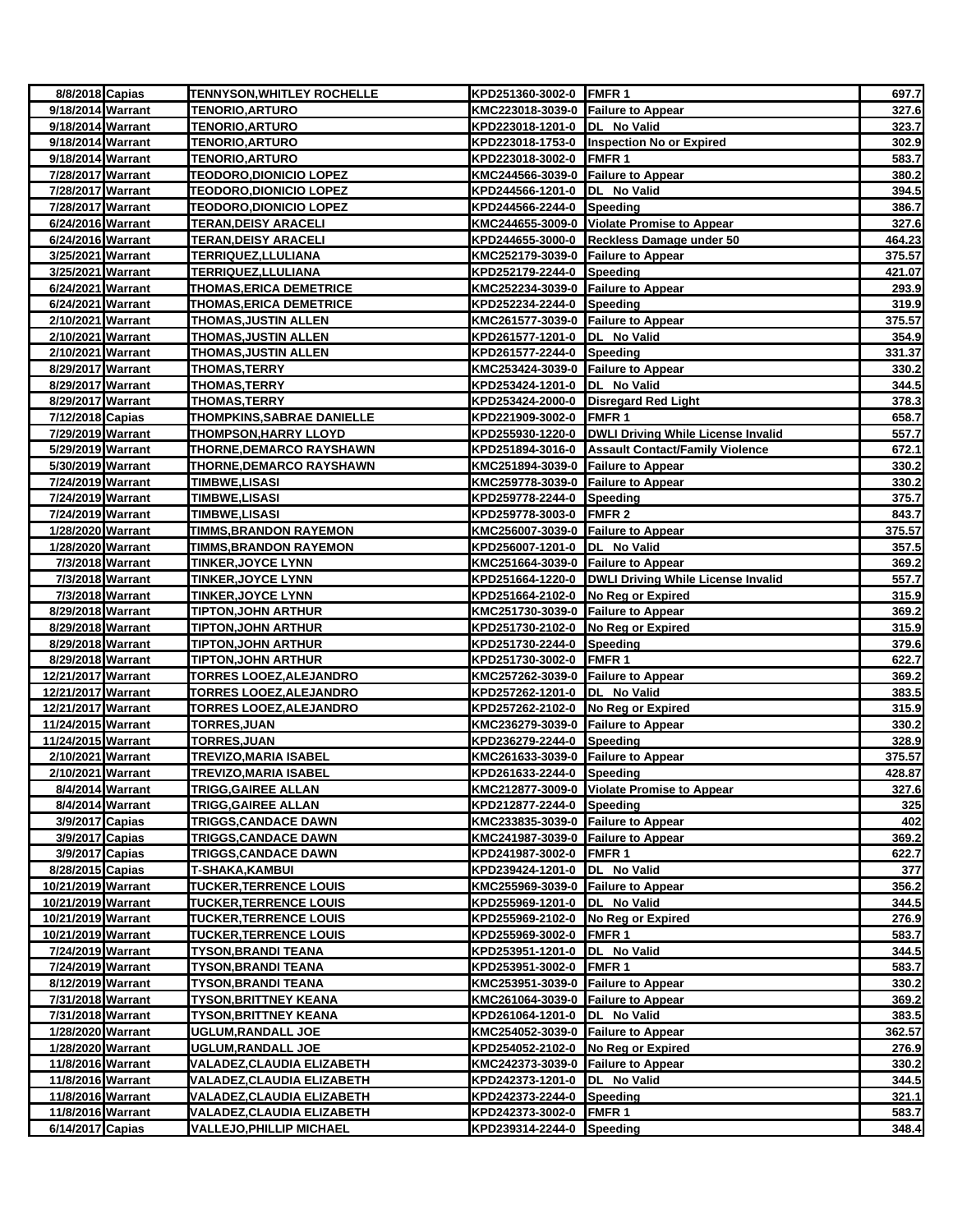| 9/18/2017 Warrant                      | <b>VALLES, JESUS ANTONIO</b>                                    | KMC259247-3039-0 Failure to Appear                                  |                                                       | 330.2            |
|----------------------------------------|-----------------------------------------------------------------|---------------------------------------------------------------------|-------------------------------------------------------|------------------|
| 9/18/2017 Warrant                      | <b>VALLES, JESUS ANTONIO</b>                                    | KPD259247-1201-0  DL No Valid                                       |                                                       | 344.5            |
| 2/10/2021 Warrant                      | VAN,TAM                                                         | KMC256102-3039-0 Failure to Appear                                  |                                                       | 362.57           |
| 2/10/2021 Warrant                      | VAN,TAM                                                         | KPD256102-1201-0  DL No Valid                                       |                                                       | 341.9            |
| 2/10/2021 Warrant                      | VAN,TAM                                                         | KPD256102-2244-0 Speeding                                           |                                                       | 318.37           |
| 9/12/2017 Warrant                      | <b>VARGAS, JUAN G</b>                                           | KMC251471-3039-0 Failure to Appear                                  |                                                       | 330.2            |
| 9/12/2017 Warrant                      | VARGAS,JUAN G                                                   |                                                                     | KPD251471-1200-0  DL Not in Possession                | 315.9            |
| 1/13/2015 Warrant                      | <b>VELAZQUEZ-MORAL, VICTOR</b>                                  | KMC239316-3039-0 Failure to Appear                                  |                                                       | 330.2            |
| 1/13/2015 Warrant                      | <b>VELAZQUEZ-MORAL, VICTOR</b>                                  | KPD239316-1201-0  DL No Valid                                       |                                                       | 344.5            |
| 1/13/2015 Warrant<br>1/13/2015 Warrant | <b>VELAZQUEZ-MORAL, VICTOR</b><br><b>VELAZQUEZ-MORAL,VICTOR</b> | KPD239316-1726-0 Headlights Defect<br>KPD239316-3002-0 FMFR 1       |                                                       | 286<br>583.7     |
| 4/17/2015 Capias                       | <b>VERDIA-TELLO,HUGO HUMBERTO</b>                               | KPD241326-1201-0  DL No Valid                                       |                                                       | 252.2            |
| 4/17/2015 Capias                       | <b>VERDIA-TELLO, HUGO HUMBERTO</b>                              | KPD241326-2244-0 Speeding                                           |                                                       | 295.23           |
| 4/17/2015 Capias                       | <b>VERDIA-TELLO,HUGO HUMBERTO</b>                               | KPD241326-3002-0 FMFR 1                                             |                                                       | 252.2            |
| 10/23/2018 Capias                      | <b>VILLANUEVA CERV, AMANDA BERENIS</b>                          | KPD259207-2244-0 Speeding                                           |                                                       | 383.5            |
| 4/15/2021 Warrant                      | <u>VILLEDA,EDWIN URIEL</u>                                      |                                                                     | KPD261494-3053-0 Possession Drug Paraphernalia        | 514.8            |
| 2/10/2021 Warrant                      | VIRK, ARVINDER SINGH                                            | KMC252170-3039-0 Failure to Appear                                  |                                                       | 362.57           |
| 2/10/2021 Warrant                      | <b>VIRK, ARVINDER SINGH</b>                                     | KPD252170-1201-0  DL No Valid                                       |                                                       | 341.9            |
| 2/10/2021 Warrant                      | <u>VIRK, ARVINDER SINGH</u>                                     | KPD252170-1201-1  DL No Valid                                       |                                                       | 276.9            |
| 9/29/2015 Warrant                      | <b>VISLAY, CONOR EMERSON</b>                                    | KMC244183-3039-0 Failure to Appear                                  |                                                       | 330.2            |
| 9/29/2015 Warrant                      | <b>VISLAY, CONOR EMERSON</b>                                    | KPD244183-3002-0 FMFR 1                                             |                                                       | 583.7            |
| 12/3/2015 Capias                       | <b>VISLAY,CONOR EMERSON</b>                                     | KPD244183-2244-0 Speeding                                           |                                                       | 365.3            |
| 6/24/2021 Warrant                      | <u>VOLZ,MICHAEL AGUINALDO</u>                                   | KMC261700-3039-0 Failure to Appear                                  |                                                       | 293.9            |
| 6/24/2021 Warrant                      | <b>VOLZ, MICHAEL AGUINALDO</b>                                  | KPD261700-1201-0  DL No Valid                                       |                                                       | 273              |
| 6/24/2021 Warrant                      | <b>VOLZ,MICHAEL AGUINALDO</b>                                   | KPD261700-3002-0 FMFR 1                                             |                                                       | 457              |
| 2/6/2019 Warrant                       | WADKINS,SAMANTHA ANNE                                           | KMC255797-3039-0 Failure to Appear                                  |                                                       | 330.2            |
| 2/6/2019 Warrant                       | WADKINS,SAMANTHA ANNE                                           | KPD255797-1201-0  DL No Valid                                       |                                                       | 344.5            |
| 2/6/2019 Warrant                       | WADKINS,SAMANTHA ANNE                                           | KPD255797-3002-0 FMFR 1                                             |                                                       | 583.7            |
| 2/10/2021 Warrant                      | <b>WAGNER, BRYAN ROY</b>                                        | KMC259959-3039-0 Failure to Appear                                  |                                                       | 375.57           |
| 2/10/2021 Warrant                      | <b>WAGNER, BRYAN ROY</b>                                        | KPD259959-2244-0 Speeding                                           |                                                       | 385.97           |
| 6/12/2018 Warrant                      | <b>WALDERP, DEXTER JAY</b>                                      | KMC259457-3039-0 Failure to Appear                                  |                                                       | 369.2            |
| 6/12/2018 Warrant                      | <b>WALDERP, DEXTER JAY</b>                                      |                                                                     | KPD259457-1220-0   DWLI Driving While License Invalid | 557.7            |
| 6/12/2018 Warrant<br>7/29/2016 Warrant | WALDERP,DEXTER JAY<br><u>WALLACE,DEONDRA DEMOND</u>             | KPD259457-1303-0 SB Child 2 4<br>KMC239694-3039-0 Failure to Appear |                                                       | 499.33<br>369.2  |
| 7/29/2016 Warrant                      | WALLACE,DEONDRA DEMOND                                          |                                                                     | KPD239694-3028-0 Disorderly Cond Fighting             | 499.2            |
| 8/29/2017 Capias                       | <b>WALLACE, RICHARD WAYNE</b>                                   | KPD247150-2244-0 Speeding                                           |                                                       | 396.5            |
| 5/12/2015 Capias                       | <b>WALTER,DANIEL LEE</b>                                        | KMC222903-3039-0 Failure to Appear                                  |                                                       | 464.1            |
| 5/12/2015 Capias                       | <b>WALTER, DANIEL LEE</b>                                       | KPD222903-2244-0 Speeding                                           |                                                       | 455              |
| 11/8/2017 Capias                       | <b>WARD, CINDY LEONA</b>                                        | KPD253349-1201-0  DL No Valid                                       |                                                       | 299              |
| 7/31/2018 Warrant                      | <b>WARD, DEMETRESS ANDREA</b>                                   | KMC255666-3039-0 Failure to Appear                                  |                                                       | 330.2            |
| 7/31/2018 Warrant                      | <b>WARD,DEMETRESS ANDREA</b>                                    | KPD255666-1201-0  DL No Valid                                       |                                                       | 344.5            |
| 2/4/2015 Capias                        | <b>WARD,TRACY</b>                                               | KPD245051-1201-0                                                    | DL No Valid                                           | 421.2            |
| 1/28/2020 Warrant                      | WARE,KEMBERLEY GABRIELLE                                        | KMC254074-3039-0 Failure to Appear                                  |                                                       | 375.57           |
| 1/28/2020 Warrant                      | <b>WARE, KEMBERLEY GABRIELLE</b>                                |                                                                     | KPD254074-1220-0 DWLI Driving While License Invalid   | 531.7            |
| 4/6/2016 Capias                        | <b>WARNER,SHANNON KAYE</b>                                      |                                                                     | KPD241646-5025-0 ANIMAL-DOMESTIC PET AT LARGE         | 640              |
| 5/17/2021 Warrant                      | <b>WARREN, CHRISTIAN BAILEY</b>                                 |                                                                     | KPD261639-3053-0 Possession Drug Paraphernalia        | 394              |
| 2/10/2021 Warrant                      | WASHINGTON,DELISHA DENISE                                       | KMC261616-3039-0 Failure to Appear                                  |                                                       | 375.57           |
| 2/10/2021 Warrant                      | WASHINGTON,DELISHA DENISE                                       | KPD261616-1201-0  DL No Valid                                       |                                                       | 354.9            |
| 9/16/2014 Warrant                      | <b>WASHINGTON,KATRINA MONIQUE</b>                               | KMC241709-3039-0 Failure to Appear                                  |                                                       | 369.2            |
| 9/16/2014 Warrant                      | <b>WASHINGTON,KATRINA MONIQUE</b>                               | KPD241709-1201-0 DL No Valid                                        |                                                       | 383.5            |
| 2/10/2021 Warrant                      | <b>WASHINGTON, MARCUS WAYNE</b>                                 | KMC256157-3039-0 Failure to Appear                                  |                                                       | 375.57           |
| 2/10/2021 Warrant                      | <b>WASHINGTON, MARCUS WAYNE</b>                                 | KPD256157-2244-0 Speeding                                           |                                                       | 505.7            |
| 2/10/2021 Warrant<br>2/10/2021 Warrant | <b>WASHINGTON,MICHAEL</b><br><b>WASHINGTON, MICHAEL</b>         | KMC254118-3039-0 Failure to Appear<br>KPD254118-2244-0 Speeding     |                                                       | 375.57<br>417.17 |
| 1/28/2020 Warrant                      | <b>WASHINGTON, RODRICK VALENTINO</b>                            |                                                                     | KMC256009-3009-0 Violate Promise to Appear            | 338              |
| 1/28/2020 Warrant                      | <b>WASHINGTON RODRICK VALENTINO</b>                             | KPD256009-2244-0 Speeding                                           |                                                       | 379.6            |
| 2/6/2019 Warrant                       | WASHINGTON,TAQUSHA UNIQUE                                       |                                                                     | KMC261244-3009-0 Violate Promise to Appear            | 366.6            |
| 2/6/2019 Warrant                       | WASHINGTON,TAQUSHA UNIQUE                                       | KPD261244-1501-0 FTYROW Left Turn                                   |                                                       | 366.6            |
| 8/30/2016 Warrant                      | WATSON,BRIANNA CHENELL                                          |                                                                     | KMC244834-3009-0 Violate Promise to Appear            | 366.6            |
| 8/30/2016 Warrant                      | <b>WATSON, BRIANNA CHENELL</b>                                  | KPD244834-2244-0 Speeding                                           |                                                       | 379.6            |
| 5/18/2017 Warrant                      | <b>WATSON,ERIC L</b>                                            | KMC245720-3039-0 Failure to Appear                                  |                                                       | 330.2            |
| 5/18/2017 Warrant                      | <b>WATSON, ERIC L</b>                                           | KPD245720-1201-0  DL No Valid                                       |                                                       | 344.5            |
| 5/18/2017 Warrant                      | WATSON,ERIC L                                                   | KPD245720-2244-0 Speeding                                           |                                                       | 344.5            |
| 3/14/2019 Warrant                      | <b>WATSON,JOSEPH DEJUAN</b>                                     | KMC261274-3039-0 Failure to Appear                                  |                                                       | 369.2            |
| 3/14/2019 Warrant                      | <b>WATSON, JOSEPH DEJUAN</b>                                    |                                                                     | KPD261274-1200-0 DL Not in Possession                 | 354.9            |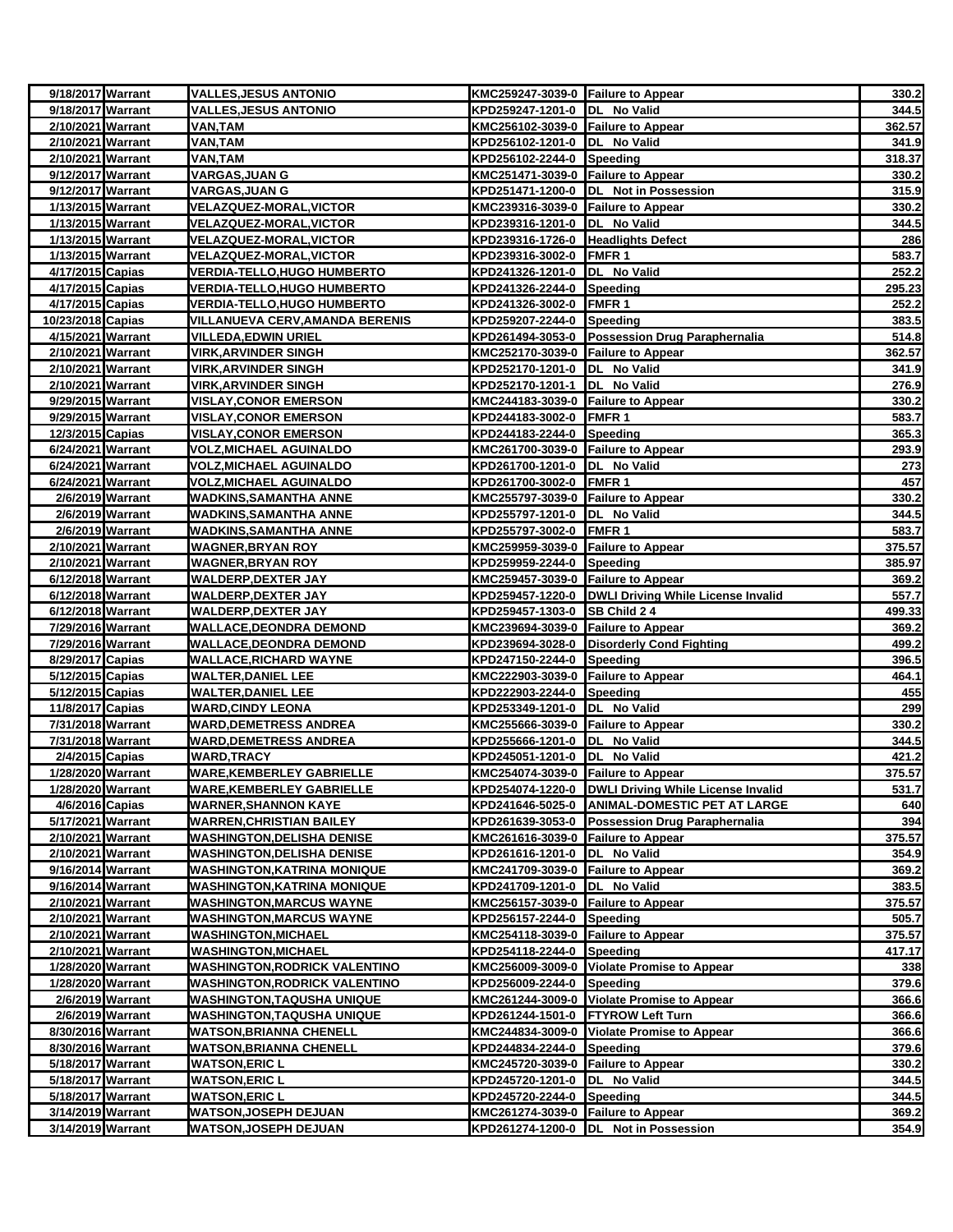| 3/14/2019 Warrant                      | <b>WATSON, JOSEPH DEJUAN</b>                                     |                                    | KPD261274-1753-0 Inspection No or Expired             | 367.9  |
|----------------------------------------|------------------------------------------------------------------|------------------------------------|-------------------------------------------------------|--------|
| 3/14/2019 Warrant                      | <b>WATSON,JOSEPH DEJUAN</b>                                      | KPD261274-2244-0 Speeding          |                                                       | 449.8  |
| 9/12/2018 Warrant                      | <b>WATTS, ERIKA MICHELLE</b>                                     | KMC259536-3039-0 Failure to Appear |                                                       | 330.2  |
| 9/12/2018 Warrant                      | <b>WATTS,ERIKA MICHELLE</b>                                      | KPD259536-1201-0  DL No Valid      |                                                       | 344.5  |
| 10/31/2016 Warrant                     | <b>WEBB,STEVEN</b>                                               | KMC244938-3039-0 Failure to Appear |                                                       | 369.2  |
| 10/31/2016 Warrant                     | <b>WEBB, STEVEN</b>                                              |                                    | KPD244938-1220-0   DWLI Driving While License Invalid | 557.7  |
| 2/8/2019 Warrant                       | <b>WESTBROOK, JUSTIN LEE</b>                                     |                                    | KPD255828-3053-0 Possession Drug Paraphernalia        | 514.8  |
| 2/8/2019 Warrant                       | <b>WESTBROOK, JUSTIN LEE</b>                                     |                                    | KPD255828-5008-0 ALCOHOL OPENED CONTAINER CITY ORDIN. | 457.6  |
| 6/20/2016 Warrant                      | <b>WHIFIELD, JAMAR MONTEAL</b>                                   |                                    | KPD239696-3028-0 Disorderly Cond Fighting             | 499.2  |
| 12/15/2017 Warrant                     | <b>WHITE, BRUCE</b>                                              |                                    | KMC251546-3009-0 Violate Promise to Appear            | 366.6  |
| 12/15/2017 Warrant                     | <b>WHITE, BRUCE</b>                                              | KPD251546-2244-0 Speeding          |                                                       | 399.1  |
| 10/3/2017 Warrant                      | <b>WHITE, DANNY DEJUAN</b>                                       |                                    | KMC257224-3009-0 Violate Promise to Appear            | 366.6  |
| 10/3/2017 Warrant                      | <b>WHITE, DANNY DEJUAN</b>                                       | KPD257224-2244-0 Speeding          |                                                       | 371.8  |
| 10/3/2017 Warrant                      | <b>WHITE, DANNY DEJUAN</b>                                       | KPD257224-3004-0 FMFR 3            |                                                       | 1493.7 |
| 3/14/2019 Warrant                      | <b>WHITE, JASON</b>                                              |                                    | KMC259673-3009-0 Violate Promise to Appear            | 327.6  |
| 3/14/2019 Warrant                      | <b>WHITE, JASON</b>                                              |                                    | KPD259673-1714-0 Leaving Scene of Accident            | 460.33 |
| 10/21/2019 Warrant                     | <b>WHITE, SHERI LYNN</b>                                         | KMC261438-3039-0 Failure to Appear |                                                       | 356.2  |
| 10/21/2019 Warrant                     | <b>WHITE, SHERI LYNN</b>                                         | KPD261438-1201-0 DL No Valid       |                                                       | 344.5  |
| 8/22/2017 Warrant                      | <b>WHYNOT,MEGHAN VIRGINIA</b>                                    |                                    | KMC255409-3009-0 Violate Promise to Appear            | 366.6  |
| 8/22/2017 Warrant                      | <b>WHYNOT, MEGHAN VIRGINIA</b>                                   |                                    | KPD255409-1013-0 Disregard of Traffic Device          | 379.6  |
| 8/22/2017 Warrant                      | <b>WHYNOT, MEGHAN VIRGINIA</b>                                   |                                    | KPD255409-1200-0  DL Not in Possession                | 354.9  |
| 2/10/2021 Warrant                      | <b>WIEGAND, CANDICE MARIE</b>                                    | KMC256079-3039-0 Failure to Appear |                                                       | 375.57 |
| 2/10/2021 Warrant                      | <b>WIEGAND, CANDICE MARIE</b>                                    | KPD256079-3003-0 FMFR 2            |                                                       | 854.1  |
| 2/10/2021 Warrant                      | <b>WIGGINS, SHUNTA</b>                                           | KPD252086-1201-0 DL No Valid       |                                                       | 341.9  |
| 7/12/2018 Warrant                      | <b>WILHELM, MICKEY SHANE</b>                                     | KMC255655-3039-0 Failure to Appear |                                                       | 369.2  |
| 7/12/2018 Warrant                      | <b>WILHELM, MICKEY SHANE</b>                                     |                                    | KPD255655-1220-0  DWLI Driving While License Invalid  | 557.7  |
| 7/12/2018 Warrant                      | <b>WILHELM,MICKEY SHANE</b>                                      | KPD255655-2102-0 No Reg or Expired |                                                       | 315.9  |
| 5/20/2018 Warrant                      | <b>WILLIAMS, DARIAN JUSTIN</b>                                   |                                    |                                                       |        |
| 5/20/2018 Warrant                      | <b>WILLIAMS, DARIAN JUSTIN</b>                                   |                                    |                                                       |        |
| 6/20/2016 Warrant                      | <b>WILLIAMS, ASIA LE YANA</b>                                    | KMC242805-3039-0 Failure to Appear |                                                       | 369.2  |
| 6/20/2016 Warrant                      | <b>WILLIAMS, ASIA LE YANA</b>                                    | KPD242805-2102-0 No Reg or Expired |                                                       | 315.9  |
| 6/20/2016 Warrant                      | <b>WILLIAMS, ASIA LE YANA</b>                                    | KPD242805-2244-0 Speeding          |                                                       | 379.6  |
| 10/3/2017 Warrant                      | <b>WILLIAMS, BLAIRE ALEXIS</b>                                   | KMC255461-3039-0 Failure to Appear |                                                       | 369.2  |
| 10/3/2017 Warrant                      | <b>WILLIAMS, BLAIRE ALEXIS</b>                                   | KPD255461-1201-0  DL No Valid      |                                                       | 383.5  |
| 10/3/2017 Warrant                      | <b>WILLIAMS, BLAIRE ALEXIS</b>                                   |                                    | KPD255461-2000-0 Disregard Red Light                  | 417.3  |
| 10/3/2017 Warrant                      | <b>WILLIAMS, BLAIRE ALEXIS</b>                                   | KPD255461-3002-0 FMFR 1            |                                                       | 622.7  |
| 10/6/2015 Warrant                      | WILLIAMS, BRIANA QUANETTE                                        | KMC242232-3039-0 Failure to Appear |                                                       | 369.2  |
| 10/6/2015 Warrant                      | WILLIAMS, BRIANA QUANETTE                                        | KPD242232-2244-0 Speeding          |                                                       | 438.1  |
| 10/31/2016 Capias                      | <b>WILLIAMS, CHARDAI BREYANJENEE</b>                             | KMC236114-3039-0 Failure to Appear |                                                       | 444.2  |
| 10/31/2016 Capias                      | <b>WILLIAMS, CHARDAI BREYANJENEE</b>                             |                                    | KPD236114-1220-0 DWLI Driving While License Invalid   | 632.7  |
| 8/16/2016 Warrant                      | <b>WILLIAMS, DAIJA</b>                                           | KMC244794-3039-0 Failure to Appear |                                                       | 330.2  |
| 8/16/2016 Warrant                      | <b>WILLIAMS, DAIJA</b>                                           | KPD244794-1201-0  DL No Valid      |                                                       | 344.5  |
| 8/16/2016 Warrant                      | <b>WILLIAMS, DAIJA</b>                                           |                                    | KPD244794-3053-0 Possession Drug Paraphernalia        | 514.8  |
| 7/31/2018 Warrant                      | <b>WILLIAMS, DARIAN JSTIN</b>                                    |                                    |                                                       |        |
| 7/31/2018 Warrant                      | <b>WILLIAMS, DARIAN JSTIN</b>                                    |                                    |                                                       |        |
| 7/26/2017 Warrant                      | WILLIAMS, JOSHUA MARSEILLAISE                                    | KMC259148-3039-0 Failure to Appear |                                                       | 330.2  |
| 7/26/2017 Warrant                      | <b>WILLIAMS, JOSHUA MARSEILLAISE</b>                             | KPD259148-1201-0 DL No Valid       |                                                       | 344.5  |
| 3/14/2019 Warrant                      | <b>WILLIAMS, KEVIN EUGENE</b>                                    | KMC259692-3039-0 Failure to Appear |                                                       | 330.2  |
| 3/14/2019 Warrant                      | <b>WILLIAMS, KEVIN EUGENE</b>                                    | KPD259692-1201-0 DL No Valid       |                                                       | 344.5  |
| 3/14/2019 Warrant                      | <b>WILLIAMS, KEVIN EUGENE</b>                                    | KPD259692-2244-0 Speeding          |                                                       | 367.9  |
| 3/14/2019 Warrant                      | <b>WILLIAMS, KEVIN EUGENE</b>                                    | KPD259692-3002-0                   | <b>FMFR1</b>                                          | 583.7  |
| 2/6/2019 Warrant                       | WILLIAMS,LA QUINTABRASHELL                                       | KMC261267-3039-0 Failure to Appear |                                                       | 369.2  |
| 2/6/2019 Warrant                       | WILLIAMS, LA QUINTABRASHELL                                      | KPD261267-1201-0  DL No Valid      |                                                       | 383.5  |
| 2/6/2019 Warrant                       | WILLIAMS, LA QUINTABRASHELL                                      | KPD261267-3002-0 FMFR 1            |                                                       | 622.7  |
| 6/24/2021 Warrant                      | <b>WILLIAMS, MASON TYLER</b>                                     | KMC256263-3039-0 Failure to Appear |                                                       | 293.9  |
| 6/24/2021 Warrant                      | <b>WILLIAMS, MASON TYLER</b>                                     | KPD256263-1200-0                   | DL Not in Possession                                  | 265    |
| 6/24/2021 Warrant                      | <b>WILLIAMS, MASON TYLER</b>                                     | KPD256263-2244-0                   | Speeding                                              | 259.9  |
| 2/10/2021 Warrant                      | <b>WILLIAMS, SHAKIRA SADE</b>                                    | KMC259957-3039-0                   | <b>Failure to Appear</b>                              | 375.57 |
| 2/10/2021 Warrant                      | <b>WILLIAMS, SHAKIRA SADE</b>                                    | KPD259957-1201-0                   | DL No Valid                                           | 354.9  |
| 2/10/2021 Warrant<br>4/6/2018 Capias   | <b>WILLIAMS, SHAKIRA SADE</b>                                    | KPD259957-3002-0                   | FMFR 1                                                | 594.1  |
| 10/21/2019 Warrant                     | WILLIAMS,TIANA RAE                                               | KPD253428-1201-0                   | DL No Valid                                           | 232.7  |
| 10/21/2019 Warrant                     | <b>WILLIAMS, TRAYLON JAMES</b><br><b>WILLIAMS, TRAYLON JAMES</b> |                                    | KPD251954-1013-0 Disregard of Traffic Device          | 340.6  |
|                                        |                                                                  | KPD251954-3002-0 FMFR 1            |                                                       | 583.7  |
| 12/29/2015 Capias<br>12/29/2015 Capias | <b>WILLIS, ANTHONY CYNTEL</b>                                    | KMC236148-3039-0 Failure to Appear |                                                       | 405.2  |
|                                        | <b>WILLIS, ANTHONY CYNTEL</b>                                    | KPD236148-1201-0 DL No Valid       |                                                       | 419.5  |